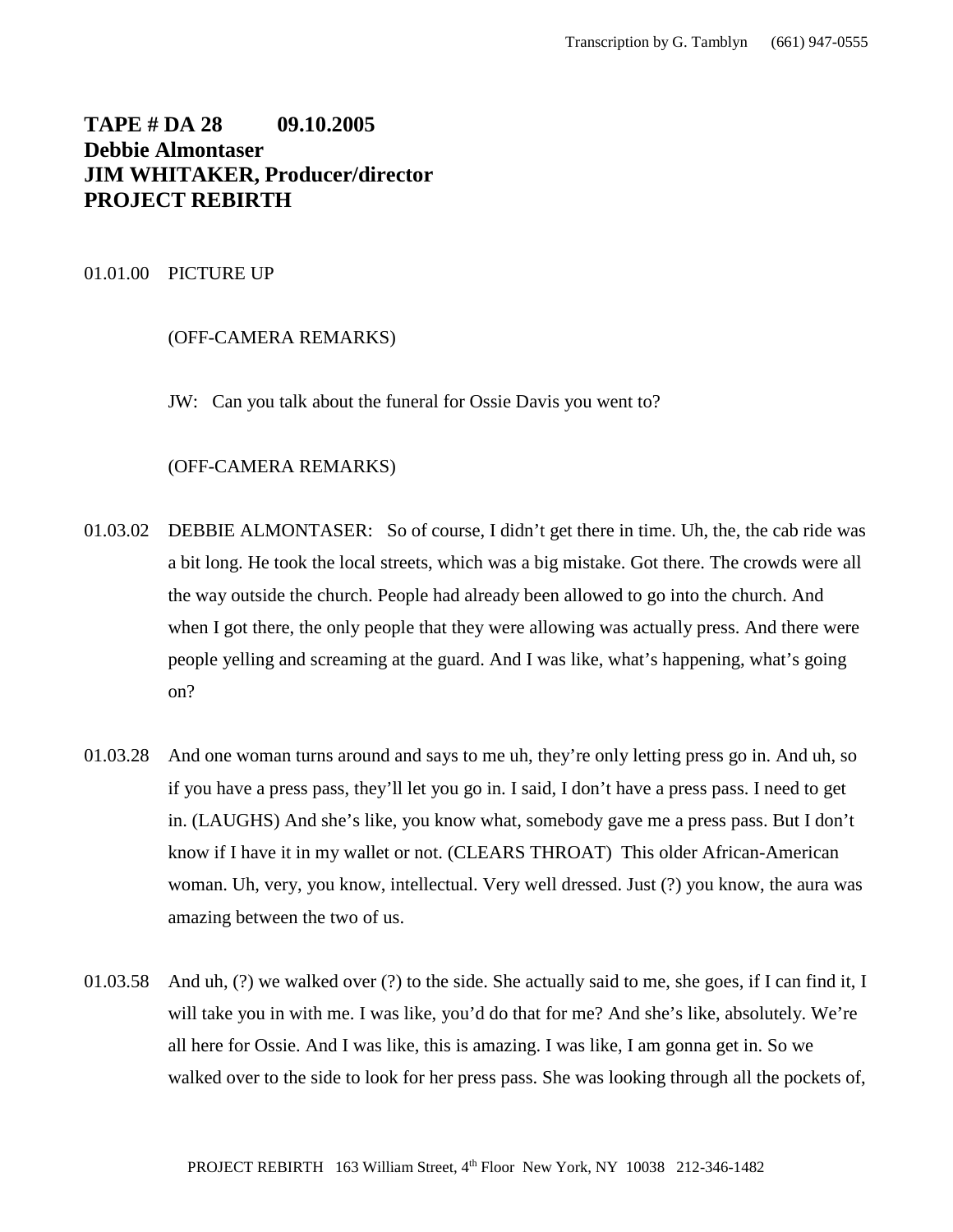of her wallet. Couldn't find it. Then I said to her, I said, you know what, look in that other pocket right there. I don't think you looked in there. And she looked in there and there it was. (LAUGHS)

- 01.04.28 We found the press pass. So she walks over. We make our way through the crowd, because they were just yelling and screaming and carrying on. And she flashes it to the guard and she says, here's my press pass. And he's like, okay, ma'am, you could go in. And she held onto my hand really tight, and she was dragging me behind her. He's like, miss, where are you going? She's like, she's with me, she's with me. And we walked in. It was incredible. I can't even begin to tell how excited I was. And I was like it's just faith that I'm here today. We walked into. Absolutely, there was absolutely no place to sit downstairs (?) in the huge chapel.
- 01.05.05 We ended up going upstairs onto the balcony. And we found a really great spot to sit. And we sat there together. Uh, we talked, we exchanged each other's cards. Uh, and it was just so beautiful. We shared a program that's, you know, somebody else next to us was, (?) had owned, because they ran out of programs. They literally ran out of programs.
- 01.05.28 And everybody was like, fighting over them because, you know, it's like a collector's item now. Uh, so I said to her, I said, you know, I know the people at Riverside Church. If they have any left, I will ask them to save two for us. Uh, and I will certainly mail it to you. So when I met with the folks uh, the following week at Riverside, they told me that didn't have any more. That, you know, they just didn't print out as many, and it wasn't, didn't make sense to print out more after the event. But it was absolutely beautiful.
- 01.05.58 Just, you know, to see all of these people who came, you know, to, to bid Ossie Davis farewell was really, really beautiful. And uh, Malcolm X's daughter was there, you know, and she gave this beautiful, you know, touching speech that just like, I was crying the whole time she spoke. And I think she spoke the longest of everybody. Even longer than his, his daughters and his sons. And it was just very, very touching for me, being that she herself is Muslim.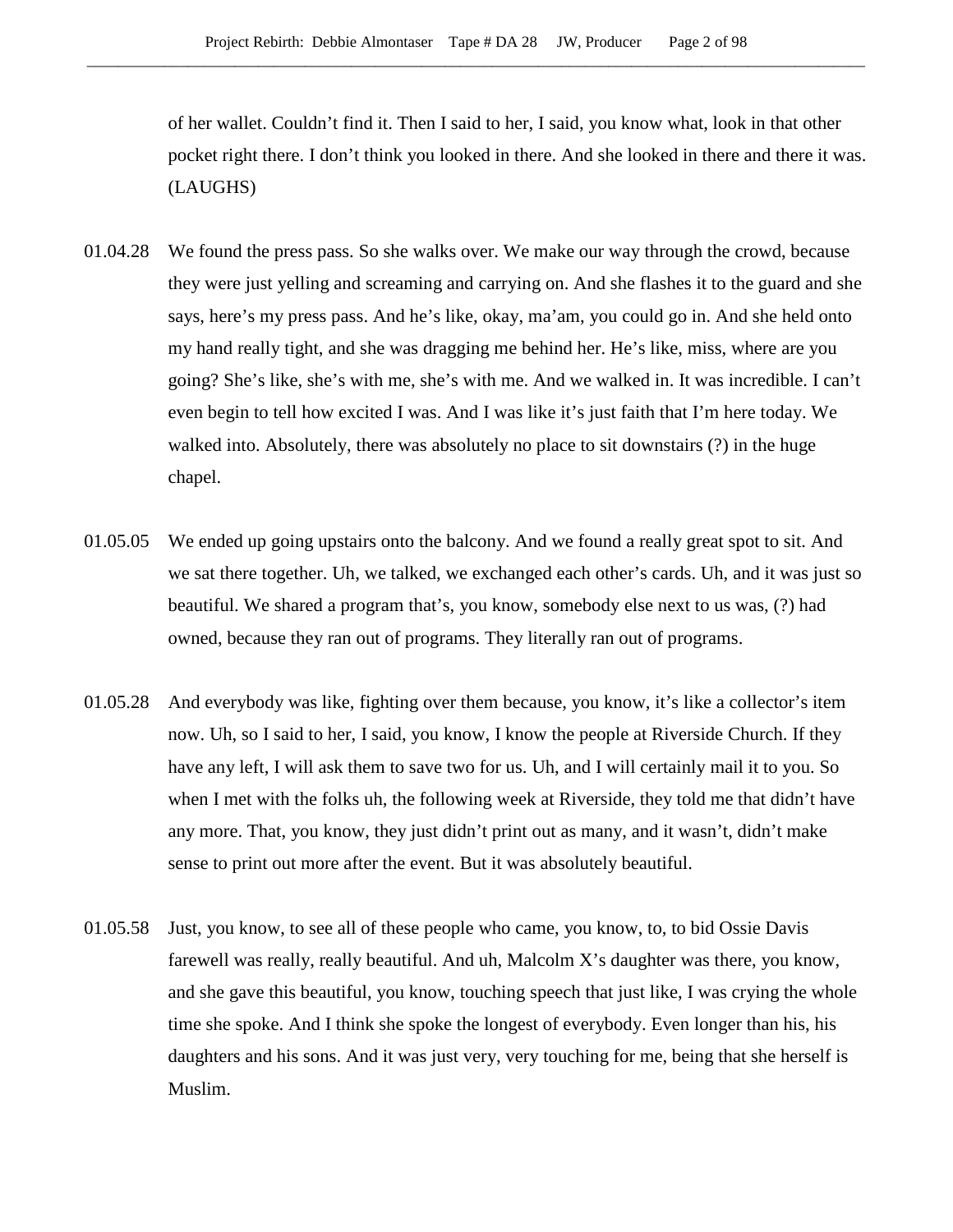- 01.06.30 But yet (?) had this special connection with Ossie and his wife uh, Ruby Dee. Because after their father had passed away uh, Ossie became like another father to Malcolm X's daughters. And so she reminisced on all the things that he did for the family, and the support, you know. And how he filled that gap for them uh, as a father, someone who was there to guide them and to take care of them and nurture, you know, their childhoods.
- 01.07.01 And it was just really, really beautiful to, to just make that connection. And uh, you know, the music was incredible. You know, there were a lot of dignitaries there. Uh, President Clinton was there and he spoke. And it was just really beautiful, so his comments were really down to earth and, and just from the heart, you know. And uh, other stars that were there, I can't even remember all who were there. But it, it was just really incredible, you know.
- 01.07.29 It, it didn't matter, you know, what your title was or where you came from. It was like we were all there for just one thing, and that was just to, to bid him farewell. So I stayed to the very, very end. Uh, and it was beautiful. Absolutely beautiful. And uh, then we walked out together, this woman and I. And we hugged each other and (?) we said to each other, this was amazing that we had this opportunity to share this time together. And we left.
- 01.07.59 So uh, so I, I left that day feeling like, wow, I was just a part of (?), of history. Literally a part of history. And when, you know, in my conversations with people, saying that, uh, telling them that I had gone to the funeral, they're like, wow, really? How did you do that? And did you know him? I said I knew him, and I knew his wife. But I didn't know him uh, in a personal way. It was more of a professional way, through my work with Women In Islam. Uh, being, you know, that he was uh, a big supporter of ours.
- 01.08.30 And actually, his last big gig uh, here in New York City was the Darfur fundraiser that we did, which was a collaboration between Women In Islam and (Benet Jesheran?) and uh, another charity that came together. And he emceed the program. And so that was really like, our last, you know, really wonderful time with him. And it was really, for him, one of the very last things that he worked on in, in regards to charity work, etcetera.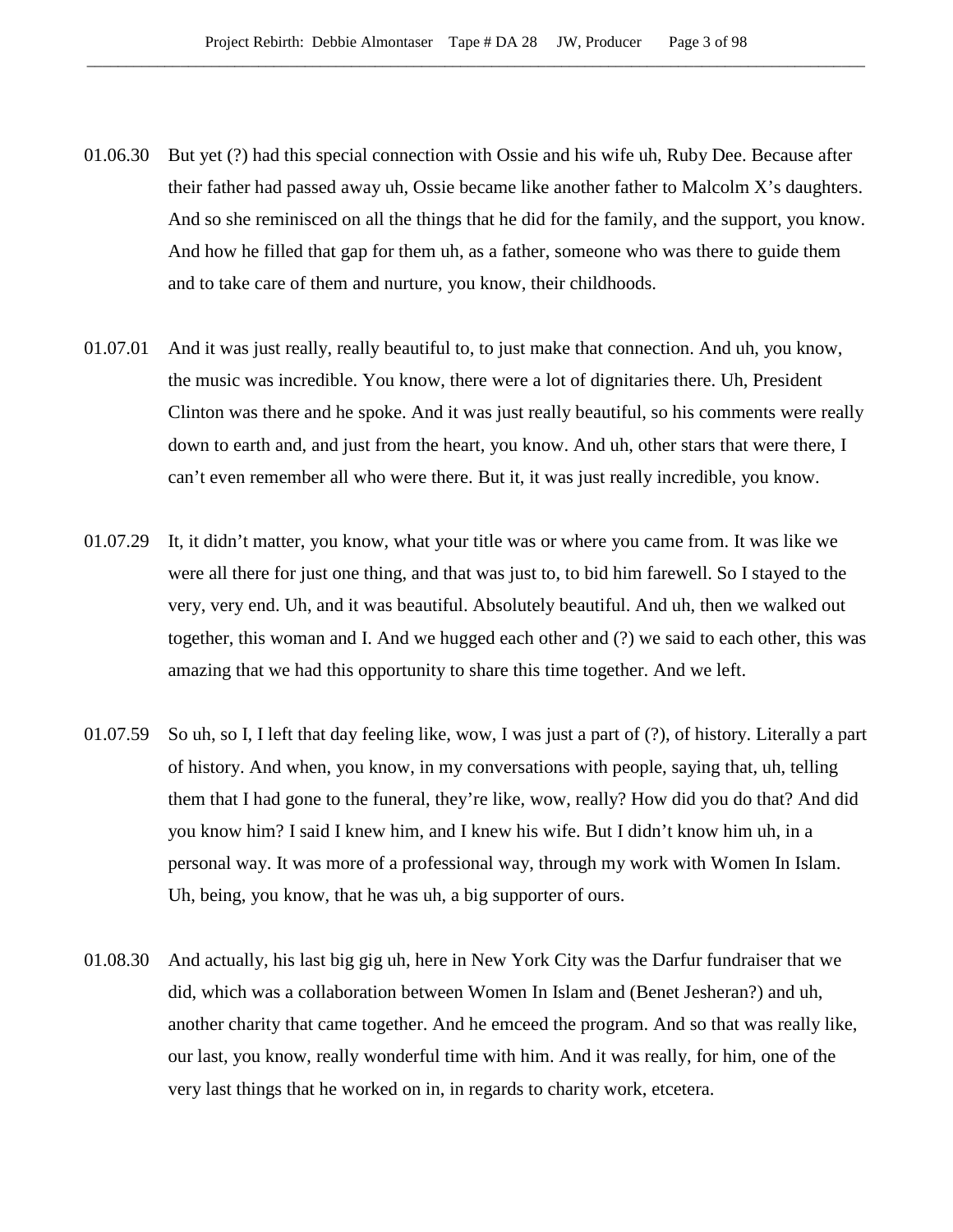- 01.09.03 And I, I remember that day when he came for us to uh, to emcee the program uh, there were a few people on the committee who decided that we needed a script because we were using the Columbia theater. And we had to be out by so and so time. So they created a script for Ossie. (LAUGHS) And he said to us when he came in, he says, I will tell you guys, nobody ever creates a script for Ossie.
- 01.09.31 He said, but because this is a really good cause, and I understand that if we go over time for this space, that you have to pay money for it, I'll do it. But I want you guys to know that this never happened, (?) this never happened, nor should it be shared with anybody publicly. (LAUGHS) But the funny this, when he got onstage, he would read the script and then look up. And then not remember what he had to say, so he finally told the whole entire audience that he had a script to follow.
- 01.10.00 And if he didn't sound himself, to forgive him. (LAUGHS) So it was really wonderful. So uh, one of the wonderful things that came out at the funeral was his family announced that, you know, any contributions or donations uh, were to be made to the Darfur genocide. Uh, and they gave a listing of a few charities that are doing work over there. And for me, as well as, you know, my other colleagues in Women In Islam, we were really touched by that.
- 01.10.31 Because you know, he did, he emceed this event for us. And he saw the great need. You know, and his family saw the great need. And it resonated for them uh, that they chose that cause. So we felt like we had somehow, you know, you know, compelled the family to, to really do something so beautiful.

JW: Can you talk about the woman you met?

01.10.55 DEBBIE ALMONTASER: Oh, yeah, incredible. I have her card. Uh, I have not yet really had a chance to email her or call her, you know, but there are so many amazing people that I meet and I get their cards. And we, we tell each other we're gonna write each other (LAUGHS), or we'll call each other. But I just, it's so incredibly hard to call people. And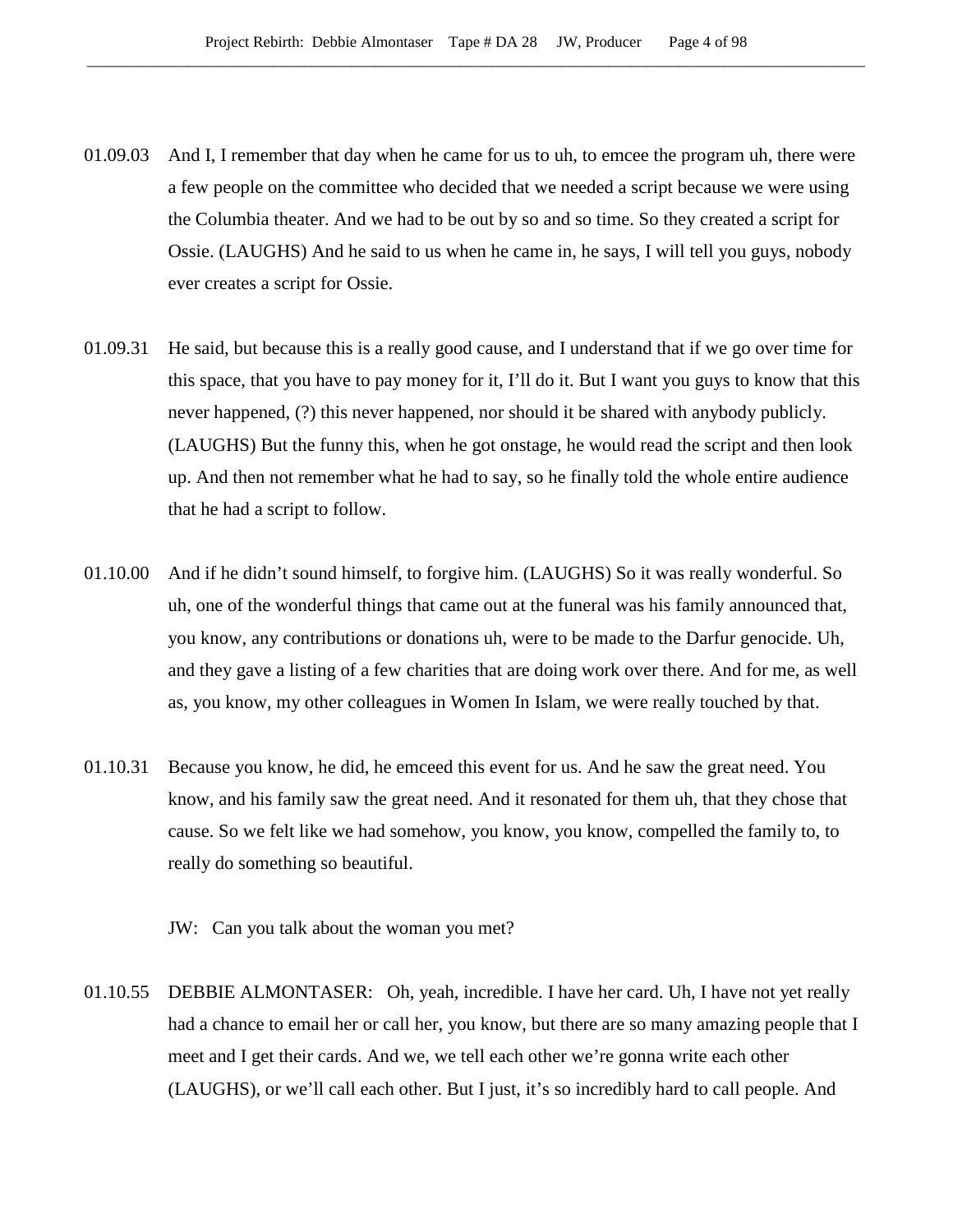then just emailing people, it's like, how do you remember to email just everybody you meet? So uh, but I do, most definitely do want one day to, to get her card out of my wallet (?) and just touch base with her and, and let her know that that was a really special time.

01.11.31 And maybe (?) I could do it probably towards the, the anniversary of his funeral.

## (OFF-CAMERA REMARKS)

JW: How are other things for you?

- 01.11.56 DEBBIE ALMONTASER: Oh god, how are other things? (LAUGHS) I don't even know where to begin, you know. I used downstairs the analogy of being on this roller coaster that doesn't stop, you know, and has a lot of bumps. Uh, is going fast. Sometimes so fast that I just can't even take like a deep breath and figure out, you know, where, what I need to do, how do I need to go about stuff. And it's, it's been tiring. It's been really tiring.
- 01.12.29 Uh, you know, and just, just trying to maintain, you know, (?) this, the spirit of, of really bringing, you know, people in my community together has been like, the most challenging thing for me. And when I mean my community, it's, you know, the Arab-American community. The Muslim community. And just, you know, creating some type of unity to, to develop a stronger voice you know, in order for us to be taken more seriously, you know, by city officials, government, community leaders, etcetera.
- 01.13.05 It's, it's been quite, quite difficult. And, you know, the thing that, right now, that I'm struggling with is, am I the only one out there who wants this? Are there others who want it as well, but are not, you know, are not working hard enough to make it happen? And I feel like, for me, I don't know why it's become such a burden that I feel like I have to, I have to keep aiming for that.
- 01.13.29 And uh, one project that I,  $I(\sim JW \sim)$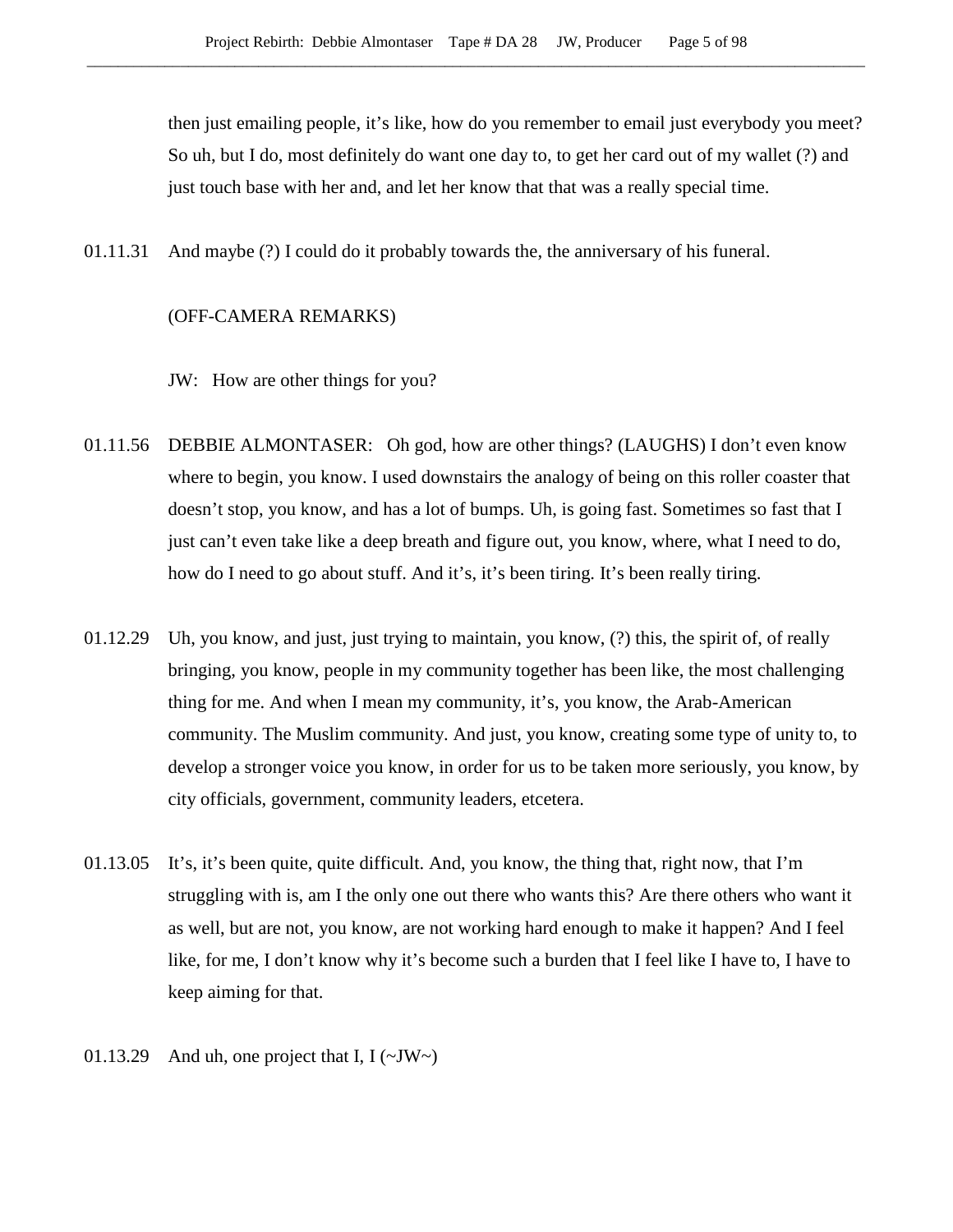JW: Is it a personal burden or pressure from outside forces?

- 01.13.44 DEBBIE ALMONTASER: Uh, I think, the burden is personal. But then the outside forces that, that I've, you know, I've had to deal with have, have made me feel discouraged in regards to like, is it really worth, you know, me killing myself to do this?
- 01.14.02 Uh, you know, and, you know, one of, one of the saddest things that's happened is that, and I shared this with uh, with Danielle, is, you know, I became victim of, of being, you know, accused of, of wanting to run for, (?) you know, public official, you know, to be a politician. To, you know, get a job in city hall, you know.
- 01.14.29 To, (?) you know, achieve this political status. And I'm like, that's far from what I want to do (LAUGHS) with my life. Uh, and it's just really, you know, (?) it's made me stop to think like, what am I doing to make people, you know, perceive me in this way, you know? Or is, is it just, is it me or is it just them and it's their own personal baggage, you know, that they are just not, not understanding where I'm coming from and projecting, you know, to the things that they're talking about.

JW: The perception thing is harder to deal with, that you're just doing what you're doing and not easy to separate?

- 01.15.43 DEBBIE ALMONTASER: So (CLEARS THROAT) what's made this year difficult for me is, is just, you know, dealing with some of the inside politics within my community of, of figuring out why my people are (?), why people are thinking this way of me, that I'm trying to promote myself and I'm trying to, you know, achieve this political status.
- 01.16.02 And you know, and I, again, like you said, perception, that is not what I want people to perceive. Uh, it's not anything that I'm interested in, ever, to go into politics. Uh, and just the fact that, you know, my, you know, my intentions are being, you know, misunderstood has been really, really painful. Uh, and the project that I had speared, which then, you know, I almost said to myself, why did I even bother to do this, you know?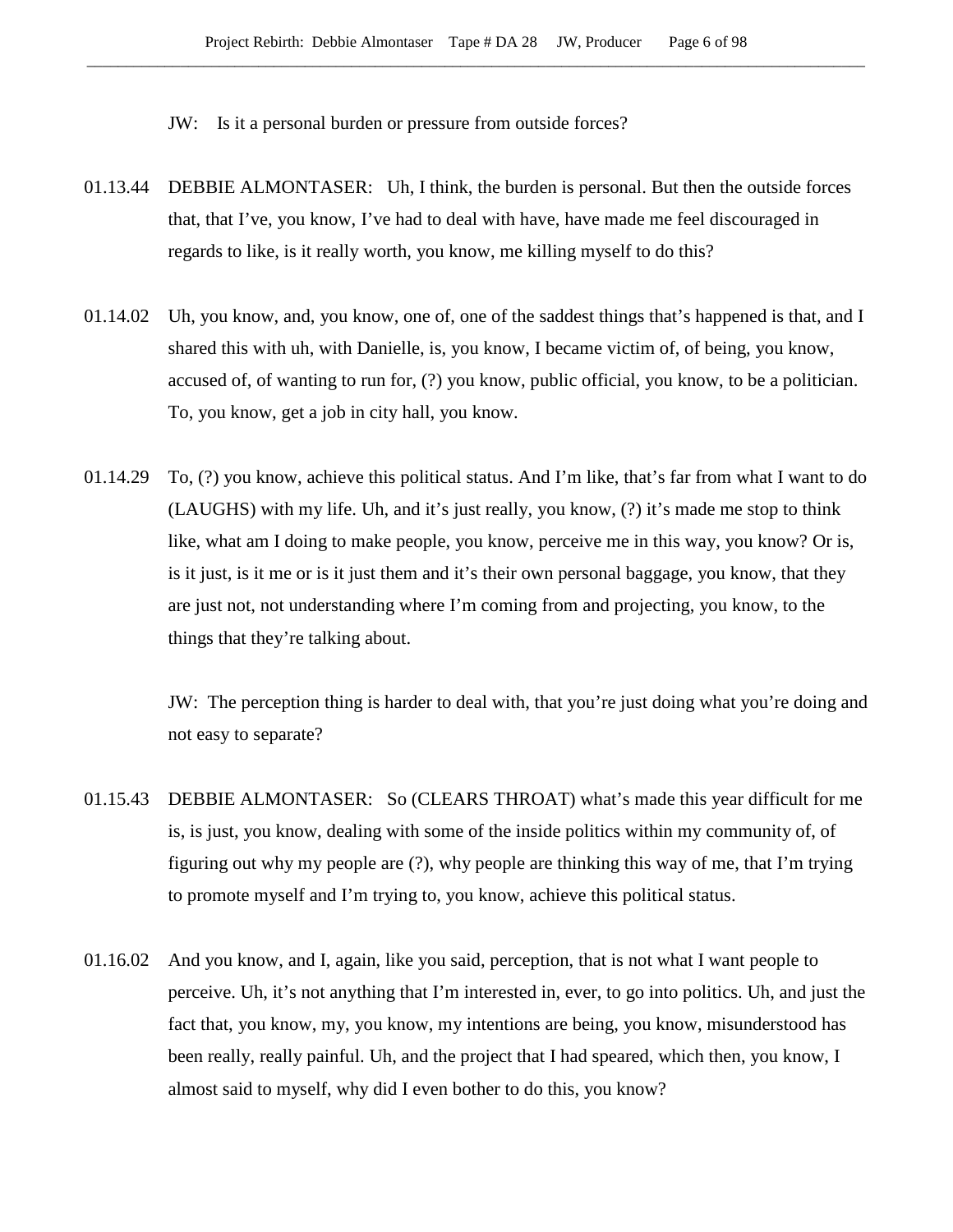- 01.16.34 And regretted doing it. And it was, after talking to somebody uh, Reverend Alfonso Wyatt, who's an amazing Baptist preacher, just the most beautiful person you could possibly think of, you know. And loving and caring and just has so much to offer to the world. And I asked to meet with him. And I sat with him for three (LAUGHS) hours. And he just let me pour my heart to him.
- 01.17.02 And he, I walked out of there feeling good. I walked out of there feeling like, you know what, I need to continue doing what I do, you know.

JW: Where you at a point of saying stop?

- 01.17.13 DEBBIE ALMONTASER: I was (?), I was at a point of saying that I was going to disengage with the things that I was planning for uh, within the Arab community. And I was just feeling like, you know what? Just to, to stop the rumors, to stop all of this negative, you know, things that people were saying about me.
- 01.17.38 Just to, you know, just to do my own thing, you know, and, and not try to engage in pulling people together and working with people and establishing this united community uh, because it was just, you know, it, it was really taking a toll on me. And not only on me, but it was also affecting my relationship with Naji, because he would see how upset I would get when I'd hear these rumors.
- 01.18.04 Or he would get upset when he hears the rumors himself. And uh, at one meeting  $(\sim JW)$

JW: How does the information come to you?

01.18.14 DEBBIE ALMONTASER: (?) It's really interesting because, and, and this is such a dynamic that I've never in my life, living here, experienced. But it's something that (?) I've learned about Arabs, which is not in any way negative, but I think, you know, especially after I talked to Reverend uh, Alfonso Wyatt.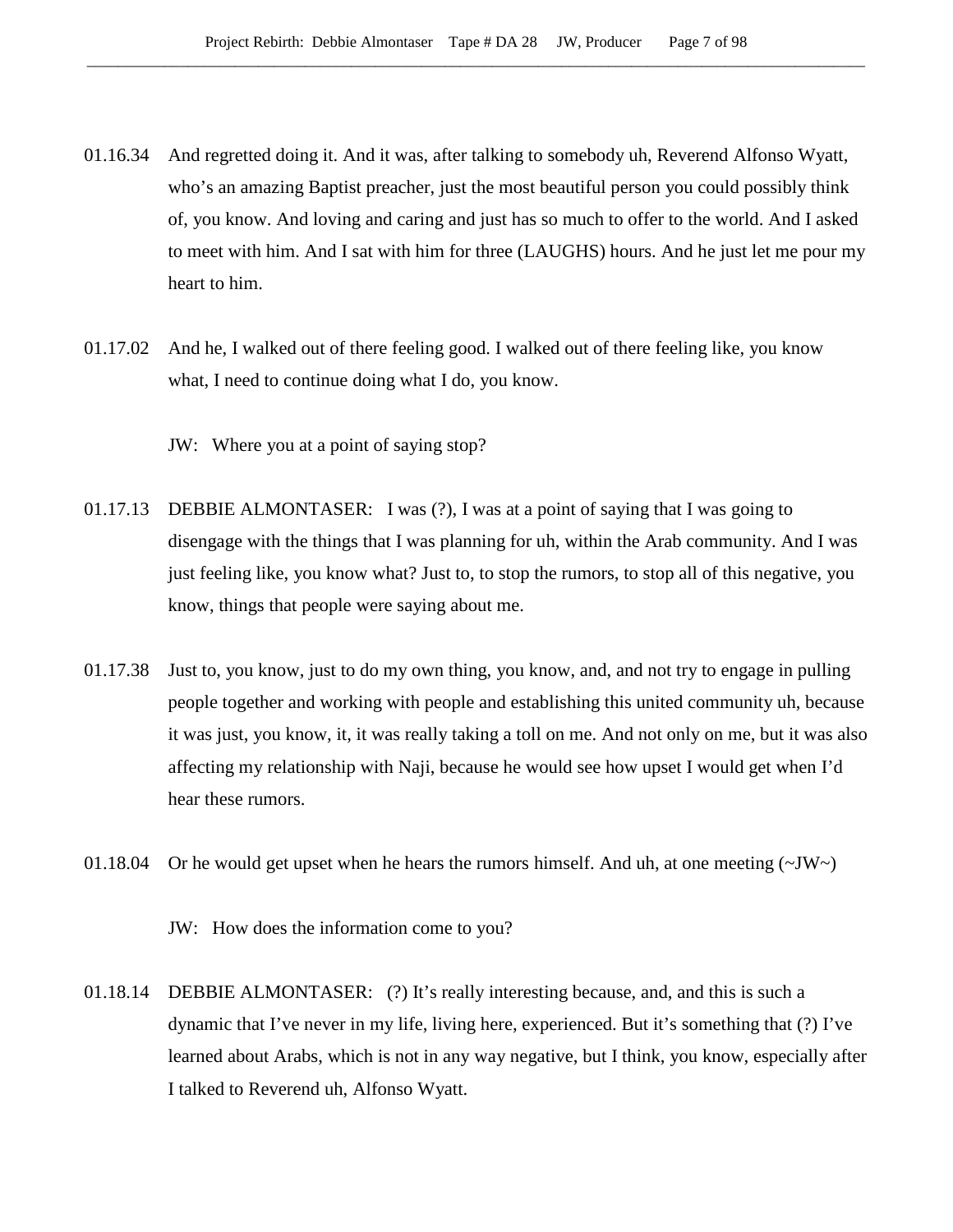- 01.18.32 He said to me, he says, every community has these kinds of in-house politics and nonsense. So for example, one of (?) the young people who was working on, uh, I should give you a context of what this project was, which had just made my life miserable. Literally miserable. It was the Arab Heritage Week. And uh, it was something that had taken place that was in the works for three years.
- 01.19.01 It took a great deal of negotiation and talks uh, with people in the Mayor's office. And it was specifically with the Immigrant Affairs Office uh, where I approached Mayor Bloomberg at a South Asian Heritage event. Uh, I believe it was November, 2002, and said to him how important such an event would be for the Arab-American community. And his response to me was, you know, as a Jew, there's nothing more that I would love than having the Arab-American community in New York City feeling a part of the broader community.
- 0119.37 Uh, and so most definitely I think it's a great idea. Speak to my Immigrant Affairs Commissioner and make this (?) happen. So since that point on, I talked to his commissioner of Immigrant Affairs (~JW~)

JW: How did that conversation go?

- 01.19.54 DEBBIE ALMONTASER: Right after I spoke to him, (~I~) I went right over to her and repeated everything. And, and it was funny because I planted myself, at Gracie Mansion in this, you know, beautiful hall. I realized that uh, he was gonna go up to the podium, and when he got off, he'd have to pass by the windows. So I planted myself right in front of one of the windows. And we were all lined up. And when he was walking away from the podium to go back to the room where he was taking photos, he had to pass by us. And of course, he was shaking everybody's hand who was there. (LAUGHS) So when he got to me, I shook his hand and I didn't let him go. (LAUGHS)
- 01.20.29 I had him for a good, you know, over 60 seconds. And uh, I told him all of this stuff. And I had a friend of mine who was from the Museum of the City of New York standing there, who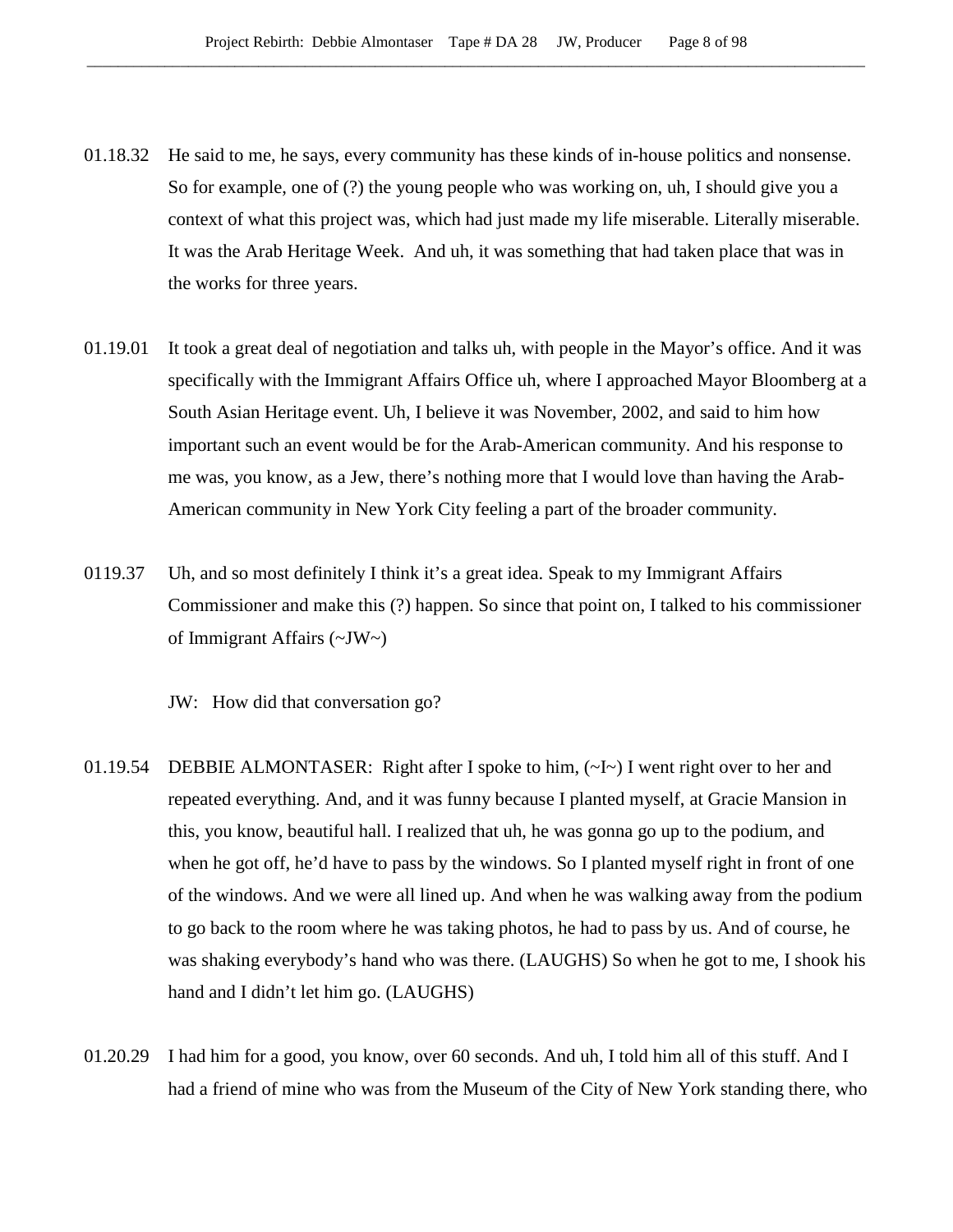heard everything. And I said to her, I said, Kathy, you heard what the Mayor said. So I would like for you to help me approach the Commissioner of Immigrant Affairs on this. And so he walked away and then I made my way to find the commissioner and relay the message. And the person from the museum said, yeah, that's what he said. (LAUGHS)

01.20.58 And so I called her up and we set up a meeting. Uh, she asked me to write  $(\sim I \sim)$  a proposal.

JW: So you were thinking ahead?

- 01.21.07 DEBBIE ALMONTASER: Yes. Yes. I wrote a proposal. They requested a proposal. And I got the Museum of the City of New York, being that earlier uh, that year, they had the uh, Museum of the City of New York's uh, they had an exhibit which was called uh, Community of Many Worlds: Arab-Americans.
- 01.21.28 And so what we wanted to do was incorporate some of the exhibit pieces around this event. Uh, so we wrote the proposal together. They asked us that we have a fiscal agent, you know, who would be the umbrella. And that became the museum. The museum was very supportive and very interested in making this work. Uh, they, you know, finally gave us the green light. They said, okay, we could do it in July. And I turn around and I looked at them and I said, this is crazy. We can't do it in July, you know.
- 01.21.59 People are away on vacation. Schools are closed. Uh, it just would not make sense. And uh, so she said, okay, well, then we'll do it in the fall.

JW: Where do you get the stand-up part?

DEBBIE ALMONTASER: I don't know. (LAUGHS)

(OFF CAMERA REMARKS)

JW: Has your ability increased over the past few years?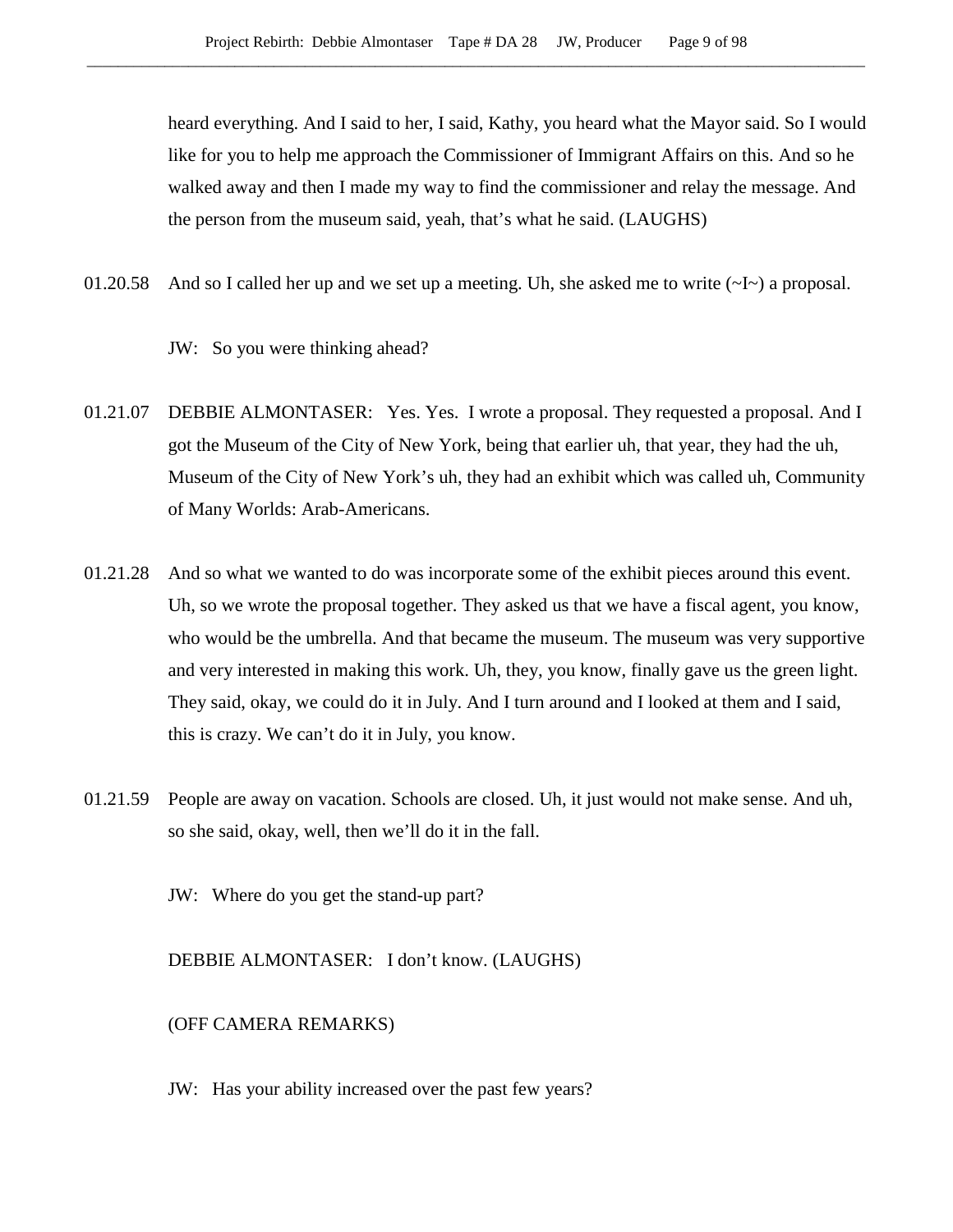- 01.22.43 DEBBIE ALMONTASER: (~JW~) I don't know, Jim. I don't know where that comes from. I think that it's there. (?) It's there, but I have no control over it. And, and I think that that's what has really made me fall victim to people really just like, finding things to say about me.
- 01.23.03 And I know that, you know, my husband always constantly says to me that I have a gift, you know. And uh, that it's my responsibility to use that gift. And if I didn't, then, you know, I would be held accountable by God for not using my gift. And I don't know, I don't know where and how that I can reach out to people.
- 01.23.31 I can get people to listen. I could get things done, you know. (LAUGHS) A friend of mine always used to say to me, and she still does, she says, you know, if you need money, go to Debbie. Debbie can, you know, can draw blood out of a stone. And I'm like, I don't know how and, you know, she's like, well, you do things that people just cannot do, you know. And last year  $(\sim JW)$

JW: This is a pretty heavy cornerstone for you and your husband?

- 01.24.13 DEBBIE ALMONTASER: Yeah. But I, I don't know where I get that drive. I really don't know. I don't know, I feel like it's like this, you know, part of me that comes out, that, that I don't even have the opportunity to think about, do you know what I mean? Uh, or take control of, or, you know, I'm not schizophrenic or anything like that. (LAUGHS)
- 01.24.36 But there is some innate, I don't know, for lack of a better words, power in me that's, you know, sees something and seizes the moment. So I don't know how I even, I don't even get a chance to think things thoroughly, you know, in order to make that, take that step. I just dive right into it.
- 01.25.01 And uh, so far so good. It's, it's worked. And it's always worked for the advantage of my community and, and the stuff that I do. Uh, it's never, you know, it's never been self-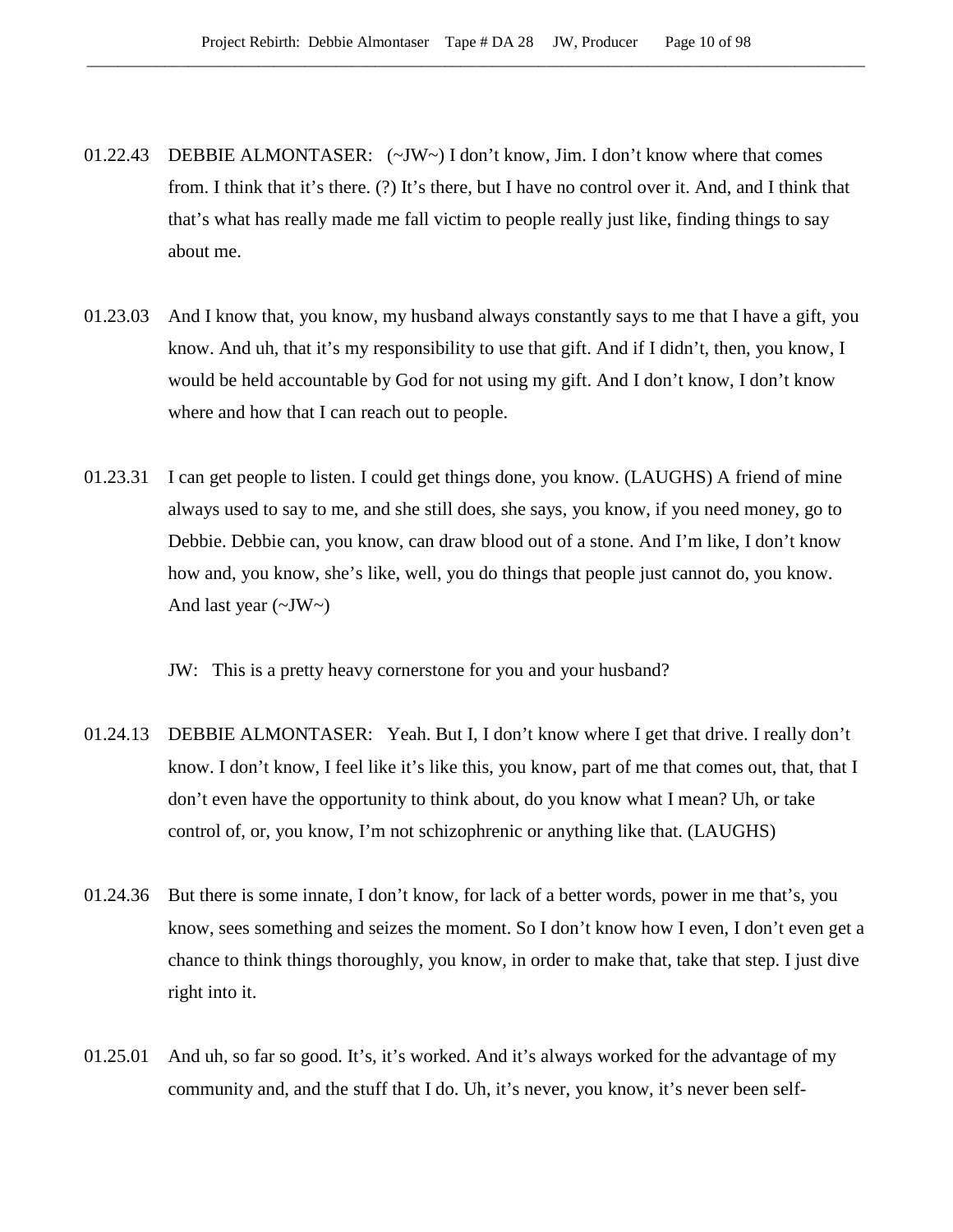promotional, you know, as people have, have been portraying it to be. Because I think whatever I've done, it's always, you know, to, to highlight the community, or to bring positive things to the community.

- 01.25.28 Uh, I've, the only thing I've gained is personal, you know, gratification that, that it was accomplished. You know, I'm not, you know, gaining money. Certainly not. You know, I'm, I'm pouring a lot of my time and my energy uh, to do it. And it's, and I think that's really what, what killed me uh, with the Arab Heritage project is that I put so much time and effort. And then there were people, a couple of people who literally just were antagonizing every word that I said in an email.
- 01.26.06 Or every idea I came up with, you know, in an email. And you know, when you read the email, there is, you know, you're like, how do they think this, you know? And again it goes back to that perception. And you know, the lens that they're using to read it. And it got to a point that I wasn't sleeping. It got to the point that I was second, you know, second-guessing everything and, and judging everything I say or do.
- 01.26.33 And it got to a point, like, when things got really, really serious with the project, that you know, I started feeling like, okay, well, you know what, I'll let you guys decide what you want to do, you know. I, you know, and in a way, that, that, there was good about that happening. That I let people figure out what we needed to (?) do together. And it's not that I'm controlling.
- 01.26.58 But uh, I just, I was angry that I had to, like, let go of a lot to do with this project, you know, when originally, it was my idea. Uh, and it wasn't all about me, you know, getting the credit or anything. But I was angry of the fact that there were people trying to push me out of it. You know, that they had no really, no respect for the fact that we wouldn't have been there that day if it wasn't, you know, for my pushing uh, people at city hall, for all of the conversations I've had with city hall.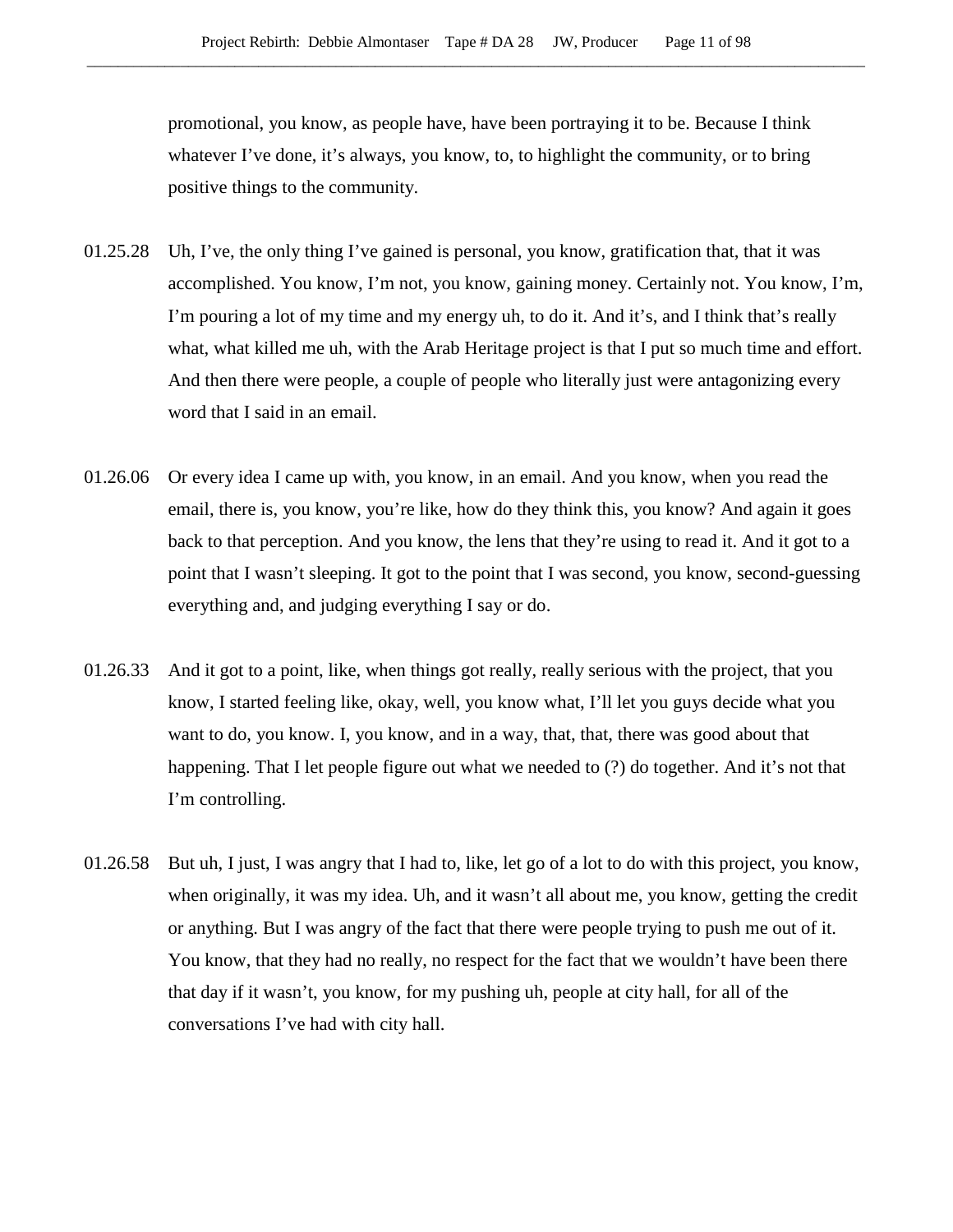- 01.27.34 Uh, and you know, the few people that I, I did speak to in regards to this who really know me and know my work and know how I work in a group dynamics, you know, basically said to me, Debbie, it's not you. It's not you. It's the people, you know, these people that you really haven't worked closely on a project with.
- 01.27.58 Uh, this is something new and foreign to them. They are threatened uh, by your capabilities. They are threatened by the fact that you, within the community, you know, are the only one who actually has access to people in city hall. And so because of this, you know, they are threatened by the fact that, you know how and why. Uh, and uh, you know, I was even getting emails of like, you know, from, from one particular young woman, who basically said to me, you know, (?) you know, we feel like you're selling out on the community.
- 01.28.36 Uh, we never thought that you would do something like this. Uh, and it was all in regards to the event at Gracie Mansion, which turned out, you know, it, there was so much drama, you know, for that event to finally happen, that it was beyond belief.

JW: How have you kept this type of thing from undermining your self-confidence?

01.29.31 DEBBIE ALMONTASER: I've been dealing with it by surrounding myself with, with positive people who really believe in me and who, who believe in, in what they call this gift that I have. (LAUGHS)

JW: Do you think you have a gift?

- 01.29.45 DEBBIE ALMONTASER: Yeah, I, I believe that I have it. And sometimes I don't like it, you know. And, you know, I always say this, and I don't know if I've said it in the past, that sometimes it's a blessing, but sometimes it's like a curse.
- 01.30.03 Uh, and you know, those days when (?) I'm feeling like, you know, why do I have to do this? Why am I doing this, you know, is, those are the days that I feel it's a curse, you know. And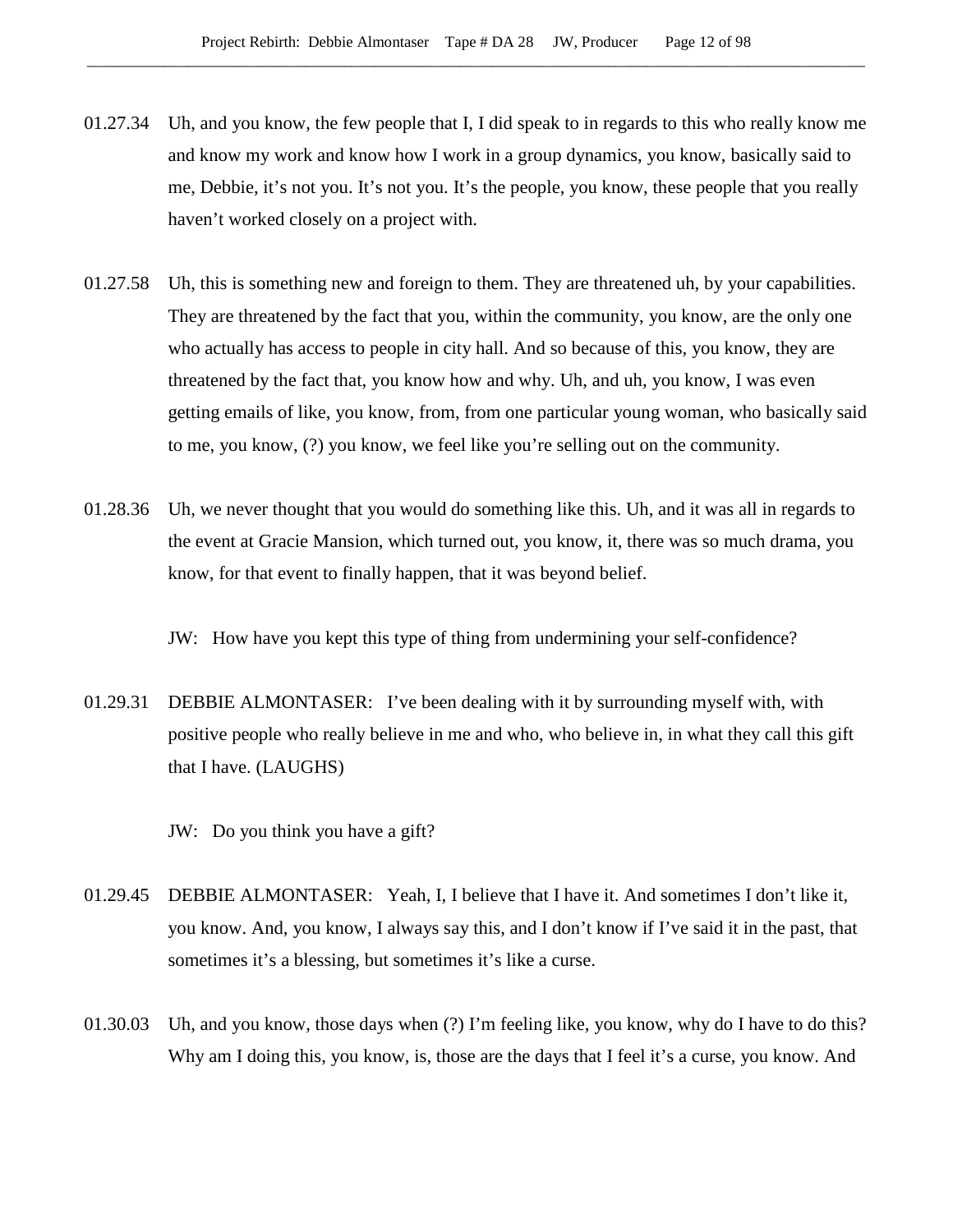then there are days that, you know, I can convince people to do things uh, that are, you know, or I, I shed light on things to people that they never thought about.

- 01.30.30 Uh, I mean, one example of it was the Muslim Day Parade, which will be coming up soon. Uh, they'd created a flyer for it, and they wanted it to be a way to celebrate uh, the Koran. Especially after the desecration of the Koran uh, in Guantanamo Bay and, you know, the government not taking quick action, etcetera. And the flyer that they were distributing said, you know, the Koran is the salvation of, of humankind.
- 01.31.09 And I looked at it and it just made me cringe. Uh, and uh, my husband had looked at it. He, he just, (?) it didn't, he didn't see what I was seeing. And I had a conversation with him. And I said, I really, I can't support this. And he's like, what are you talking about, you know? I said, I can't support this. What if you are a human being that does not believe in the Koran, you know?
- 01.31.36 That your book is the Torah, that your book is, you know, the New Testament, the Old Testament? Uh, I said I find this offensive. And he looked at it and he said, you know, I didn't, it didn't even dawn on me. I said, I can't, you know, support their efforts or, you know, or say to them that this is great, that this should be their theme, etcetera.
- 01.32.00 So the committee of the uh, of the Muslim Day Parade was actually traveling from community to community for feedback and support and to get people to come out of, for it. Because in the past couple of years, people have not been coming out as much to the parade, which takes place on Madison Avenue. And I said to my husband, I said, we, I have to go to this, (?) we have to go to this meeting. And I need to help them understand that we cannot use this title.
- 01.32.29 And prior to the meeting, I emailed my colleagues at Women In Islam and I shared with them my feelings and how I interpreted this. And they were like, you're absolutely right. We don't think they should use this. And I was like, we have to help them come up with another title. And so on email, we started throwing around, you know, different titles. And one of my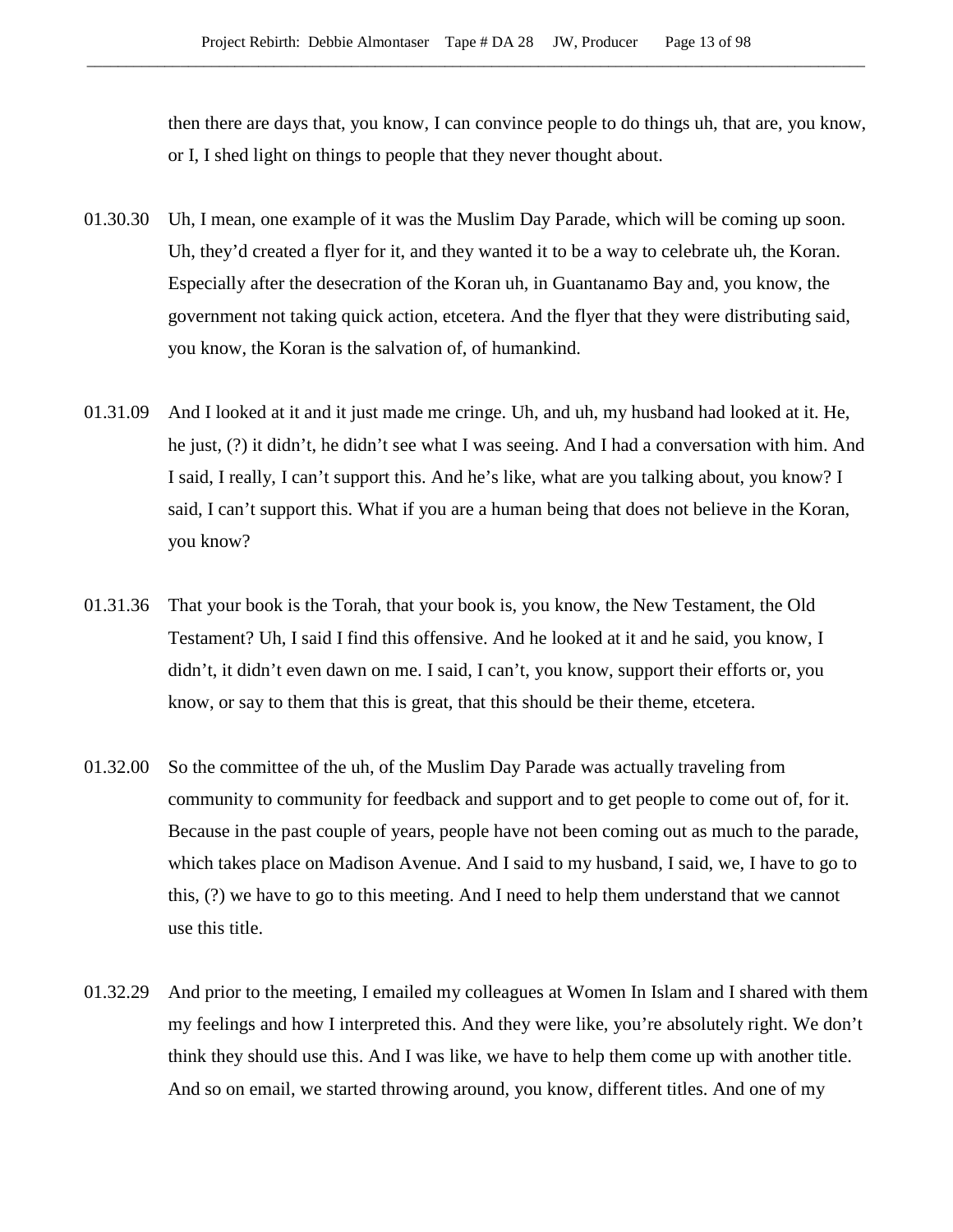colleagues, you know, sent this, this amazing title, which was, the Koran, a universal message.

- 01.32.59 And I was like, wow, this is positive. This would be something that anybody, you know, reading this flyer would not find offensive. But would also in their mind say, well, I wonder what this message is, this universal message is. And may want to then pick it up and read it. So the meeting was like, the third meeting that week. And it was actually the day after I had this very serious meeting with the Arab Heritage uh, committee, which at that point, we were deciding as a community whether to continue uh, with working with the Mayor's office to get the inauguration or not.
- 01.33.40 And it's a very complicated story. I should probably finish the one with the flyer. (LAUGHS) So uh, that whole weekend before that meeting, there were people from the committee who, who knew, who were hearing a lot of stuff. Who were calling me and preparing me how to come to the meeting uh, who to bring with me to the meeting.
- 01.34.03 Uh, it was like, (LAUGHS) it's bizarre. And I was like, why are you (?), why are you giving me all of these tips or warnings? And they're like, we just don't want you to fall under attack. There are two people who are really out to ruin you. And I was like, okay, so this one particular person, I listened to her advice. I brought all the things (LAUGHS) that she asked me, the people to this meeting.

JW: Such as?

#### (OFF-CAMERA REMARKS)

01.34.41 DEBBIE ALMONTASER: Well, what I had to do, one of (?) the biggest rumors that they were passing, that was going around was that I uh, I represent no one. I'm an independent individual who have, who has self-nominated, or self-selected to become (?) a leader, a community leader.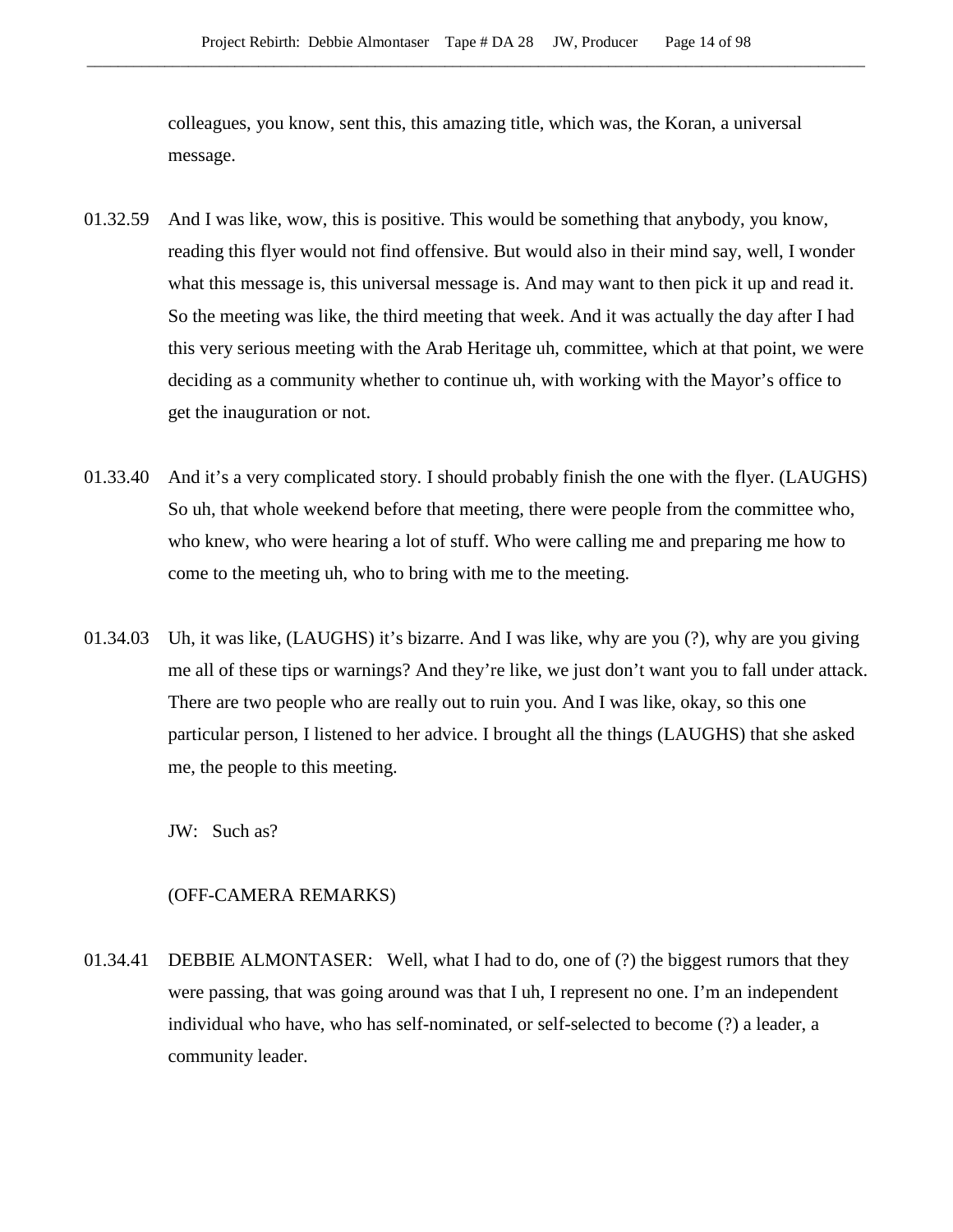01.34.59 Uh, and the only reason that the Mayor's office is even engaging in conversation or dialogue with me is because I work for the Department of Education. Uh, so therefore, they feel that I'm safe enough to talk to, which is weird. Uh, and that I represent no one. I represent no organization, nor do I have the authority to speak on behalf of the Arab or the Muslim community.

> JW: So you were being perceived as potentially against your faith? Do you think you would have seen the flyer in the same light a few years ago?

- 01.36.36 DEBBIE ALMONTASER: I think I would've. (~JW~) And I, I say that I would've because of my commitment to the interfaith work that I do. And to the building bridges between, you know, (?) especially Christians and Jews and Muslims.
- 01.36.57 That, that is something that is close to my heart. And I would not want to see people that I, I respect and I cherish to, you know, pick up this flyer and feel alienated or feel like, you know, our books mean nothing. What is this supposed to mean? Uh, and this is the struggle that I've had with the folks at the Muslim Day Parade of how they need to become uh, you know, more broadminded uh, of who their audience should be at this parade.
- 01.37.29 It shouldn't just be Muslims. You know, it should be an opportunity where non-Muslims can come out in solidarity to celebrate this day with them. And, and so when going to that meeting, (?) I wasn't planning to, (?) I wasn't planning to go to that meeting, but uh, and then I said, okay, maybe I should just email these folks. But then I said, if I email them, it's not gonna, they're not gonna understand what I'm saying. So I went to the meeting. And I brought Naji with me.
- 01.37.58 And I said to him, we have to make sure (LAUGHS) that we get them to understand what we're talking about. And uh, (COUGHS) one thing that Naji does all the time is that he just sits and he listens, and then when he sees there is like, nobody responding or there's opposition, then he'll, he'll gradually, like, you know, start engaging in the conversation to, to just provide support. But he is not like, one of those people who would be like, well, you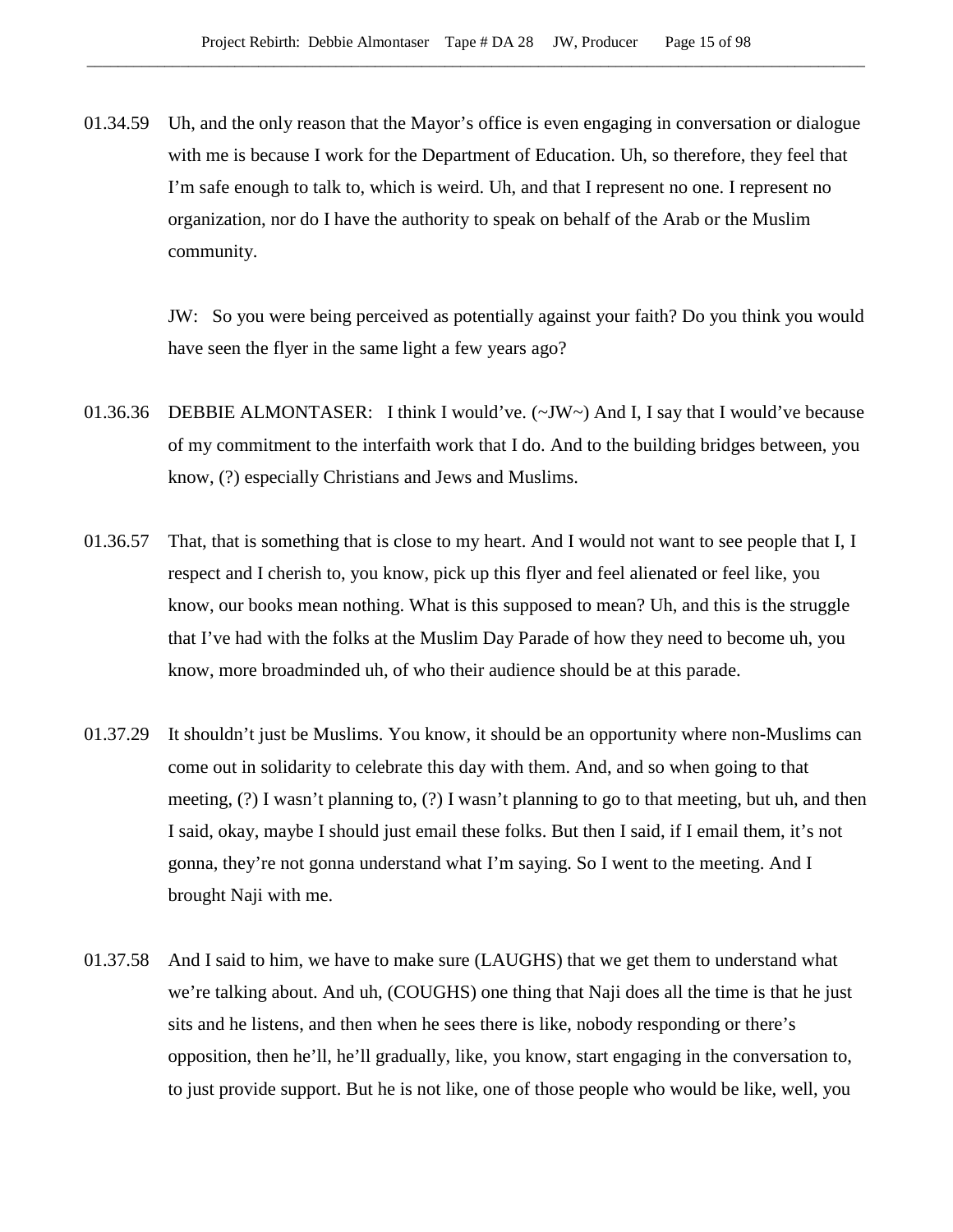should listen to her, or you know, jump in right away and, and push the agenda, which uh, (?) which is wonderful about him.

- 01.38.30 And when I brought it up, there were actually other people sitting in this meeting. There were about 15 people who actually like, understood what I was saying. And they're like, you know, we never, (?) we never thought of it that way, but you're absolutely right. If I was a Christian or a Jew or, you know, or an atheist or whatever, I would probably get offended if I read it. That this is the salvation of humankind.
- 01.38.56 Uh, (CLEARS THROAT) so (?) the Muslim Day Parade uh, committee members said, okay, well, do you have, do you have uh, a title for us? They thought that I was just like, bringing it up just to be critical. Uh, I said, I'm not, you know. (?) I do have a title and I hope that you would be interested. Uh, and I told them. I said, I cannot take credit for it, you know. My colleagues at Women In Islam uh, you know, we talked about it and, and (?) one of them, you know, raised, one of them shared this title.
- 01.39.29 And I think that it would be so beautiful. And I shared it with them. They liked it. uh, but (?) they were hesitant in the beginning, and they're like, well, we have to go back and we have to get the entire committee to vote on it and what have you. And then everybody sitting at the table, they're like, well, if you want community input, this is community input. And if you want our support, then you really need to take this title into serious consideration. So they did. Uh, and then Naji felt like it was important to make sure to follow through, that the, that the flyers were changed.
- 01.40.04 And he volunteered to work with the person making the flyers to make the flyer, to go back and change it and, and just add different fonts and what have you. And you know, different pictures. 'Cos it, it was just, it was too jumbled and (?) it was too colorful. It wasn't appealing to the eye. So (?) I was so proud of him that he took on such uh, (LAUGHS) a job. It was like, are you sure you want to do this, in front of everybody? He's like, yes, I do. I absolutely want to.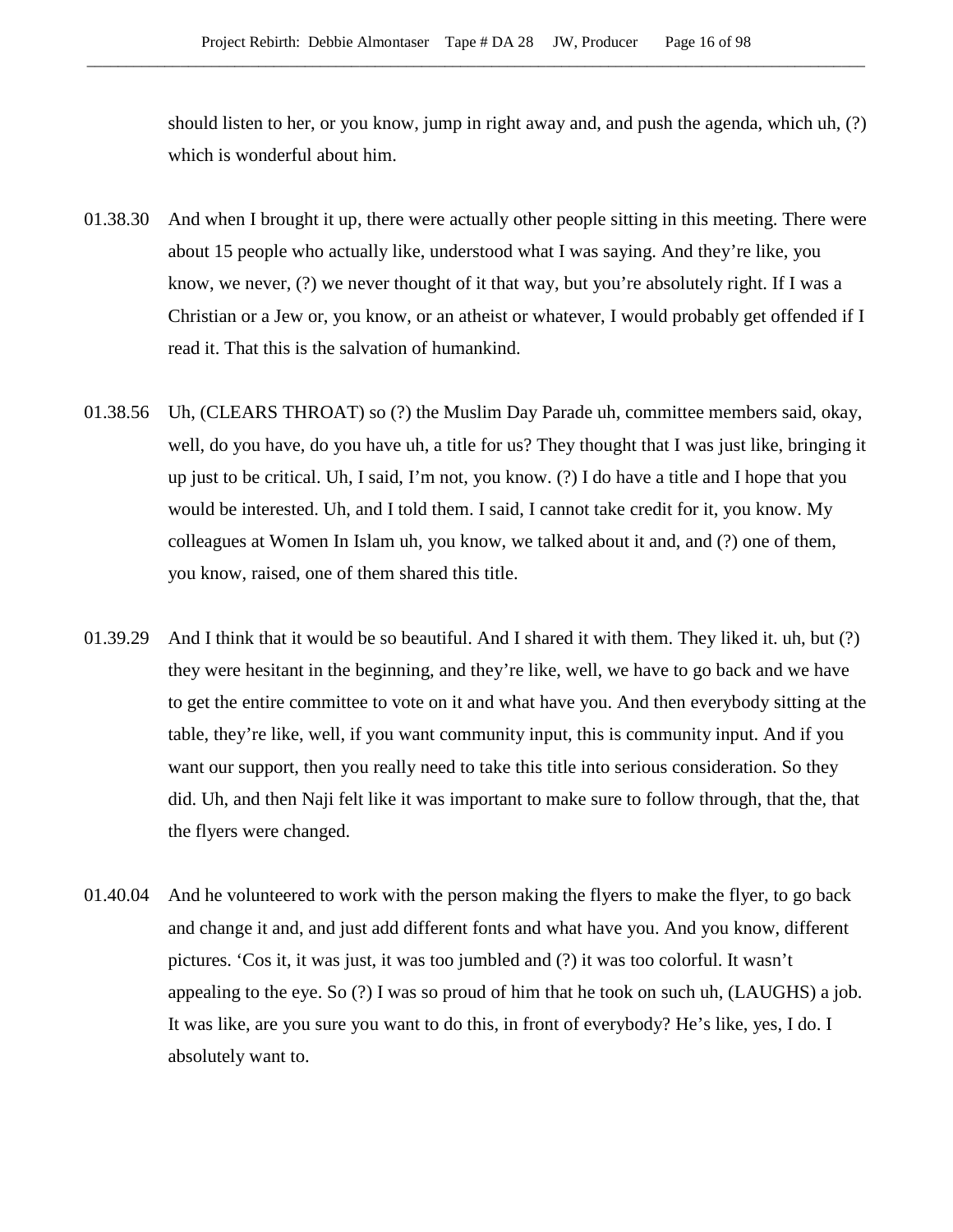- 01.40.30 And uh, I remember that night, you know, getting into the car. It was a late meeting. We were there 'til about 10:00. And uh, he was driving and I was just sitting next to him. And I started crying. And I said to him, I said, you know, uh, I would've never forgiven myself if I didn't come out to this meeting tonight. Uh, and I said to him, I said, I, I know that, (?) and I know that he was also burdened by the fact that I was attending a lot of meetings.
- 01.41.00 I was doing a lot of late night work for the Arab Heritage uh, and I, I was really, you know, I don't want to say neglecting him, but I, I was really just uh, in regards to like, being there for him, being there for my family. And I uh, you know, and with all of the turbulence that was taking place, and all the rumors and all the horrible things that people were saying, it bothered him. And at times, he would snap, you know, and he'd say to me, you know, well, maybe you just shouldn't bother with them and that's it, and don't work with the, you know, with these groups anymore.
- 01.41.34 And, you know, he just wanted to sever the ties with, you know, some of the organization heads uh, who were actually the ones, like, saying these things. And I said to him, I said, we, uh, you know, we just can't. I said, right now, we cannot, you know, have confrontations with people. We cannot, you know, make accusations, you know. (?) We're just hearing things, and if we do, we, we can literally destroy this project.
- 01.42.01 Uh, and this project will not be able to go forward. And we can't. You know, I said I will keep putting out fires, you know, until this whole, entire project is over. And then, you know, we'll deal with, with the nonsense. And, you know, there were times he just did not want to hear that. He's like, you know, the hell with them, you know, they don't know what they're talking about and, you know, you're probably better off not associating yourself because they're all incompetent and, you know, and just, and (?) you know, most of the stuff that he was saying was true, but I just, I couldn't, I couldn't, you know, I couldn't just write people off, you know.
- 01.42.38 It was important to have their input and their collaboration, even though that they were there, you know, against, you know, the good will of myself and other people working on the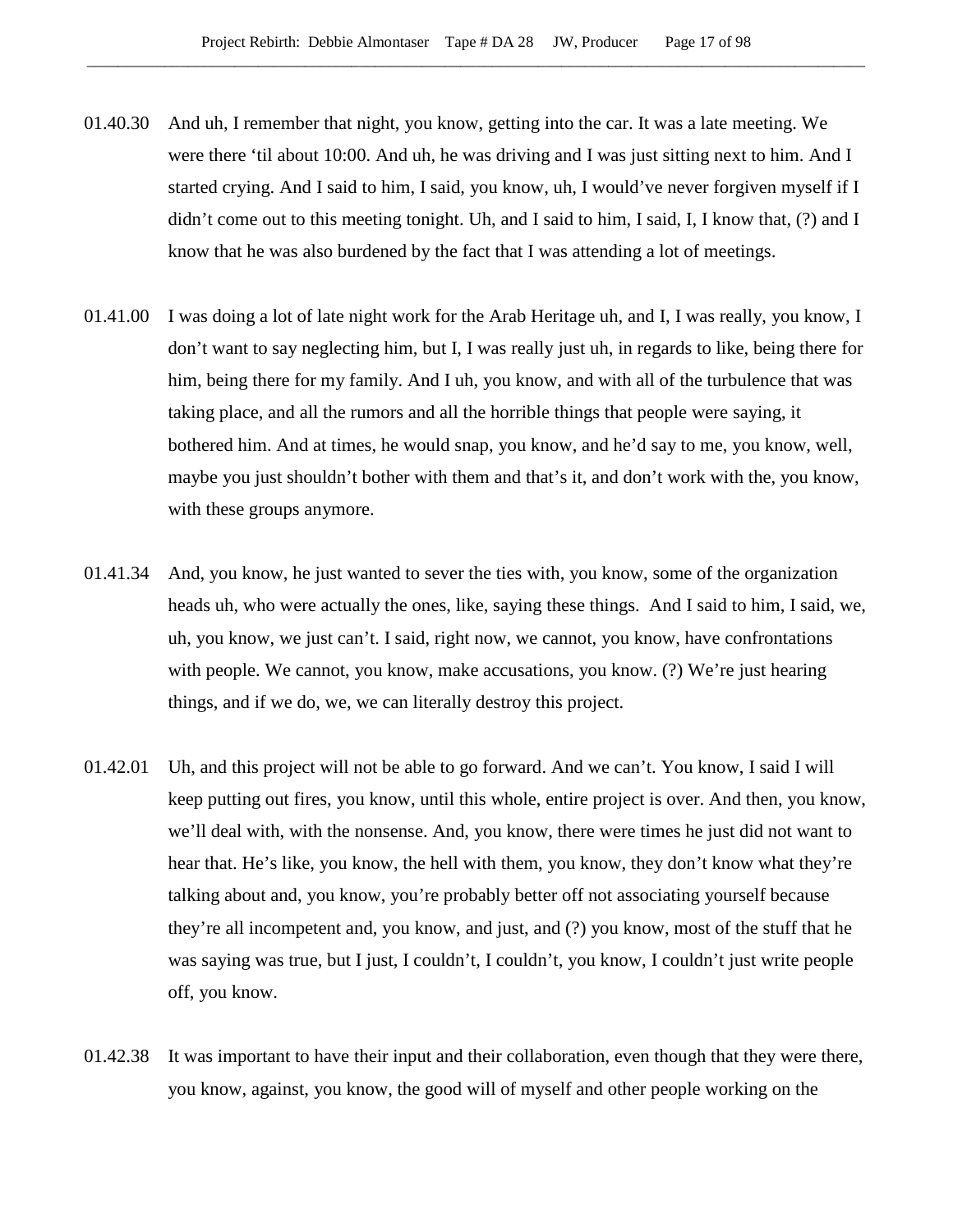project. But going back to riding home in the car that night, I just started crying. And I told him, I said, I, I would've never forgiven myself if I didn't come to this meeting. And, you know, the fact that, you know, we sat at this meeting and, you know, that the, this committee was able to listen, you know, even though that they had already printed out 5000 flyers, you know.

- 01.43.14 And they blasted this to people on email, that we were able to convince them to change the flyer uh, the title, the theme. And to be really more open-minded, you know, is a big deal, you know. And you know, (?) I just, I was crying in the car.
- 01.43.33 And he's like, well, why are you crying? I said, well, this is when I feel like what I do and what I strive to do, you know, really works. And these are the things that I love doing is, you know, fixing things or, you know, helping people see things differently from what they really are. And you know, I shared with him, I said, you know, it's, it's been a rough month. And this is like, the only, right now, the only small success for me, you know.
- 01.44.02 That (?) I've done something for the better good. And uh, and he, he was just, you know, he's very supportive. But uh, the Arab Heritage project just like, really pushed both of us over the edge.

JW: He also stood next to you in spite of his reservations?

- 01.44.48 DEBBIE ALMONTASER: Exactly. And he's always been supportive. But the Arab Heritage project was just like, you know the saying, it was (?) the straw that broke the camel's back. (LAUGHS)
- 01.45.00 It, it was, for him uh, like all other projects that I've been involved in, he's always been very supportive and wonderful and, and just there. And you know, in every way. But what the Arab Heritage project uh, because of the hurtful things that he was hearing about me, (?) it just, it devastated him for me to continue, you know. It, it was just really hard for him to see me work with people who were hypocrites, you know.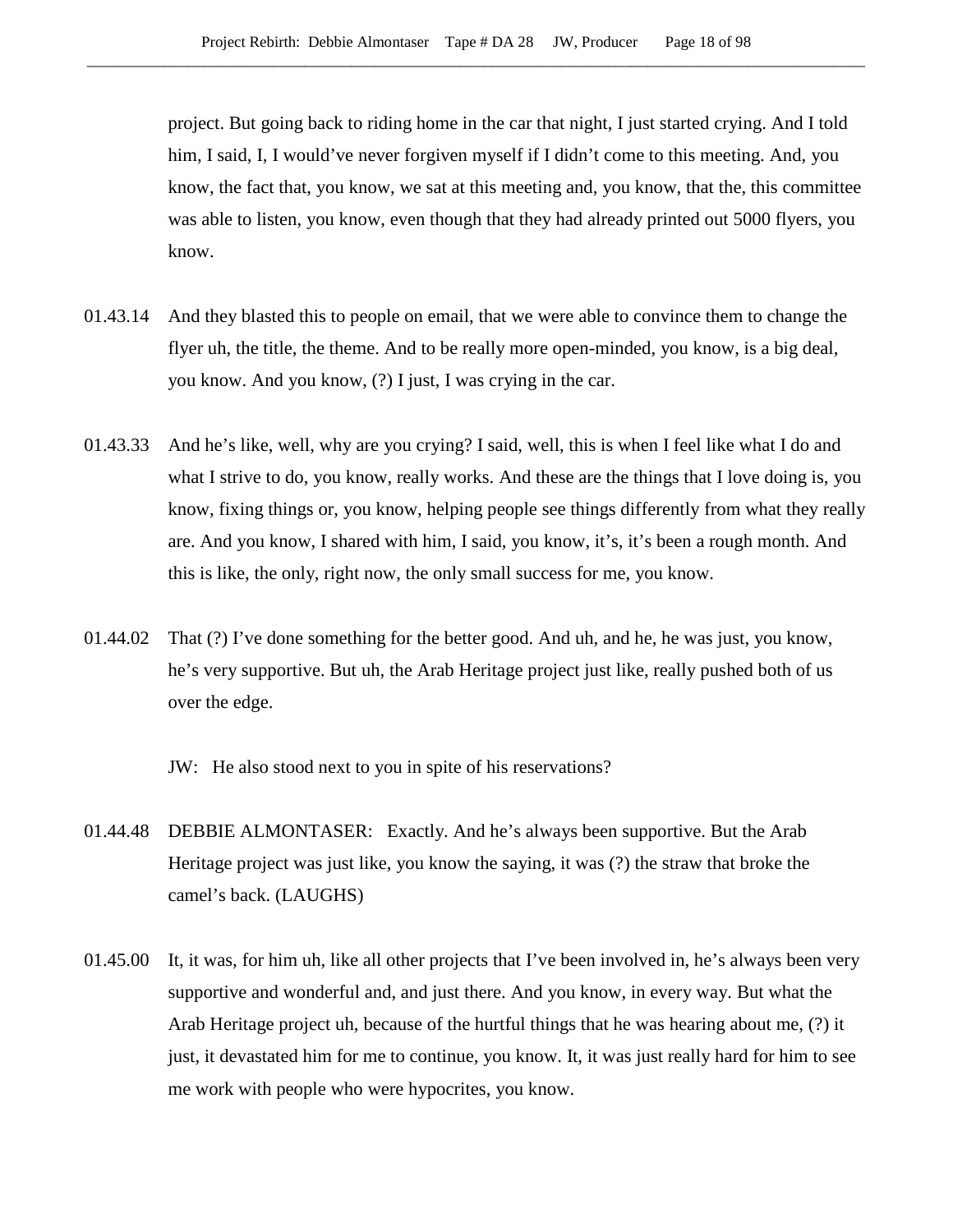- 01.45.30 Who I was wheeling and dealing with them, and pretending like I've heard nothing uh,  $(?)$ that was being said about me was just really hurtful for him. And I think for him, more uh, I would say this is more on a cultural and religious base, you know, as a Muslim man, you know. He has a responsibility to make sure that my well-being, you know, is always, you know, taken care of.
- 01.45.57 Uh, you know, that my honor and my dignity is, is always maintained uh, in the eyes of the public. Uh, and you know, that no one should ever in any shape, any, you know, shape or form, disrespect me, you know in my face or behind my back. Uh, so it hard for him to, to take uh, (?) you know, a back seat to all this. And he knew what was (?) being said and done.
- 01.46.29 Uh, and I think that was like, where it was, it was painful for him for me to continue doing the work. Uh, and for him to, you know, he was supportive. But (?) supportive with resent. (LAUGHS) Uh, you know, and uh, you know, it, one day he said to me, he said, you know, this, you know, this project, you know, has just literally absorbed you. And I, I don't know anymore whether it's, you know, because, you know, it's for the, the better good, or is it because this is something you want to personally achieve?
- 01.47.05 And I was just like, totally blown. (LAUGHS) I was shocked. I was like, now you're saying this about me? (LAUGHS) And it's like, I can't believe this. And I, I wasn't laughing about it. I was very upset. Uh, I said, you know, all this time, you've been supportive and, and now you're treating me like everybody else is. He says, well, I just don't understand how you could, you know, be functioning with all that's being said and done, and you are just blocking this and, and continuing to work.
- 01.47.33 I said, well, if I sit and think about what's being said and done, you know, about me, then (?) I will have a nervous breakdown. And (?) I will not be good for this project and I will not be good for you or for anybody. And right now, I just need, I need your support and I need your understanding uh, to finish this. Because I, I have started it and right now, my professional career is on the line, you know.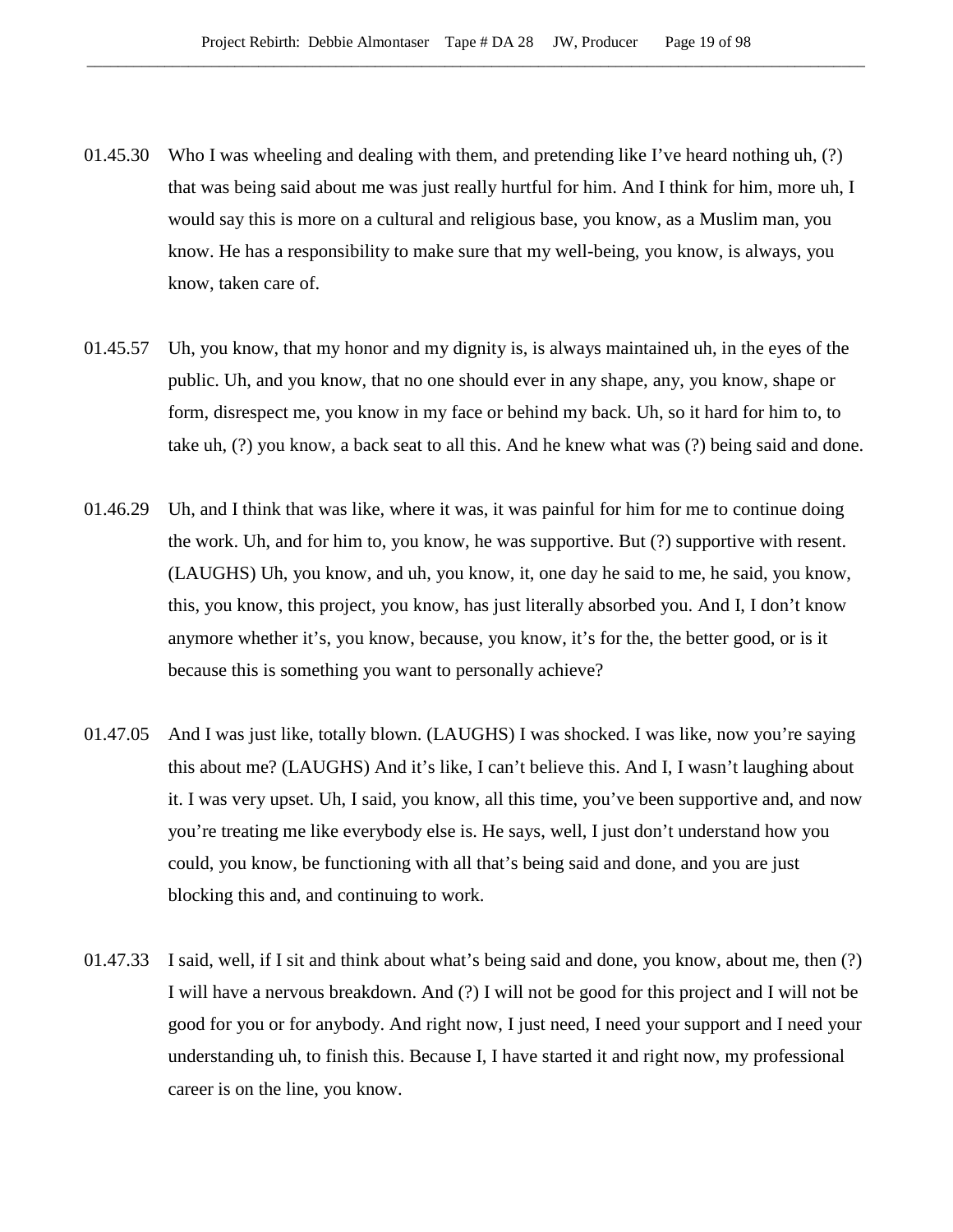- 01.48.02 It's, you know, you don't engage with city officials and then you back out or you let things flounder, you know. Then what does that say about you as a professional? Uh, and I said, so right now, I feel like the integrity of my profession, you know, of my career, is on the line here, you know. And uh, he, he understood that, you know, and, and he apologized to me and he said to me, he said, you know, it's, you know, not that I don't support you.
- 01.48.33 But I just, I just hate to hear these things. And (?) I just feel like you're living in this glass bubble. Like, you know, you're untouchable and, you know, and, you know, maybe that you need to talk about this stuff, and you need to, you know, let go of some of these things.

JW: Such as?

DEBBIE ALMONTASER:  $(\sim JW \sim)$  Just like, all, the things that were being said about me, you know.

JW: What about talking to (?)

01.49.58 DEBBIE ALMONTASER: Uh, well, talking to him about it made him more angry. (LAUGHS) So I couldn't talk to him about it. But he was (STOPS)

(OFF-CAMERA REMARKS)

01.49.12 END OF TAPE

**TAPE # DA 29 09.10.2005 Debbie Almontaser JIM WHITAKER, Producer/director PROJECT REBIRTH**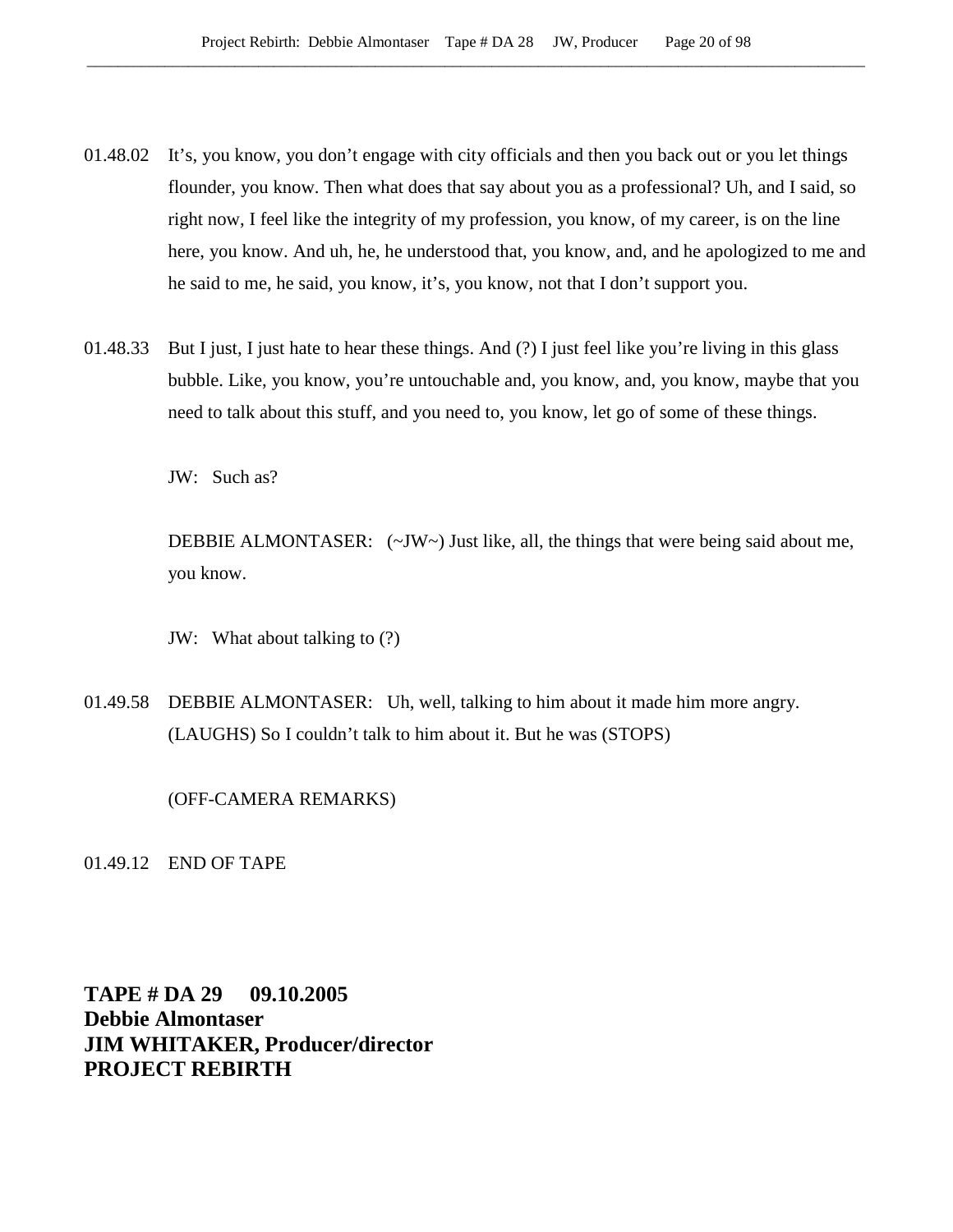#### 02.01.01 PICTURE UP

#### (OFF-CAMERA REMARKS)

JW: Did you continue to get exasperated with the reaction as you moved forward?

- 02.02.00 DEBBIE ALMONTASER: Yes. It did. It did. And I told him, I, I basically said to him, well, there was one particular meeting where this one, (?) there were a couple individuals who really just, really literally (?) going out to, to make it seem like I was, you know, someone (?) who was trying to promote myself and become a star, whatever. Uh, at the second or third meeting of this Arab Heritage committee uh, in regards to, you know, doing the Gracie Mansion event and the week-long events, etcetera, (?) it was, I think, about the second meeting.
- 02.02.37 And it was, we were coming together to uh, discuss uh, what we needed to do and what some of the things from city hall were required. And one of the things that was required by city hall was to uh, provide them with a list of people that will be invited to this gala.
- 02.03.01 And we were informed  $(\sim JW)$

#### (OFF-CAMERA REMARKS)

- 02.03.09 DEBBIE ALMONTASER: So we were informed by the city hall officials that all the names on the list were gonna be vetted. And that we should make sure that we don't have anybody's name on the list, you know, who's not documented. Who, you know, we just don't want to raise any red flags for anybody.
- 02.03.30 So this one individual, she was outraged uh, about the fact that city hall wanted to do that. Uh, and here she sent me an email prior to the meeting, just really, you know, questioning my loyalty to the community and how could I, you know, sell out on the community. And,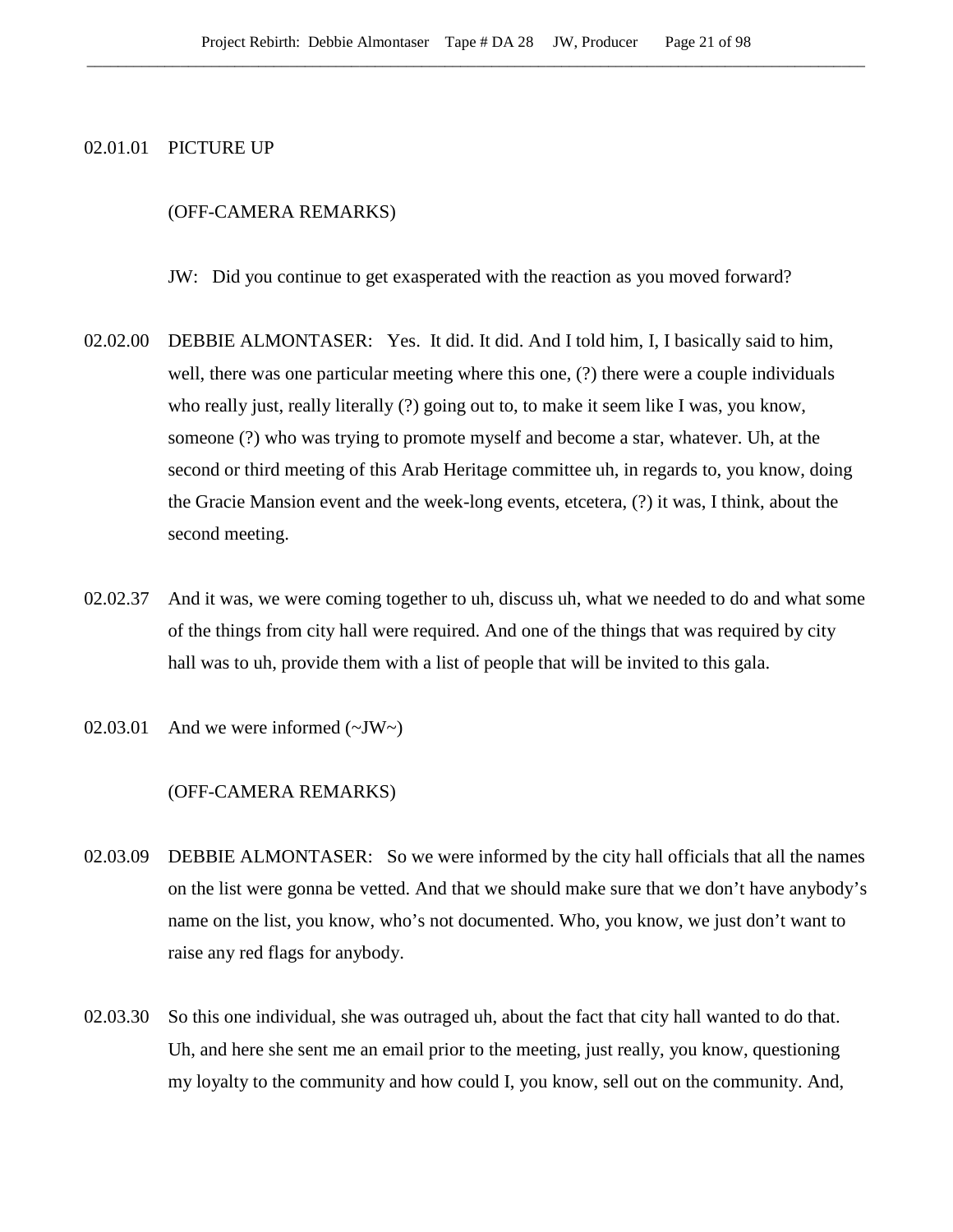you know, (?) to give in to city hall to want to do this, and this is not right. And it's unconstitutional and a whole lot of other stuff.

- 02.04.01 And I responded to her in the email, and I said, you know, I understand where you're coming from and I agree with you. However, (?) this is just the way it works when you are going to go to any event at city hall or Gracie Mansion or the White House or, you know, (?) whatever. This is just the way that government officials function. Uh, and they're not just doing it to our community.
- 02.04.29 They do it to all communities. And so it was difficult for her, and then her being so uh, adamant about not (?), not allowing, not doing this list in order for them to, to do the vetting uh, ripple-affected to the, you know, rippled, (?) there was a ripple effect within the, the committee.
- 02.04.56 And so there were, the committee then was divided half and half. Uh, so those who were like, organization heads and lawyers knew that this is something that we had to do and, and we should just do it, and we have nothing to be afraid of and nothing to worry about. Uh, and so I basically said to the group, I said, you know what, I will leave you as a committee to decide, you know, what we want. Uh, if we want to go forward with this, and we supply them with the list of names with, you know, the understanding that this is going to happen, fine. If we don't want to, we don't have to do the event at Gracie Mansion.
- 02.05.33 We could do something within our community and invite the Mayor. So these were the two options. So the people who were feeling like we should provide the list and we shouldn't, you know, have to feel like they're discriminating against us, were basically adamant about going to Gracie Mansion. Uh, and were feeling like, look, the Mayor has never come to our events. And it's high time that we go to his house and, and you know, and, and build bridges and let him know that, you know, we really want to, to build this rapport and relationship.
- 02.06.03 Uh, so we went around and we took a vote. Uh, and of course, the majority in favor of the Gracie Mansion event uh, you know uh, won the vote. And she was very disappointed and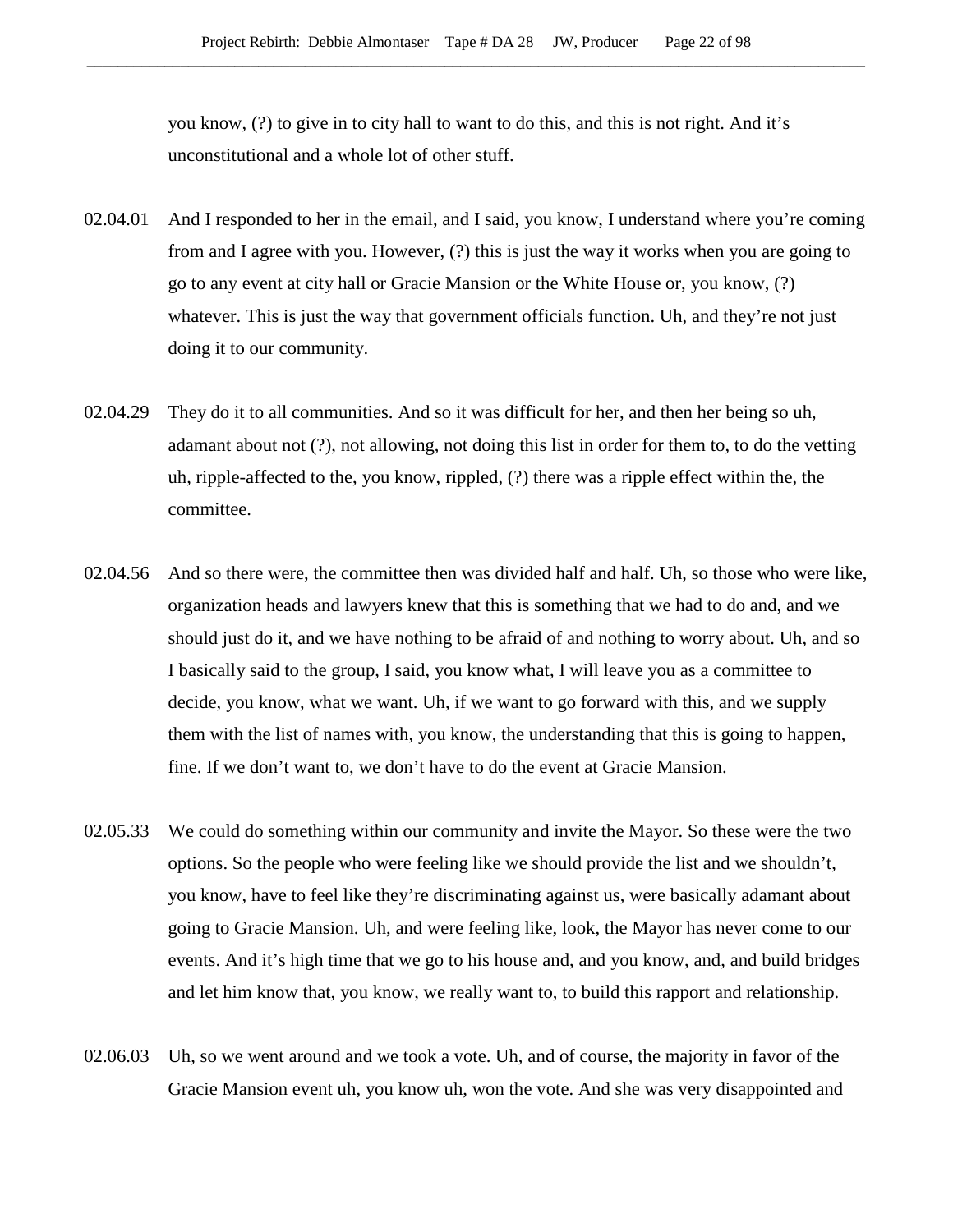upset. And as we were moving onto the rest of the agenda items, she stopped us and she said, well, you know,  $I(?)$  there is something that I really have to say. And uh,  $(?)$  I cannot sit here and not say it.

- 02.06.33 So we, everybody looked at her. I was sitting directly across from her. And she says, well, I'm really disappointed in how Debbie handled this whole, entire situation. Uh, you know, Debbie, from the very start of this whole entire project, should have consulted the entire Arab-American leadership. Uh, and got them all, you know, on the same page and set up a meeting with people at city hall.
- 02.07.04 And as community leaders, should have requested this event. Uh, this inauguration of Arab Heritage Week. Uh, the way that it was done was just not uh, you know, (?) it was not considerate of the Arab leaders in the community. Uh, and so I really just don't understand, you know, how Debbie, you've just really decided to take this on upon yourself.
- 02.07.32 So Naji was sitting there. I saw, (?) I saw the pain in his face. He is sitting to my left, like two people away from me. And I, I saw him. He was ready to, you know, to say something. And I just quickly gave him a look of like, you know, don't say anything. And he didn't. And a couple of people on the committee were basically feeling like, well, you know, it's not a big deal.
- 02.07.59 Look, you know,  $(\sim I \sim)$  here we are.

02.08.05 DEBBIE ALMONTASER: A couple (?), I didn't want to respond right away because I didn't want to be perceived as defensive, that I was getting defensive. But a couple of people said, you know, it, it doesn't matter right now, because here we are, you know. And we have to take care of this, and we have to move forward with this. So calmly and collectively, I responded to her. I said, you know, Linda, you know, thank you for bringing this up. I'm glad that you were able to be open and honest about how you feel.

JW: Did you respond?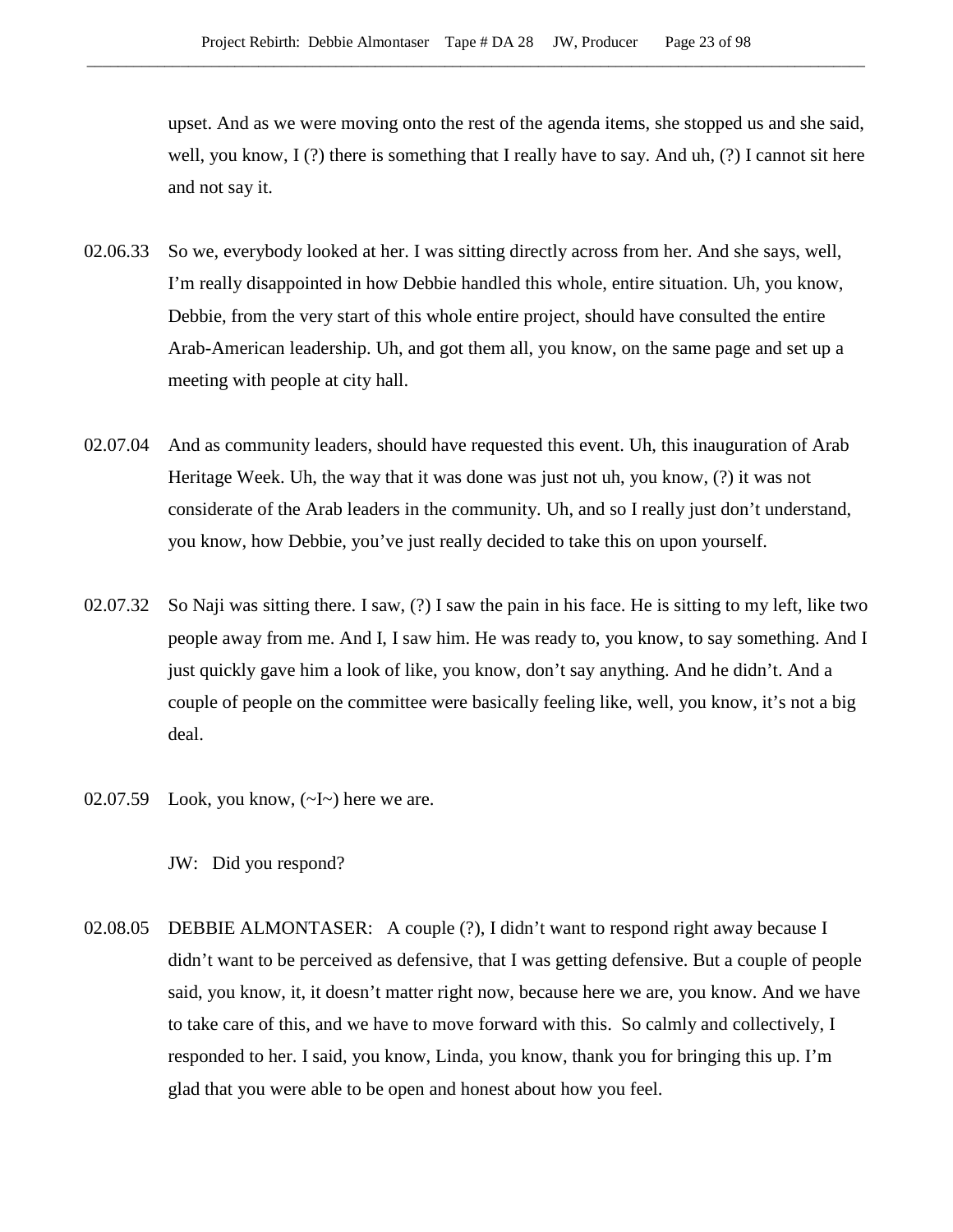- 02.08.30 I'm sorry that you're disappointed, I said, but uh, you know, this is not news to many of the Arab-American leadership. And I said to her, I've said I've spoken to Dr. (Dabber?), you know, in the very beginning of this. And he said to me, he was one of the leadership heads of an organization. He said to me, well, that's great. If it happens, you know, we're here. Uh, because the plea that I made to all of them when speaking to them individually is if this happens, you know, we as a community have to come together and make this work.
- 02.09.02 So his response to me was, you know, if, if this happens, you know, (?) you know where to find us. I told at least six or seven of them. And it's funny, because now when I reminisce on the conversations that I have had, some of them were like, just saying, oh yeah, that's great. Well, if it happens, but almost with this disbelief that it was gonna happen. Like, I was sort of maybe making it up or, you know, this is just like, really weird.
- 02.09.28 Or you know, uh, but they were supportive. But I, now thinking back, I just really don't think they, they had a belief that it would happen. Uh, so I said to her, I said, you know, I spoke to this one, I spoke to that one and I spoke to that one. I said, you know, I'm sorry that your, the head of your organization didn't share this information with you uh, because he was very well aware of it and I got his support. And he said to me, when, you know, if the ball gets (?) you know, rolling, you just let us know.
- 02.10.01 And I said to her, I said, after all the conversations that I had with the person at city hall, there were a couple of times in the beginning, I kept requesting that I bring others from the community to meetings. And they insisted that they cannot have more people to dialogue with than me. And their reason for that was that they're extremely busy and don't have time to devote to a group uh, for a meeting.
- 02.10.31 And I said to her, when they gave the green light, and I told all of these community leaders that we needed to come together, they came together. And the final thing before we were able to go on forward with this was, the (?) city hall actually asked for a letter from organizations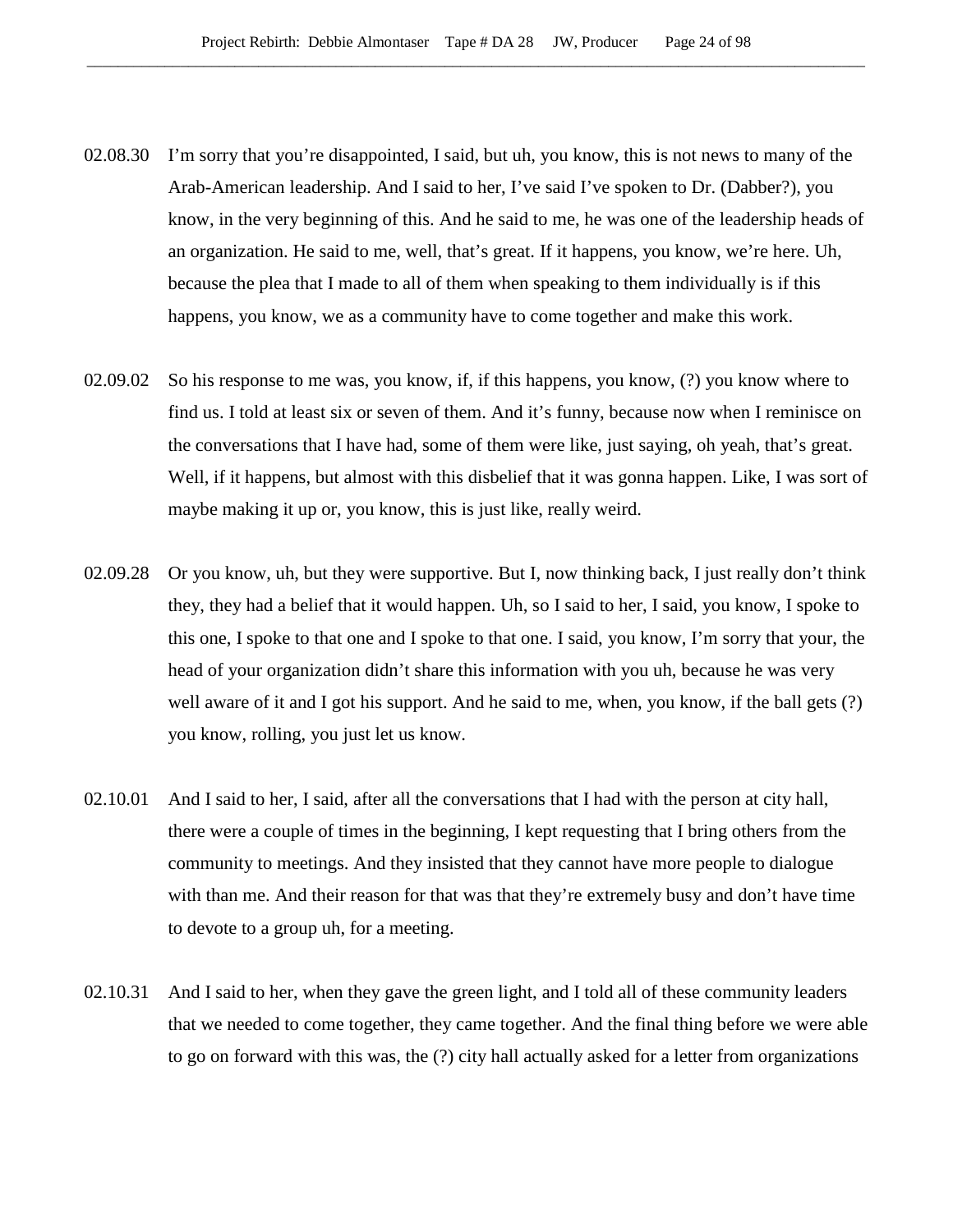sponsoring such uh, an event. So of course, I spent a night composing this letter of what it should say and how should it sound and, you know, how it should be compelling.

- 02.11.03 Uh, I called all of the organization heads, 15 organization heads, and I told them, look, here we are. (?) You know, they want a letter. I have to submit this letter to them by Friday. I need to know, are you on board so I can list your name on the letter? Uh, I said, ideally, it'd be great if all the organizations could sign this letter, but it would be impossible to get all of you to sign this letter. So of course, all of these organization heads couldn't literally say yes, put our organization on until they got approval from their boards. So by Friday, only 11 were able to get the final approvals to be listed on the letter.
- 02.11.39 And then the letter was signed by me and one other organization head who, actually I forwarded her the letter and we revised it together and we put it on letterhead and we put it out. But all of these organizations had to be a part of it. And so I said to her, I said, you know, this didn't happen because of me alone. I said, all of these organizations, when they saw that we had the opportunity to do it, jumped on board. So they knew, majority of them knew that this was coming down the pike.
- 02.12.14 And, but I'm sorry that you, you know, you're disappointed that things happen the way they do. And I explained to her, I said, you know, also, you know, bear in mind that there are some of us who have opportunities to be able to meet with city officials and mingle in different circles with city officials.
- 02.12.31 And then there are most of us who don't have that opportunity. And I said, I've been fortunate to have that opportunity. And when I do, I am not one of those people who will go and mingle and bake bread uh, break bread uh, and get nothing done for my community. I'm assertive and I go after what I believe. And I follow through. And that's what I did. And it's three years in the making to get where we are today. Do I regret doing it? No, I don't.
- 02.13.01 Uh, and I'm sorry that you feel, you know, that you're disappointed or you feel left out in the process. And so we moved on. So somebody in the group just changed the entire subject and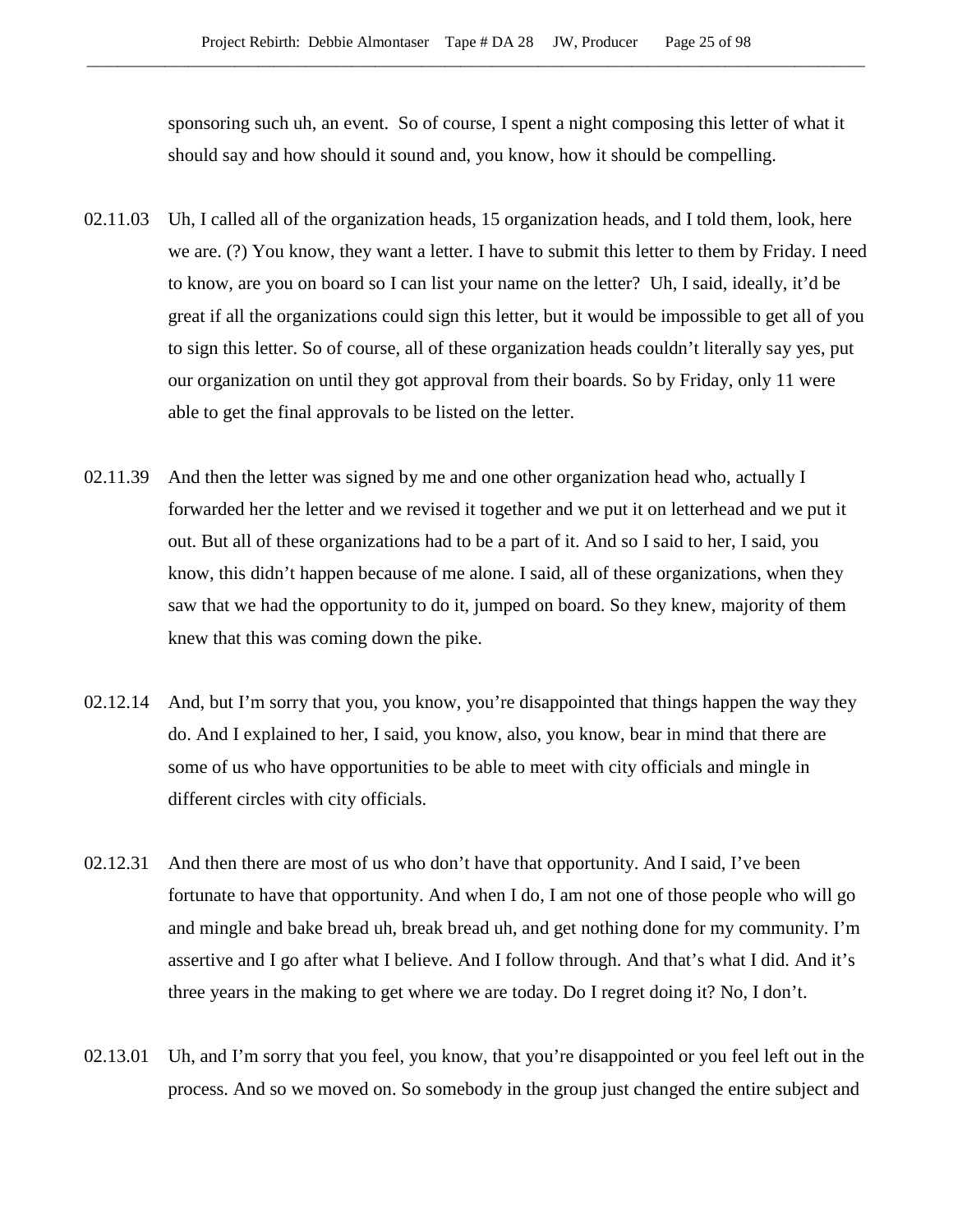we moved on. But uh, Naji was pretty upset when we left. He was like, how dare she question your authority, you know, and what was that supposed to mean you know?

02.13.31 That, you know, you can't talk on behalf of the community, that you can't advocate on behalf of the community, you know? That you have to have permission from people to do this? You know, you're a grown adult. You're a professional. You're qualified to make decisions. Uh, and you are respected. More, you know, respected in the broader community than you are within your own community, obviously, from her behavior. And so I said to him, I said  $(\sim JW \sim)$ 

JW: Do you think that's true?

- 02.14.00 DEBBIE ALMONTASER: Uh, do I think it's true? I definitely know that I am much more respected in the outside community. Uh, within my own community, I believe that I am, but there are a few people who just, who are relentless in, in accepting, accepting, you know, my leadership or my intuitiveness, you know. Who are, (?) who are just really threatened by, by this.
- 02.14.30 By, by my initiatives, by my will, you know, my leadership. Uh, and it's sad, because I was never aware of it before, until this project.

JW: Does some of it have to do with being a woman?

- 02.14.48 DEBBIE ALMONTASER: Big time. (LAUGHS) Big time, because uh, I uh, after that particular incident, the, the head of the organization that this young woman uh, works for uh.
- 02.15.07 I had the opportunity to, to chat with him after the Children of Abraham Peace Walk, which he is the president of the mosque that we had actually walked from to the church, Trinity Church uh, in lower Manhattan. And uh, at the end of the walk and after the program at the church, we sat down and we talked. And, and I told him of, of the comments that she had made at this event.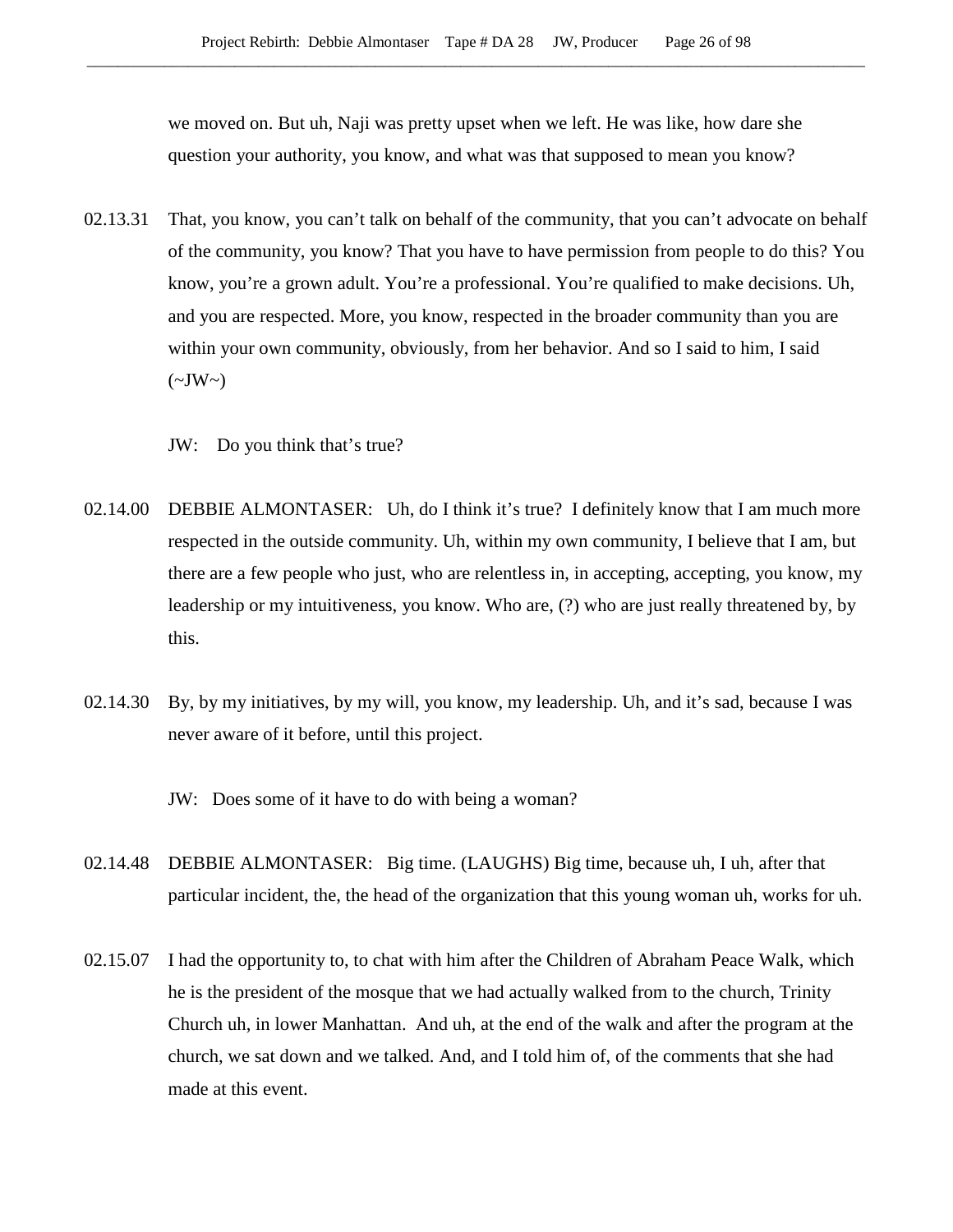- 02.15.31 And I mean, you know, Jim, what she said that day upset me, but when I tell people what upset me about it uh, they're, they're surprised, and you'll probably be surprised. What I was upset about was not her questioning my authority, but I was more upset with the fact that her as an Arab and as a Muslim woman, in a public forum of 15 or 20 people, basically was attacking me.
- 02.16.02 And I found, what I found disturbing about it is disturbing about it is that she and I are the only two within the whole community that both wear hijab. Uh, and I personally feel that it's important for the two of us to be allies uh, and work together and support each other, rather than to be uh, competing with one another.
- 02.16.29 And so most of the people at the, at the meeting were men. And I felt for two women to carry on like this uh, in front of these men really (?) dis-empowers us. Uh, that's what I was upset. And uh, you know, I never got the chance to be able to tell her that (?) I was upset about that. Uh, because you know, (?) the whole lot, I wanted to, and then a whole lot of other things were happening and I felt like if I did, it would just add more fuel to the fire, so I left it alone.
- 02.17.06 But I shared it with a couple of the women in the group, how this was not a way that we, in a public forum of men and women, should, you know, should treat each other. That we really need to be allies and support one another, because there are times within the Arab and Muslim community, you know, that there are males within, you know, the committees or whatever that we're working in, that will muzzle the voices of women.
- 02.17.34 Uh, and I've had to fight, you know, tooth and nail to make sure that that doesn't happen. And I've done it always in a very diplomatic and professional way, and respectful way. Uh, and just for the two of us to have to, you know, for her to tell me she's disappointed in me, and then for me to explain to her, like, I could have done that on the side, you know. She could've said this to me on the side without having to air this in front of the men sitting at the group.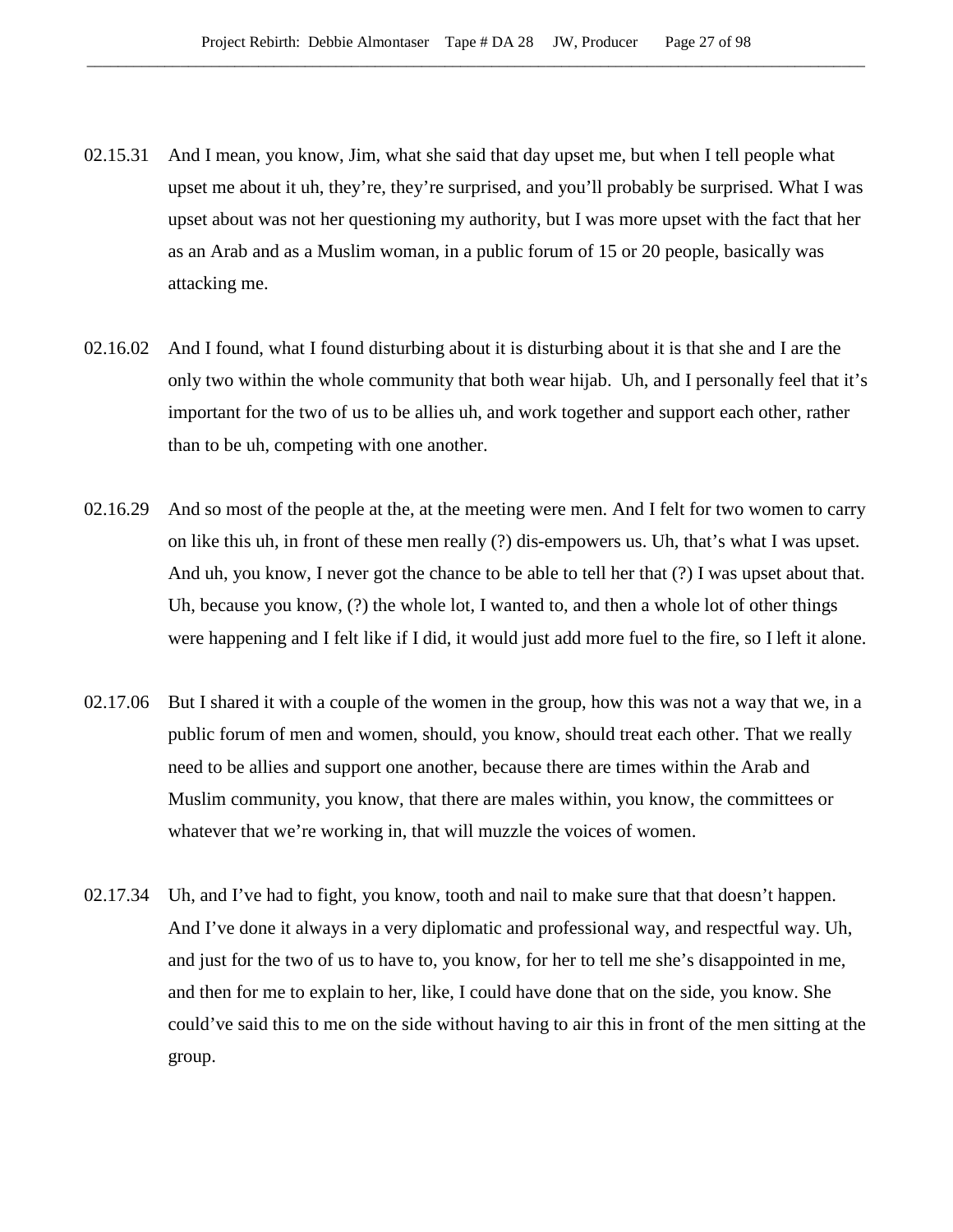- 02.18.03 Or she could've told me this, you know, with a few other women. It wouldn't have been so bad. But what upset me was the fact that it took place in this public forum. Uh, and it really shows, you know, it, it shows division among women who are activist and who are, you know, (?) working for the community. And so that's really what upset me. Uh, with that and, you know, I don't know where that's coming from.
- 02.18.32 But when I did speak, I didn't know where that was coming from. But when I spoke to the uh, president of, of the organization that she works for, he said to me, he said, you know, the comment that, you know, she made to you uh, was a comment that was made at this coalition which is uh, a coalition of men who are either uh, mosque leaders or community leaders or organization leaders.
- 02.19.03 Uh, there is about 15 or 20 organizations that are a part of this coalition. And uh, they were invited to be a part of the Arab heritage. The president of this coalition knew about this from the very beginning. Dr. (Jabra?) knew about it because he was also one of the people that I was informing, and I have a very good relationship with.
- 02.19.27 And he said, you know uh, the week before you guys had the Arab Heritage committee meeting, there was one of the coalition members who basically made that comment. And he said, what you heard from her was mouthed off by somebody else. And she's basically bringing back what she heard. And he said, (?) I'm really very concerned about uh, about her, because she is basically, you know, absorbing what she hears uh.
- 02.20.03 And then using it for her own, you know, to, allying with these men in order to be in their grace. Uh, and to be accepted and to be, you know, to be a part of this coalition. Uh, and he said, I will be honest with you, there are three people in this coalition who do nothing but bash you. (LAUGHS)
- 02.20.30 And so I said to him, I said, well, you know, you're a good friend and you're an ally, and I've known you for a long time. And I think that you owe it to me to, to help me understand what is being said about me so I can be better prepared in dealing with people, you know,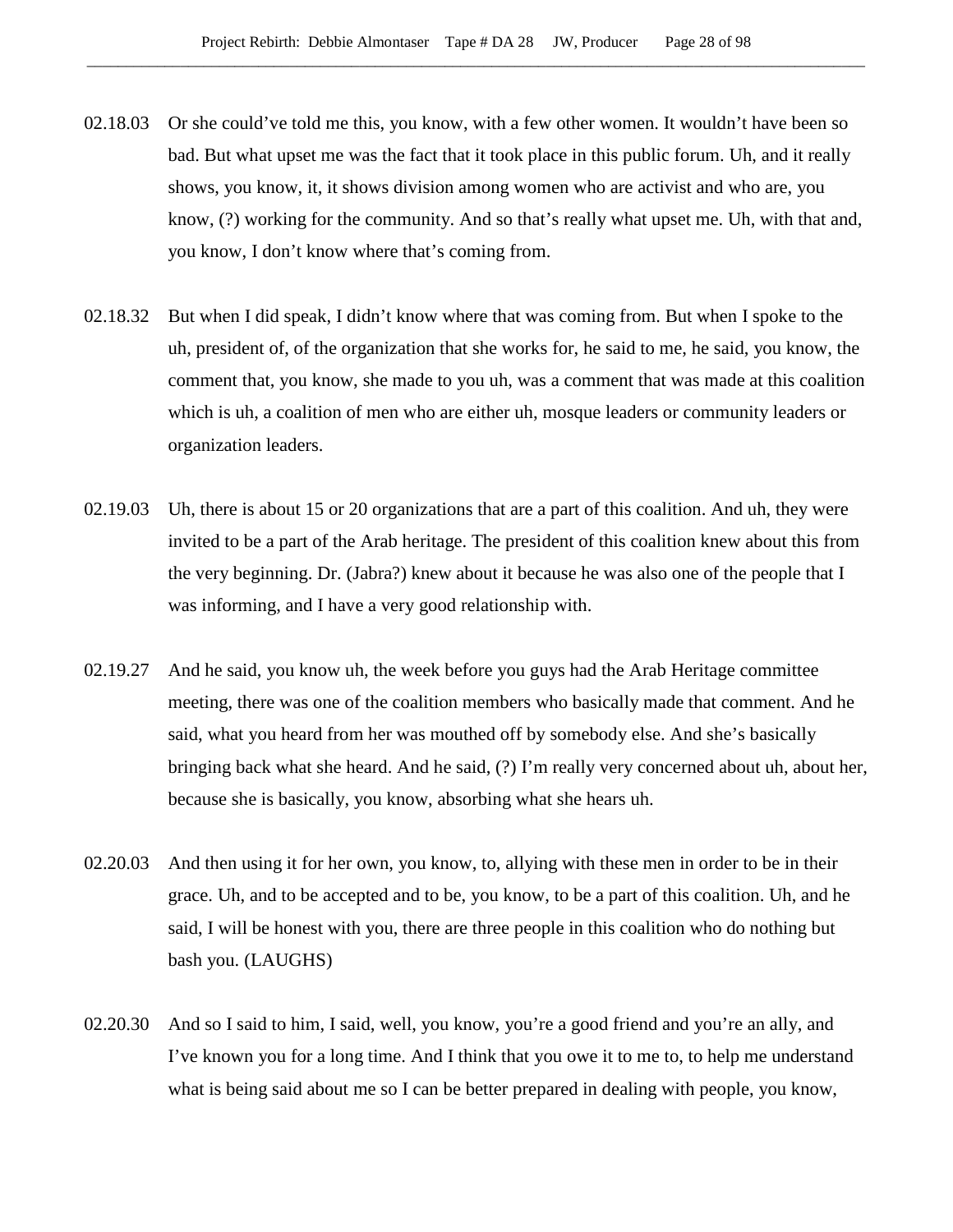who feel this way. And I told him, you've known me for a very long, and you know of my work and you know how I work. Do you perceive me this way? He said, absolutely not.

02.20.59 He said, but you have to understand, there are two things that you have going against you. And I said, oh yeah, what are they? He said, you're a woman and you're a Muslim woman. An Arab-Muslim woman. And they are Muslim men, and there're Arab men. And feel (?) threatened by the fact that you have achieved what you've achieved. Uh, and so there is no other way to deal with it or to come to, you know, consensus with, with where you are, you know, on professionally as well uh, on a leadership role. Uh, and so  $(\sim JW)$ 

JW: Where are you as a leader right now?

- 02.21.40 DEBBIE ALMONTASER: I don't know, Jim. I, I just even hate the title. Because of all of this that's happened. I just, I really, I don't even know how I, how I resume this title. (?) You know, if, if I were given a choice, I (?), I don't want it. 'Cos I don't even understand what it means, Jim.
- 02.22.02 You know, just because I'm outspoken, just because I advocate, just because I am there for people when they need something, just because I'm able to, you know, to, to get things done that necessarily others can't, I just, I don't know if that, you know, that would entail being called a leader. I don't know if I'm even making sense.  $(\sim I \sim)$
- 02.22.30 But you know, it's just been really, really hard, you know. People in the media will call me and ask me for, for advice or ask me for someone to speak to or help connect them to a story, or this, and I'm like, why do you call me? And you know, their response to me is, well, we know that you're very well connected in the community, and you know what the community issues are. You know, I'm not a head of an organization, you know.
- 02.22.58 And this is the thing that many of these people, you know, in the Arab-Muslim community resent the fact that I'm not uh, an organizational head. And yet  $(\sim JW)$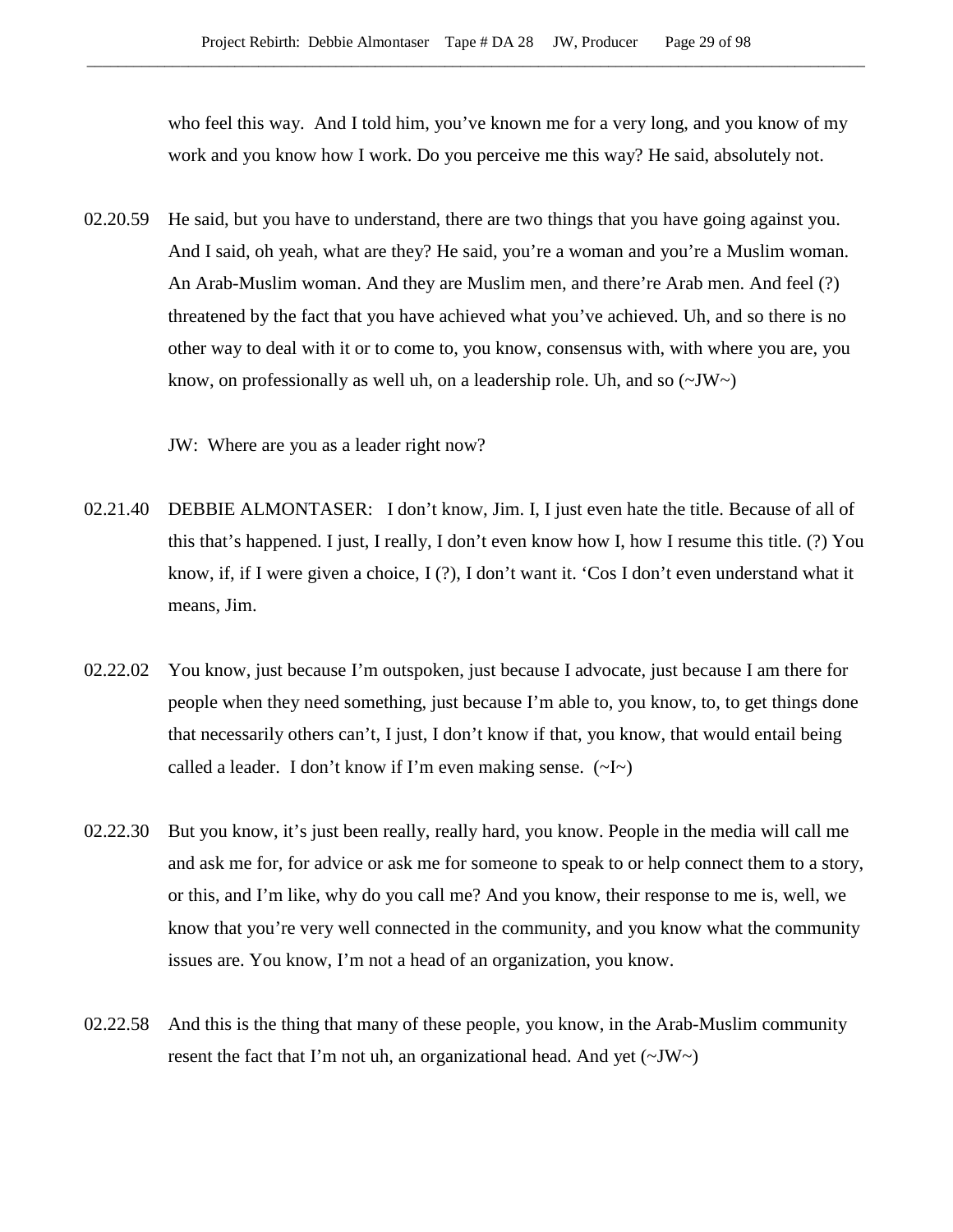JW: Could you be?

# (OFF-CAMERA REMARKS)

- 02.23.15 DEBBIE ALMONTASER: (~JW~) Could I be? Uh, I probably say I could be. Uh, and, and there are, you know, since we last talked, there have been other projects that I've been working on. And I've felt like right now, to justify that I could be uh, and not that I, you know, should be or want to be, but somehow, I've been, I've been pushed, you know, to feel like I have to belong to an organization to, in order to have credibility in the community.
- 02.23.47 And I resent the fact that that has to happen. I really do. Uh, but uh, since last July uh, I may have told you in our interview about the Yemeni American Association?

INTERVIEWER: You had been invited to become a part of it, arriving late and all?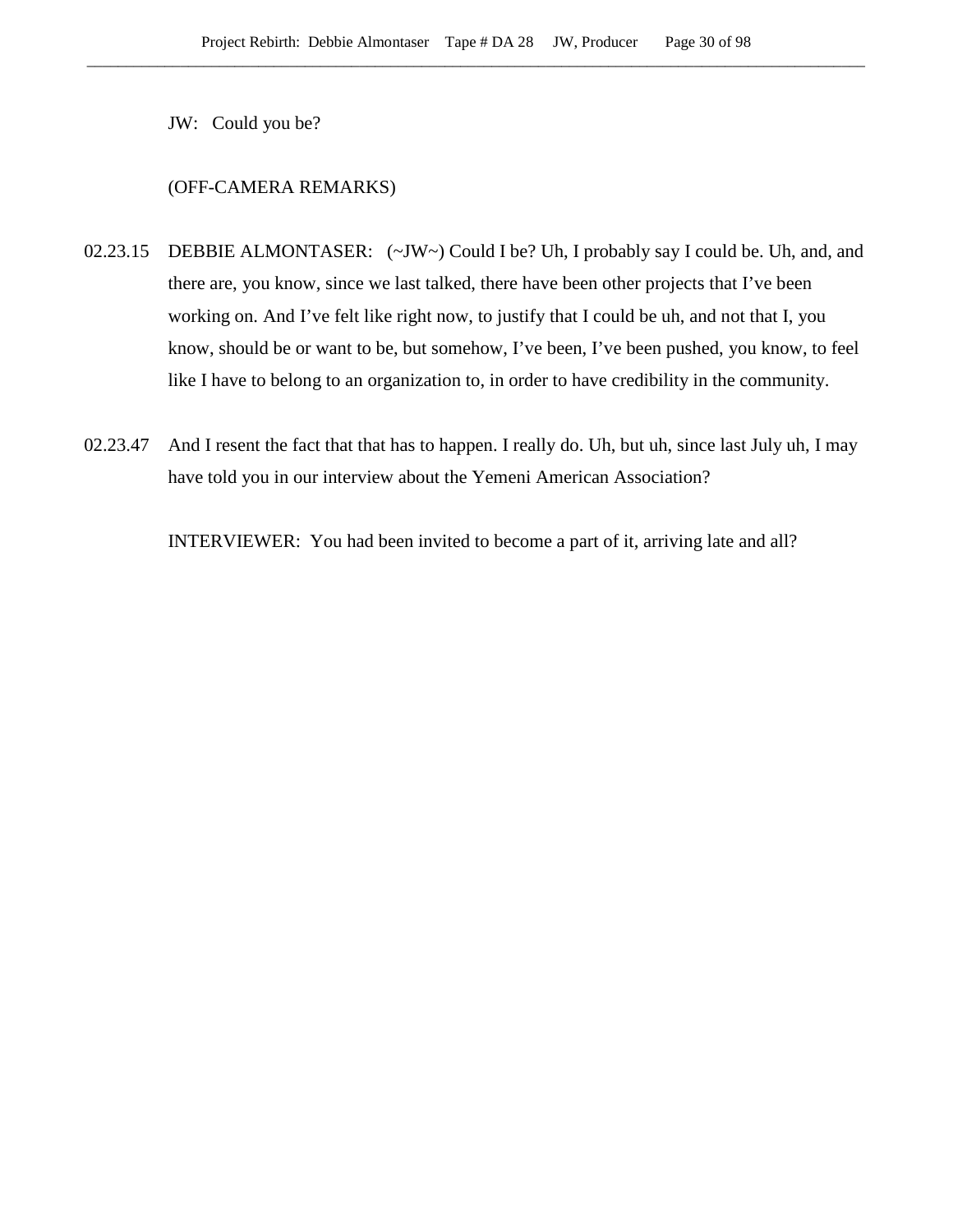- 02.24.30 DEBBIE ALMONTASER: Okay, well, I was invited to be on, on the organization uh, membership uh, or a board. And we had a couple meetings after that. And I told them that I would only do it if they did X, Y and Z. And, and that was to add more women to the board. And to change the entire mission of the organization. It was a membership for men uh, a social club type of thing. And I changed the whole thing.
- 02.24.59 I said I wanted to become a family-oriented social service for the Yemeni-American community. And they did it. (LAUGHS) So I don't know how I do it, Jim. I don't know. I don't know, Jim. Sometimes I scare myself. Does, have you heard that before?

JW: From you?

DEBBIE ALMONTASER: I don't know. From me, from anybody else. I scare myself.

(OFF CAMERA REMARKS)

JW: Where does your courage come from?

- 02.26.53 DEBBIE ALMONTASER: I don't know. (LAUGHS) I don't know. I don't know where that's, (?) where that comes from, but I was able to say to them, the, you know, if you want me to be involved and you want me to help in this project, in this organization, then these are the things that I require. These are things that we need to do. (?)
- 02.27.11 I think I mentioned to you previously, this organization has never had a women head. Or on the board. Or was open to women, period. It was uh, a social club for men to come together. I mean it's like The Honeymooners Club where, you know, where uh, Jackie Gleason and his friend used to go when they wore those buffalo heads or whatever. (LAUGHS)
- 02.27.35 It was that kind of type of thing. And they said at the meeting, and they said okay. I said uh, you know, (?) it needs to be family-oriented and needs to be open for, you know, anybody coming into, through the doorway for help. It needs to become a social service to deal with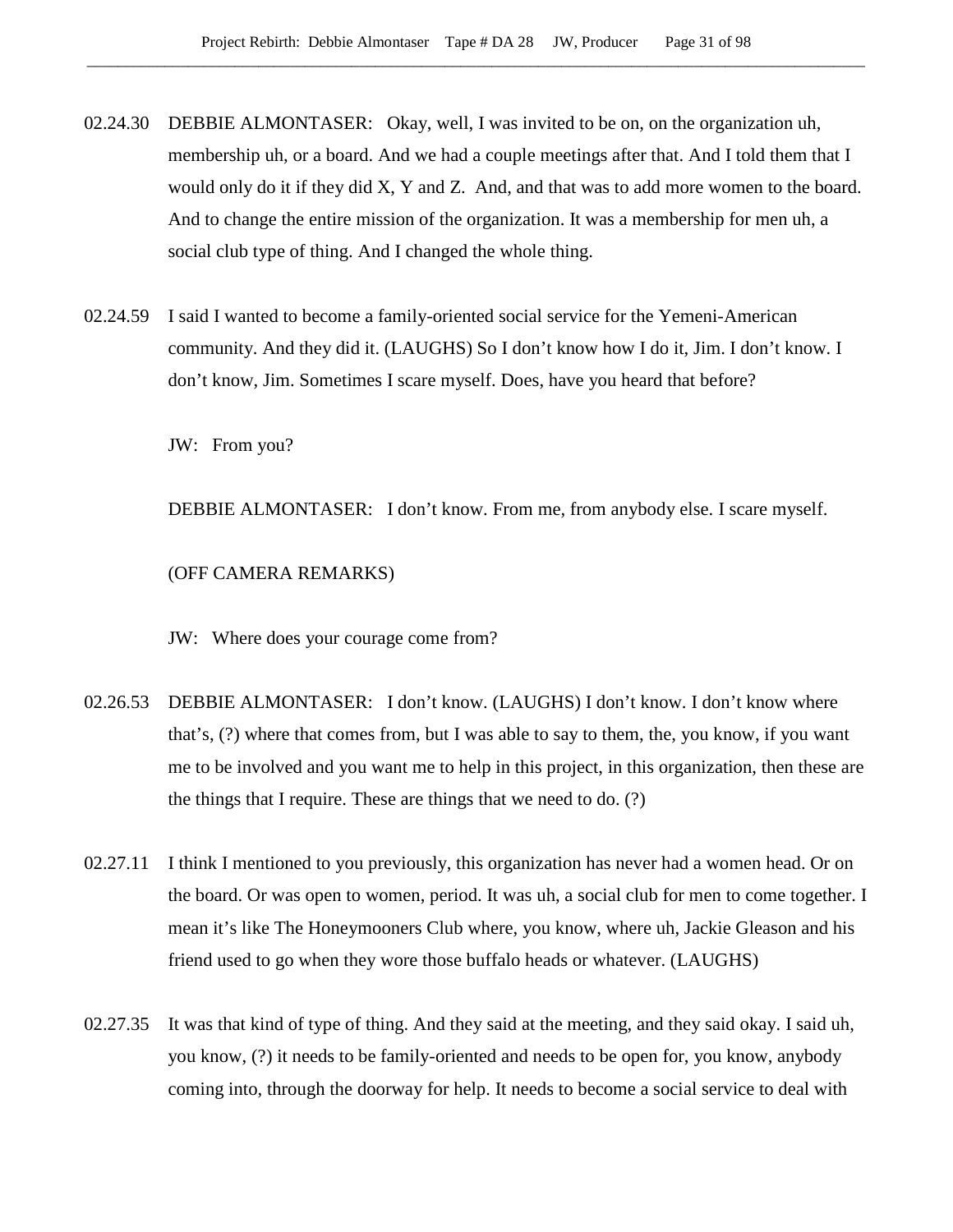the needs and concerns of our community in the post-911 era. And they agreed to all of the things that I requested.

02.28.02 Uh, we did the mission. We did the bylaw. We did the goals and objectives. And I was, in all the midst of all this, I was also doing the (Revson?) Fellowship. So I'm starting an organization (LAUGHS), and also going to Columbia University. And uh  $(\sim JW)$ 

JW: Does it scare you?

- 02.28.39 DEBBIE ALMONTASER: It scares me. It scares me. It scares me (?) to sit back and, and think about things I've, I've done or things I've, you know, made demands on. And, and the fact that they, they actually happen, you know. Like, who am I, who was I to stand in front of these men and, and make these demands?
- 02.29.02 And to actually get them. Do you know, (?) you know what I mean? (?) It was just, and, and the fact that I did it and, and I did it so confidently uh, and, you know, and, and just so, so straightforward, you know, and not really you know, allowing for much discussion. You know, these are what I, these are the things that I need and if you can (?) you know, accommodate them, then I'd be happy to work with you.
- 02.29.33 That was basically it.

JW: What scares you?

- 02.29.49 DEBBIE ALMONTASER: What scares me? Uh, I don't know where, what I do and uh, you know, what, (?) I don't (?), I hate calling it a gift, but I don't know what else to call it, you know, where it's gonna take me.
- 02.30.02 That scares me, where, where it will take me from here. Uh, it'll probably be something, you know, I don't know. It may be something bigger. I don't know. But, and only time can tell. Uh, but, you know, I had a conversation with a friend uh, back in June. And when I finished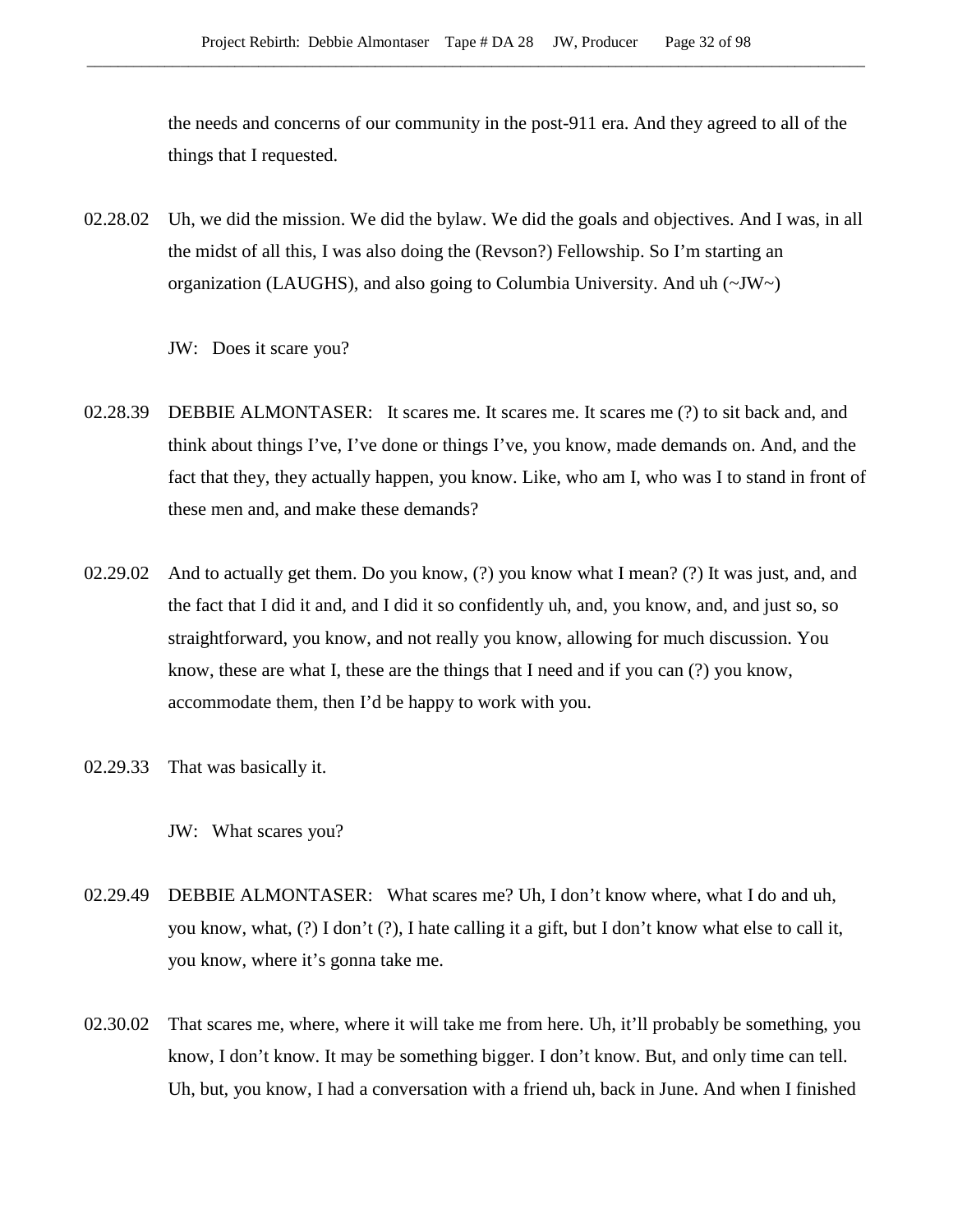the Revson Fellowship, and I said to her, I have completed it, you know, people in my program have gone to bigger and better things, different jobs, higher, you know, (?) you know, much more prestigious positions.

- 02.30.37 And uh, I don't know what I want to do with myself. So I started applying for a couple of jobs in the Department of Education to work in (Tweed?), which it's like the main leadership of the Department of Education. And I did it not out of, because uh, there was this, this uh, you know, need uh, (?) that I wanted it.
- 02.31.00 But it was more to sort of like, feel like, oh, okay, this is what everybody else in the program is doing. So maybe I need to do that too now that I have completed it. And when I told her the one position that I applied, she goes, are you sure you'd be interested in doing this? And I said, well, I, I guess I would be. But uh, she says, would it make you happy? I said, I don't know. She says, well, why did you apply for it? I said, I don't know. I just felt like I needed to apply for a bigger position, more prestigious position.
- 02.31.27 So she, you know, was giving me a couple of reasons not to push myself to work at Tweed because it's very stressful and, and very, they micromanage and I would not be happy as an individual. And uh, she said to me, she says, Debbie, uh, you know, what do you plan to do with yourself in five years? And I said to her, I said, I've never given that much thought. And she's like, are you serious? I said, yeah, I've (?) really never thought of like, what do I want to do with myself in five years?
- 02.32.01 And uh, I said, well, have you? She says, yeah, in five years, I want to be in a school. I want to be an assistant principal. And her uh, what she said to me that day (?) has resonated with me. And it's like, I have to start setting a goal for myself. I have to like, have you know, this, this goal that I work towards.

JW: Why?

DEBBIE ALMONTASER: I don't know. I don't know.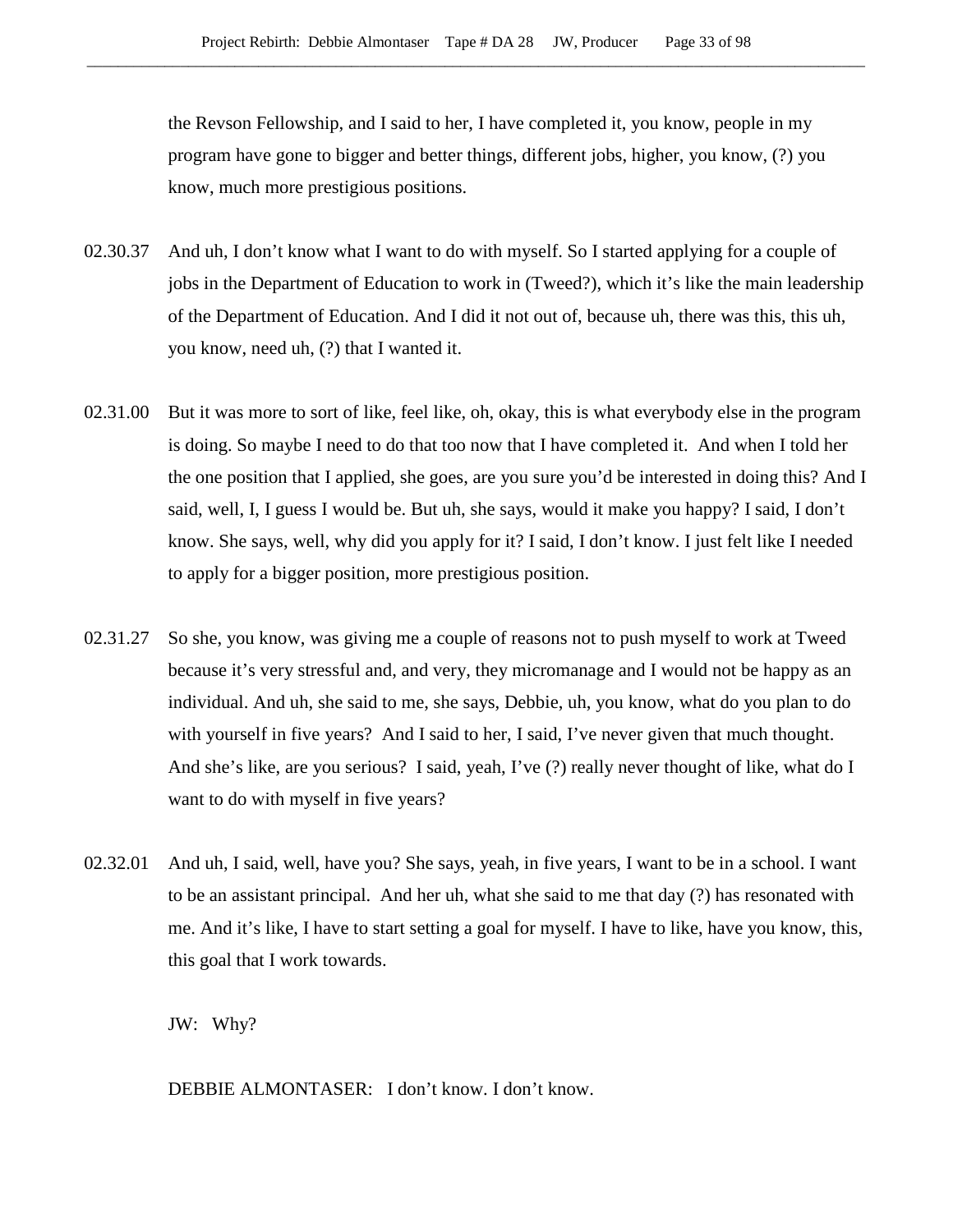INTERVIEWER: If you had said three years ago your goal to be the only woman to be on an all-male organization, would you have believed you?

- 02.33.01 DEBBIE ALMONTASER: I don't know. I don't know why I feel (?) like I need to pressure myself to, to have uh, a future goal. I don't know why. But I, you know, people that are around me do this. And I don't know. (?) You know, when I think about it, what do I want to do from now, five years, I can't even wrap my head around the concept. You know, I feel like, you know, everything that I've done, you know, from 9-11 up until now, somehow (?) I've either stumbled into it uh, or, (?) I've stumbled into it.
- 02.23.40 Or somehow (?) it was one thing and turned into another. Uh, and just (?) you know, as, as it unfolds, (?) you know, I go with it as it unfolds.

JW: Can you track any motivational force behind it that started with 9-11, such as anger, happiness, sadness?

# (OFF-CAMERA REMARKS)

- 02.34.56 DEBBIE ALMONTASER: There definitely is a motivation behind everything I do. And I mean, that motivation uh, you know, began, you know, that day of 9-11, that evening, you know, where (?) I'm sitting there and watching what I was watching and knowing that my son was not home anymore, you know, at Ground Zero. Uh, you know, and at 6:00, my phone ringing, and it was the, you know, community board president, the school board president asking me to come to a meeting the following day to help them strategize in regards of the Arab and Muslim community.
- 02.35.38 And I was, as I was just saying to him, well, I don't know how can I assist you. And the superintendent takes the phone from him and she demands that I go in the next day. And you know, just, after talking to her and saying, okay, I'll come, but I'm afraid to come. And can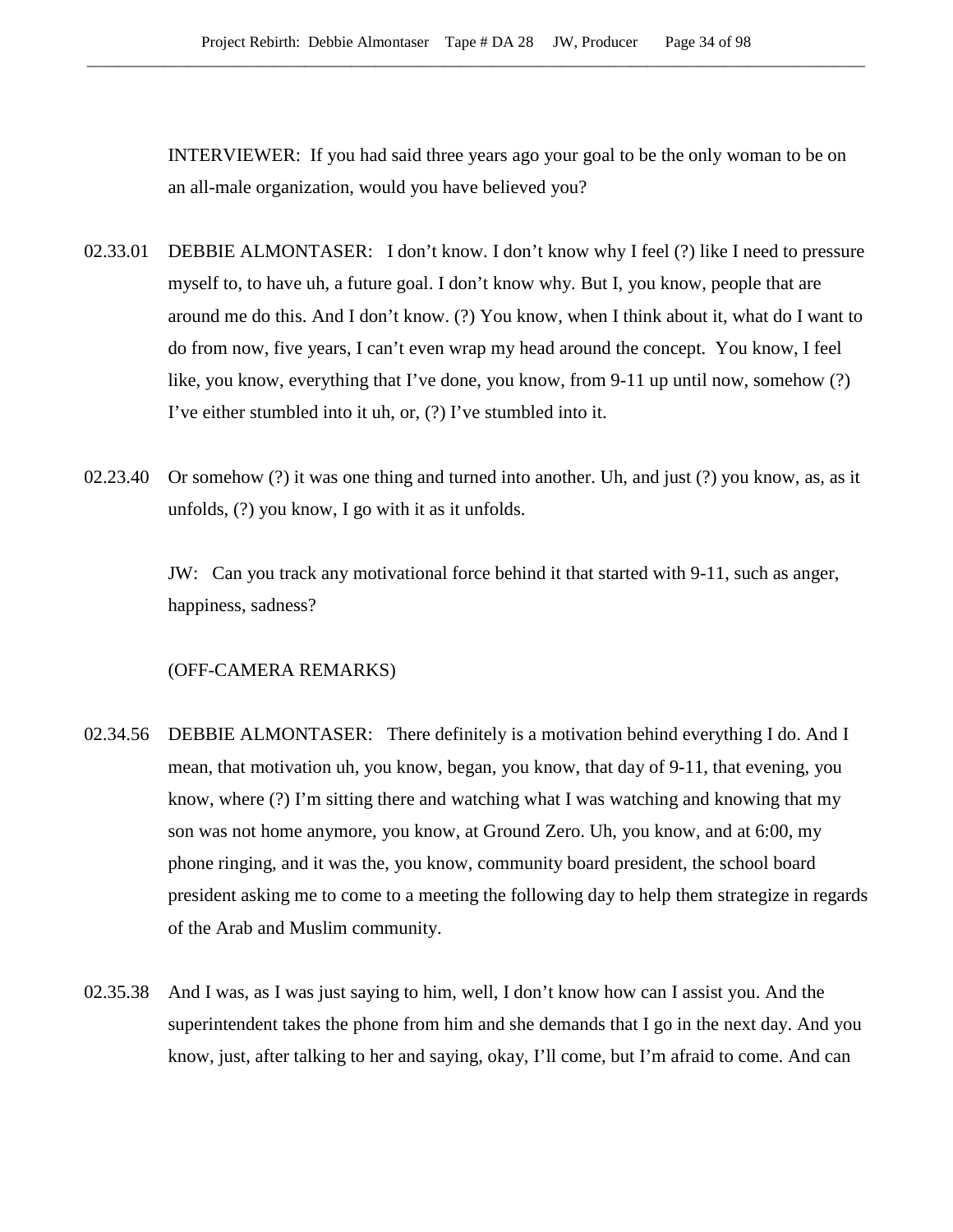you, you know, make sure that I have a parking spot and is it okay if my husband could come?

- 02.36.01 And all of that. And her just saying, absolutely, it's not a problem. Don't worry about it, you know. And hanging up the phone with her. And then turning around to my husband. I'm like, I have no idea what, how am I gonna help? What can I say or do that, you know, that no, that she or her staff or the entire, you know, school board can't figure out or do?
- 02.36.32 And my husband's like, you have to go, you know. You are the only one that knows the community. And understands what the needs of the community are. And you will listen and you will eventually (?) there'll be some way that you can contribute, you know. And I remember that (LAUGHS) night, uh, just like, saying, oh my god, I'm gonna look like a total idiot 'cos I can't even think straight, you know. I mean, I was upset about my son leaving.
- 02.37.00 And just everything that happened that day. Uh, I was literally, I felt, you know, dysfunctional. Uh, and I remember that night, picking up the phone and calling uh, my advisor for the Aspiring Leadership Program. And, and saying to her, Sandra, you know, I've just been summoned by the superintendent. I'm gonna look like a total idiot. I don't know what to say or do. I don't know how I could be of any help to her. Uh, and that's it.
- 02.37.30 After this, she's gonna see that I, I'm not fit to be a principal. (LAUGHS) And she said, stop, that's not true, Debbie. You have so much to offer. You will be fine. Just go in there confident. Believe in yourself. And listen. You know, hear what the issues are. You know, and bring up the issues that you so far know that are taking place in your community. It's, (?) right now, it's your responsibility to advocate for your community.
- 02.37.58 And uh, you know, I hung up the phone with her. And we went that next day. We went to that meeting. I don't know if I shared this. Have I ever shared this with you?

JW: No please tell more?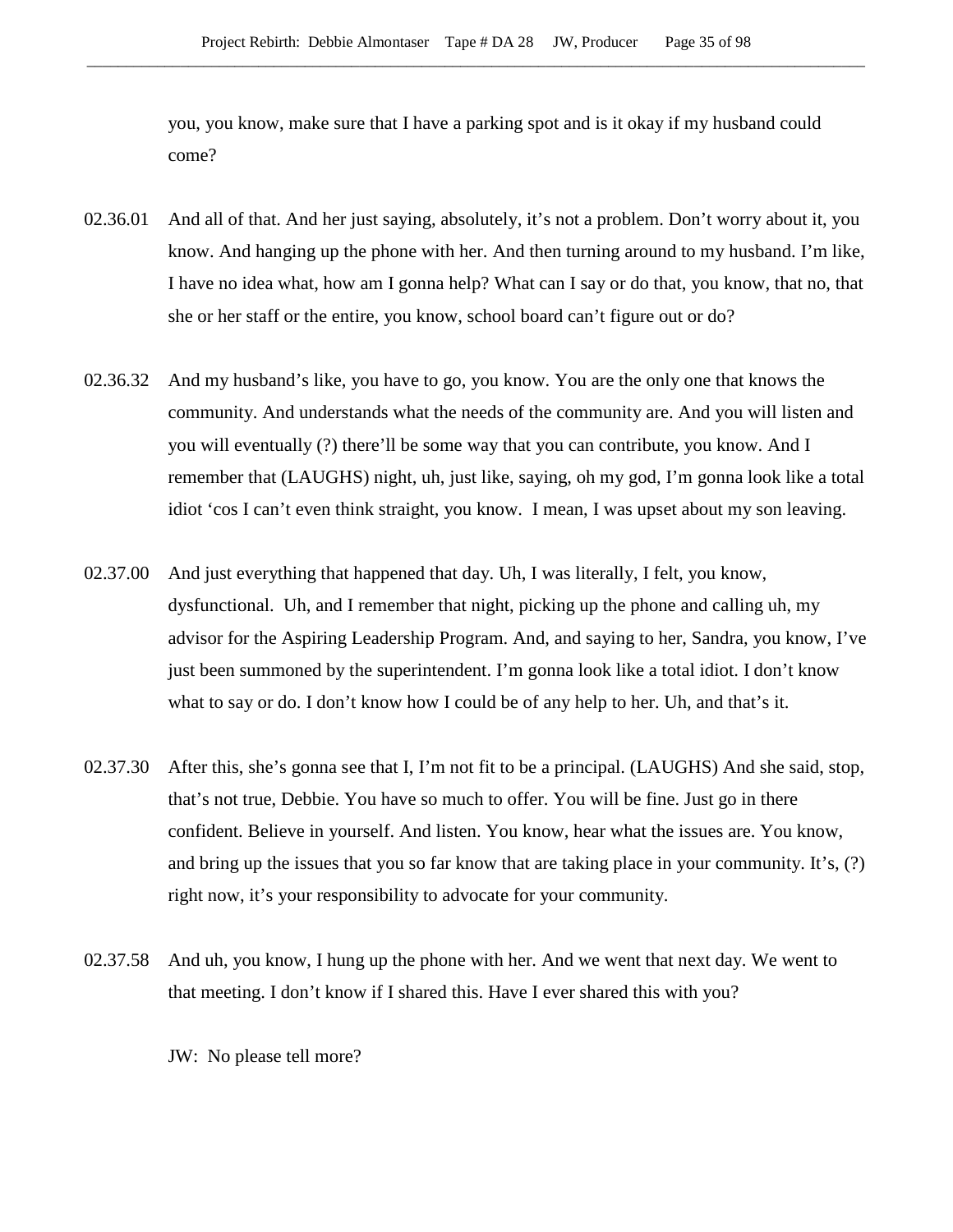- 02.38.12 DEBBIE ALMONTASER: So uh, we went to that meeting. And uh, at that time, the superintendent and I were having somewhat, some friction, you know, based on uh, you know, just other people, you know, in her, in her cabinet who were somewhat, you know, envious of the fact that I was young and I had had, you know, achieved so much in my career.
- 02.38.38 You know, from a classroom teacher and then becoming uh, (?) you know, a teacher trainer, you know, at a young age. And everybody else who were teacher trainers were much older than me and what have you. And uh, you know, there were, before 9-11, you know, she had spoken to me about perhaps going back into the classroom and, you know, considering to do other things.
- 02.39.03 Uh, you know, until I finished the program to become a principal uh, etcetera. And I didn't understand where all that was coming from before 9-11. But she sent me a letter uh, think it was August  $17<sup>th</sup>$ . And I had gotten the letter, she put it in uh, (?) she put it in the office mail, which takes weeks to deliver. She didn't put it in the mail mail. And the letter was actually very, very, very nice.
- 02.39.36 And I had chosen the school that I had gone back to teach. And uh, you know, she, she spoke to me and she said, you know, it'll be a good thing. You know, once you finish the program and once you really, you know, have a year or two in the classroom, you know, I think you'll be ready uh, to take on a school. Uh, I wasn't happy with it, because I didn't understand where it was coming from and why she thought it was important for me to go back.
- 02.40.04 Uh, because you know, the work that I did do, (?) you know, on a district level was exemplar, you know. I was always very highly talked about by schools, teachers, etcetera. So it came from a left curve. I just did not understand where that came from. But uh, I went back and (?) in August she wrote me a letter.
- 02.40.28 And I got it the day before 9-11. And I took it home. I, I read it in school. Uh, I read the letter. It, it was, (?) the tone was very nice. And she was very happy that I chose a school that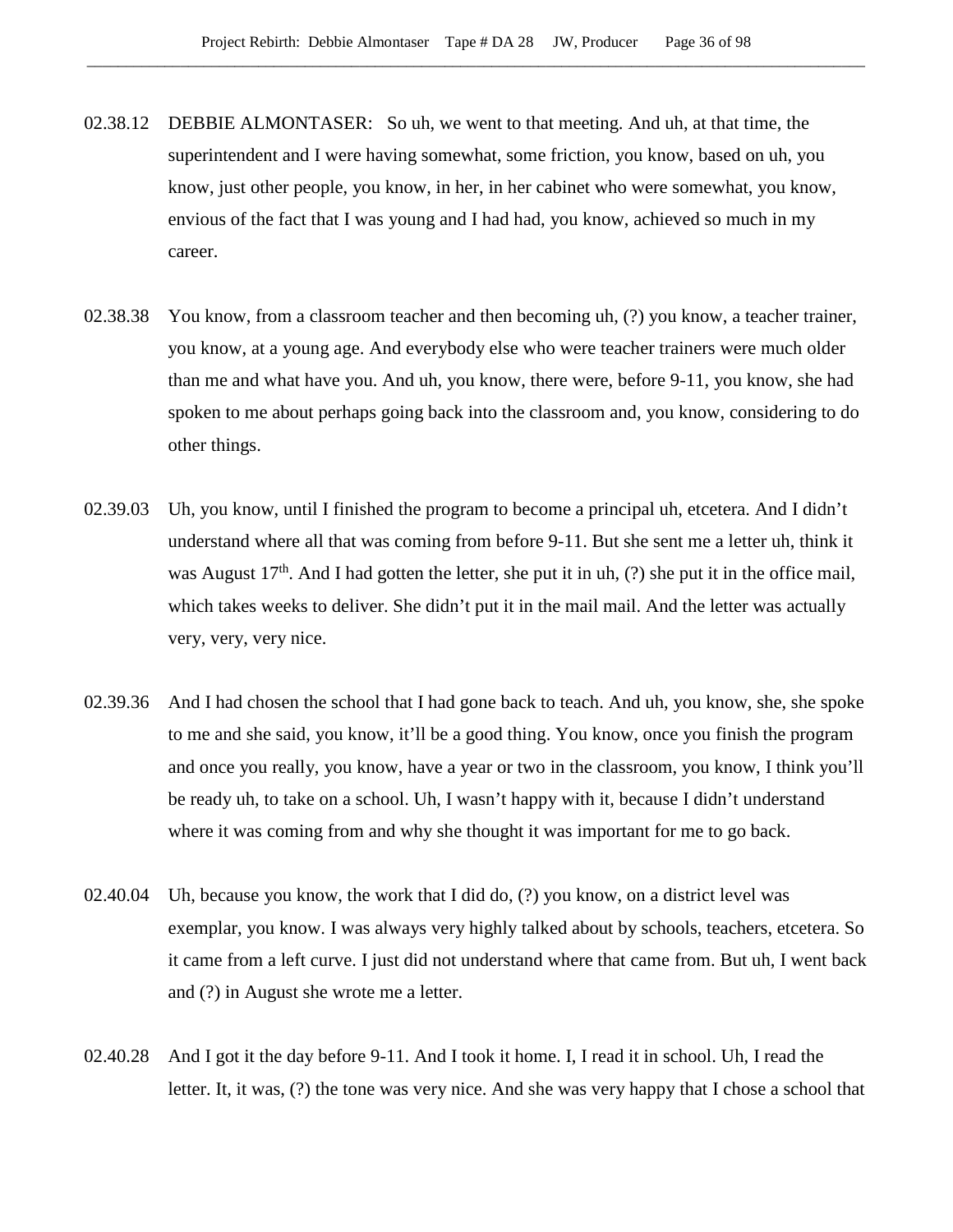I could actually uh, give back to my community. Because the school had a large Arab and Muslim population. And she hoped uh, in the letter, she wrote, and you know, I hope that, you know, this decision that we have made uh, does not in any way deter you from continuing to do the amazing work that we know you are capable of.

- 02.41.10 Uh, we want, I want to personally extend my invitation to you to attend uh, our multicultural, our social studies multicultural education uh, committee. Because your input uh, is very much needed on the Arab and Muslim uh, experience.
- 02.41.31 Uh, and that you will take a leadership role in the school that you're working and to better serve your community. Uh, please find attached uh, this book uh, that I thought you'd appreciate to include in your classroom library. So uh, I took the book out of the, I, now I can sit here and laugh. Uh, it's amazing. I took the book out of the envelope and I started to cry when I looked at the title and the cover.
- 02.41.59 And uh, god, what is the title of the book? It's Sammy's Troubles. And it's about uh, a little boy in Lebanon during the war. And the cover was very dark and grim and, you know, he is in a basement huddled in the dark, you know, while the bombings were taking place during the day. And I started flipping through the book and I just started to cry, you know.
- 02.42.28 I, (?) you know, I had this eerie, negative feeling from the book. And I was also hurt, you know, by, by everything that had happened that summer, you know. Because uh, so much happened and I did not understand why it was happening. I wasn't told. I wasn't given much information. But like, the course of my career changed that summer. And it was totally not in my control. It was in her control. And so uh, there was a great deal of resentment, you know, for that.
- 02.43.03 And I was really trying very hard to distance myself from her. And then to get that call on September  $11<sup>th</sup>$ , and be summoned to her office uh, was really hard. 'Cos I was like, okay, you know, one minute she's telling me that I need to be in a classroom, teaching. And then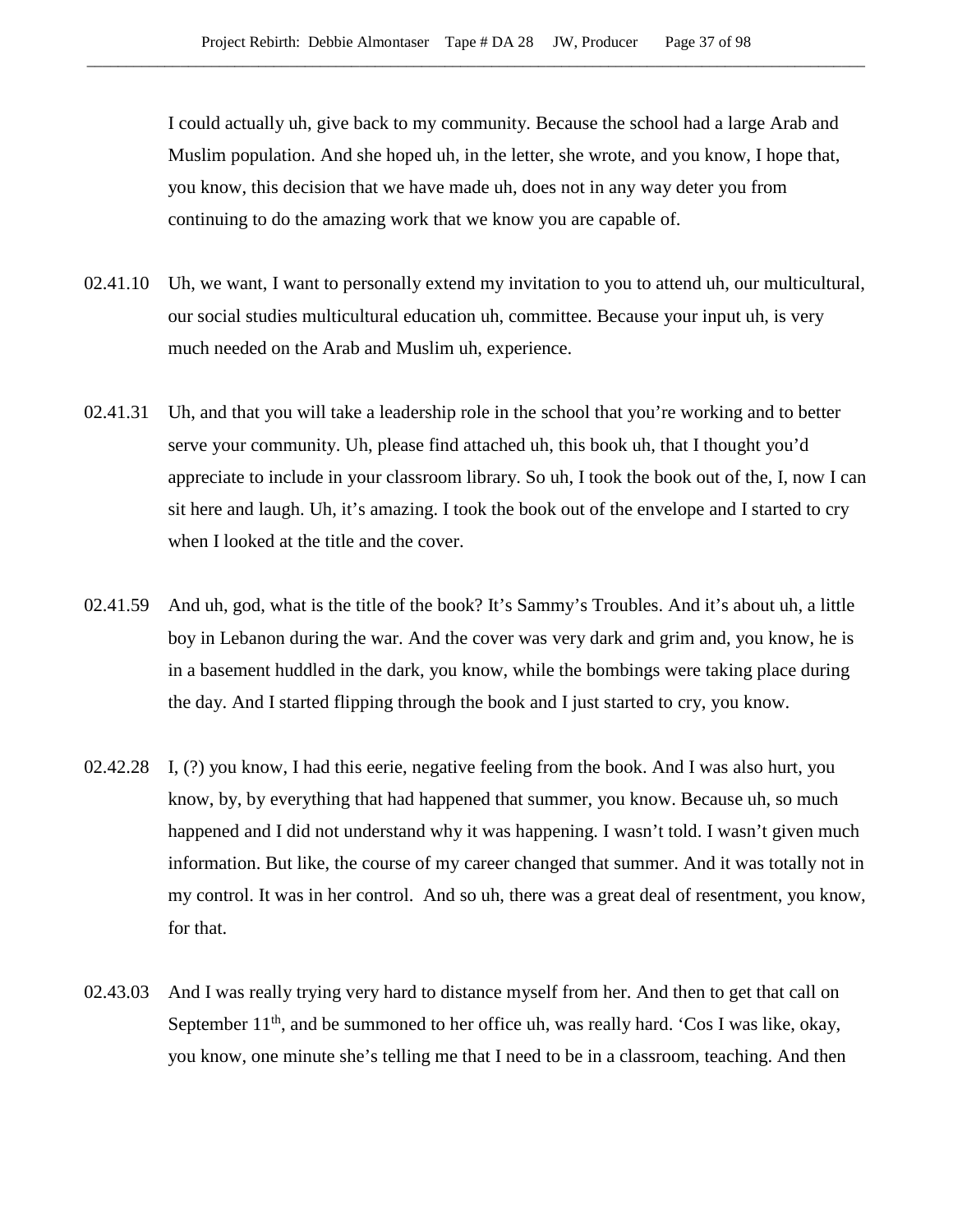the next minute she's telling me she needs me as a leader here, you know, and someone who can advise her, you know. I felt like I was getting a lot of mixed messages.

JW: What did you book mean to you?

- 02.43.31 DEBBIE ALMONTASER: Uh, well, the book, (?) the book was about an, an Arab child who was a Middle Eastern country. It, uh, I don't know. I just, I really, I cried. I cried looking at the book. I cried, you know, flipping through the pages. I cried from the letter. Uh, and actually uh, (?) every time that I picked up that book, it upset me. Upset me. And I don't know if, you know, I've written about this uh, you know, in, in a piece that I wrote, a personal piece that, you know, that book just really, (?) it gave me these negative vibes, you know.
- 02.44.11 And then the next day 9-11 happened. I don't know if it was some type of premonition. I don't know. I'm not one who believes in premonitions or superstition. But uh, it, it just upset me, you know. And then the following day, 9-11 happened. And then, and from that point on, every time I picked up that envelope, I didn't even put that book in my library.
- 02.44.35 I left in the yellow envelope with her letter. And it's still sitting on the shelf somewhere in my house, in my library actually. So uh, yeah, so going back to the day, I did go that day to the meeting. And (?) I remember sitting a circle, you know, all of us. And what the issues were. And the fact that I was able to function, Jim, that day is, is beyond belief, you know.
- 02.45.03 And I mean, this goes back to what you were saying, what is the motivation? I don't know if it's motivation or it's conviction. I don't know. I think it's more conviction than, you know, of (?) having, of making sure to do the right thing, or to do everything that you can possibly do that's in your power. And so sitting there and hearing about the initiatives, as well as her saying, okay, how can we make the Arab and Muslim children and families feel comfortable?
- 02.45.32 How can we make them feel that, you know, that they have nothing to do with what's happened? Uh, that they are part of this community, that they are part of uh, you know, this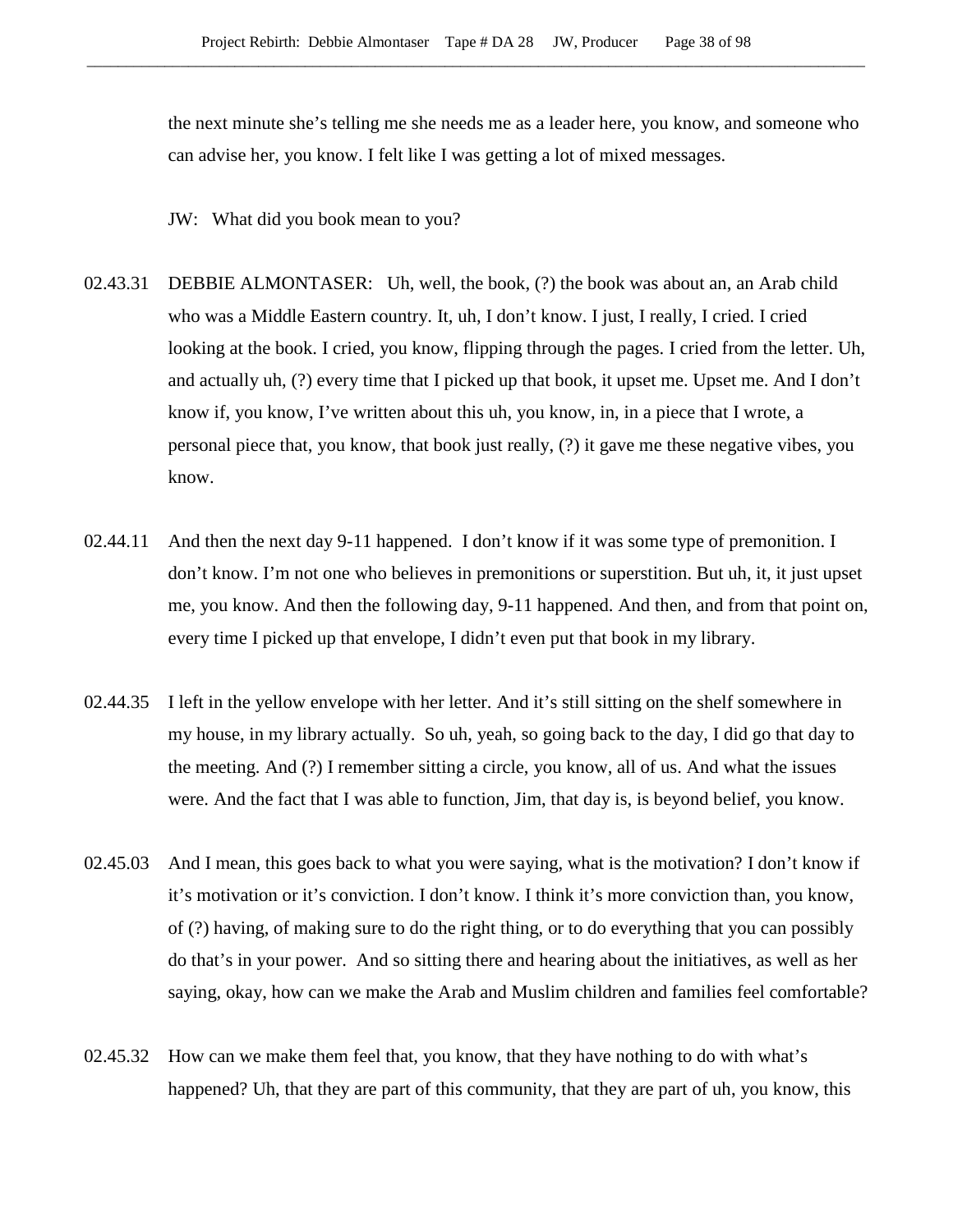country, and that we do not want anyone to feel, you know, like they're in danger, or to feel like they don't belong. And I said to her, I said, okay, well, the letter that you're going to, to put out to the entire school community (CLEARS THROAT) should be translated.

- 02.46.02 And she's like, okay, what languages should we do it? So I started naming to her all the languages that I knew, you know, were important, you know, based on the Arab and Muslim community, which comprised of Bangladeshis, Pakistanis, people from India, etcetera. And so we, I said, we need to translate the letter. So she said, okay, well, we don't even know who to contact or who to get it to, or, I said, (?) that's not a problem. I can get it, I know people who can translate it in these languages.
- 02.46.31 So we took on the, the role of making sure those letters got translated for the following day to go out on that Friday. Uh, and so she was like, well, what else can we do? I said, it'll probably be good to have, you know, a community member at each school uh, who is, who would be there on a voluntary basis, just to make, you know, the families and their kids comfortable when they walk through the door and know that someone can speak their language and someone that looks like them is there, you know, as, as a support to the school.
- 02.47.02 And she's like, okay, well how do we do this? I don't know anybody. And I was like, don't worry, I'll come up with a list of people. I'll make calls. And I'll get people and see how many people can at least commit for next week, you know, for Friday and next week. And she was totally amazed, you know, of all, with all these ideas. Uh, and uh, and then, you know, she's like, okay, what else can we do?
- 02.47.27 I said, well, maybe, you know, having just, you know, meetings at each of the school, asking to PTA and the principals to have, like, a forum, you know, or support group type of meetings where they can invite the whole entire school community uh, and just, you know, have people share what they're feeling and, you know, what they want to do. And (?) figure out, you know, what can they do for 9-11, you know, support, etcetera. And uh, and that's what we ended up doing.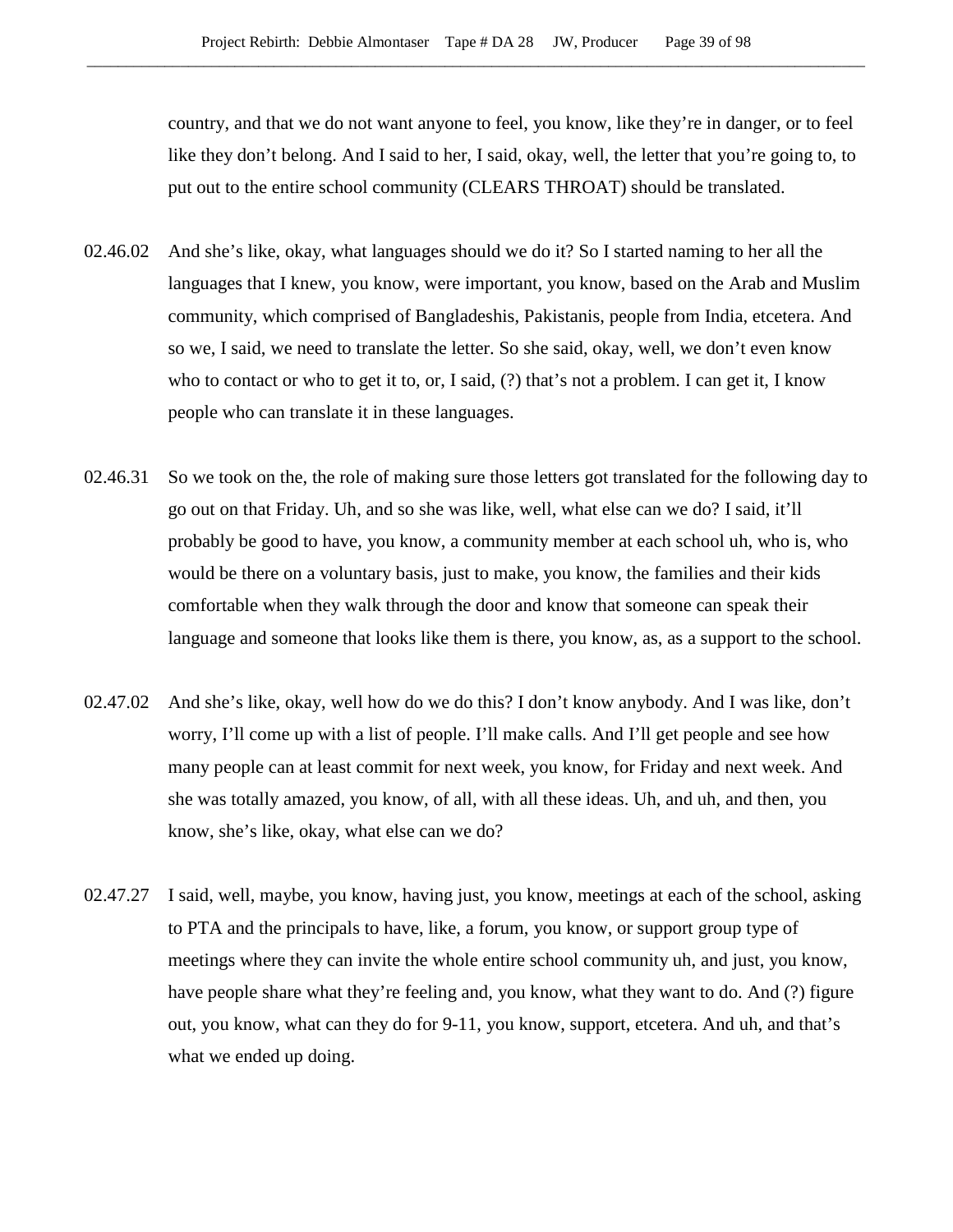- 02.47.57 And I don't know, Jim, how I came up with these ideas. I don't know. But she was pretty much impressed. Uh, (?) and I think like, that day, I started like, I was on a mission. I don't know for lack of a better words, but you know, we went home and I said to my husband, where am I gonna get at least 20 people to volunteer to go to these schools, to each of these schools that we targeted as having other, you know, Pakistanis or Pakistani and Arab children, etcetera.
- 02.48.27 And uh, it was amazing, because there were a lot of young professionals (CLEARS THROAT) who actually felt like they needed to do something like that. You know, they took their own personal time from work, or they worked so close to, you know, the (CLEARS THROAT) World Trade Center area that they weren't working, and felt like they needed to be doing something uh, that we were able to do it, you know.

### (OFF-CAMERA REMARKS)

#### 02.48.55 END OF TAPE

# **TAPE # DA 30 09.10.2005 Debbie Almontaser JIM WHITAKER, Producer/director PROJECT REBIRTH**

03.01.01 PICTURE UP

# (OFF-CAMERA REMARKS)

JW: Are you struggling with accepting your role as a leader, and perhaps you're a reluctant leader?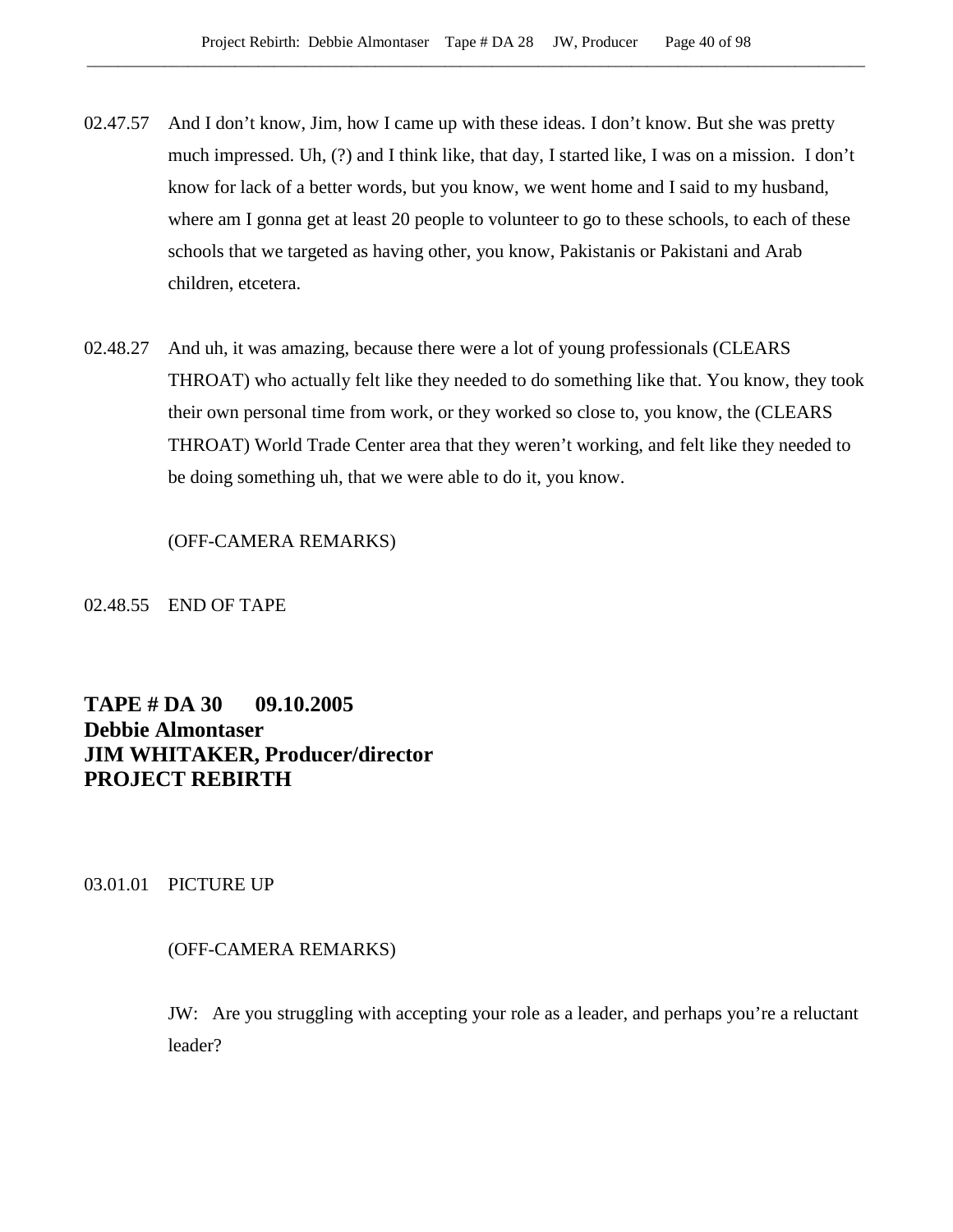- 03.03.53 DEBBIE ALMONTASER: (?) That's a very, very uh, you know, you're really like, you put it together. Uh, because that's the one thing that I've been grappling with right now for the longest. Especially since, you know, with everything that's been (?), that's happened with the Arab Heritage uh, project, and you know, and in regards to talking to different people and I had mentioned earlier that I have been, you know, circling myself with people who really are supportive and who are positive and who really, who see what I have to offer.
- 03.04.33 And you know, in the midst of all that, and I had mentioned earlier that Naji was, you know, saying to me, you know, you're, you're living like, you know, you're in a glass bubble. Like, nothing can affect you. You know, we have to talk about this. And of course, I couldn't talk to him because it just, it made him more upset. He wasn't the outlet that I needed to, you know, let go of some of these, these trials and tribulations I was going through.

JW: Especially since you knew you would continue to do what you were doing?

- 03.05.17 DEBBIE ALMONTASER: (MID-STATEMENT) You know, I, I find that to be (?) the greatest quality in him, that he, you know, actually has that much power to be able to let go of that manly expectation within our culture and our religion.
- 03.05.34 Do you know what I mean? I, I find that to be an enormous, you know, quality that (?) very little men within my culture, you would find very little men who would have that, you know. And, and it's really, it's, it's powerful.

JW: Self-confidence?

03.05.54 DEBBIE ALMONTASER: Yeah. It's a lot of confidence. And uh, so in regards to the way that I was dealing with all this, I was talking to people. Uh, I mentioned the Reverend uh, Alfonso Wyatt. Uh, I talked to another good friend of mine who uh, who is a convert to Islam, but he's uh, he's Irish-American, you know. Blonde hair, blue eyes. (LAUGHS) The, the greatest person you could be around. And uh, he, you know, they, and what's startling is that they both said the same thing to me.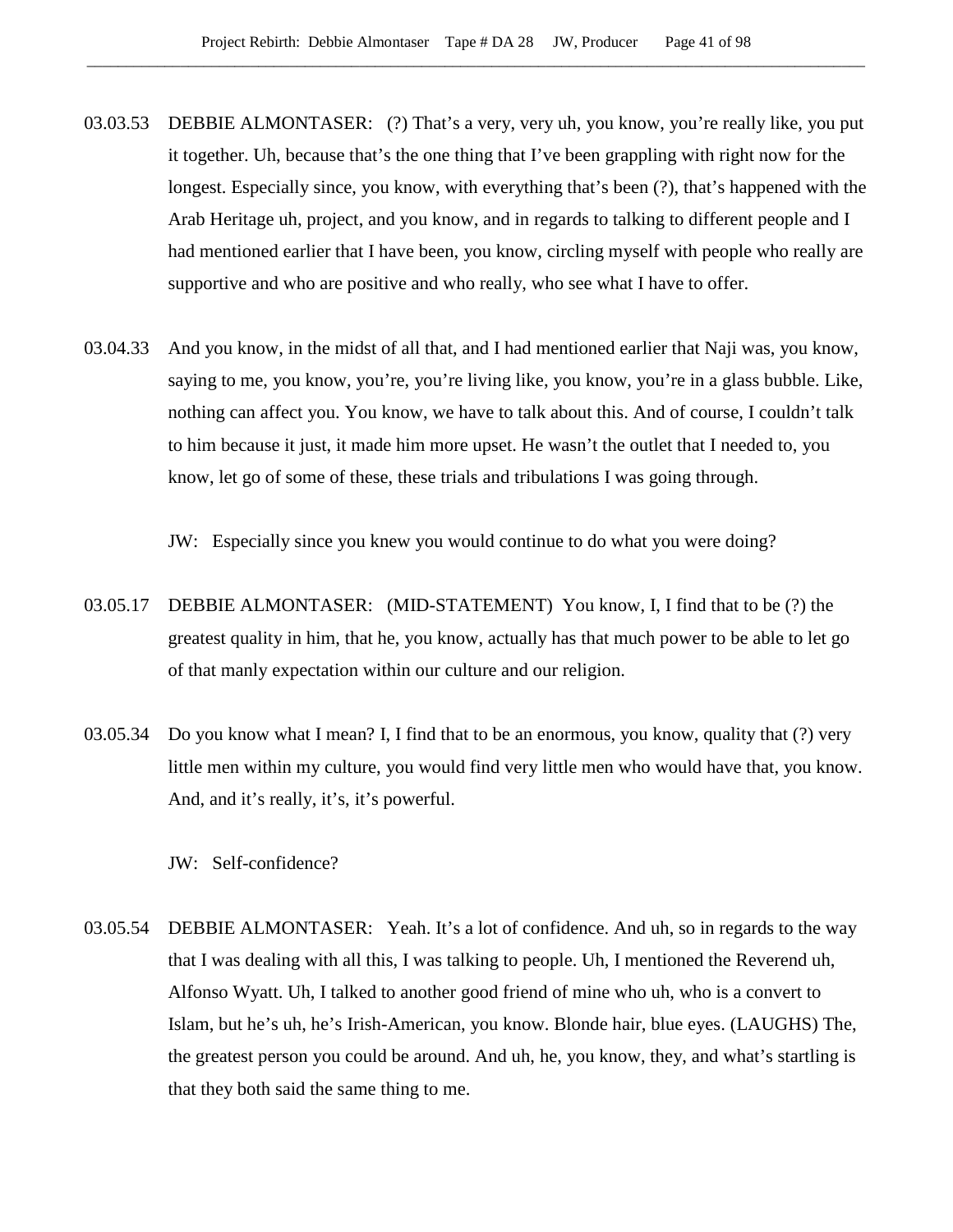- 03.06.30 And you know, this resonates at like, in every conversation that I have. And it's like, you know, this is something that you're going to have to deal with. You have to accept who you are. Uh, accept, you know, what you, the gifts that you have been given. Uh, accept uh, you know, what you are capable of doing. Uh, and know you have to develop a thick skin and know that there will (?) always be people who will be there to criticize, who will be there to judge, who will be there to, to try to bring you down.
- 03.07.09 And I guess (?) the thing that really was most touching to hear from both of these, these men uh, was, you know, Martin Luther King didn't do this, you know. He didn't do what he did uh, without going through what you're going through. Malcolm X didn't go through, you know, and I, you know, and then the prophet Mohammed himself, you know, bringing this message of Islam to people.
- 03.07.34 And so many people not believing in him or his message. Uh, you know, the, just, the hardship that he went through uh, in being accepted as a leader, etcetera. And you know, for these people to actually put me on that kind of level was quite frightening. And I said to them, I said, please don't compare me to these people. I'm, I'm nowhere near, you know, what these people have accomplished in their lifetimes.
- 03.08.02 Uh, and you know, (?) the two of them, you know, in their own ways uh, said to me, you know, you may not, you may not think of yourself this way, but this is, this is your destiny and you have to accept it. And there are days where I want to accept it, Jim. Uh, and I want to embrace it and I want to continue what I'm doing. But then there are days that I say to myself, you know, I just don't have the capacity, the, the mental and the physical capacity to do it.
- 03.08.35 Because it is, takes a lot of energy. Mental energy. Uh, you know, and then just after all the hurtful things that have been said about me, it's just been really, really hard, you know. Uh, really hard to, to just, you know, pick up yourself and start over again.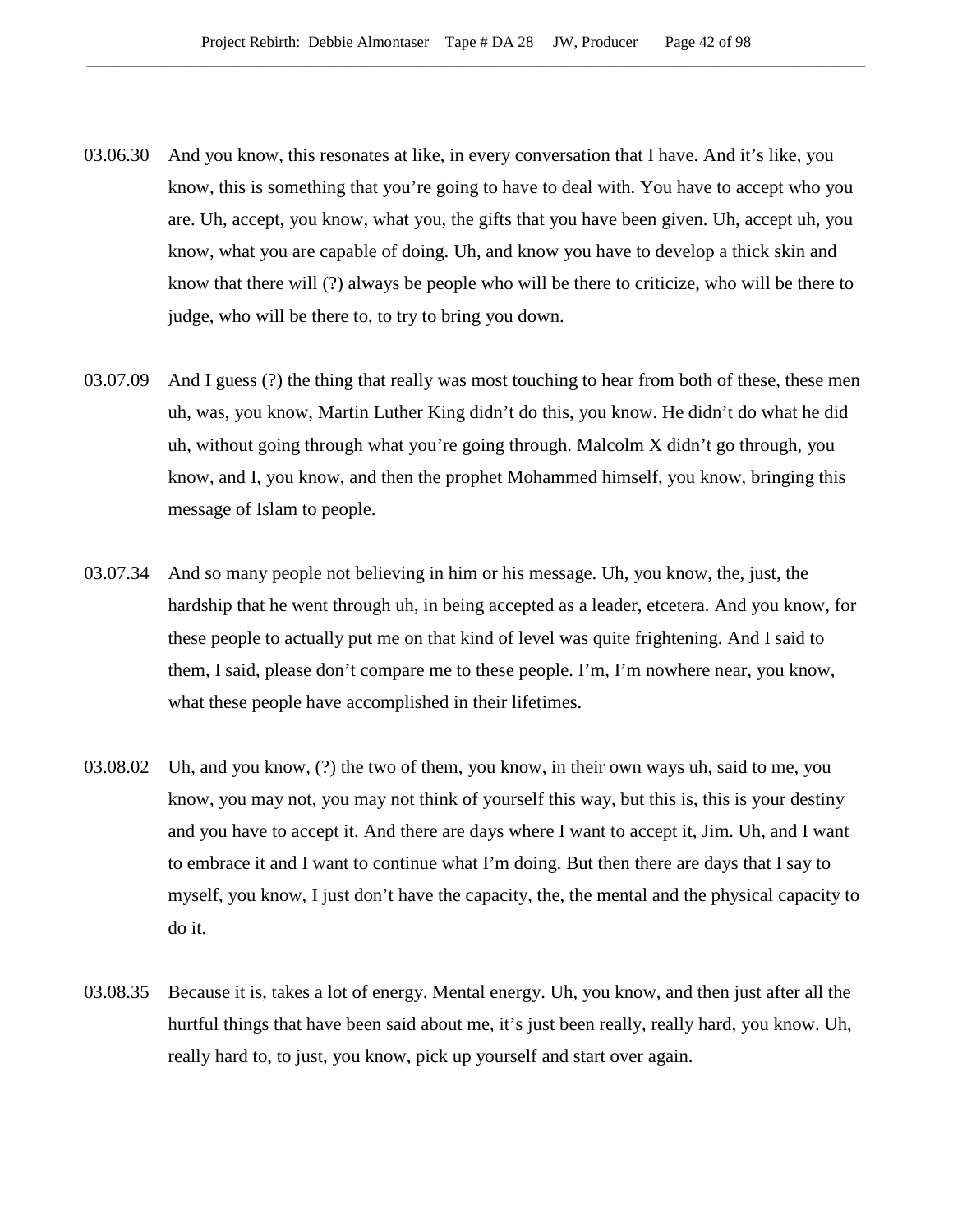- 03.08.57 Uh, and I had talked about earlier, about like, how this part of me comes out and I have no control of it. (?) I end up doing things, you know, without being aware that I'm doing them. And some examples. Uh, you know, the blood drive, you know. It's been something that I've been doing with the New York blood center since you know, 2002.
- 03.09.28 And every year, we've been doing it. You know, so it's like, okay, this has to happen. And we organized it. Uh, the Iftar dinner, which last year, was the very first time that the Brooklyn borough president, I don't know if I mentioned it in my interview, the first time ever that he ever, ever considered holding uh, a religious dinner for the Muslim community at, at Borough Hall. Uh, and (?) inaugurating that this is something that will happen every year.
- 03.10.00 So, you know, in August, I was already making phone calls to make sure we had the date. So do you know,  $(?)$  do you know what I'm saying? It's like,  $(?)$  I'm just,  $(?)$  these things continue to happen, you know. I, and I do have those days where I just want to be left alone. I just don't want to, you know, I don't want to be known for who I am or, do you know what I mean? I, it's so hard to explain. But then there are days that I say to myself, okay, this has to happen, you know. This has got to happen.
- 03.10.29 We have to do this. And it's hard. Uh, and it's  $(\sim JW)$

JW: What do you think about authenticity, and finding out who we are in our most authentic place, overcoming fear and doubt along the way?

#### (OFF-CAMERA REMARKS)

03.12.04 DEBBIE ALMONTASER: The opposition that I face, Jim, (?) is really breaking away at me. You know, (?) within uh, my community. And it's (?) maybe two or three people. But you know, their force has just, it's so powerful. And it's like, (LAUGHS) my son said to me, he says, Mom, you live a life of Star Wars. (LAUGHS) And I looked at him and he's like, you know, you have the Darth Vader, you have (LAUGHS) the evil forces against you.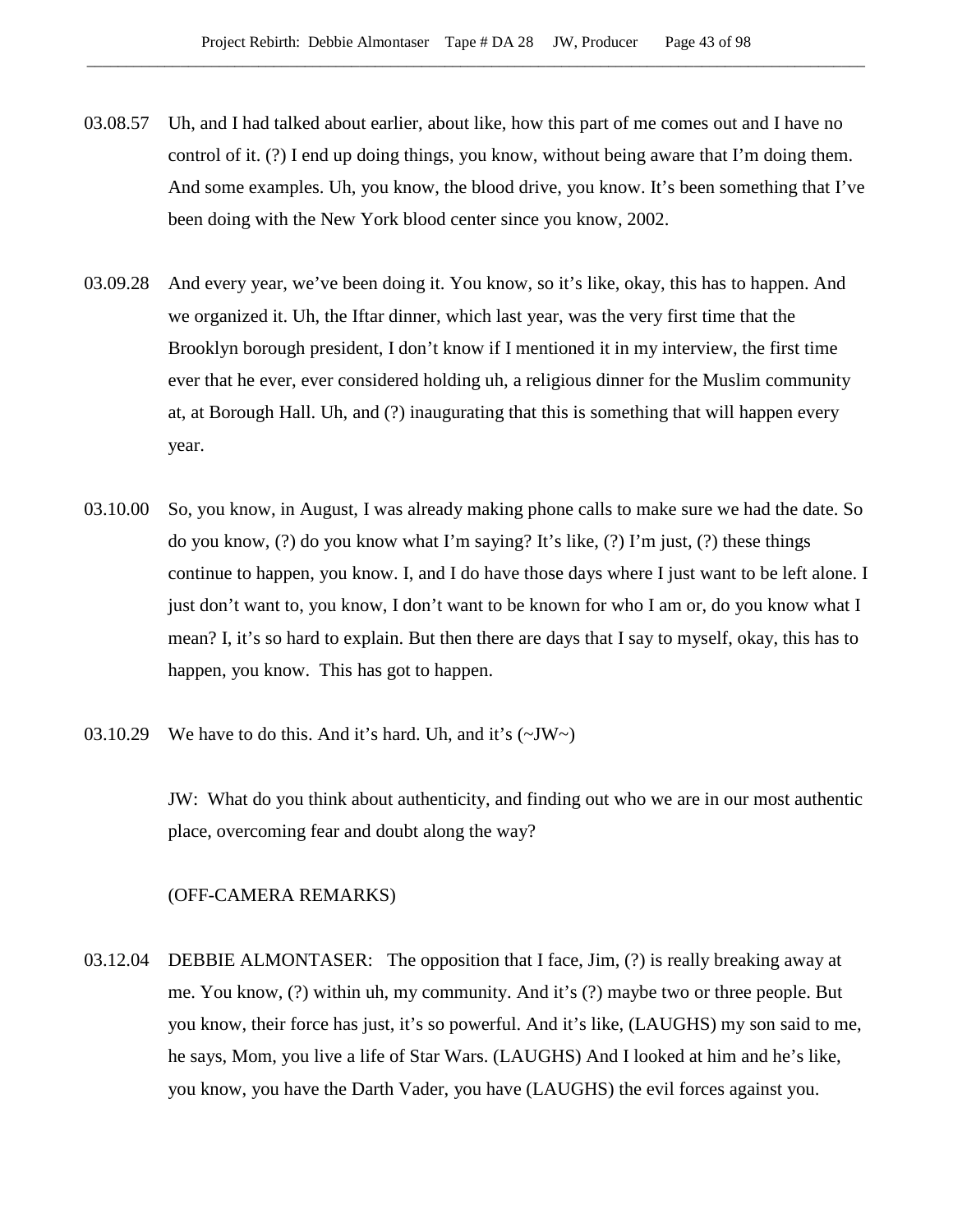- 03.12.39 And I mean, I looked at him, and I was like, gee, thanks so much, you know. And the latest, the latest Star Wars is now, you know, the Bush Administration analogy, and now you're comparing me (LAUGHS) to this. Gee, thanks so much. But uh, there are. (?) There are forces that are really, I don't, I don't want to say intimidating me.
- 03.13.06 They are sort of like almost making me want to crawl into a shell. But I'm not letting myself do that. I'm not. And  $(\sim JW \sim)$

JW: Are they creating doubt?

- 03.13.22 DEBBIE ALMONTASER: Well, that, doubt, yeah, they've created that doubt. But I, you know, I mentioned the doubt. And I, I also, you know, just crawling into a shell. And I just can't let myself do that. I can't, you know. I know that, you know, I know that I have a lot to offer. And not because I know it because I know myself. But I'm confident that that's true because I hear it from people, you know. There are people who are reinforcing this.
- 03.13.58 And who are encouraging me, you know, to continue with this. And it's both people within my community and outside my community who recognize this. Uh, and so, you know, I feel that obligation that I have to, I have to, you know, I have to withstand and, and persevere uh, and understand, you know. And I think the, the one thing that really keeps me going is knowing that all people, you know, who, who play such a role as myself, you know, past and present, face what I'm facing.
- 03.14.34 But I've learned to deal with it. Uh, and I've really been doing a lot of self-talk uh, as well as talk with people that I know who care about me and who are, you know, that positive force and energy in my life of staying focused. Uh, and you know, keeping my course of what I feel that I need to do.
- 03.14.58 Uh, and not letting what's being said uh, affect me. Uh, and not focusing my energy on, on the negative things that are being said, but focusing it on the work that needs to get done.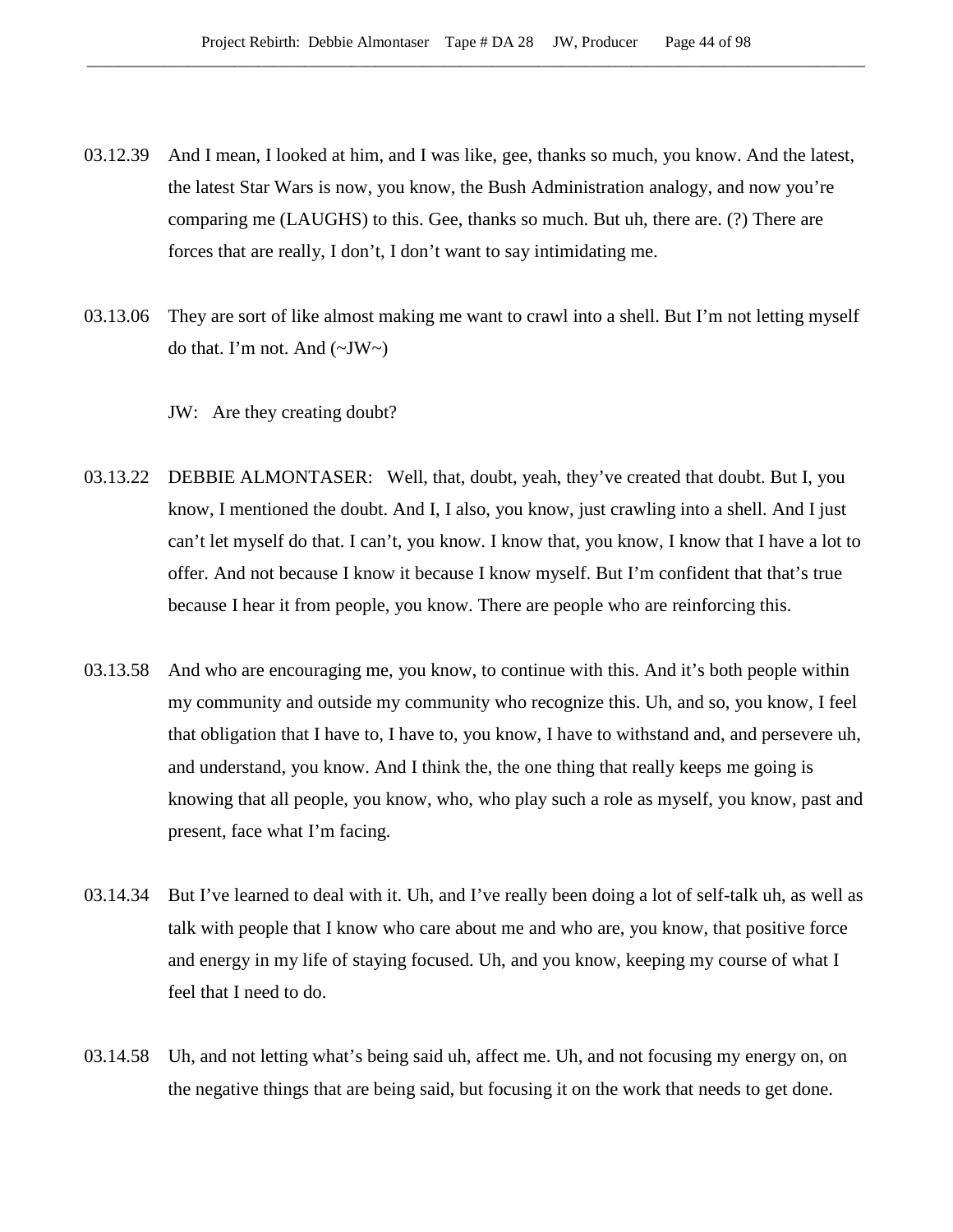JW: What's the self-talk?

- 03.15.14 DEBBIE ALMONTASER: It's just that. Stay focused, you know. This is natural. This has happened. And I (LAUGHS), every now and then I say to myself, okay, look, Martin Luther King had absolutely no idea he was gonna take on the role that he did, you know.
- 03.15.29 Uh, what's her name uh, Rosa Parks did what she did and, you know, and then people in his town went over to his church and started talking to him, and like, we can't let this, you know, we just can't let this, you know, go unspoken of, or we have to, you know, fight for this. And he was swept into the, you know, into the whole thing and boom, you know. The course of time and history took its place.
- 03.15.58 And I keep saying to myself that, you know, I, I certainly did not self-select. Uh, it, things have happened the way they've happened because it just, it's destiny, you know. You know, I was there and I couldn't sit back and watch what was happening after 9-11. I felt that I needed to advocate. I felt that I needed to be a voice. And, and I did what I did out of conviction.
- 03.16.28 Uh, and, you know, there are, you know, that was available to everybody and anybody who wanted to take that role, you know. And I should not beat myself for taking that role because others didn't. Uh, and that's just really been something that I've been saying to myself, is that people have the opportunity to do what I do. It's just a matter of, of committing to the work, making the time to do the work, and following up.
- 03.17.04 And uh, (?) and that's just really, you know, the stuff that I say to myself. And, and most importantly, that everything that I do is all, you know, in service to God and humanity you know. And uh, after the tsunami, the tsunami uh, tragedy, I had gone to a Friday prayer in mid-Manhattan.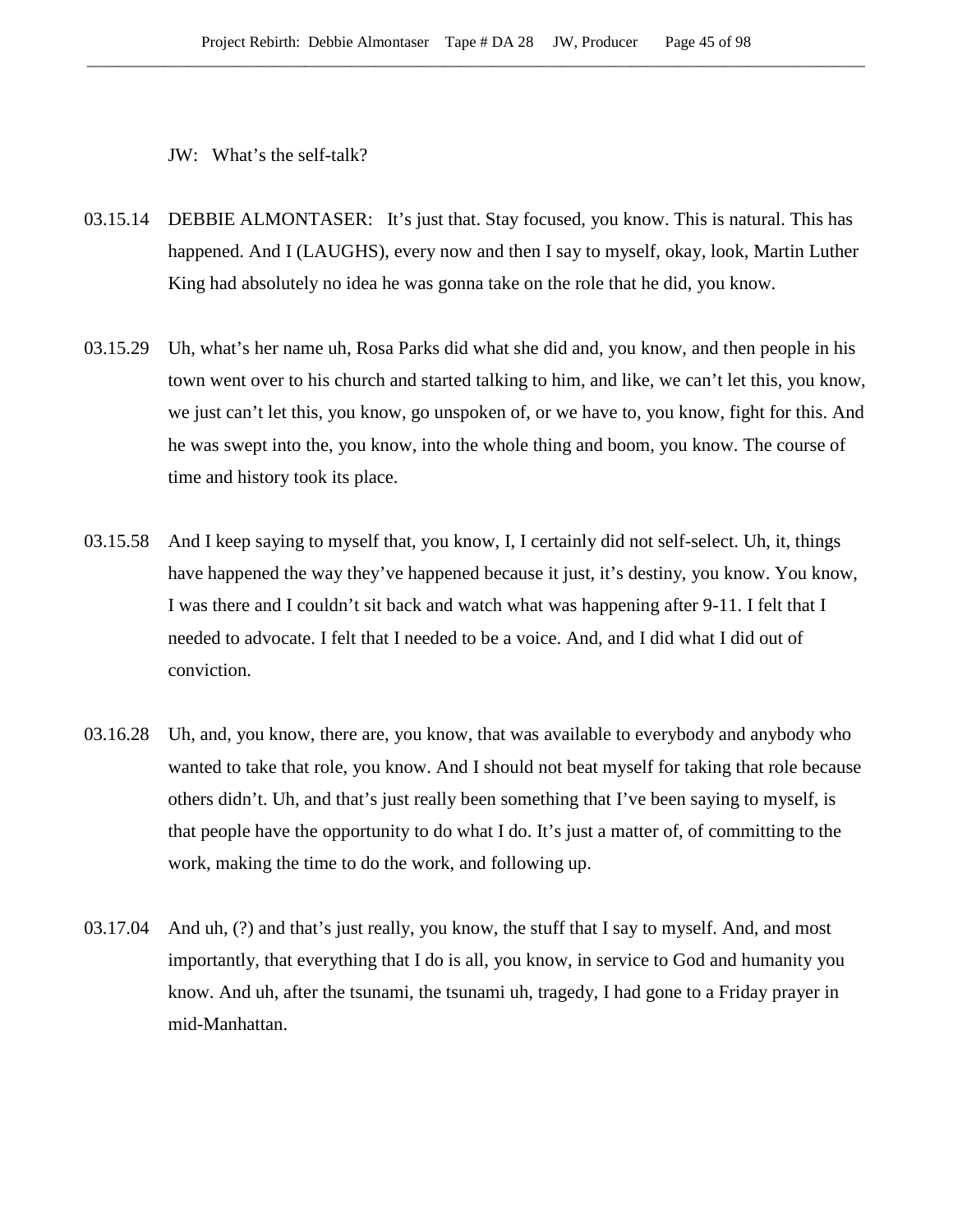- 03.17.33 And uh, (?) you know, it was a day that I was totally uh, I, I was just feeling very hopeless. Uh, and the reason that I was feeling hopeless was because I, there was no outlet for me to do anything. Like, I was feeling like, oh my god, this horrible thing has happened, and I can't do anything about it.
- 03.17.58 Absolutely anything about it. And I was just like, you know, saying what can I do, what can I do? And I couldn't find what to do. And that morning, uh, that afternoon, I actually went to the mosque in mid-Manhattan, and you know, he was talking about (?) the sermon, the imam was talking about uh, that uh, the tragedy itself, you know, is something that was meant to happen because it's God's will.
- 03.18.32 And that we can't change, you know, God's will. And that we have to accept it. And we have to know and understand that what has happened is not a punishment. Uh, and all of those people who've lost their lives are all, you know, are all witnesses to, you know, God's, you know, greatness and will all be granted heaven.
- 03.18.59 Uh, and as he continued uh, in his sermon, he talked about how these people who died there uh, you know, will, will be resurrected. Every time, you know, from now 'til then, will be resurrecting, you know, in their graves uh, to witness this. And you know, he was telling us that we may think it was a violent and tragic death for them.
- 03.19.32 But it may have not been, because you know, the God that we know, you know, took their lives in a way that was very serene and tranquil and welcoming. Uh, and that, you know, he, this was his, his might uh, and his, his doing. And that no one should feel, you know, devastated, you know, for those people, because they are truly, you know, in God's mercy.
- 03.20.01 And as he continued in the sermon, he said, there is, you know, each and every one of us, you know, uh, must know and understand that when we are resurrected, we will be resurrected in that very last moment of whatever we were doing. And he said there is nothing more uh, gratifying uh, than dying while you're doing a good deed, you know.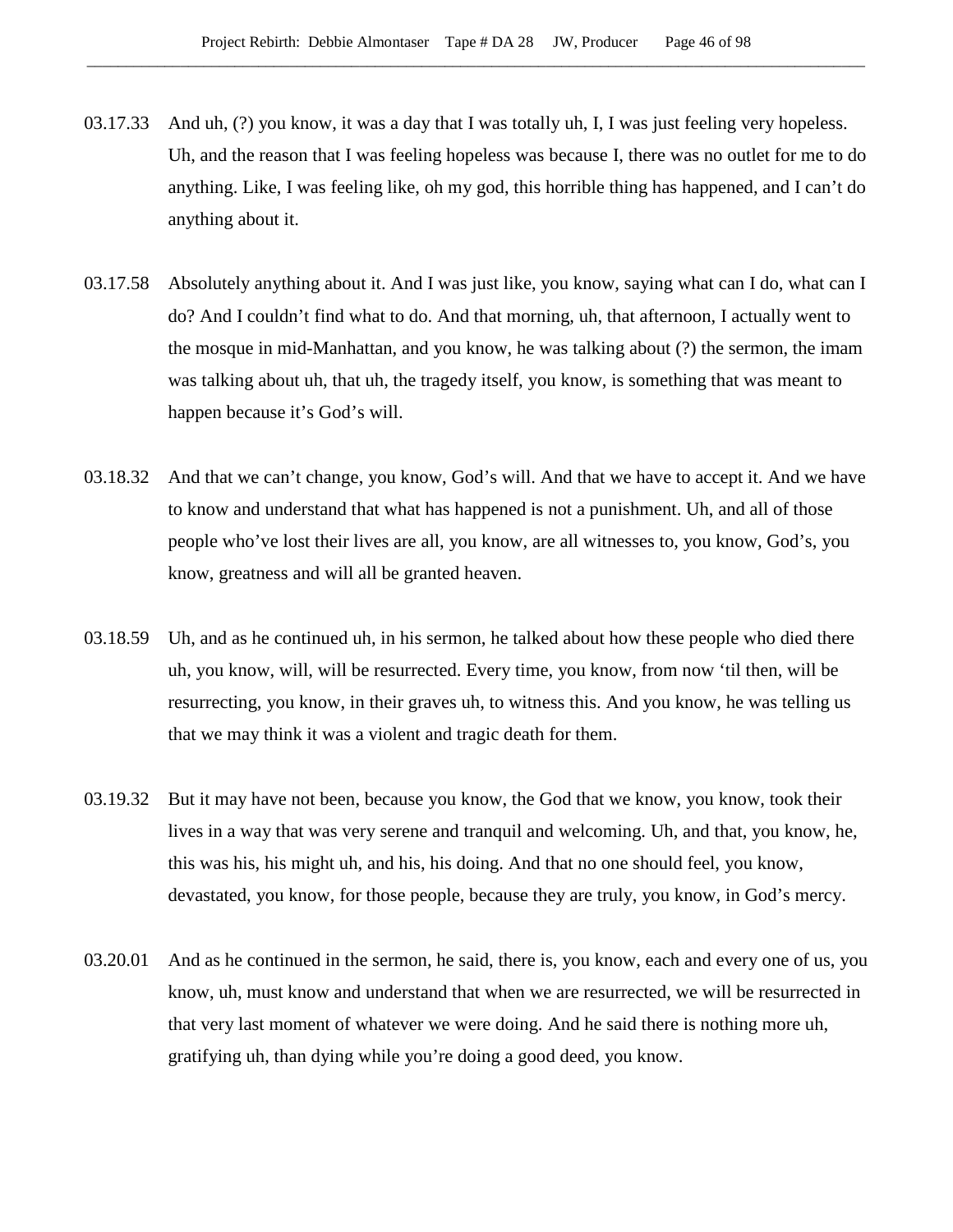- 03.20.28 Whether it's for your, your husband, your wife, your child, your neighbor, you know, your community. Whatever it is. And so I thought about it really long and hard. And I'm like, oh my god, you know, it just gave me chills. Just to think about it, you know. And how, you know, my faith has really been a big uh, a big push in the work that I do and my convictions. Uh, and just knowing that, you know, uh, a lot of what I do, like, if, if my time came, I would hope to God that it would be, you know, in one of those meetings that I'm advocating for something. (LAUGHS)
- 03.21.09 Although I don't want to frighten the people in the meeting. (LAUGHS) But that, it will be, or maybe it'll be at my computer writing a letter, do you know what I mean? But just always that, that it happened in my service. In my service to my community.
- 03.21.28 And so you know, I, I know that (?) I've, I can't help not doing that stuff. I mean, like last night uh, Naji was working and this Yemeni American organization that I talked to you about, we're having our official public grand opening October  $2<sup>nd</sup>$ , so last night, I wrote five letters to uh, some officials and community leaders.
- 03.21.59 And I revised the flyer. And uh, I uh, I also sent an email to somebody about uh, actually through ADC. He was posting some of their information. He's also a volunteer and he's a workaholic like me. So he, he emailed and then I responded. I was like, tell them, you know, if they're really interested, that I do this kind of work. They were actually going to provide uh, training, cultural and ethnic training for uh, first responders uh, in Louisiana.
- 03.22.32 Uh, you know, in regards to the Arab and Muslim community. So I responded. I said, you know this is the work that I do professionally. If they do need people, there, there's a storage or you can't find people, I'd be happy to, to commit (CLEARS THROAT). Just let me know. So he emailed me back. He said, (?) he said, I've just sent it, but I don't know if anybody's in the office. Uh, and then (?) I emailed him back and then I emailed him something else in regards to the October  $2<sup>nd</sup>$ .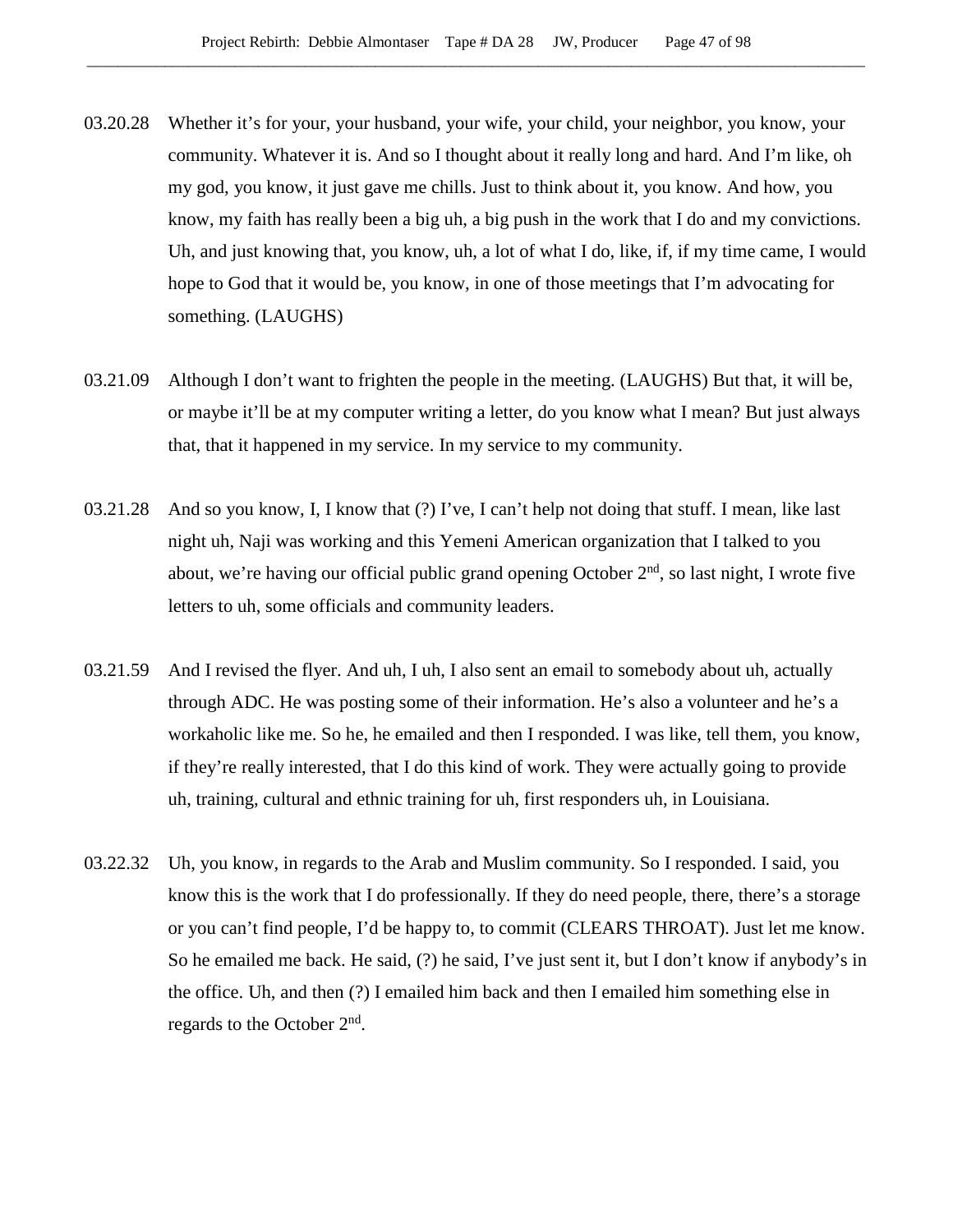- 03.22.59 We were emailing each other back for about an hour. And he says, you know, Debbie, the last, final email, we says, you know what, it's Friday night. What is wrong with the two of us? (LAUGHS) And I said to him, I said, you know what? You're absolutely right. This is pathetic. This is how the two of us are spending our Friday night. You know, worrying and, and just like, continuing to do the work. So uh, I love it. I know that I could probably be sitting watching TV. I could have dinner you know, with friends or whatever.
- 03.23.30 But it's like, the stuff that makes me the most happiest. That makes me feel like, wow, you know, I'm making a difference. Or wow, I'm accomplishing something, you know. And uh, yeah. So (?) I very much feel like I've even prepared myself for death, Jim. (LAUGHS)

JW: (?)

03.23.55 DEBBIE ALMONTASER: Yeah, but (?) I want to be uh, I want my time to come where I'm doing something, you know, meaningful and something for others.

> JW: Aristotle's observations about kids are interesting and somewhat in line with what you are saying, and that you are constantly engaged in something fulfilling?

- 03.25.32 DEBBIE ALMONTASER: I, I truly am. Uh, I am engaged in things that are very extremely fulfilling and uh, you know, despite that everything that happened to me this summer uh, let's say, through, from April through July, July  $16<sup>th</sup>$ , or July, I would say July  $19<sup>th</sup>$  uh, which were like, the most turbulent (?) times of my life. (?) That project was the most challenging because of the dynamics of the, the committee that I was working with, you know.
- 03.26.02 The personalities that I was working with. But after all, after it was done, the, the last and final event was actually a festival in the park. In Prospect Park, where we had over 1000 people who attended where there was food, Middle Eastern food, Middle Eastern music, dance, everything. Uh, it, it was just really, it was the most beautiful event.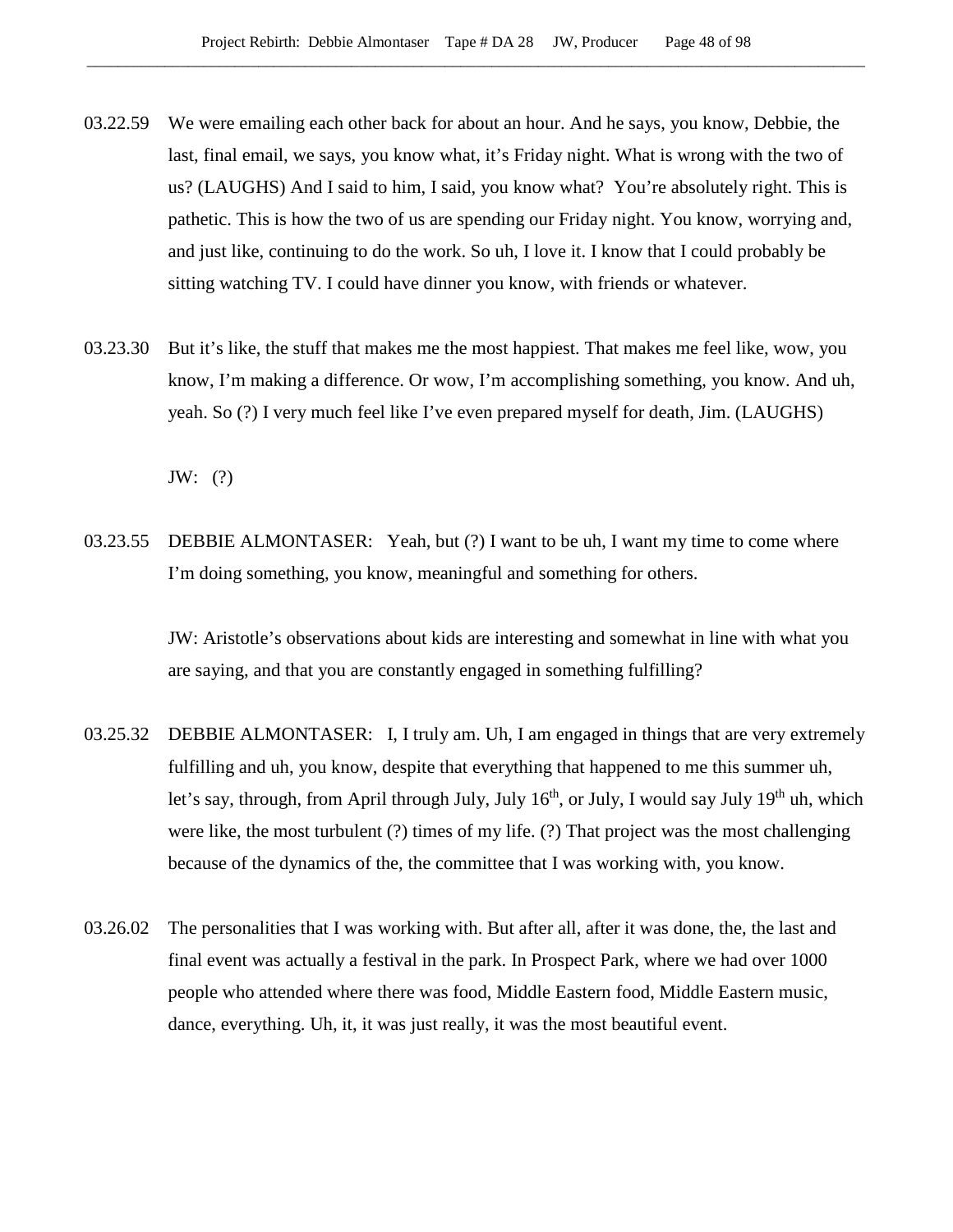03.26.29 And, and then there were things that were being said and done at the event, but I was like, I am just going to just relish in, in this moment. Because it, it was amazing.

JW: Do you get to do that?

- 03.26.41 DEBBIE ALMONTASER: Do I get to do that? Uh, not often enough. But I did that day, because the young people that worked on that project, on organizing that festival, I was so confident in them doing, pulling it off the way they did, with very little of my input, that it was incredible.
- 03.27.02 And they did an amazing job. And I think the, the most, (?) gratifying thing for me out of that was the fact that I believed in them were others in their own organizations that they were working in did not believe that as young as they were, could do what they did. Uh, and so that was incredible. Just them, the day of the event uh, when I got there, at 9:00 AM to set up, they're like, Debbie, we can't believe that this is here. That this is happening.
- 03.27.31 You know, this is all because of you. And I'm like, no, it's all because of you. And they're like, no, it's because, it's all because of you. You believed in us and you supported us and, and you guided us and you led us. And here we are today. Uh, and just, because enjoying the, the song and the dance and the food. And just letting these young women, like, you know, take the show, emcee it, you know, do what they were doing, was incredible for me.
- 03.28.01 And I, I really relished in that, in that moment. Uh, just sitting back and, and absorbing. Like, wow, there are people in my community that, you know, I (?) celebrate. And when it was time, when the Commissioner of Immigrant Affairs came from the Mayor's Office to, you know, to speak and to inaugurate, officially inaugurate Arab Heritage uh, before I, they asked me to uh, introduce him.
- 03.28.30 And I said, (?) you know, it's not a big deal. They're like, no, you should. You know, you're the one that's been interfacing with his office and it makes the most sense. So I took that moment to recognize each and every one of these young women who did this incredible job.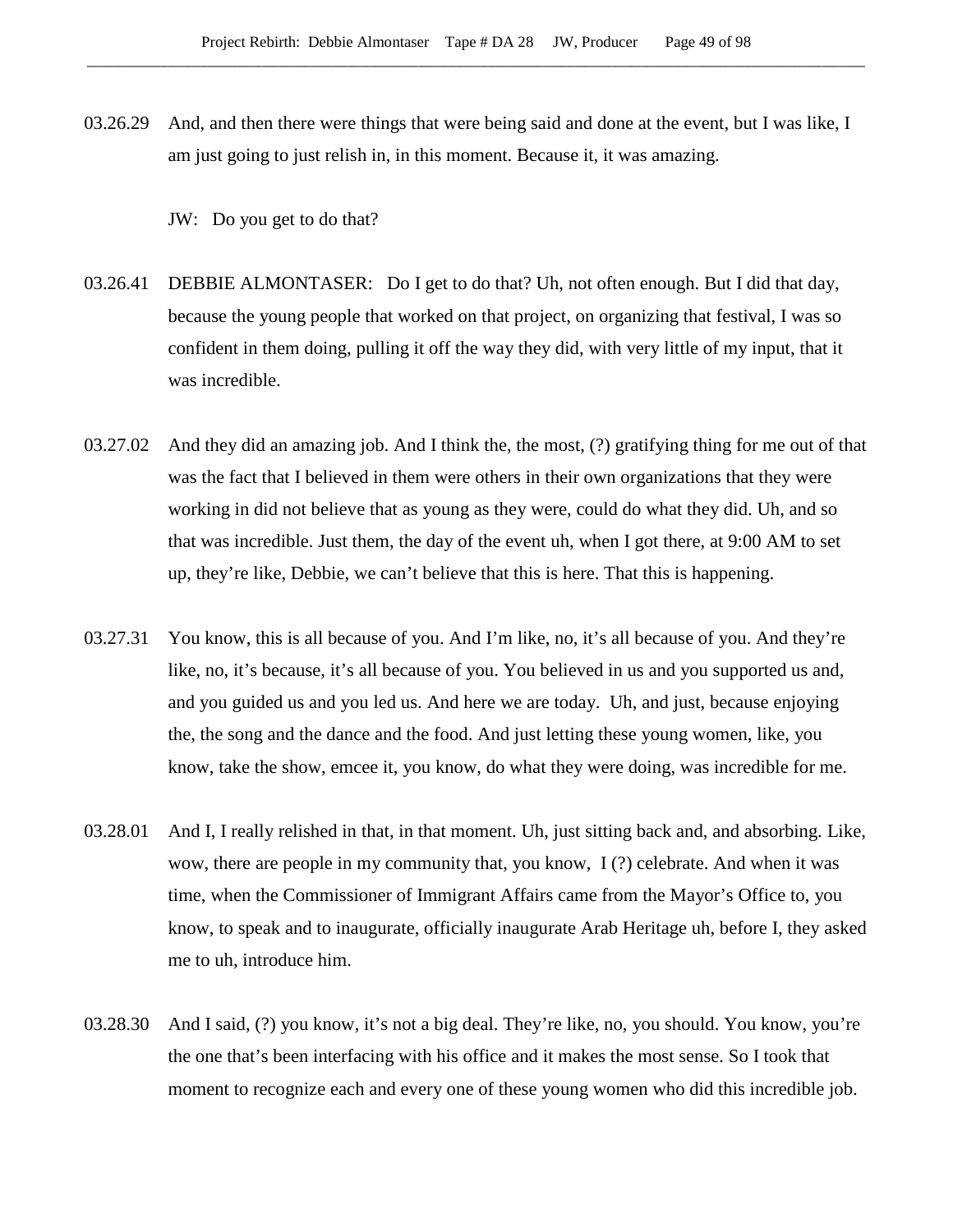And their work, their effort. Uh, just literally spending a few minutes just on them, just really, just, uh, just remembering the smiles on their (?) faces and, you know, their eyes gleaming with joy that somebody was really recognizing them was really, was beautiful.

- 03.29.04 And we called him up. I introduced him. He gave, I made sure that all of the sponsoring organizations came up and received a proclamation. We all took pictures with him. Like, it was so important for me to, to make sure that everybody was included in that moment, that they felt a part of that moment. Uh, and even for the uh, the Gracie Mansion event, you know, which was supposed to be a 450 uh, people gala that turned out to be a 50 Arab-American leadership breakfast with the Mayor and his commissioners.
- 03.29.39 And you know, all of the nonsense and, (?) the thing that made it the most challenging was the juggling between uh, was actually the balancing acts that I had to play in both my community, and then also with the city officials. Uh, you know, really keeping things calm and cool and, you know, even though that I knew that my community was upset and outraged.
- 03.30.04 We sort of had, I, I had to like, calm them down and say, okay, let's think about this rationally. How do we want to deal with this? And I know that I had mentioned earlier about the, the names of the people being vetted. I was able to, to make a huge argument to the Commissioner of Immigrant Affairs uh, about the names not being vetted. And what he did, and his deputy did was they went back to the Mayor's staff.
- 03.30.32 And they said, look, we have these 11 sponsoring organizations. Can we vet the organizations and hold the organizations accountable for the people they invite to this event? And not check the 450 names that we're inviting? And lo and behold, they agreed. I was totally shocked when she came back and she said okay.
- 03.31.00 But I built such a compelling case to them that the community, since 911, has been feeling targeted and under attack and mistrusted and misunderstood. And this really is another way of saying we don't trust you, so that's why we're doing a background check on you. Uh, and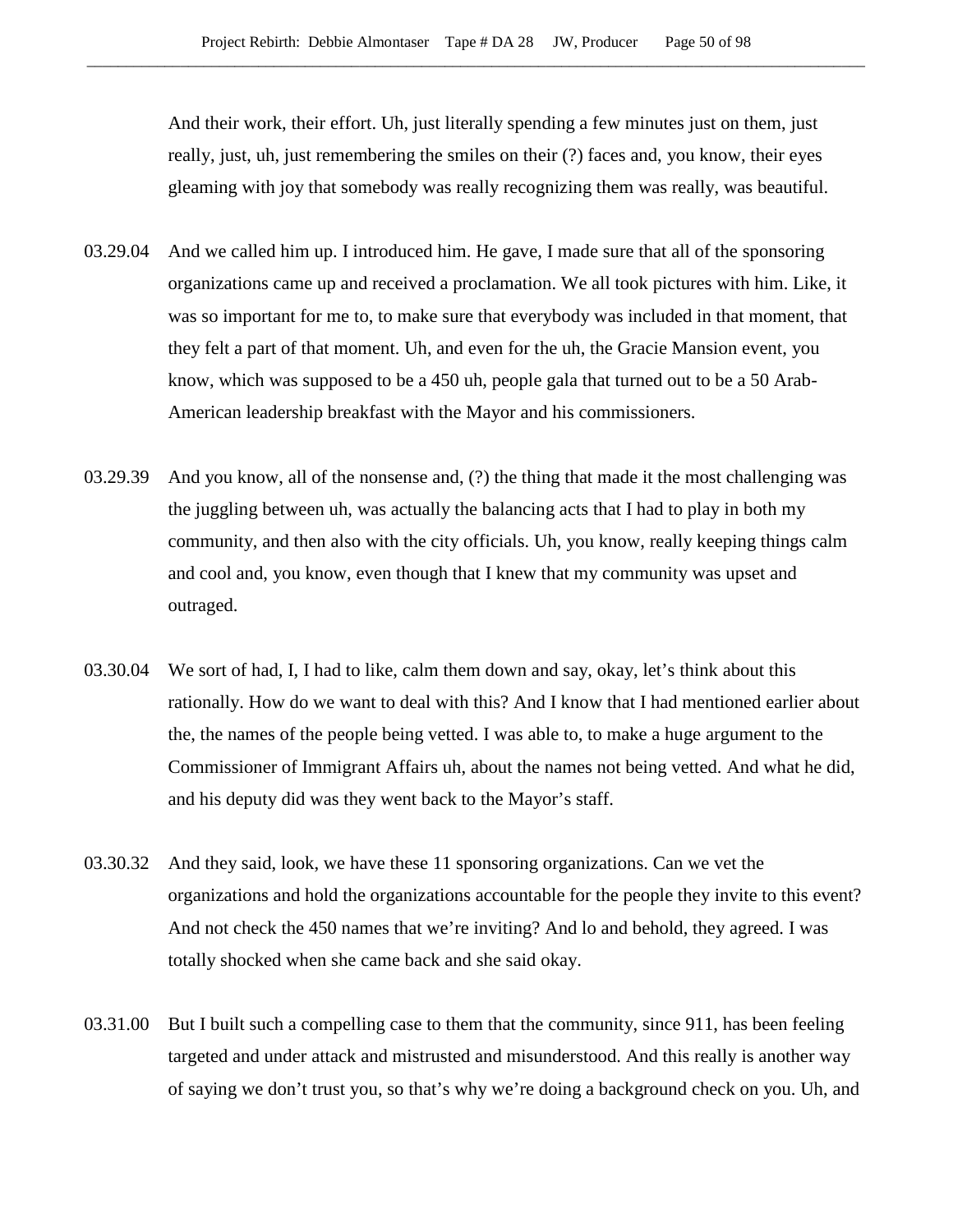therefore, you know, people are gonna be very, you know, much more reluctant to wanting to participate with city government officials. And the fact, and then when she came and shared this information at the committee meeting, they were all shocked that, that they actually went as far as negotiating with people on the Mayor's staff.

- 03.31.41 So it, it was a big accomplishment. Uh, you know, but things in, you know, we didn't end up having the 450 uh, people event. They, they shrunk it down to 50. Uh, and then having to choose the 50 people was the most arduous thing. And I let the committee, I said, you invite people from your organizations and whoever you deem fit.
- 03.32.04 And I will give you a few people from my organization and, and that's it. And then just like, the juggling of making sure then, when we went up to get, to receive the proclamation from the Mayor, you know, figuring out who should be the people to go up there for the photo op, you know. And pressing the organizations to give me names, which they did it. And then I had to, you know, pick up, pick out names from their, from the list.
- 03.32.32 And then making sure that there was enough representation of the Arab Muslim clergy, and then the Arab Christian clergy. But it was, it was, afterwards, when I was explaining to somebody that I, I had to do that, they're like, Debbie, how did you think to do all that? I was like, (?) I don't know, but it was important that I do that. I mean it, I just did it. I was like, you know, people are gonna be standing up there.
- 03.32.59 I want people to feel represented and equal. Uh, and that's, you know, even in regards to, you know, gender and, and what have you. And uh, it, the most uh, beautiful thing, Jim, that day, was actually, I was sitting at a table. And we had prepared for this. (LAUGHS) Prior, there were people who wanted to raise some of the issues that they were resentful of the Mayor and his commissioners.
- 03.33.30 And at the meeting, the meeting that took place two days before the event, the (?), I asked the committee, I said, you guys have to decide what, what do we want this event? I said, number one, you have to remember, the Mayor's gonna inaugurate Arab Heritage. Uh, so it, (?) to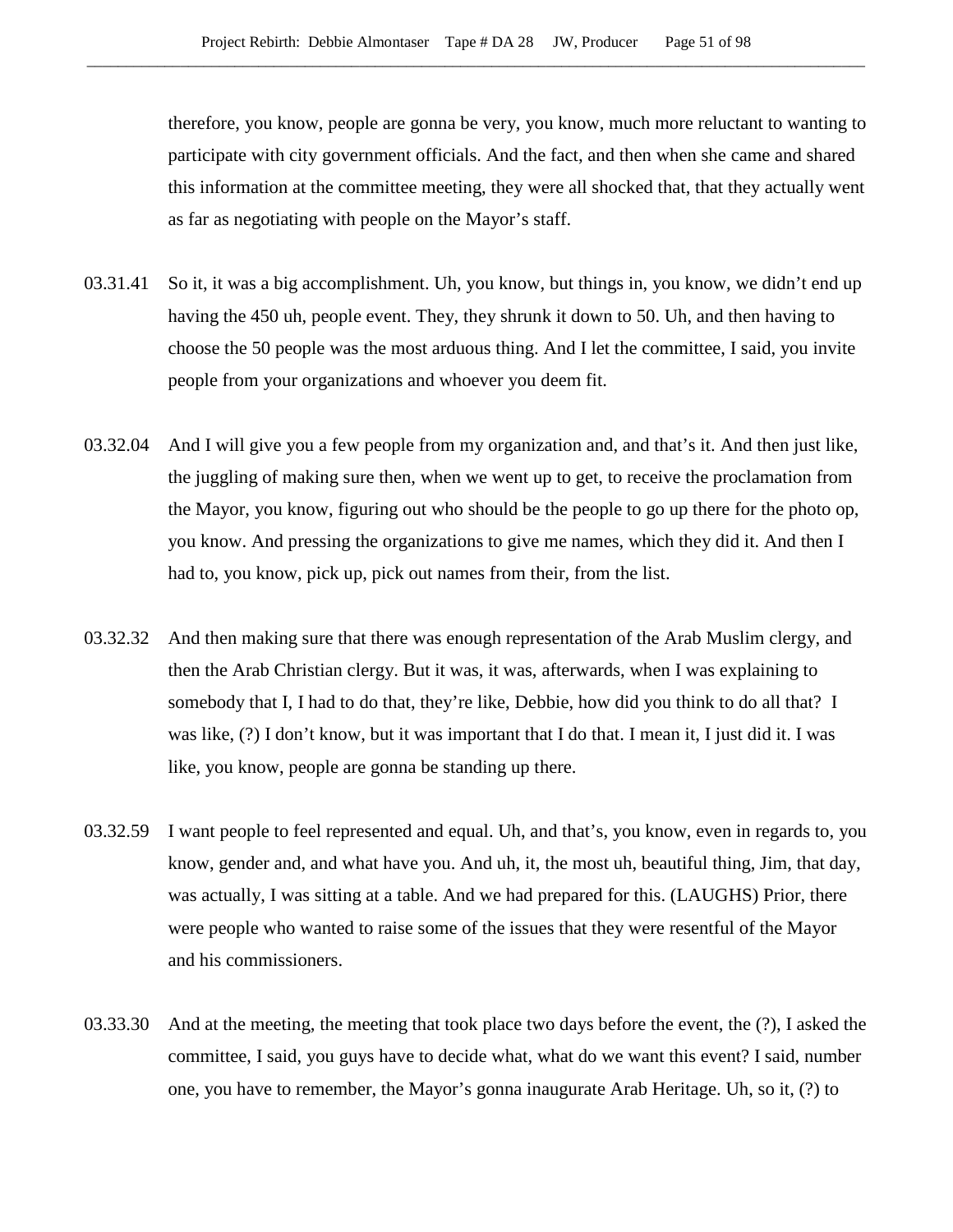me, and this is my opinion, it doesn't make sense that we're going to celebrate our inauguration, and then our way of saying thank you is say, well, how come you discriminated against this one and why are you doing this to us and why are you doing that to us?

- 03.34.00 I said, I personally see this as a celebration day, you know. (?) Getting the, the week inaugurated, which means this'll happen every year. And an opportunity for us to build bridges and establish relationships with him and his commissioners. And I think we should use it as a time to get to know each other rather than severing the relationship the first time that we come together.
- 03.34.27 And uh, we went around. Everybody shared their views. And the majority agreed with me. I said, this is my opinion and I don't, I will go with you guys, whatever decision you, you choose to make. And thank god that there were older, more diplomatic, more political savvy people who saw that this was the way that we should go. And so we made talking points for the people. Uh, one of the young women who's like, 21 took notes, and I took notes.
- 03.34.58 And I was like, great, this is one more thing I have to do before tomorrow morning, which, the breakfast was actually gonna be happening. And uh, she said, you know, Debbie, I'll be happy to, to type it and print it and bring it in the morning. And I saw like, the adults sitting at the table like, you're not gonna give it to this kid to do (LAUGHS) kind of look. And I, I, pretended I didn't see them, and I said to her, I said, okay. Go home, type it up, email it to me. I will proofread it, do like, the final read.
- 03.35.29 And then I'll be happy to email back to you and then you print it. She had a printer at her (?), actually a copy machine at her house to make uh, 60 copies. And she did. And they, a couple of people after the meeting came up to me after she had left. They're like, how could you trust her to do that? That's, it's a very sensitive document. I'm like, she's gonna email it to me. And you know, when we have people, young people who want to do things, we shouldn't discourage them. We should encourage them and, and support them.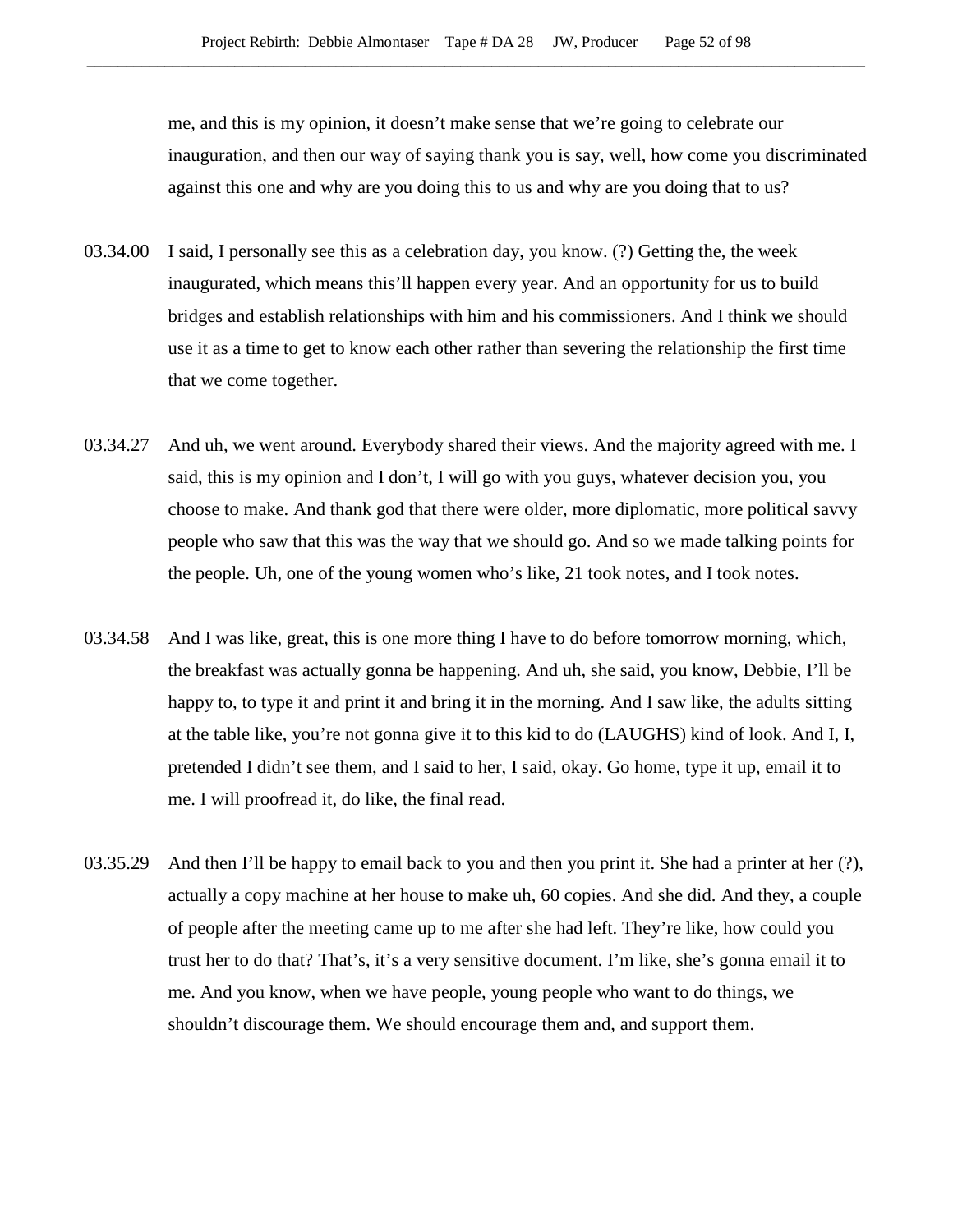- 03.36.00 So I was nervous. I was like, god forbid she gets there late. God forbid she forgets it at home. But she didn't. She, she came through. She brought it. She passed it out to everybody. All the people that attended to the meeting, I, I basically recommended that, being that all the other heads couldn't make the meeting, that each person plot themselves at a table and try to facilitate the conversation with each of the commissioners sitting at their table.
- 03.36.28 So it went extremely well. And the moment that I started to tell you about, but I forgot. The gratifying thing about it, Jim, was when I was sitting at my table, listening to the Commissioner of Immigrant Affairs, who is from the Dominican Republic uh, talk about the Arab-American community and their contributions since the (?) late 1800s. Uh, their contribution to city, to New York City.
- 03.36.57 Uh, both the Arab Muslim and the Arab Christian uh, (?) it was just so beautiful to hear somebody else acknowledge my, my cultural heritage. Really, really beautiful. So I'm sitting there, Naji's on my right and Dr. Henry Habib is on my left. And he just, you know, coincidentally looked and he saw like, tears coming down my eyes. (LAUGHS) And he was, he was touched by my crying. And, but it was the most gratifying thing to actually hear.
- 03.37.29 And, and at that moment, I was like, everything that I had gone through, all the drama and all the commotion, was worth it, just to sit there in a room of 50 Arab-American leaders and 15 commissioners to hear this acknowledgement. It was really beautiful. And you know, then being, you know, the mayor reading the proclamation and acknowledging the community and calling us up to receive it and, it was really wonderful.
- 03.38.02 Just really wonderful to, to participate in that. I must tell you, I lost 15 pounds (LAUGHS) through that project.

JW: You lost weight?

03.38.12 DEBBIE ALMONTASER: Yeah. I, I literally did not eat, 'cos I, I was like, a basket case, you know. And, and just like, you know, making sure that, you know, the relationship with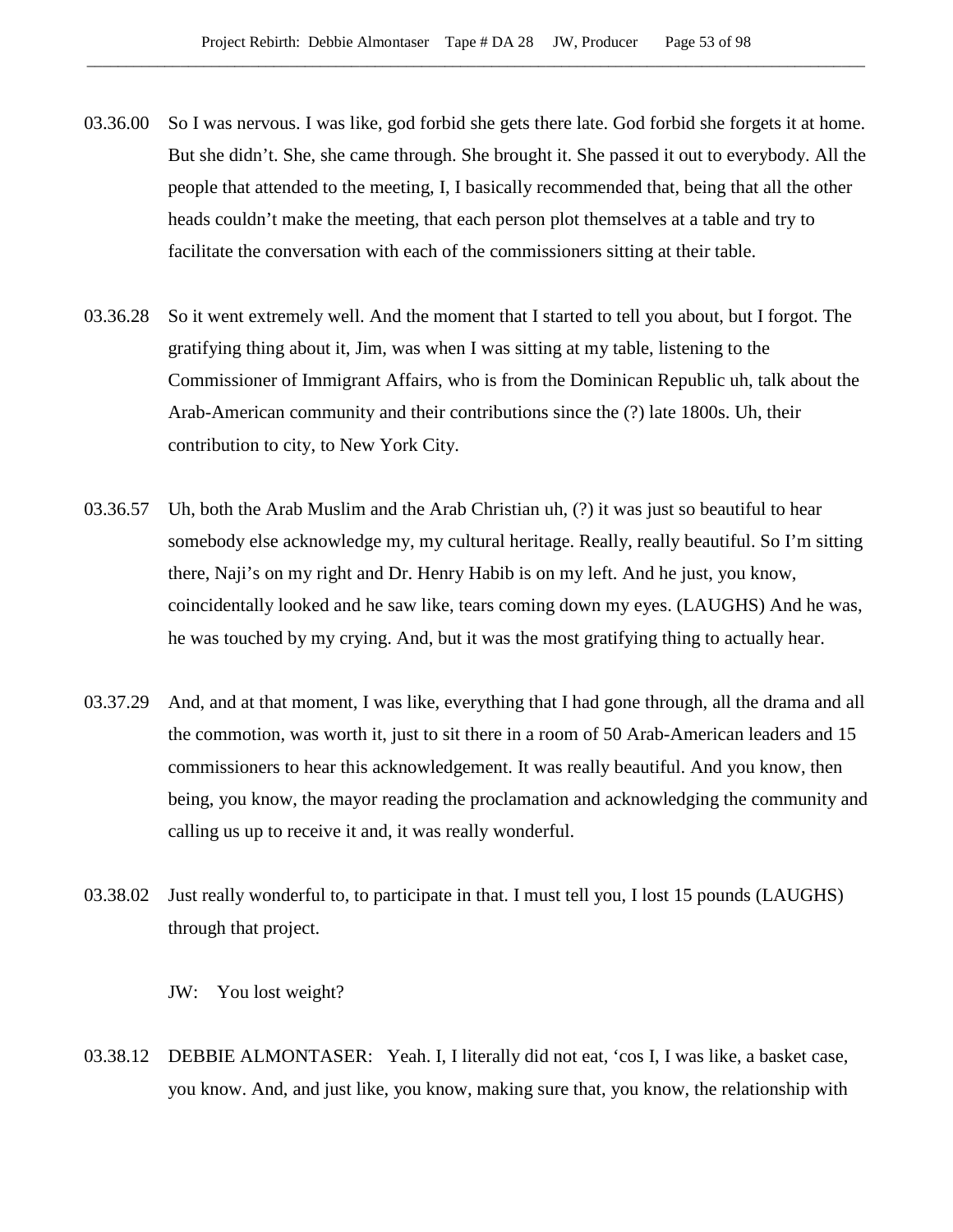people at city hall was, was calm and you know, successful. It was a tough act to pull. (LAUGHS)

- 03.38.33 And the funny thing is, is that people who were (?) on the outside, you know, periphery of, of the project, both who are Arab and who had no involvement in the, (?) you know, the planning and what have you, were just totally at awe, you know, of how (?) it happened. The inception, how it happened, everything. And then even people who are non-Arab, who just like, saw, you know, this driving force taking place.
- 03.39.02 And, you know, my leadership, you know, role in it were just totally at awe it, it finally happened. And so that was really beautiful. And I have to also mention that it's the first time that actually the Arab Christians and Arab Muslims worked together on a project. So that was truly gratifying for me. That I was able to bring both communities together to work for a common goal.
- 03.39.28 And that each and every one of them that day at Gracie Mansion actually walked into that hall or that room, (?) whatever they call it uh, leaving their religious identity out the door and going in there as an Arab, and as a united Arab community. It was really beautiful. So I don't even know what I was about to tell you that I, oh, I know what I was gonna tell you. (LAUGHS)

#### (OFF-CAMERA REMARKS)

- 03.40.06 DEBBIE ALMONTASER: (MID-STATEMENT) When you look at the end of your life and you decide to, if you have, have lived a really good life, happy life. Fulfilling life. Uh, I actually was invited onto the Peace Boat. And I don't, I, I told Danielle, so I don't know if she told you, but I called her on the boat to tell her that I'm leaving New York on a Peace Boat. (LAUGHS)
- 03.40.28 The Peace Boat is an NGO, a Japanese NGO, a non-governmental uh, organization? Yeah. That actually travels around the world three times a year and stops off at about 20 to 25 ports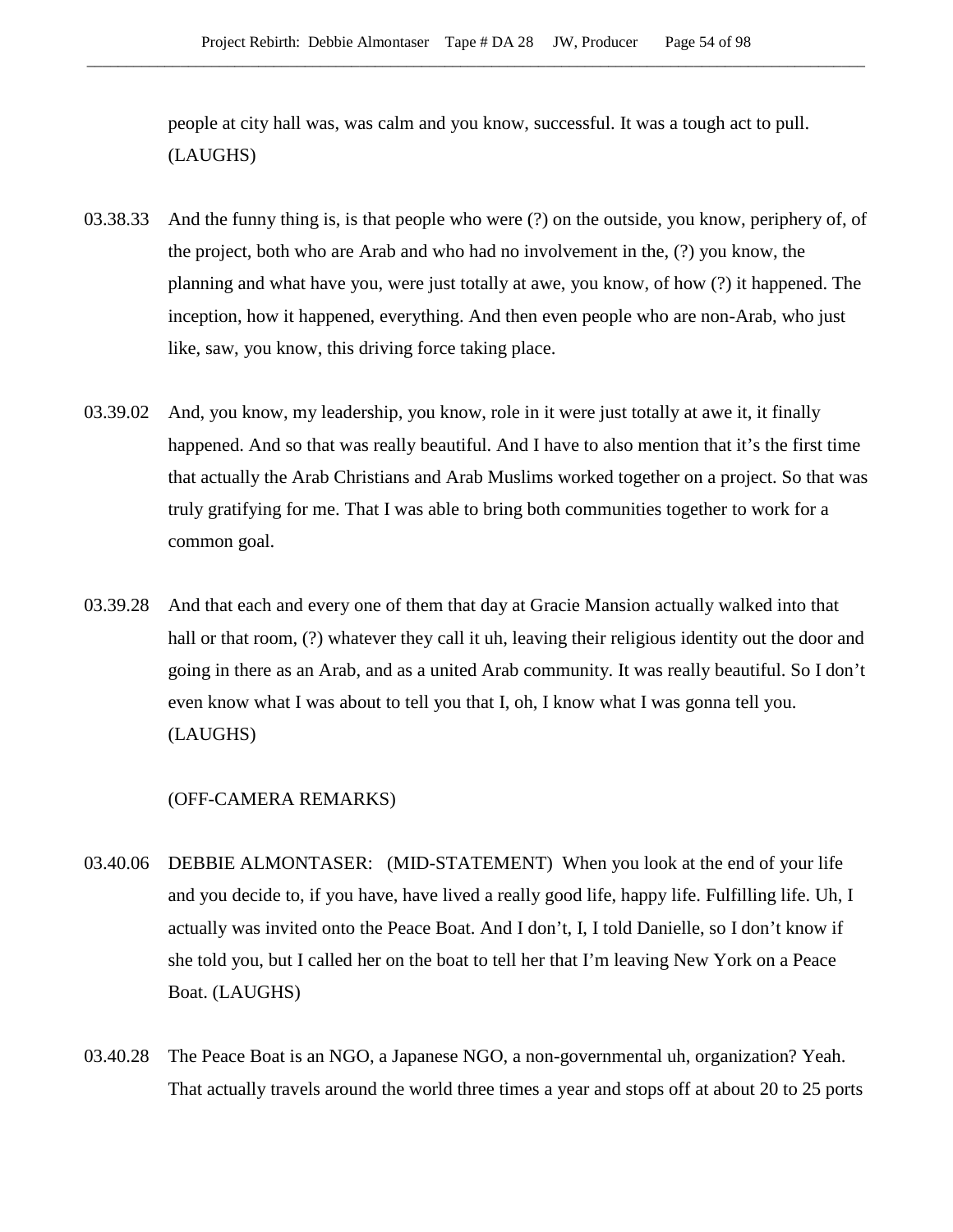all over the world. And their mission is to really do peace education and helping Japanese citizens better understand the world around them.

- 03.41.00 And developing a sense of uh, appreciation uh, for the diversity and the existence of people in the world. And so I've actually been working with them for the past three years. They've come here every year. Uh, they came here last year for the 9-11 celebration at Riverside Church, which I participated with them. Uh, and every year they've come, I've given them a tour of the Arab-American and Muslim community.
- 03.41.30 And taken them to meet people in the grassroots community. And I have also taken them on a tour at Ground Zero. So I, it's interesting now that they're looking for volunteers. I almost want to say I'd like to do it, but I don't think I would probably be invited. (LAUGHS) Uh, you heard about that?

JW: Invited to do what?

03.41.51 DEBBIE ALMONTASER: Well, (?) today on the New York one, they actually were putting out a plea if people were interested in volunteering to do uh, (?) tours of Ground Zero. Did you hear about it?

JW: Walking tours?

DEBBIE ALMONTASER: Yeah, walking tours.

# (OFF-CAMERA REMARKS)

JW: Are you really afraid of rejection?

03.43.09 DEBBIE ALMONTASER: (MID-STATEMENT) But I do hate rejection. I, I have to, (?) I really have to think how am I gonna propose this? Like, I know that they're looking uh,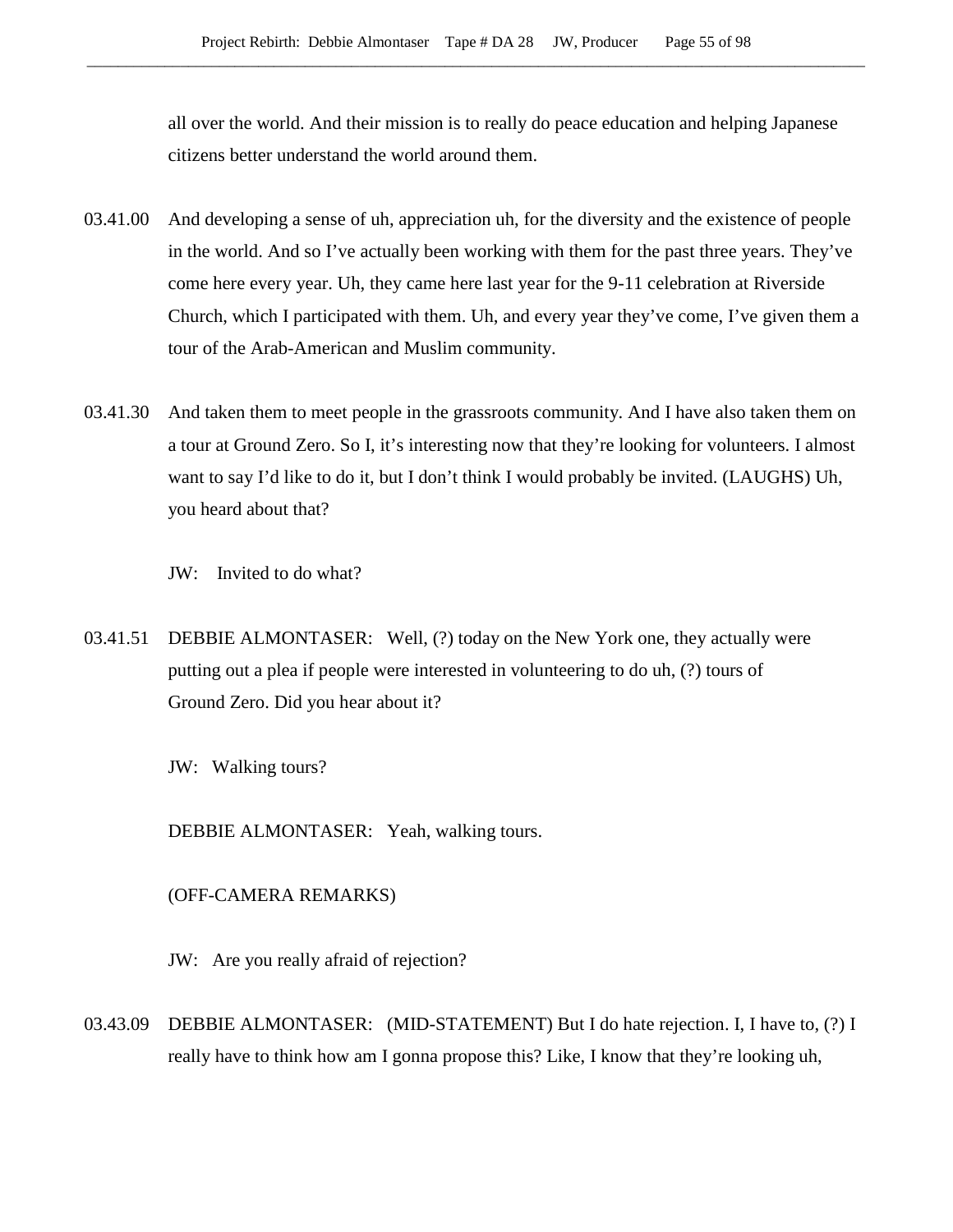based on what I heard today, but I, I could be wrong, it's really family members. So there's nothing that makes me a family member of a lost one.

03.43.26 But I am a family member of somebody who was down there for six months. But (?) I don't, you know, I don't think that would be, you know, the reason. I just, I don't know. Because I'm Arab and Muslim, I don't know how that will fly. You know? I really don't know how that will fly. But I have to give it some thought. I really do.

#### (OFF-CAMERA REMARKS)

JW: Have you been invited onto the Peace Boat to go to the different ports?

- 03.44.07 DEBBIE ALMONTASER: I was invited to uh, to teach on the boat. They have a global university where students uh, are engaged in three months of learning. And the class that uh, I had worked with was, you know, people of all ages. It's uh, it's a graduate-level type of uh, setting. And uh, what they were learning about was the, (?) the state of the Muslim world uh, you know, since 9-11 and on.
- 03.44.36 And what the ramifications have been. And so their visit here to New York City uh, was huge in regards to, you know, the image that Muslims since 9-11 up until now, how it's become much more negative uh, than it was pre-9-11. And the ramifications that are taking place in the different countries, et cetera.
- 03.45.00 Like, you know, with the London bombings, that now they've just passed something like the Patriot Act over there. And you know, the fact now that they want to deport people, et cetera. Uh, so  $(\sim JW)$

#### (OFF-CAMERA REMARKS)

#### 03.45.34 END OF TAPE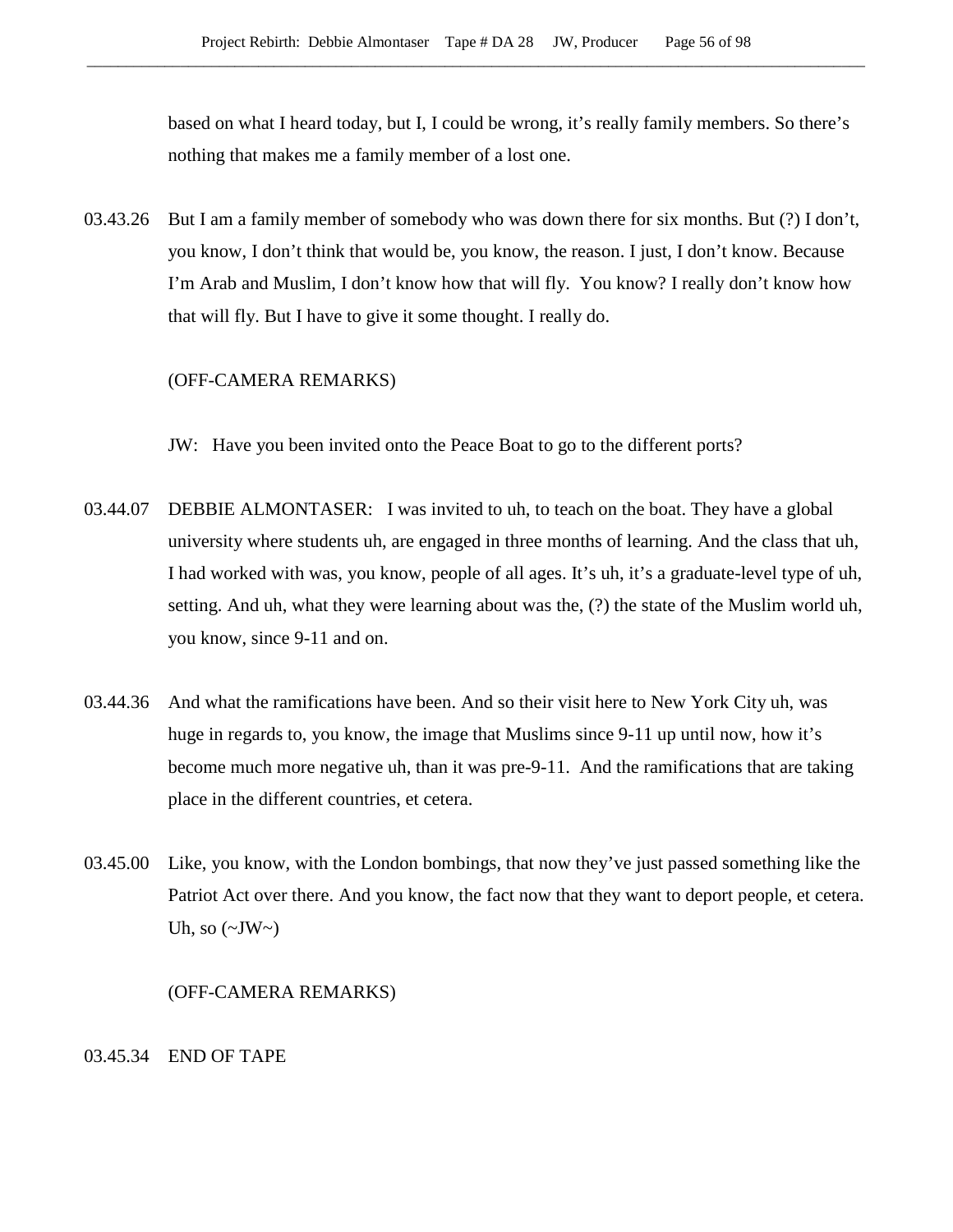# **TAPE # DA 31 09.10.2005 Debbie Almontaser JIM WHITAKER, Producer/director PROJECT REBIRTH**

#### 04.01.00 PICTURE UP

#### (OFF-CAMERA REMARKS)

- 04.01.31 DEBBIE ALMONTASER: So uh, I was invited to, to come on board and teach. And I gave them a tour of the Arab and Muslim community prior. And the same people that I gave the tour were actually the students that I taught on the boat. And I was invited for ten days to teach on the boat. Which only required an hour and a half of my time, which is only like, 40 minutes, 45 minutes in addition to the translation. So I, the rest of it was translation time.
- 04.02.00 Uh, it was this beautiful luxury line. The Topaz. Uh, very, very, very beautiful boat. And uh, I was on there, Jim, for ten days. Can you imagine? And I remember standing there, you know, and I, I saw the movie Titanic. Now it, it scares me to watch it and then get, you know, or think about it and be on, on a boat. But uh, I just, (?) while one day, one evening, just being in there after actually I left, and Naji didn't go with me the first five days.
- 04.02.34 I went ahead and he followed me and he met me in uh, in Montego Bay. And uh, it was actually that very evening that I had left, and we were sailing out of the uh, (?) I forget, is it the Hudson River? You know, where you, you go (?) between New Jersey and, and Manhattan. And uh, just sailing through and we sailed under the Verrazano Bridge and it was just really, really amazing.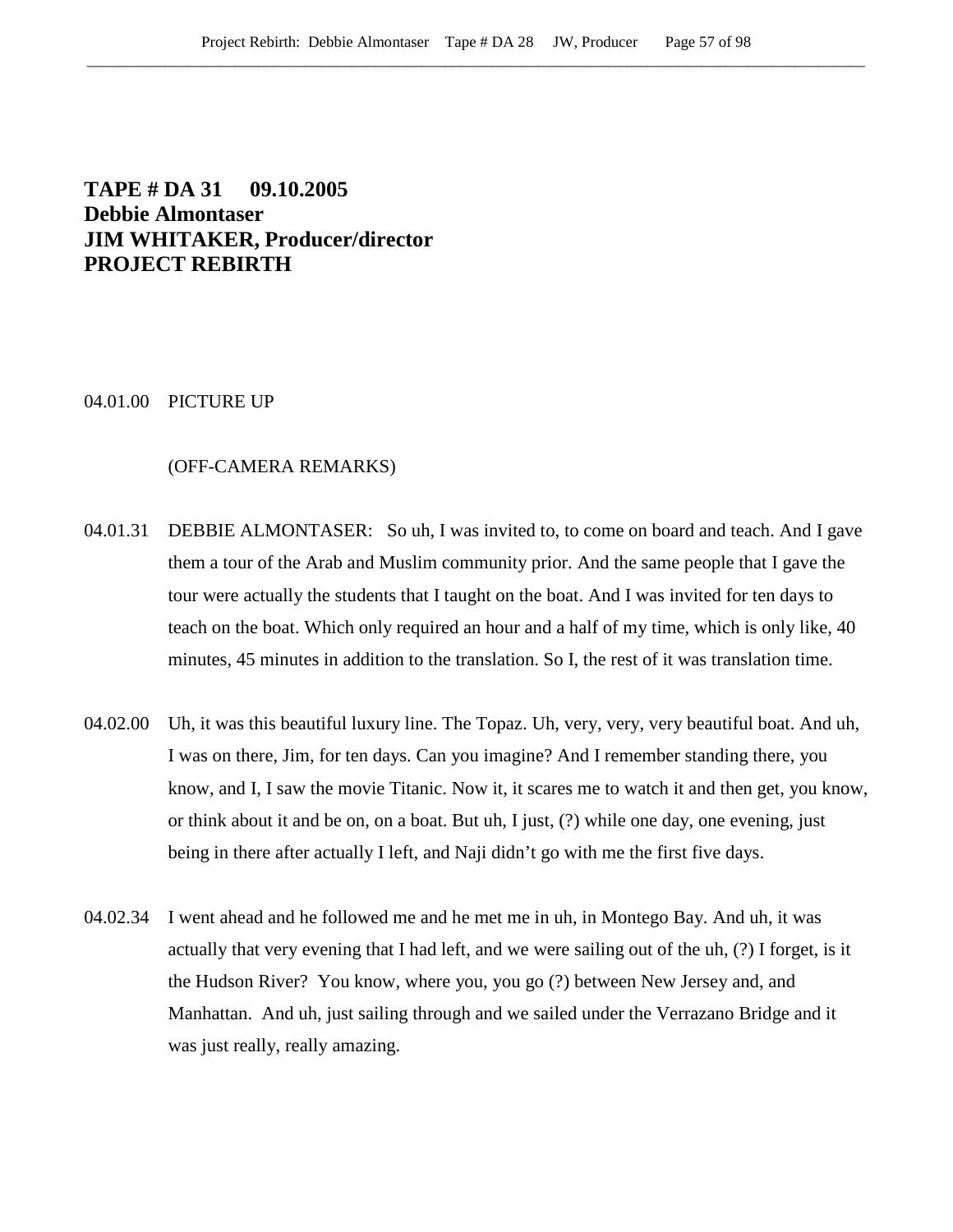- 04.03.03 And, and I, at that time, was just actually reminiscing on my whole entire life of like, oh my god, I'm actually on this boat. This boat is gonna sail into the middle of the ocean. Who in their wildest dreams would've ever thought that I'd be on a boat? You know, that I, I would actually be doing this. And that I was actually alone. (LAUGHS)
- 04.03.27 The thought of being there alone (?) really scared me. But I was like, I have to do this because you know, this is my calling. This is the work that I've been destined to do. And uh, before we, we left the dock, Naji uh, you know, he stayed on the boat with me until it was time for him to, to get off. And he uh, we were actually on  $55<sup>th</sup>$  Street. I think that's where we were docked. And he got off the boat, went under, you know, across, and there's actually there, there's uh, an underpass where actually cars can pass, an overpass.
- 04.04.07 And he sat below it in this area. It was dark already. It was (?) 9:30, and there was like, this gleaming white light. (LAUGHS) And he sat like, right under it with his legs crossed. And we were sitting there talking to each other until I lost reception. It was just so, it was such a beautiful moment, Jim. Just such a beautiful moment. He's like, I can't believe I'm letting you do this. (LAUGHS)
- 04.04.31 I can't believe that you're on this boat and I'm sitting here watching you. He's like, I wish that our kids were here to see this glorious moment. And I'm like, what's so glorious about it? He's like, you know, you, you are doing amazing work. You know, you are, you are, you are so committed to, to doing, you know, what you do. And, and it's just such a beautiful moment to share with you. And, you know, so it was just so beautiful.
- 04.04.58 And him sitting there until, you know, the boat just like, sailed all the way and I couldn't see him. I was looking, I was talking to him and looking through binoculars. (LAUGHS) And I took a picture of him, but you could barely see. He looks like a little dot, even though you zoom it in. Uh, it was just so beautiful. And he jumped in the car. He started driving on the Westside Highway as the boat was going. (LAUGHS) He drove all the way to the Verrazano Bridge.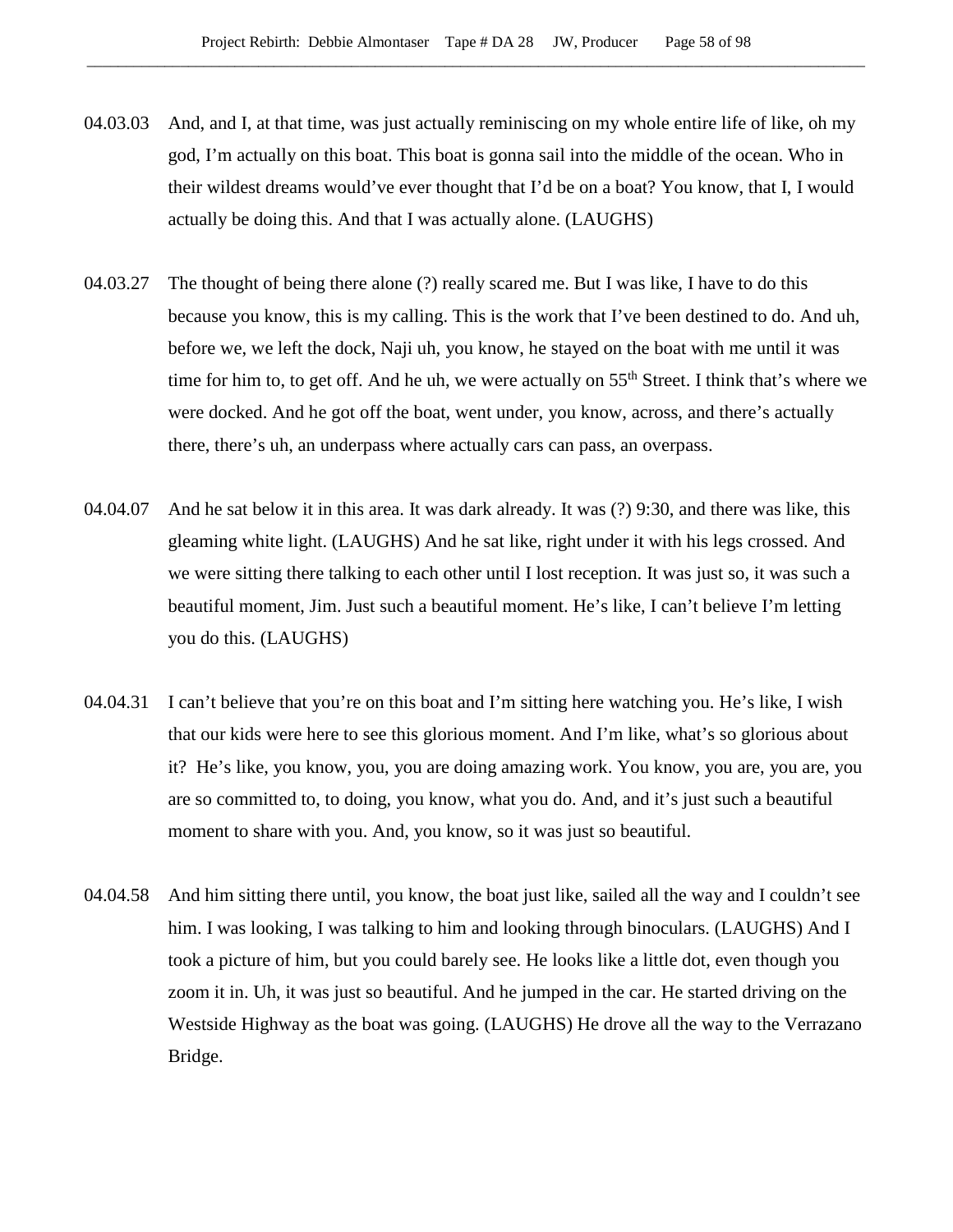- 04.05.28 And then there there's like, this uh, what do they call it? Uh, like a boardwalk. Not a boardwalk. It's just an area you can walk along the water. Parked the car, and he waited for the boat to pass through. (LAUGHS) Of course, I couldn't see him, but he was on the phone. He's like, I'm now watching the boat you know, go under the bridge. (COUGHS) And I'm telling you, I was like, I don't see you. He's like, of course you can't see me. I'm very far away and it was very dark. And it, it was just so beautiful.
- 04.05.57 But when we got out to the middle of nowhere, where you could see absolutely no lights at night, I was like, it was so serene. So serene, Jim, and so tranquil. And I was like, I can't believe that I am (?) sitting, or standing on a boat, literally watching all this happening, you know. Knowing that I, I had such a hectic and, and difficult three months. And then to be on that boat and say, oh my god, this is just like, a refuge.
- 04.06.30 A true refuge. Just for me to, to reflect, take stock. Uh, think about what, what had transpired. And just to really self-heal. Really, truly self-heal, you know. Just being, you know, just being in the middle of nowhere and all you smell is sea water. It was really, really beautiful, you know. And the treatment that I received on the boat from the students, from the Peace Boat, you know, executives and officials, was, was just wonderful, you know.
- 04.07.04 I, I stayed in this beautiful, luxurious suite, you know, with this beautiful, you know, bedroom and a huge living room space. And a huge bathroom. And when I took some of my students for, you know, if they wanted more information about something and they'd see the room, they were like, in total shock. They're like, we can't believe you have this big room, you know. And then when they saw the bedroom, they're like, and I'm like, well, well, how is your room?
- 04.07.30 They're like, we share one room smaller than this. And it's like, bunks, three bunks on top of each other. Uh, and I was like, okay, this is really interesting. (LAUGHS) So I, I was so grateful to the uh, the Peace Boat executives for just treating me like royalty uh, on this trip. Uh, they paid for everything. My travel. Uh, coming back. Everything. And when I found out what it cost to be on the boat, I was like, okay. (LAUGHS)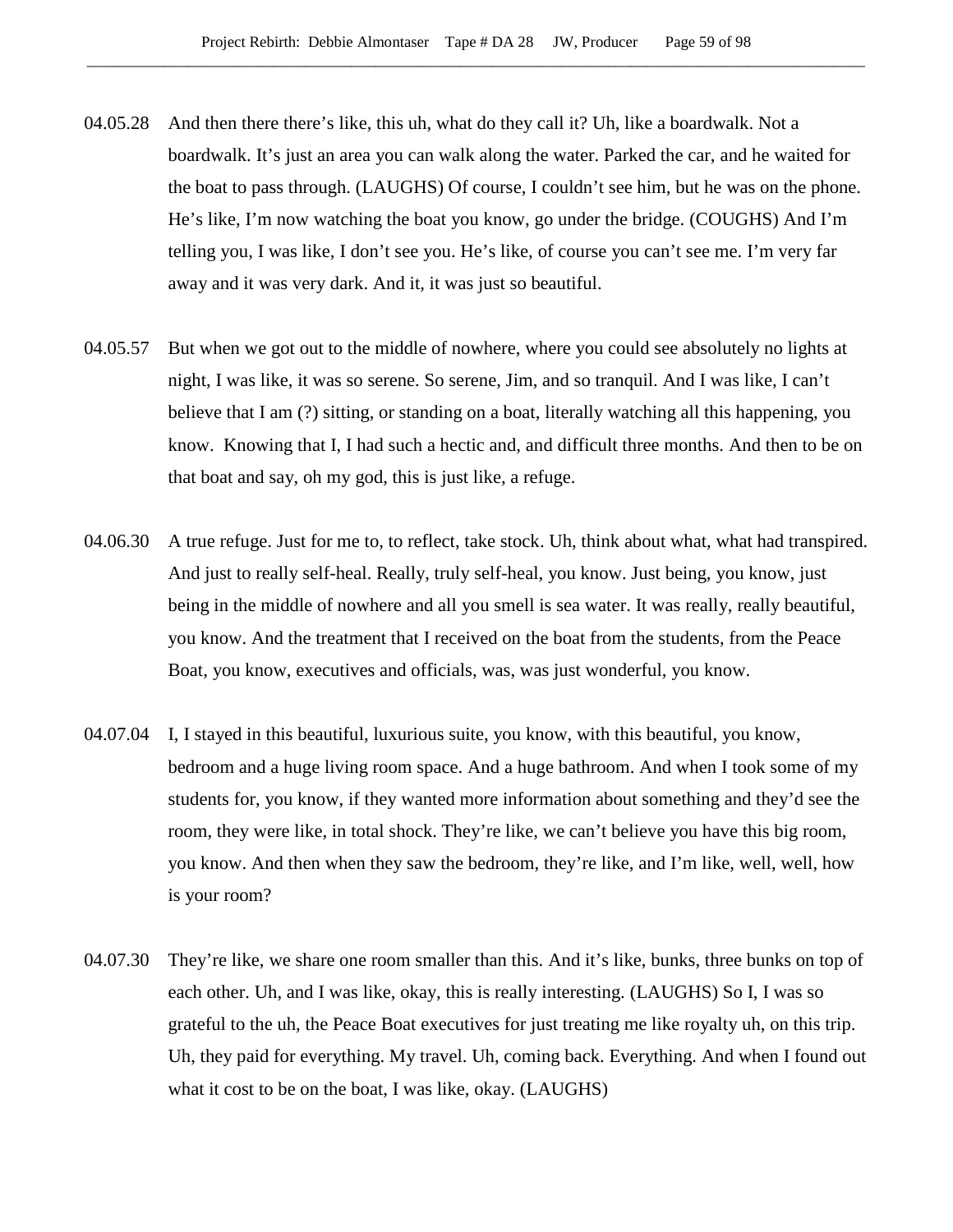- 04.08.01 Quite expensive. So uh, Naji met me in Montego Bay. And he got on board. And we were on the boat for another six days. And then we crossed uh, the Panama Canal, which was an amazing experience, Jim. Amazing experience. Incredible. Uh, we stopped off in Panama for a day. Uh, and then  $(\sim JW \sim)$ 
	- JW: You guys made some distance?
- 04.08.26 DEBBIE ALMONTASER: Yeah. And then our final destination was Costa Rica. And that was absolutely beautiful. Absolutely beautiful. It was actually our very first time to take uh, actually no, our second (?) time to actually take uh, an international trip together since we've been married. We, you know, we've done national stuff, but for Naji like, to, to be able to get away from his work, it was like, really the first time in many years. Since 1986, the last time we went out, the country was to Morocco. Uh, and it was just really, really wonderful. He had such a great time.
- 04.09.03 And he relaxed and he enjoyed himself. And the most wonderful thing about it, Jim, was that we were able to just like, be ourselves.
	- JW: What did that mean?
- 04.09.12 DEBBIE ALMONTASER: I don't know what that means. It means like, we were on our own time. We weren't pressed to do anything. It wasn't like we had to, you know, you know, what's the next cause that we have to get involved in? (LAUGHS) We were literally in the water, so there was not much you could do. Uh, although while I was on the boat, I found out a lot of information that the Peace Boat executives had absolutely no idea. (LAUGHS)
- 04.09.37 And I brought it to their attention, so they're like, oh, thank you. We did not know this. (LAUGHS) Uh, and the students were really wonderful. You know, there were times that uh, you know, they organized like, coffee uh, tea sessions or, you know, just like, a after hours uh, you know, little party for me. It was really, really nice.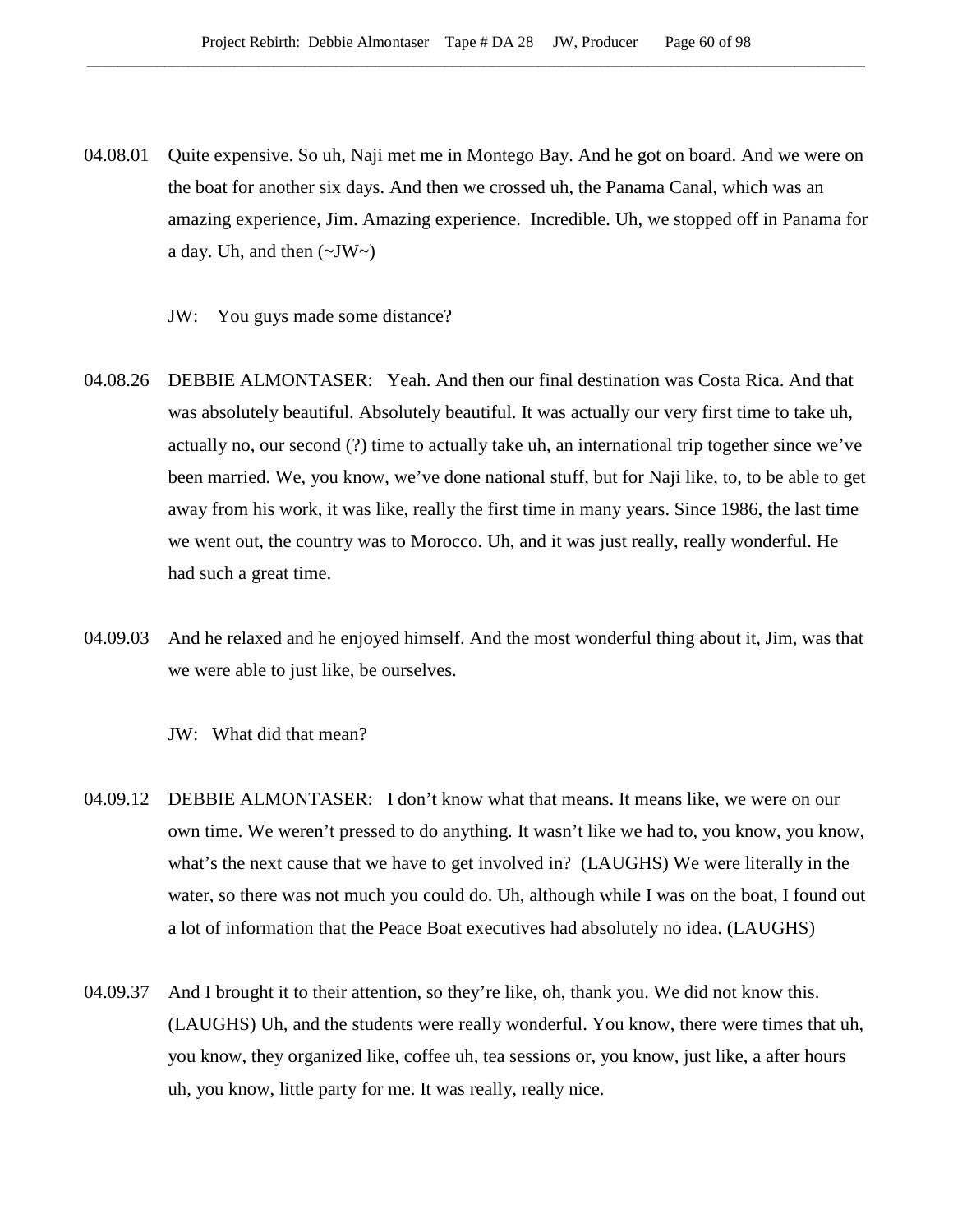- 04.09.59 And it was very casual. You know, I, I got a chance to swim on, in the swimming pool. I got a chance to exercise. I got a chance just like, to do whatever I wanted to do, which is so rare for me. So this trip was really, really incredible. Uh, and it really just helped me relax. It helped me to unwind and uh, and just like, really appreciate my relationship with Naji. Not that I don't, but it just really rekindled uh, our, you know, our love for each other and, and our commitment for each other.
- 04.10.34 And he had such an amazing time. I just, I loved seeing him have a great time. (LAUGHS) It was really gratifying, you know. And just like, you know, him just (?) getting burned in the sun and the, you know, (LAUGHS) the phases that he had to go through, you know. The ashing and everything. It was just really cute and funny. So uh, and then just like, all the lost in translations that we had to deal with on the boat with the Japanese people.
- 04.11.01 And then when we were in Costa Rica, you know, all of the little funny things that were happening to us. It, it was just really cute and funny.

JW: How's Naji's health?

04.11.16 DEBBIE ALMONTASER: Oh, he is so much better these days, thank god. Thank god. I'm just so happy and relieved that like, the medication that he's taking now is really working well. Uh, (CLEARS THROAT) he's feeling good and energetic. And he's, he's his normal self again. But it was really, really scary the last time we talked, and the way that he was feeling.

JW: His blood pressure, right?

04.11.39 DEBBIE ALMONTASER: Yeah, he had high blood pressure. Hypertension. And uh, you know, he's watching his diet, you know. And he's taking a lot of uh, natural herbs, you know. Uh, (CLEARS THROAT) and really, you know, he has the medication, but he doesn't take it frequently. He's, you know, (?) he's doing the natural herbs.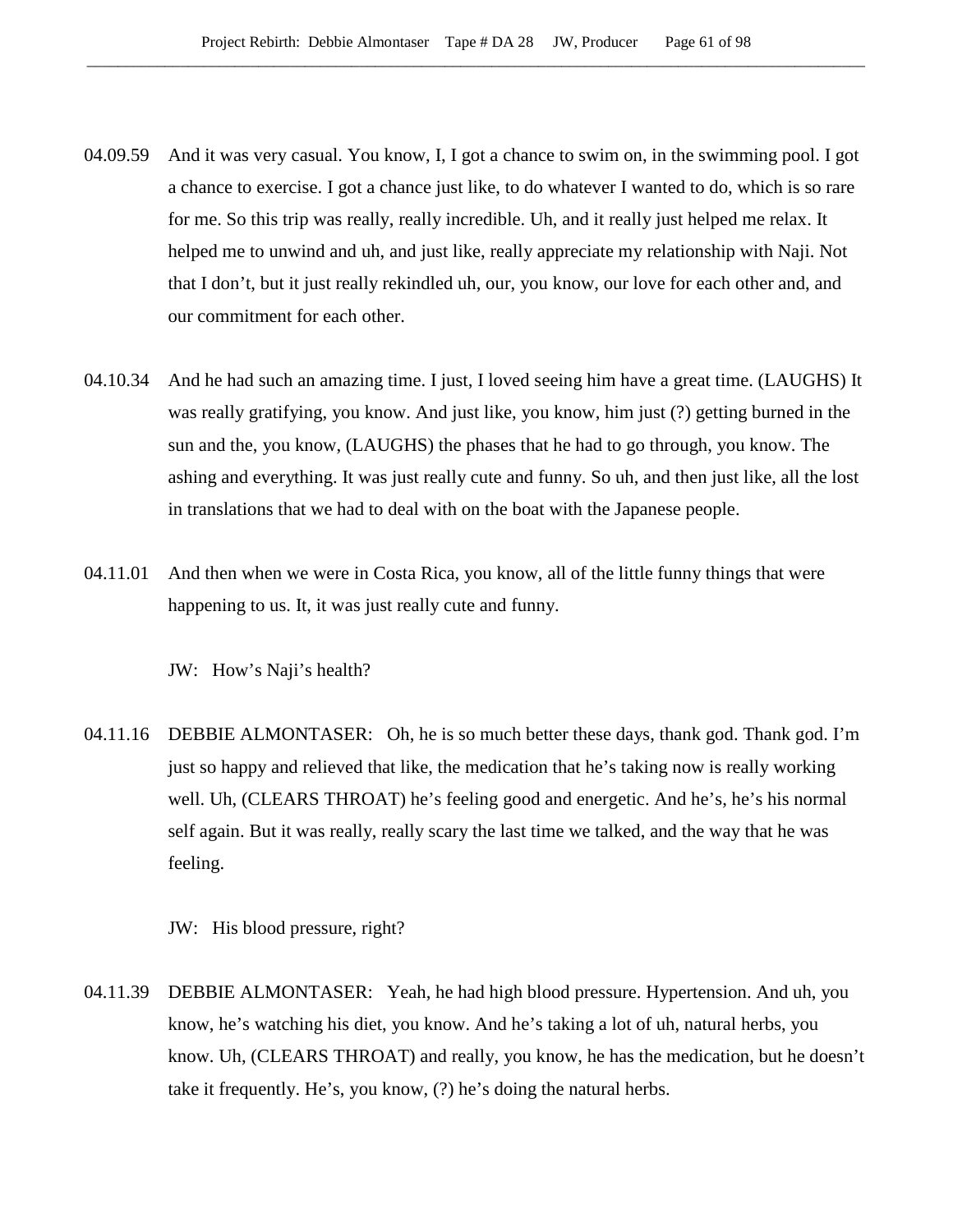- 04.11.59 And then there are days where he feels the tension and he'll take, he'll take a pill. But the doctor that he uh, transferred to is someone who believes in, you know, natural herbs and, and stuff. But also understands the importance of having medication in your life, too. So uh, so yeah. So he's doing really good. And I was nervous about him going on the trip. It was like, make sure you don't forget all your medication, you know. Don't forget your pills and just like, really fussing over him.
- 04.12.28 Uh, and then uh, you know, the weather in Costa Rica, it, it differed from day to day. There were days that it was humid at night and, you know, he couldn't tolerate being, you know, in a place that didn't have air conditioning. So, you know, we had, we had some really funny, funny things that happened to us. (LAUGHS) But uh, but I, I won't get into detail, (LAUGHS) there are probably other things you need to ask me.

JW: I'll take any stories if you have one?

- 04.12.56 DEBBIE ALMONTASER: Okay. I'll tell you, I'll tell you the story of the almond uh, Almond and Corals retreat. Resort, actually. Uh, it's this very popular place on the Caribbean side of Costa Rica that a lot of people from the United States and Europe go to. And uh, a couple people that we ran into in San Jose were like, oh, it's a beautiful place. You'd enjoy it. It's right off the beach. You'd love it, et cetera, et cetera. So uh, Naji's like, well, we have to go, you know. We have to go to the Caribbean side.
- 04.13.30 And I was like, okay, where are we gonna stay? He's like, well, we'll try this place, Almonds and Coral. We look it up online, but you really can't see much from the pictures. But it sounded really interesting. Uh, and it's \$150 a night. So he, he booked for two nights. Uh, we traveled from San Jose to the Caribbean side uh, on a bus. It was like, ten bucks for each of us. It was like, a four-hour trip.
- 04.13.59 We get there. And we got there, uh, we left in the morning. We got there about 4:00 in the afternoon. And then we got off the bus. And then we had to take a cab to the hotel. And it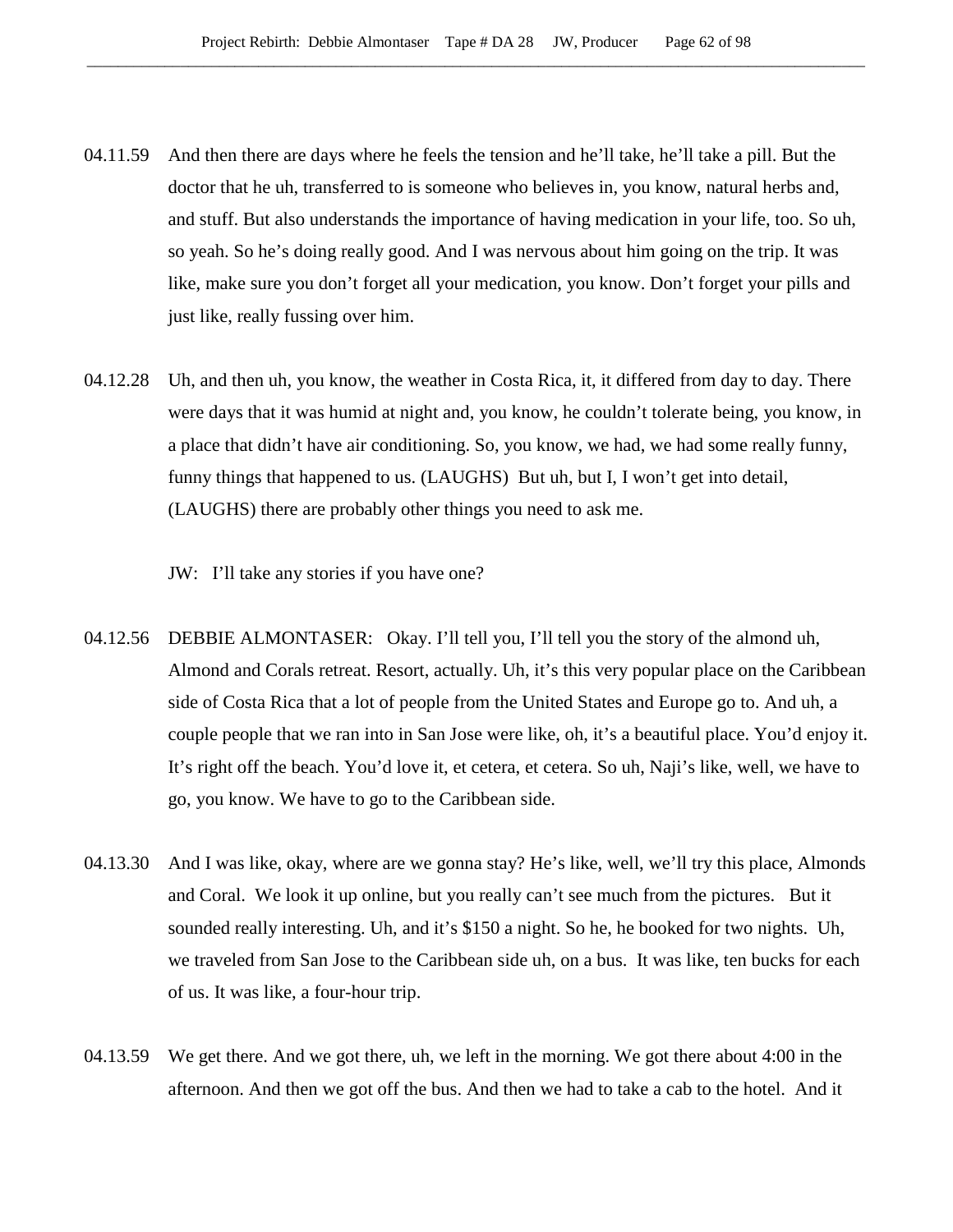was the most funkiest ride you've ever imagined being on. The roads were horrible and it had rained that day, so it was also misty in the air. And it was cloudy and it was humid. We finally get to the hotel like, a half hour later. And you know, you go through these gates.

- 04.14.30 And then when you go through these gates, you're like, in the rain forest. So like, okay, this is really interesting. We finally get to (CLEARS THROAT) the reception area. We go in. We put, we process our paperwork. We pay with our credit card. And then they ask us to wait until we get escorted for our room. So finally that happens. We get there, and what we find is uh, this bungalow that's actually on like, a deck platform.
- 04.15.04 And it, the whole bungalow is made of, of like, uh, it's made of uh, netting. And then it has like, a tarp, green trap on the top of the roof. And you could see everything that's in the living room. And then, but you can't see anything that's supposedly in the bedroom because within this netted bungalow, there is also a green tent that has a bed in it.
- 04.15.31 And we were like, okay. We went in there. Uh, we checked out the bathroom. It was also in another tent. They had a stand-up shower, a small sink and a toilet. And we're like, okay, this is really interesting. So Naji's looking at me and I'm looking at him, but neither one of us did not want to say anything to each other because we didn't want to disappoint each other. (LAUGHS) So he's like, okay, this is really, really interesting. He was like, okay uh, okay, so I guess we could live with this for two nights. I didn't say a thing. He said, all right, I'm gonna go ask somewhere the, the beaches.
- 04.16.08 How far is it from, from our bungalow. So of course he goes. And uh, he asks them. They're like, oh, it's 500 feet from here. So of course he had to walk. And then what you're walking on was not the ground, but it was like, this platform that was about six inches high that you had to walk on. So it was like, this maze through the rain forest.
- 04.16.29 He left me in the room. And they gave us a sheet when (?) we had checked in, and I started reading it. And it was the things that you need to do. So it was before going to bed, check your bed for bugs. (LAUGHS) And make sure your bags don't have any bugs. Uh, and then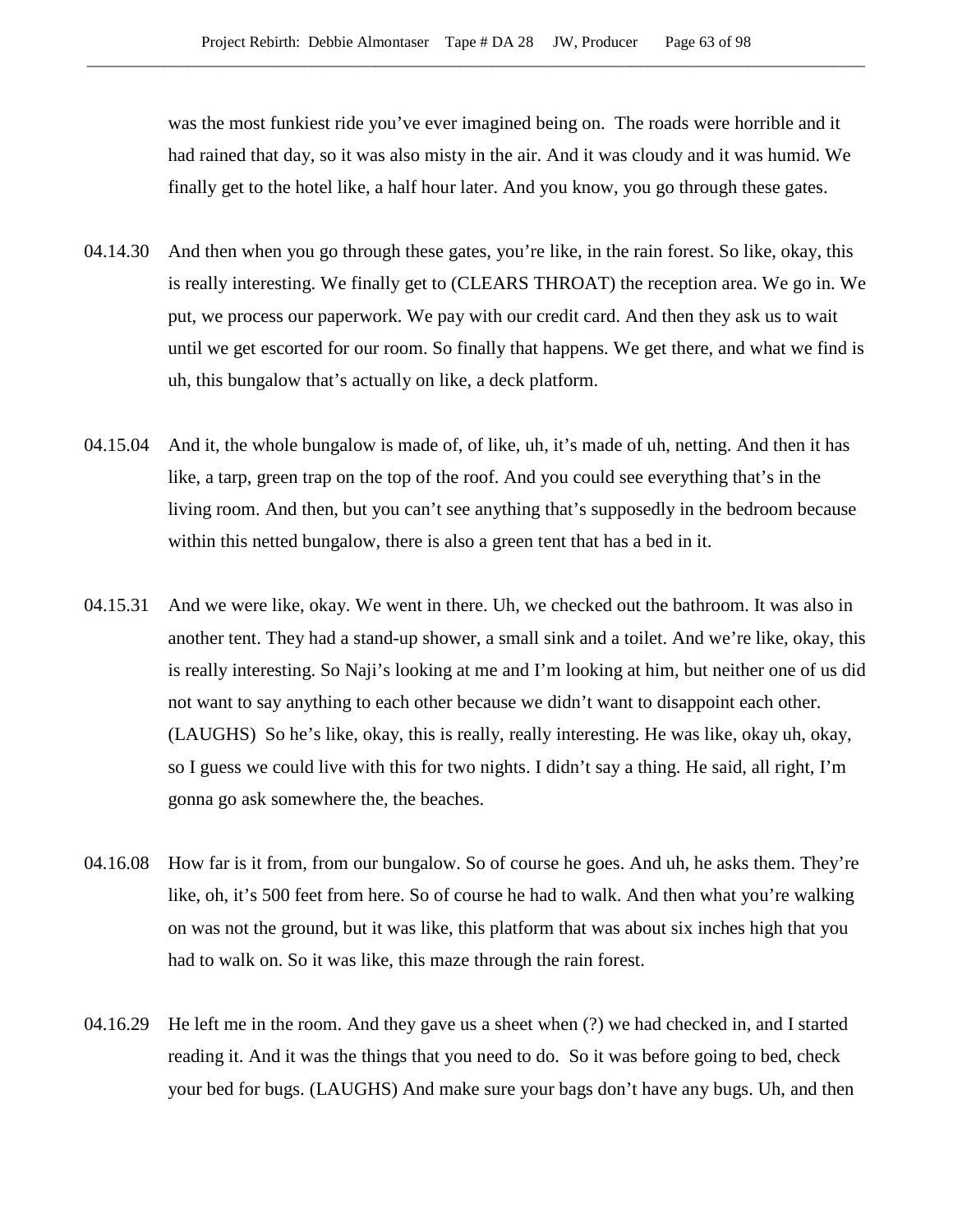it, uh, it also said uh, please be respectful of your neighbors, because everybody can hear you. I was like, okay, this is really wonderful. Uh, it said please do not, you know, leave your door open because monkeys could come in. (LAUGHS)

- 04.17.01 So I was like, oh my god, this is so crazy. What are we doing here? And then the whole time that I was in there while he was out, I kept feeling like I had ants going up my legs or something. So I was itchy and really paranoid. So he comes back and he says, okay, the beach is really far away. But I guess we can deal with it. So right before he came, I started hearing this really (?) scary howling noise.
- 04.17.29 And I was like, what the hell is this? And it just kept happening over and over. And it was, there was this echo with it. And it reminded me of this movie that I saw a few years ago called The Congo, which is (?), it took place in South America and there was this chemical there that was dumping this waste that the monkeys were drinking, you know, in the drinking water that they were drinking from. And they, the monkeys went wild and they started killing people. (LAUGHS)
- 04.18.00 And like, okay, so we're gonna be eaten by monkeys tonight. (LAUGHS) So Naji comes back and he hears it and he's like, what is that? I was like, uh, I don't know. I was like, really calm, but I was like, flipping out inside, but I was really calm 'cos I didn't want to disappoint him. So he says, okay, I guess it'll stop soon. He says, all right uh, I guess there's an air conditioner (?) in that tent, in the room, so we opened the tent and we're looking. And we didn't see anything.
- 04.18.30 And then right behind the tent on the side, (?) he felt something hard. So he's like, okay, this must be it. Let me just, you know, see what it is. So what do we find? We find this huge fan that's like, this big that you, that's placed on the floor. And you could plug it in. But Naji's like, great, we put this on, it's gonna blow the tent. (LAUGHS) And he's like, I can't stay here. I cannot have this, (?) this fan. This fan is not gonna cut it for me.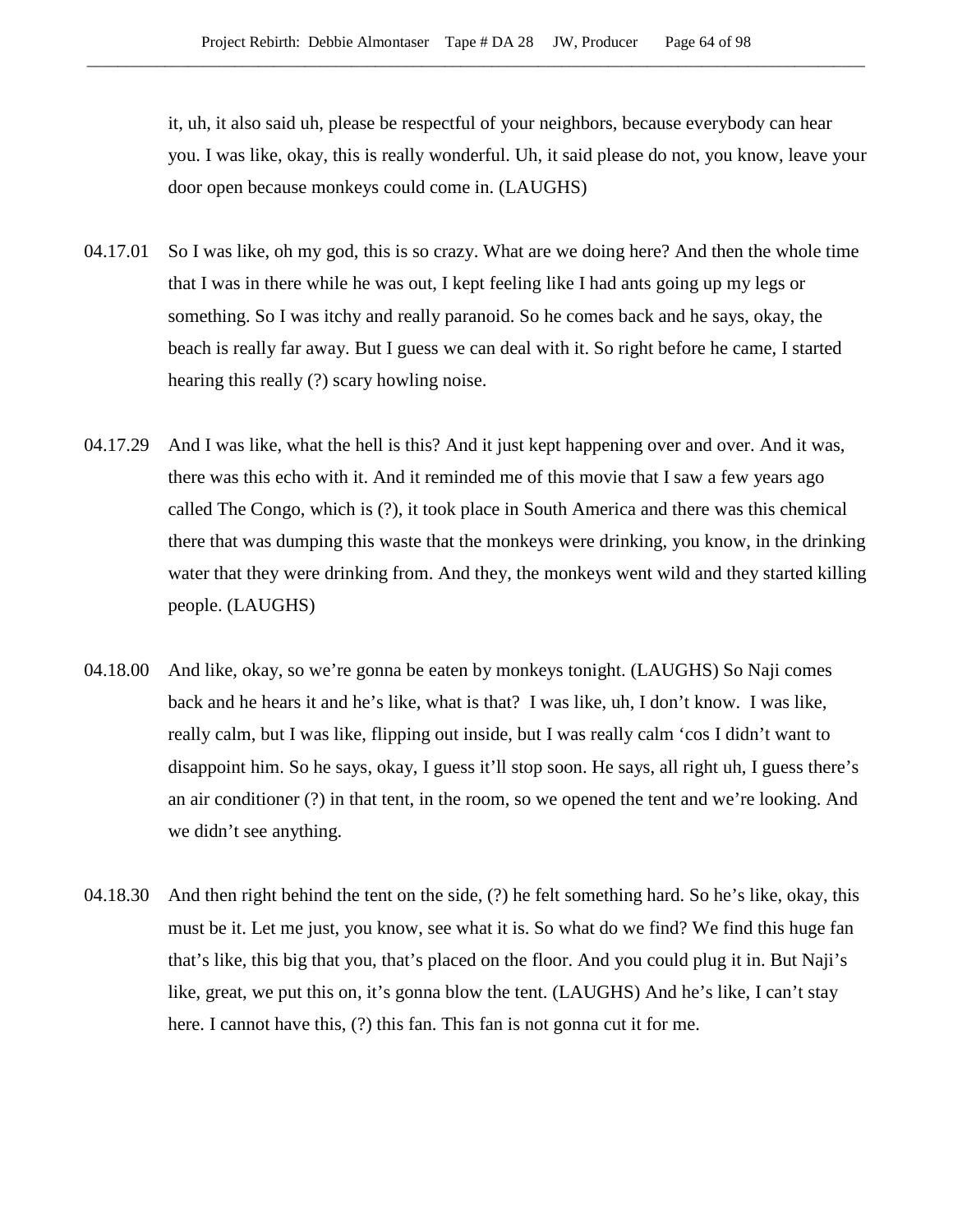- 04.19.02 And I said, you're absolutely right. We can't stay here. So we both packed up our stuff. I was like, okay, what are we gonna tell them? He's like, I'm gonna tell them that I need air conditioning. If he has another bungalow that has air-conditioning and it's indoors, we'll stay. If they don't, then we're leaving. So we went, we spoke to the owner. And he said, no, these are all this way and I'm really sorry. And I understand that you're asthmatic and what have you, and I'll be happy to help you find another hotel that could accommodate you.
- 04.19.29 So uh, he told us, why don't you go have lunch and we'll be, you know, we'll, we'll look into all that. And we'll get you a ride to the other hotel. And it's not a problem. So we went and we were eating lunch. And then there were all these American tourists who were there having a great time, having lunch has well. And I'm looking at them and I'm looking at us and I said to Naji, I was like, what is wrong with us? And what is right with them, that they're all happy that they're staying here? (LAUGHS)
- 04.19.58 And Naji's like, I don't know, but I can't stay here anymore. This is just not working for me. And I said to him, I said, you know what? I thought I, we'd enjoy this and I thought I'd have a great time, but this is just not for me. (?) I don't like the bug feeling up my legs. (LAUGHS) And the noises and that's it, you know. You know, different strokes for different folks. And this is just not our stroke here. (LAUGHS) So we packed up and we went to the next hotel, which had actually really nice cemented bungalows with an air conditioner uh, which we stayed in and it was really nice.
- 04.20.35 And it was right off the, the beach. You know, we got a chance to, to swim that following uh, that night. And then the following morning. And one of the most wonderful experiences that I had, Jim uh, was we actually got an opportunity to go snorkeling. So it as absolutely beautiful. We, we paid \$100 each to the, this resort, and they took us out. It was really, really beautiful.
	- JW: Is that where you're underwater with the apparatus?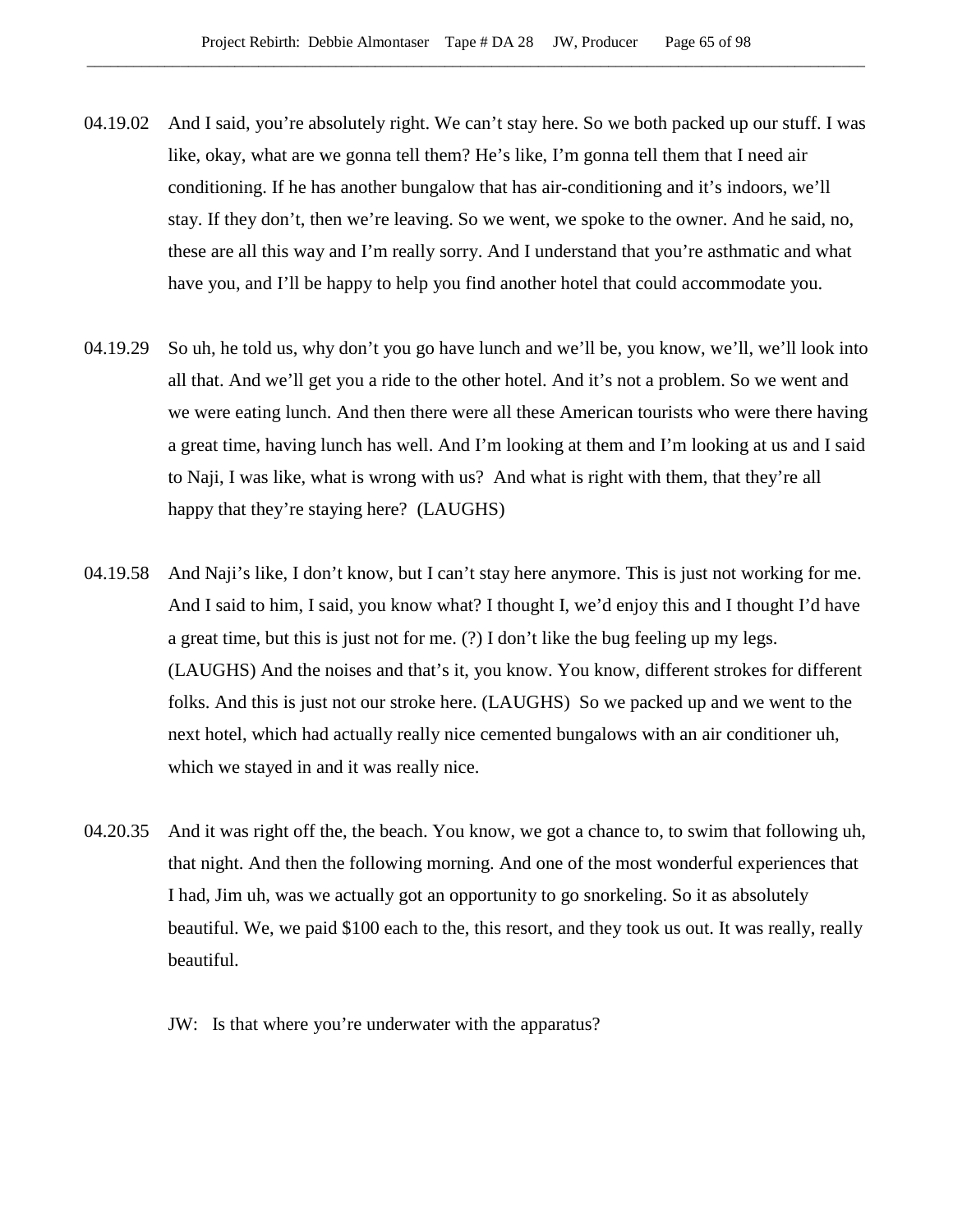04.21.02 DEBBIE ALMONTASER: No. It was snorkeling. Yeah, the water wasn't uh, that deep. Uh, there were parts that were deep  $(\sim JW)$  uh, but the fish, the water was so clear that you could see. (~JW~) It was so beautiful.

JW: Some of the best diving in the world is there?

- 04.21.17 DEBBIE ALMONTASER: Yeah, it was so beautiful. And it was a four-hour trip. Uh, Naji, I mean, both of us are not great swimmers. We're not. And, and he was like, he told the instructor, he's like, look, you need to be very close to us (LAUGHS) at all times, and make sure that my wife is okay.
- 04.21.33 And I'm like, please don't worry. (?) And so the guy got nervous. He's like, you know what, I'm gonna give you uh, this thing that we usually just give people who are a little nervous, you know, to keep under your arms. But you'll be fine. You could swim, you could do everything. Uh, (?) it was like, uh, just like a float, but it was like, uh, like a hot dog thing. I'm like, all right. And I did it because Naji was so petrified that I was gonna drown or something. (LAUGHS) And we did it.
- 04.21.58 And uh, Naji was only in the water for 40 minutes. He got tired, 'cos he, you know, he had to wear these huge fins. And mine were small and it wasn't so bad. So we went with a group from Spain and, of women, actually, older women. So they were teasing Naji. A couple of them went back in the boat 'cos they got tired. And they're like, we think your wife is gonna leave you. She's gonna stay here in the water. (LAUGHS) But it was just so beautiful and serene. And I've never had that experience before. And it's funny when we were uh, getting picked up by the, the person taking us, he's like, ma'am, where is your bathing suit?
- 04.22.32 I was like, I have it on. Uh, I, you know, I got this uh, specially made uh, suit from Egypt, which you can wear. It's made for Muslim women. Uh, that's, you know, it's like, leotards. But it's made from you know, swimwear uh, fabric. And like, this just long over shirt over it that's also just, you know, camouflages your body shape and everything. And I'm like, I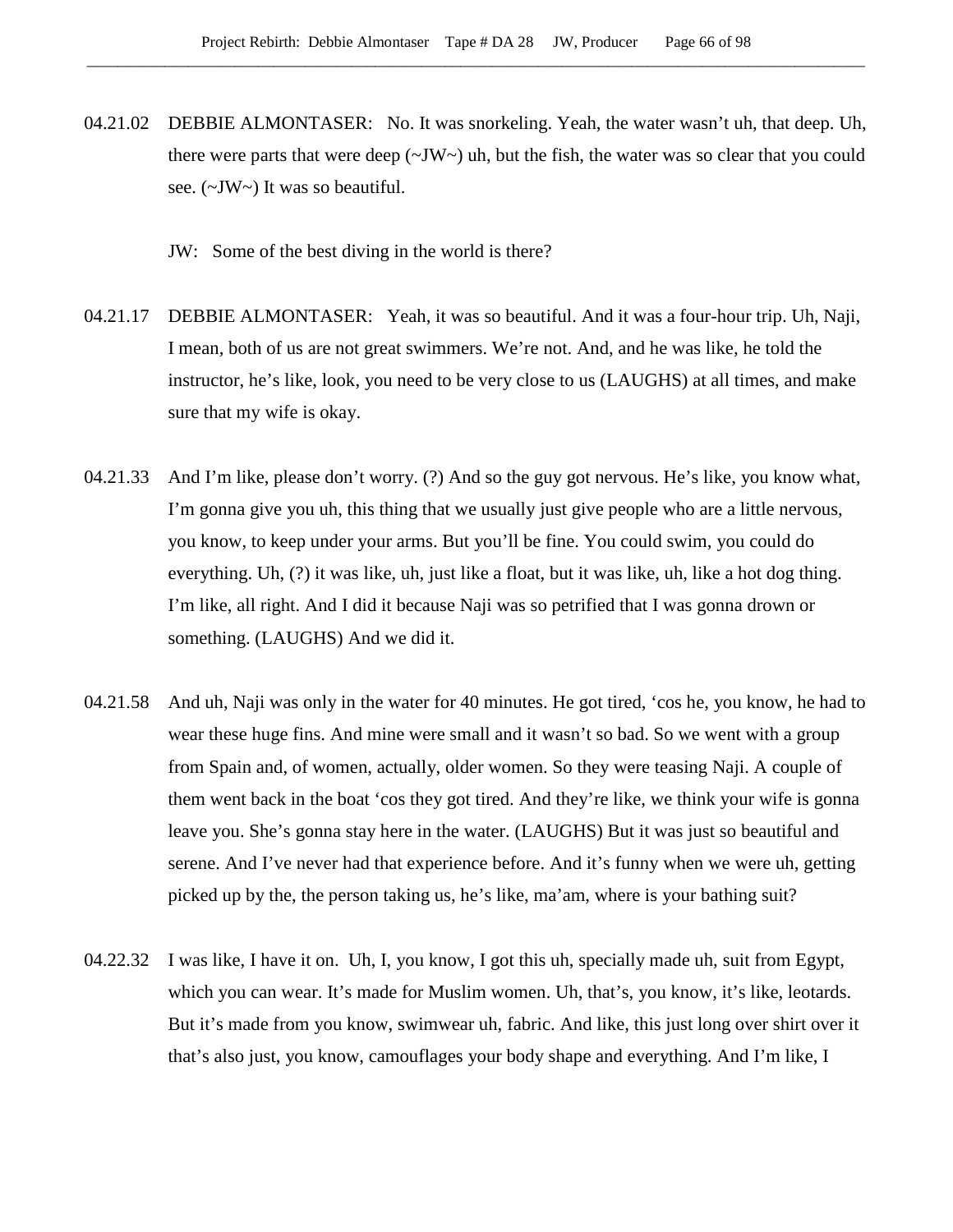have it on. He's like, you're gonna swim like that? And I'm like, yeah. He's like, but your clothes are gonna get wet (?) you know, heavy.

- 04.23.02 And I was like, no, this is specially-made swimwear. He's like, okay, ma'am. So (LAUGHS) we went out. It was incredible. It was, it was really incredible. And I, I remember just sitting in the water and saying, wow, I can't believe I'm doing this, you know. So this just goes back to that point of, you know, looking back at your life and, and where you are. And so I am fortunate. I, I am totally fortunate that I've gotten so many opportunities to do things that I never, like, really, you know, planned to do.
- 04.23.34 But have just happened because of like, this course that I'm on. Like, the, the whole thing with, with, you know, being on the Peace Boat. I would've probably never said to myself, let's, or to Naji, let's go on a cruise. 'Cos that was not something I really desired or do you know uh, but it just happened because I had to go teach on this boat. You know, because I felt like it was important to provide this group of students with this education.
- 04.24.01 And then all of the rest of the things just happened because I was on the boat. (LAUGHS) So, yeah.

JW: How are your sons doing? One is engaged, yes?

- 04.24.18 DEBBIE ALMONTASER: He is engaged. (~JW~) Mohammed is engaged. Uh, and he is right now literally flipping out to have the wedding in January.
- 04.24.30 And uh, his father-in-law and mother-in-law are feeling like it's just too soon to have a wedding. Uh, they want her to finish school and they're trying to stall them up until July. So I don't know. So right now, they are in flux right now. Her parents are not happy. And Mohammed and his fiancée are like, well, we want it, but we want, well, she's saying, I want to have it in January, but I want everybody to be happy. And her parents are like, well, we're not gonna be happy. That's why we want you to do it in July.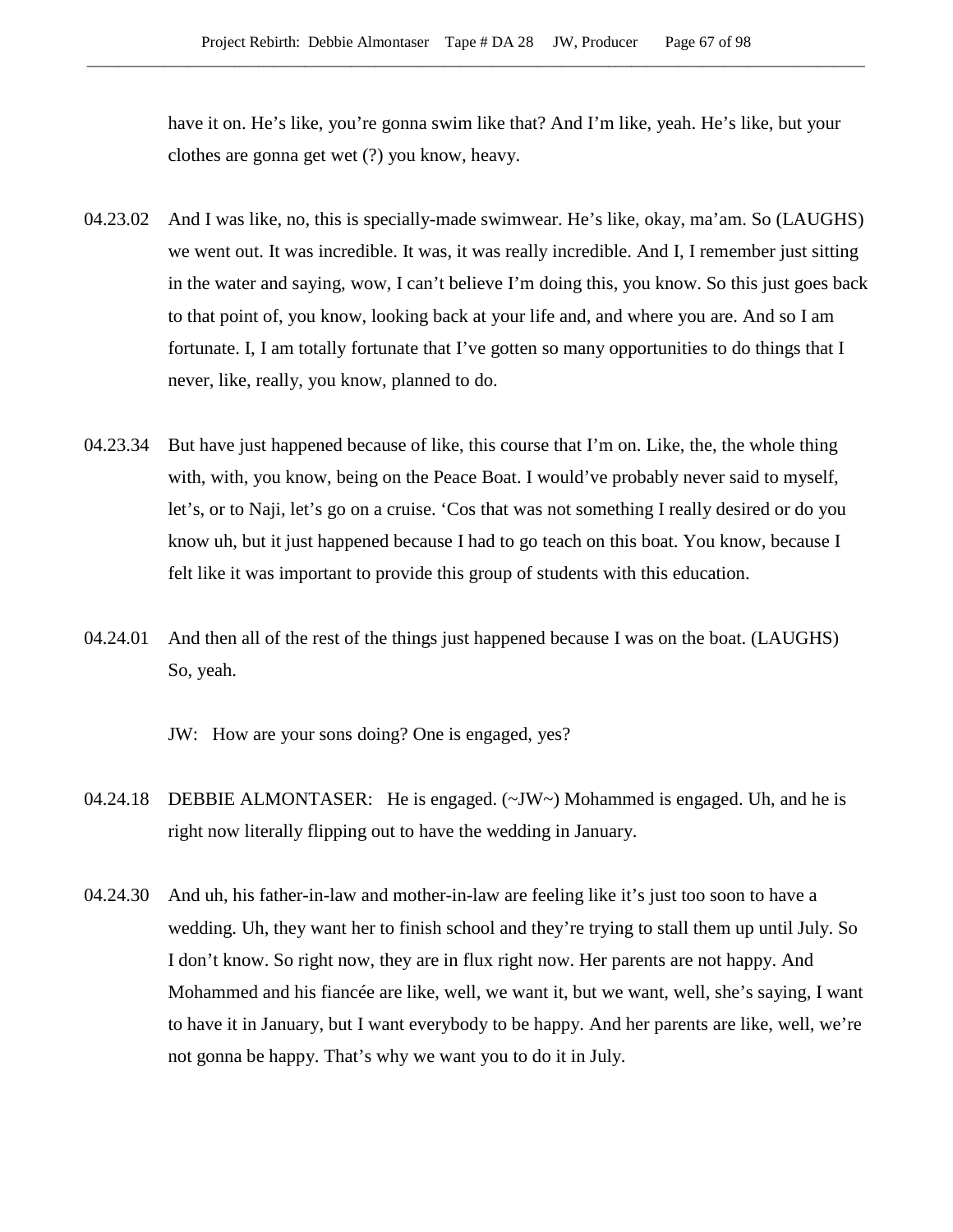- 04.25.05 So, you know, the decision is like, really in her hands, but she just doesn't want to, she doesn't want to disappoint her parents. And I feel bad for her because it's, you know, it's, it's a lot of pressure on her, and stress. And so I was actually talking to Mohammed last night and saying to him, you know, you have to cut her some slack and, you know, there's only so much she could say and do.
- 04.25.29 And you know, you have to have a balance between your family and, you know, your partner. And it's very hard for her to pick you over them. Uh, you know, and just, you know, so if you have to wait 'til June. He's like, but you don't understand. You know how many more months that is? (LAUGHS) I'm like, look, you see each other, you talk to each other. They're literally on the phone every hour on the hour, you know, if they're not (?), if he's not working and she's not in school.
- 04.25.59 Uh, and so we'll see. So I, you will be the first to know if there's a wedding in January. (LAUGHS) Although I have to warn you, he might not let you come shoot.

### (OFF-CAMERA REMARKS)

- 04.26.15 DEBBIE ALMONTASER: (MID-STATEMENT) 'Cos he's like, he wants to have a very traditional wedding. Very traditional. Uh, segregated and the women on their own and the men on their own. Uh, he doesn't want to have cameras. He's like, you know, everybody who comes is not allowed to bring a camera.
- 04.26.31 Uh, they can uh, the only camera that'll be there is the (video-tographer? and the professional uh, photographers. That's it. He said, I do not want anybody snapping pictures of my wife. And I'm like, oh great. This is just really wonderful. (LAUGHS) So my sister, who's like, uh, you know, camera fiend, I don't know how we're gonna get her to keep her camera at home. And I was like, what about family? Just immediately family? He's like, absolutely no way. If they want, then we could give them pictures from the, the professional photographer.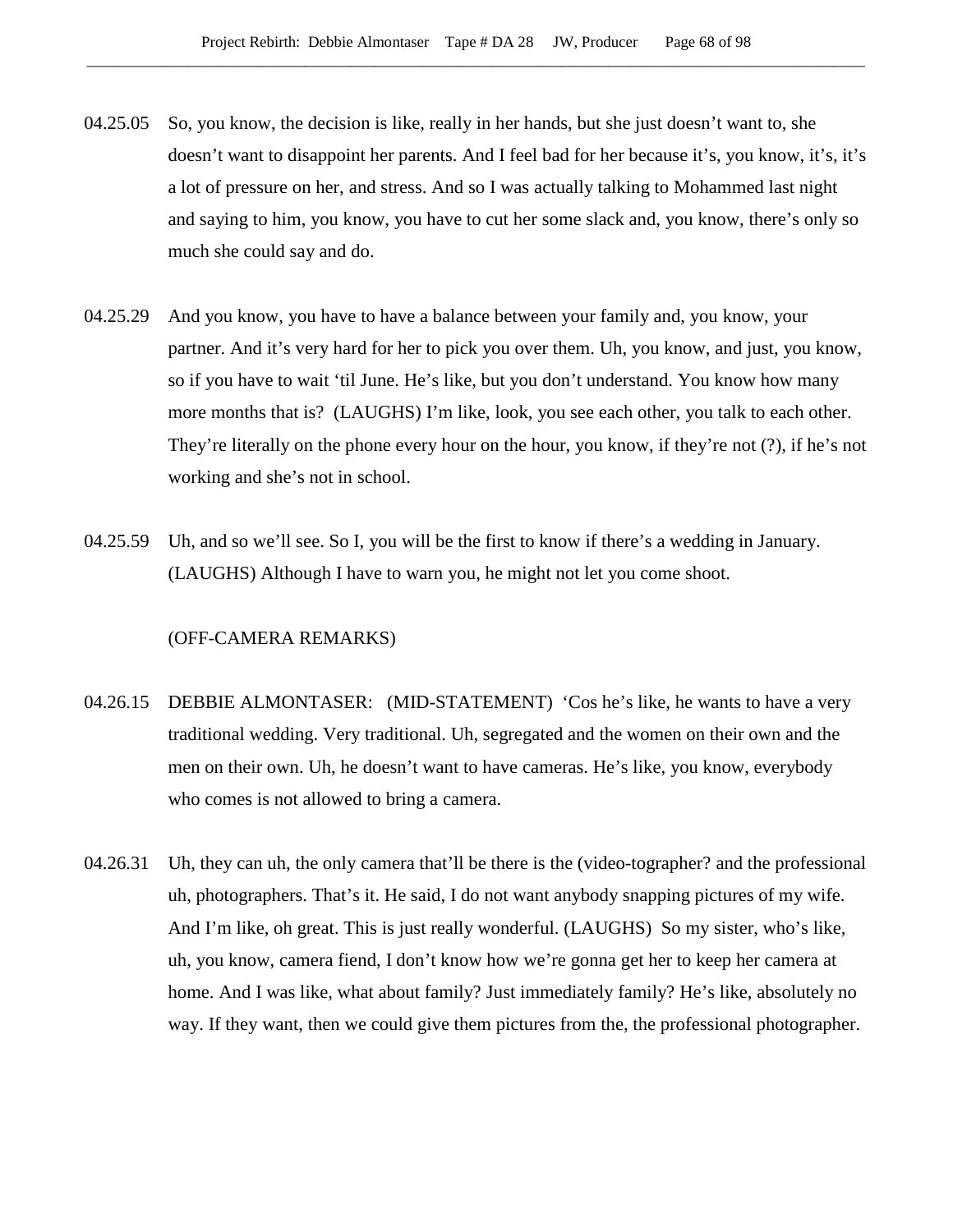04.27.02 You know, he's like, I don't want anybody to take a bad picture, you know. I'm like, okay, whatever. So uh, so yeah, so it, time will tell what's gonna happen. They're still working on her parents.

JW: For the date?

- 04.27.18 DEBBIE ALMONTASER: For the date. And, and the date that he wants, Jim, is January1<sup>st</sup>. And I'm like, okay. January 1<sup>st</sup> is a holiday. (LAUGHS) So I don't know if any catering hall will be open. He's like, Ma, that's the only day in the year that they don't have any business. Of course they're gonna want to have uh, a party, you know.
- 04.27.37 We may even get uh, a discount. I'm like, okay. If you say so. (LAUGHS) So uh, so we, (?) you know, basically Naji's like, I'm confident that we could do this. 'Cos I even panicked and freaked out when he told me January. I was like, that's only less uh, you know, four months away. How are we gonna get the invitations out? How are we gonna, you know, how, she needs time for her dress.
- 04.27.59 And he's like, Mom, don't worry. We could do it. and Naji's like, don't worry, I will organize this. And it was like, okay, because you know, and my, my, of course, Mohammed says to me, he says, Mom, you are an expert in organizing. What would be so difficult with the wedding? I was like, I've never organized a wedding. And I don't want to uh, you know, to experiment here. You know, this is not, you know, a social justice gathering or (LAUGHS), this is uh, you know, it's much more formal than that.
- 04.28.28 And uh, I said, you know, if worst comes to worst, I'll have to find a wedding planner. (LAUGHS) So uh, so we will see. But I, I don't know, you know. It depends what, you know, what she really, if she really sets her mind and says to her parents, you know what, guys, I love you and I will always love you, but I really want to get married in January. So we'll see. So he's doing good. Uh, (Yousef?) is doing well. He's in school at Brooklyn College, still there.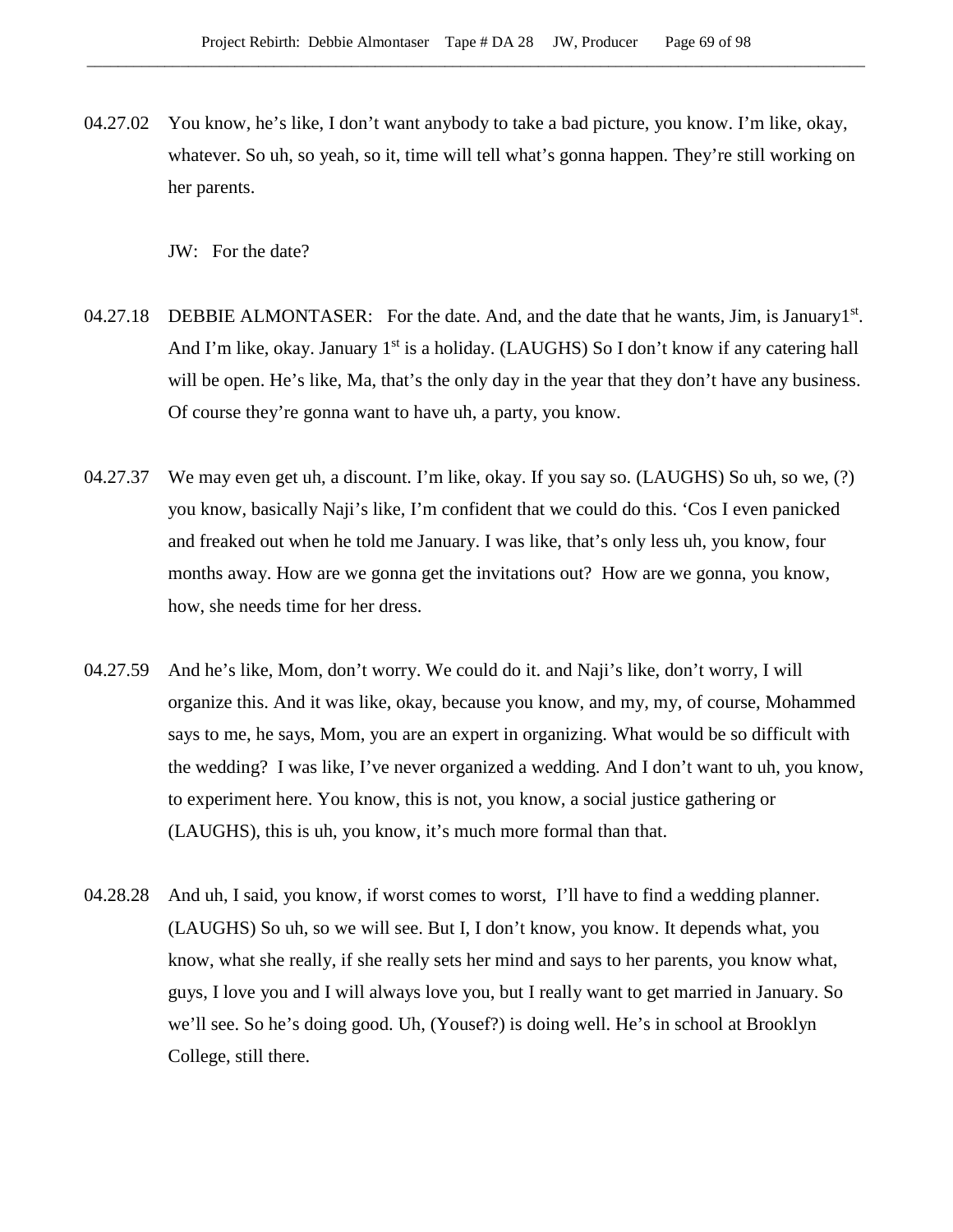- 04.28.59 And he is working part-time for an expediting uh, company, you know, that uh, expedites paperwork for uh, construction companies and architects and what have you. So he's doing that on a part-time basis. And he, he likes it, which requires him to travel all over the city. Uh, and, and you know, meet city officials, well, not officials, but I guess people in, you know, the building department and what have you to get paperwork approved.
- 04.29.28 So he came home last week and he's like, you know, this is not a bad job. I'm, I'm really, I'm getting very friendly with, with these people who do the work. And maybe I could do this on my own and open my own company. I'm looking at him like, okay. (LAUGHS) I don't know if you, you know, want this to be your career for the rest of your life. But uh, you know, that's, he's happy with that for now. And uh, my daughter is in her last year of uh, of high school. Do you believe it?

JW: How does that feel for you?

- 04.30.00 DEBBIE ALMONTASER: Scary. It's scary, because uh, she's, she's growing so quickly. She's grown so quickly. Uh, I'm still thinking like, she's going into the tenth grade, and when she's like, Mom, this is my last year, you know. And I mean, (?) I don't know if I shared this with you, but one uh, in the past uh, it was, I think sometime last year or the year before, and uh, I had, we were just in conversation, her, her dad and me, just about her and what grade she's in and her age.
- 04.30.36 And I accidentally did not remember that she was actually 16. I thought she was still 14. (LAUGHS) Well, she just couldn't forgive me about that. And I was like, you're 14, right, and she's like, Mom, I can't believe you don't remember how old I am. I really, I am shocked that you can't, I'm not telling you. And I'm looking at her dad. She's like, Dad, don't tell her. And I couldn't remember like, what year she was born and like, it was just all jumbled in my mind.
- 04.31.02 And then I was like, okay, you are now, you're in the ninth grade, right? And she's like, Mom, I am your child, how could you do this? (LAUGHS) And I said to her, I said, look, I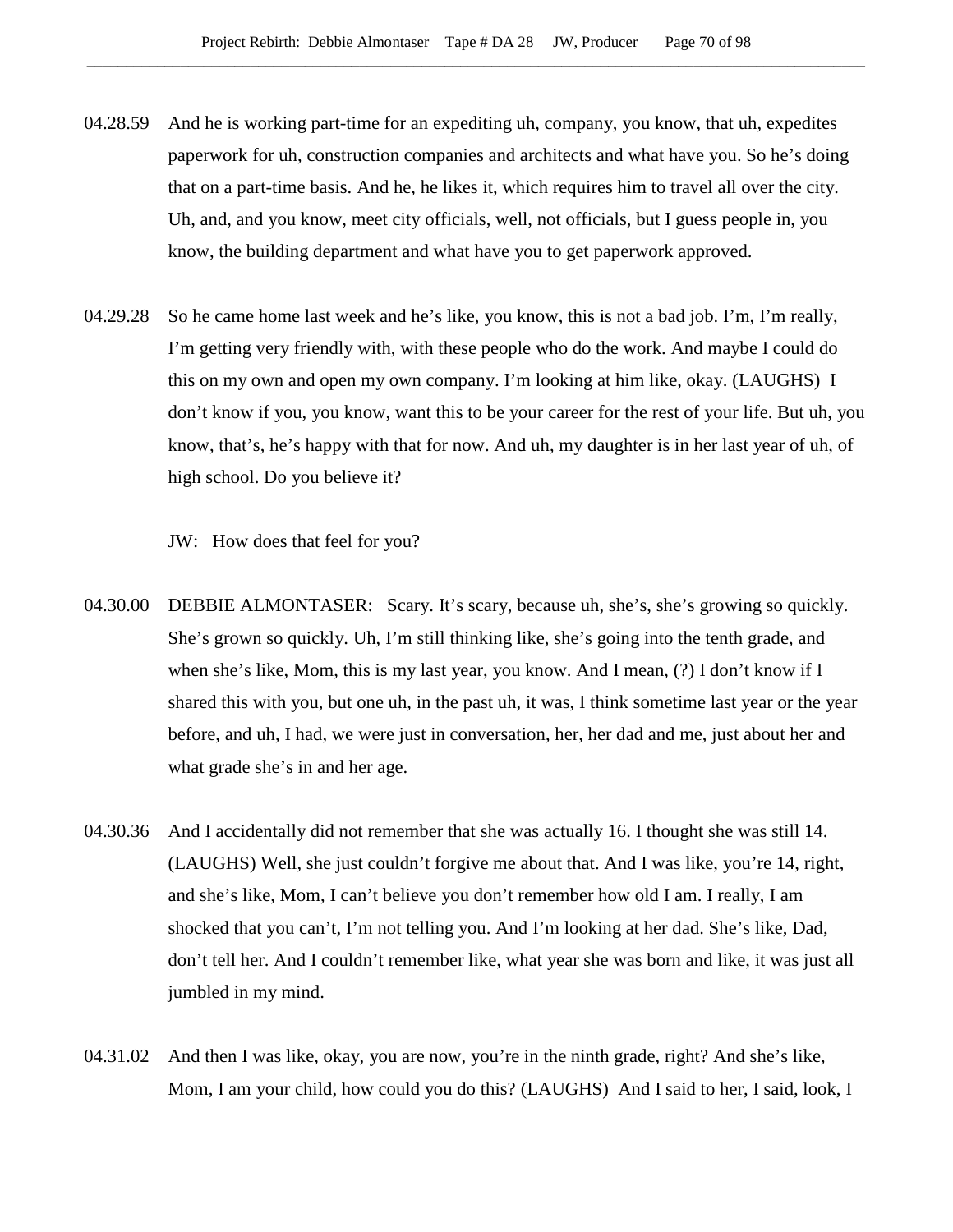am in a state of denial that you're growing. That you're, you know, you're becoming uh, this young woman. And uh, I went home and (?) I kept asking my husband. He's like, I'm not telling you. I'm not telling you. (LAUGHS) So I went home and of course, then I, I just started looking at some papers.

- 04.31.29 And I was like, oh my god, I was two years off. This is really embarrassing. And she's like, don't talk to me, Mom. I don't want to talk about this subject. (LAUGHS) She grilled me for like, a month over that. For a month. And I said to her, I said, you know what, it's because you're a really good student. I don't get calls from your schools. Of course when I go for parent-teacher conference, all I hear is your praises. So you know, like, this stuff just (CLEARS THROAT), you know, doesn't stick in my head.
- 04.31.58 And so she was like, Mom, I can't believe you couldn't remember how old I was. I said, you should be happy. All women always wanted to be considered they're younger.

JW: What about the issue of Yousef and the Army?

04.32.21 DEBBIE ALMONTASER: The way that it resolved itself was he decided to resend his letter. And uh, they gave him back the letter. But they gave him a hard time.

JW: Tell me about the letter?

- 04.32.33 DEBBIE ALMONTASER: Well, he,  $(\sim JW)$  he decided to (?) resign. And he wrote a letter of resignation and he submitted it. And uh, they called him in and they're like, why do you want to do it? And he, he basically was very open and honest with them. He said, you know what, I, you know, I love this country and I love what it stands for. But right now, I'm very, very disappointed with just the climate and the state that we're in. You know, our country's at war with a country that had nothing to do with 9-11.
- 04.33.01 Uh, you know, we have a president who's just totally off the mark uh, does not understand that we're a part of a bigger world. Uh, and I just don't want to be a part of, you know, a part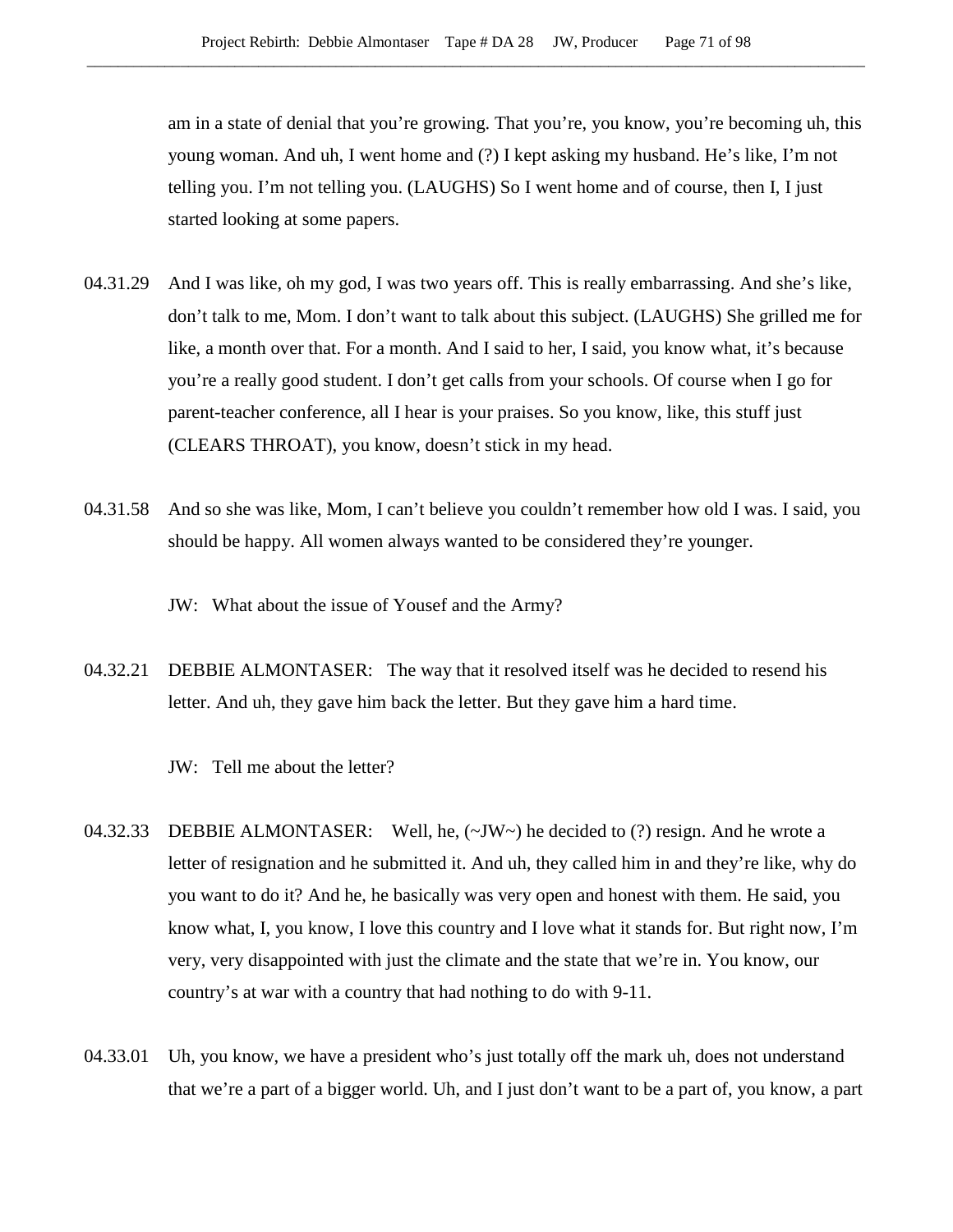of a government that (CLEARS THROAT), you know, is not fair and just in the world. Uh, so they took his letter. They uh, assigned him a JAG officer, and so the JAG officer was, you know, pretty much working with him.

- 04.33.29 And he, you know, he told him, he said, you know, you resigning is going to, you know, cause you a lot of ramifications in your future. You're going to be discharged with a (?), you know, (dishonorary?) discharge. Uh, (CLEARS THROAT) you know, it'll be marked on your records. It just would not be (?) good for you professionally to, to have this. You know, you'll be red flagged for the rest of your life. And uh, you know, if I were you, I would just complete the year and the few months that you have to go.
- 04.34.01 And be over with it rather, and you know, get discharged with an honorary discharge. Uh, and uh, and keep yourself out of, you know, just this stuff of uh, you know, and he told him, he said, you know, you're Arab, you're a Muslim. And it's just not good. It may cause or it may, you know, give the wrong perception. And so he came home and he shared, you know, all of this with us.
- 04.34.29 And at that point, we were like, you know, you do what you feel you need to do, you know. The decision is yours. So uh, he decided he didn't want to be discharged with a (dishonorary?) discharge. He went back and he asked the JAG officer to actually uh, resend the, the letter of resignation. And when, when they did, then they gave him another hard time of like, why now has he decided to change his mind.
- 04.34.58 Uh, and uh, (?) they put him on probation for three months. And uh, you know, he has, he was supposed to be doing his monthly drills. There, he went to a few and sometimes he missed some in the winter. And I believe that it, he was supposed to be done as of August  $15<sup>th</sup>$ . I, I totally forgot to even ask him. But uh, he was never called, you know, to, to report to Iraq or anything like that, thank god.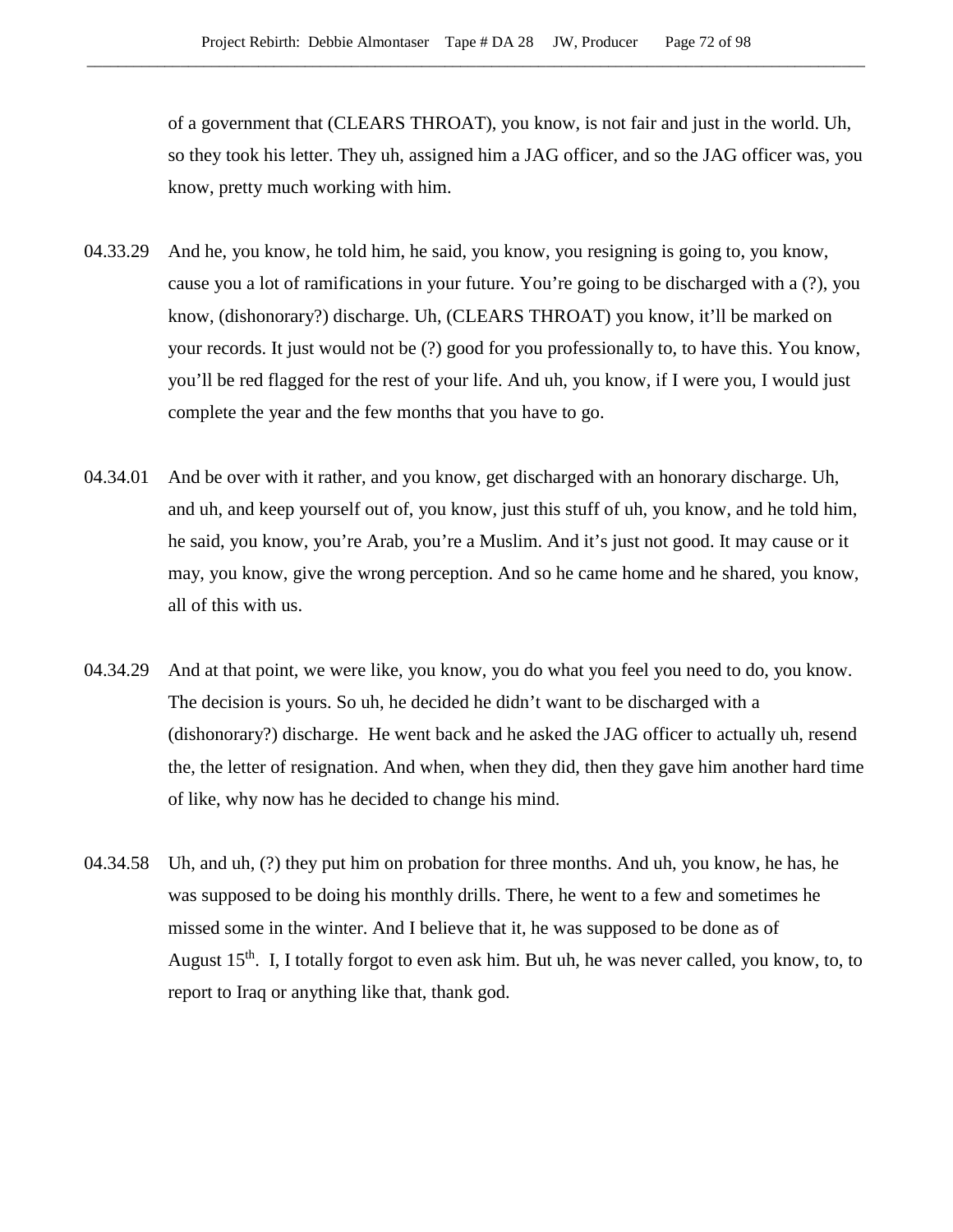04.35.29 Uh, and uh, there were just, you know, he, I'm sure, (?) I remember a couple of times him getting calls for his, his monthly drills, but I don't know if he attended all of them. So I have to ask him actually, what does it mean now that August  $15<sup>th</sup>$  has passed?

JW: Do you have relatives in Iraq?

04.35.52 DEBBIE ALMONTASER: I, we did, yeah. (~JW~) We did. They're all home now, except for one who's actually in the Navy, who serves on one of those, those ships that are in the area. Uh, but we uh, we had three Marines. Two of them were actually brothers. Uh, and the other one is just a nephew. And they all were there uh, over a year. And then they came back. Uh, and so the only one that's still up there is, is the one that's a part of the Navy.

JW: How are they doing?

- 04.36.23 DEBBIE ALMONTASER: Well, they've all come back changed, Jim. Uh, the one that we're the closest to who's actually Naji's sister's son uh, you know, smokes, had a hard time really starting over. You know, going back to school, working. It's just extremely hard for him to just like, pick up and, you know, go back to normalcy. Uh, and the other two uh, they, they are actually related. Uh, it's funny because their parents are related to family members of mine as well as Naji's from his side.
- 04.37.00 One of their parents and then the other parent is related to me. Uh, so they're like, I would say two or three family generations, or whatever, how they say that. Third cousin or whatever on my side. And uh, we were very alarmed that they sent the both, the brothers out there, really alarmed. And I tried very much to, to, you know, get the family to oppose, you know, to really say, no, you can't send both of our kids.
- 04.37.28 You could send one or, or not even send either one, but people, particularly uh, many of our family members, are just not, not (?) you know, not apt to wanting to be defiant, do you know what I mean? And so it was difficult. And, I mean, for my sister in law when her son was there, you know, just watching the news, just always being nervous, you know. Thinking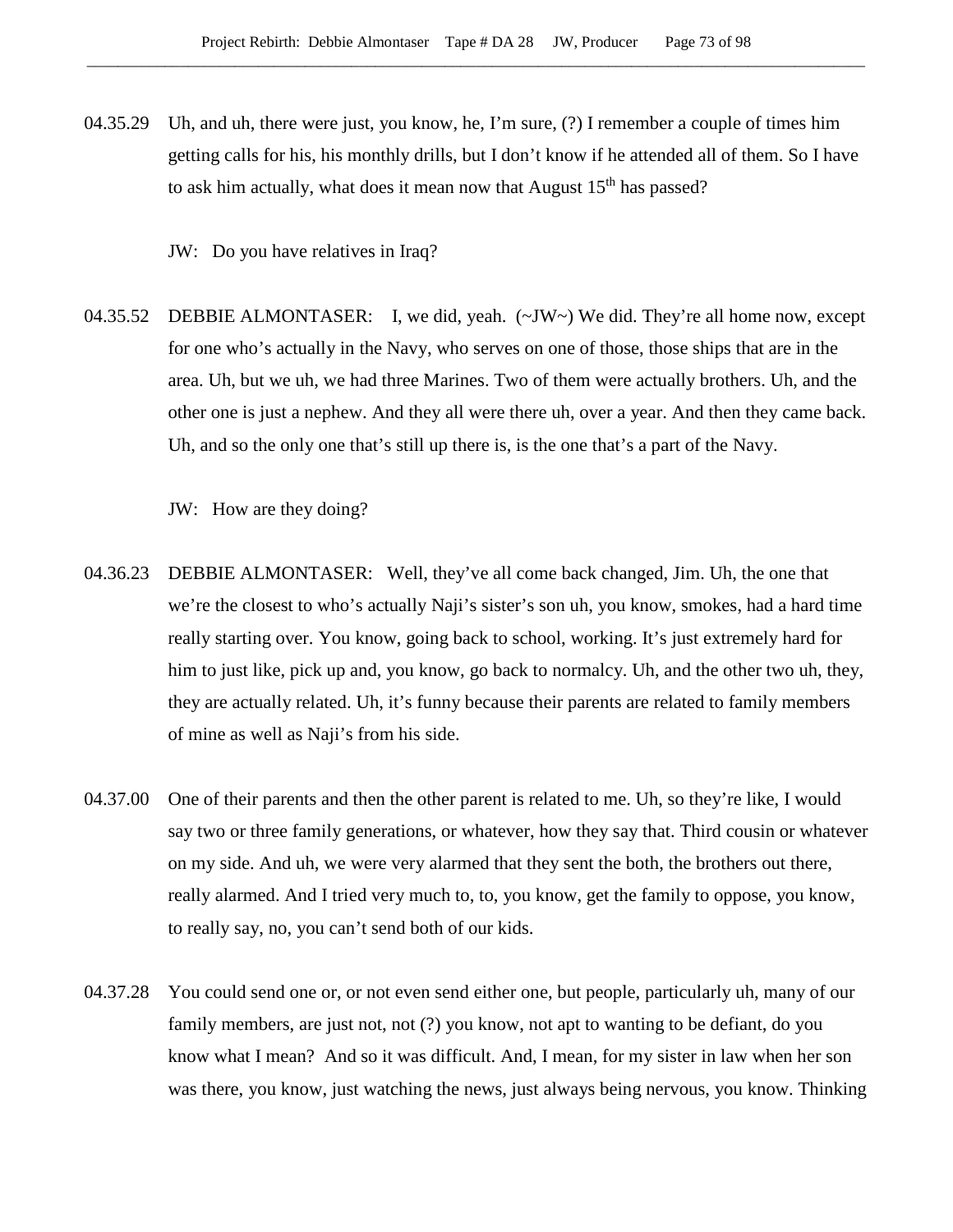about her son at all time. And, and then also just having a hard sharing with people in the Arab and Muslim community that her son was in Iraq.

- 04.38.04 It was also difficult, you know, 'cos there are people who are like, oh, you know, I hope he's okay, and then there are people like, what the hell is he doing there, you know. He shouldn't be there killing his own people. Do you know what I mean? So it was, it was pretty, it took a toll on them. And it took a toll on him, too. When he had come back uh, just uh, you know, in conversation, you know, he told me that it was very difficult for him to do, to do his work. It was hard at times when he used to see abusive behaviors against people, Iraqis.
- 04.38.35 Uh, and then it was also difficult for him, with his own colleagues, when he would speak to the Iraqis in (?) Arabic uh, and get them to cooperate and, you know, some of the people that he, (?) that were in his unit were sort of like, feeling like, what are you saying to them? What are you telling them? Almost, you know, like they didn't trust his judgment or, you know, were feeling like he's, you know, saying something that might not be legit to the mission or whatever the case.
- 04.39.07 So it was uh, it was a hard, it was a hard uh, act to juggle for him, you know.
	- JW: What was your reaction to Katrina?
- 04.39.26 DEBBIE ALMONTASER: Oh god, I was devastated. Where was I when it hit? I don't even remember where I was. What day was that?

#### (OFF-CAMERA REMARKS)

04.40.01 DEBBIE ALMONTASER: Yeah, I don't remember where I was, but I know I was, I guess I was in town. 'Cos I had been going back and forth. We uh, (?) we actually bought a house in Pennsylvania, in the Delaware Water Gap.

## (OFF-CAMERA REMARKS)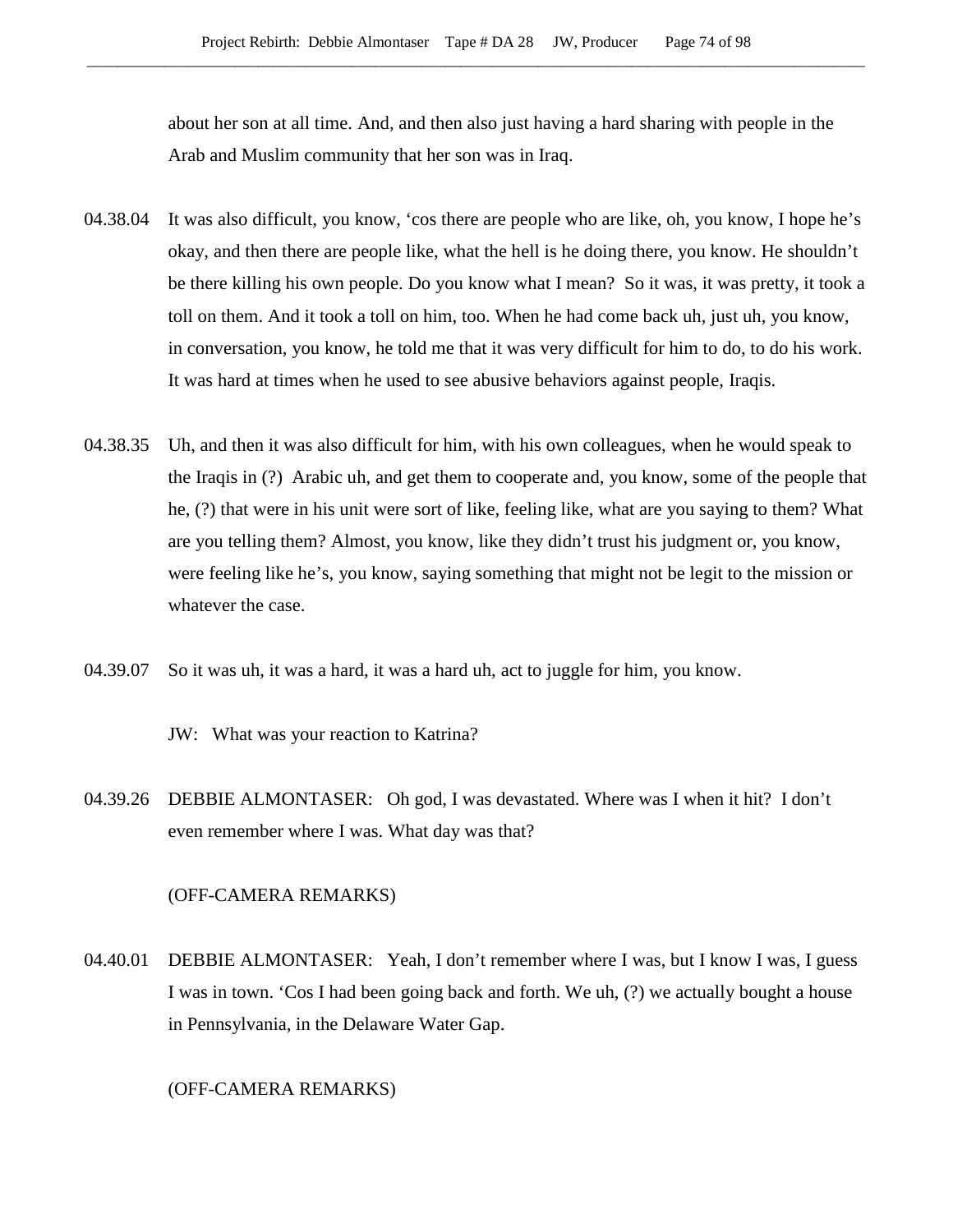- 01.40.20 DEBBIE ALMONTASER: It is absolutely incredible. We just uh, signed a contract uh, about a month ago. Uh, before Katrina happened. So we were going back and forth over the weekends. Uh, and just immersed in that. And it's just, you know, we were originally looking for like uh, a family, you know, summer home or whatever. We ended up stumbling on this beautiful property that's on three acres of land. Has a small pond. And has uh, a horseshoe creek uh, flowing through one side and then dumping on the other end of the property into the Delaware Water Gap.
- 04.40.59 Which (?) it's really beautiful and serene. And so I think that we were in Pennsylvania when that may have happened. But (?) it was scary, Jim. It was really, really scary, you know. And when we were actually going, when I was going on the boat, there were two major hurricanes that happened. And Naji was like, flipping out about me being on the boat. And then while I was on the boat and he was still here in New York, there was another one that hit (?) New Mexico, was it?
- 04.41.28 And he was like, petrified that (?) you know, that was, we were gonna go into it or something. And we didn't. We, we had an amazing trip. It was a smooth ride. But uh, I, I was totally shocked. And, and really, really scared to hear of like, what the devastation was. Uh, and my immediate response, you know, my immediate response was like, you know, how, how could this happen, you know. It's just so scary, you know.
- 04.41.59 The fact that, I mean, they, they reported it, but not knowing how, how strong it was, and really like, doing a massive evacuation of people was just really scary that that like, didn't happen, you know. And those who were smart enough and had money, I shouldn't even say smart enough. Those who had money picked up and left, but those who didn't have money had no, no choice but to stay.
	- JW: Were there echoes of 9-11 for you?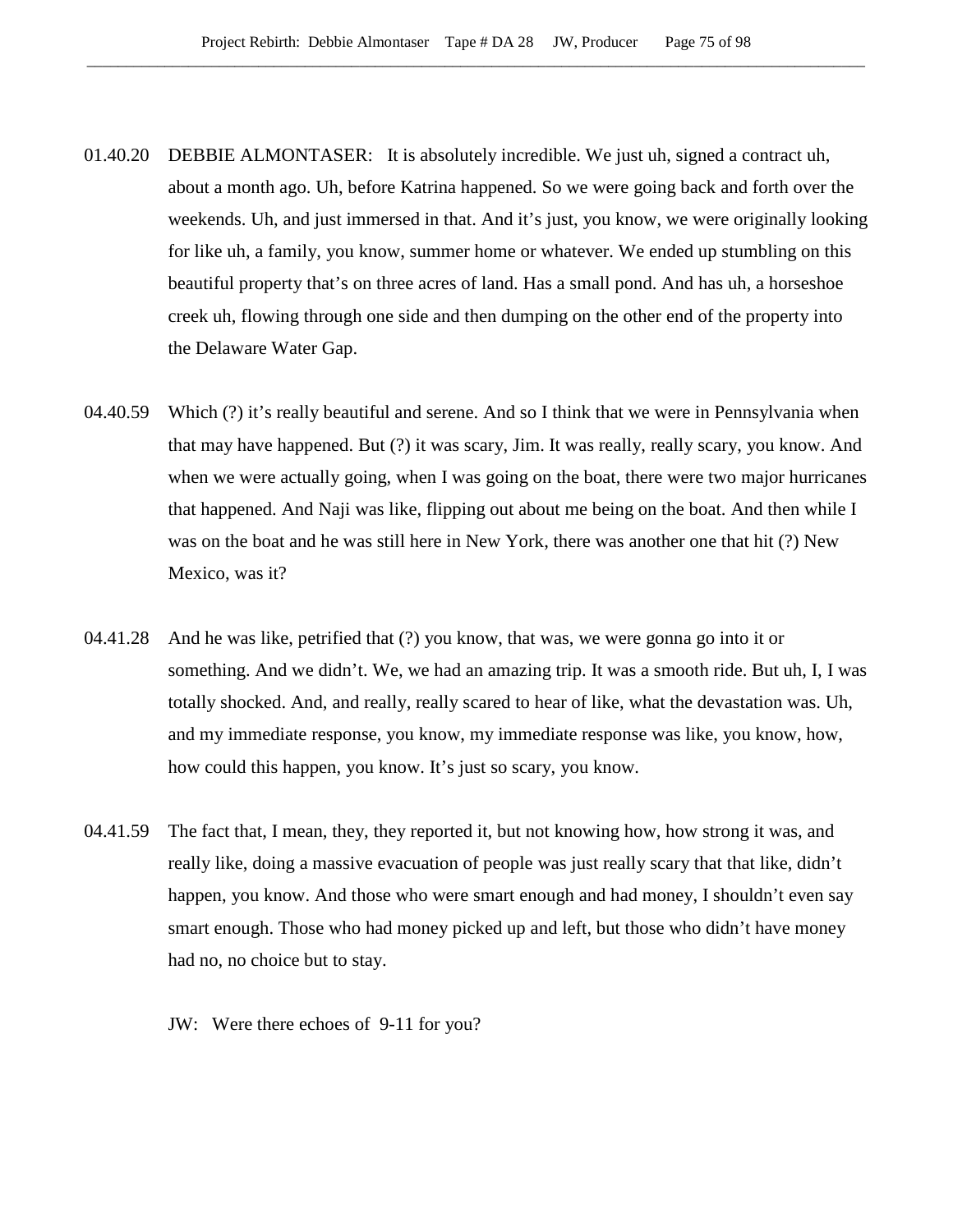- 04.42.29 DEBBIE ALMONTASER: Oh, absolutely. Absolutely. It's, you know, again, you know, this is another thing that's hit close to home. Uh, you know, and just the devastation that was caused and, you know, the lives of so many people being lost uh, was really, really scary. Uh, uh, you know, and, and the fact that it's just here, you know, in our country was really, it was really scary. And you know, the, the same thought that I had about 9-11, like, how could this happen, you know?
- 04.43.00 In this day and age, with all this technology that we have, like, how could these people infiltrate and do what they did, you know. And then, I had the same thought with Katrina is, you know, we are so technologically advanced. Like, how, how could we have not been forewarned much sooner? And you know, that we, as this, you know, strong nation could not (?) have evacuated all these people out of there.
- 04.43.30 Uh, and, and just, you know, shortly afterwards, there was an article, an (opt-ed?) article in the New York Times in September, on September  $2<sup>nd</sup>$ . And it was uh, an opt-ed about uh, a research report that was done in December of 2001, about uh, that was, it was a research study done on all of the United States, of what would be the most devastating, catastrophic uh, you know, incidents to the, to the country.
- 04.44.05 And there were three things that they identified. And that was, and I don't remember the exact order, but of course, terrorism. Uh, (?) a hurricane in New Orleans and uh, a uh, earthquake in San Francisco. And so this research was submitted to the US government uh, in regards to being proactive, to make sure uh, that these things are covered.
- 04.44.33 And the New Orleans issue has been on the table of, you know, of really strengthening those levees or figuring out another way to make sure that that, that part of the country did not, does not get flooded if there was a hurricane, you know. And the fact that the US government chose not to do anything was really appalling, you know, and that's what this uh, opt-ed outlined was that this is not news to the United States. They knew about this. (?) You know, the government knew about this, but chose to do nothing.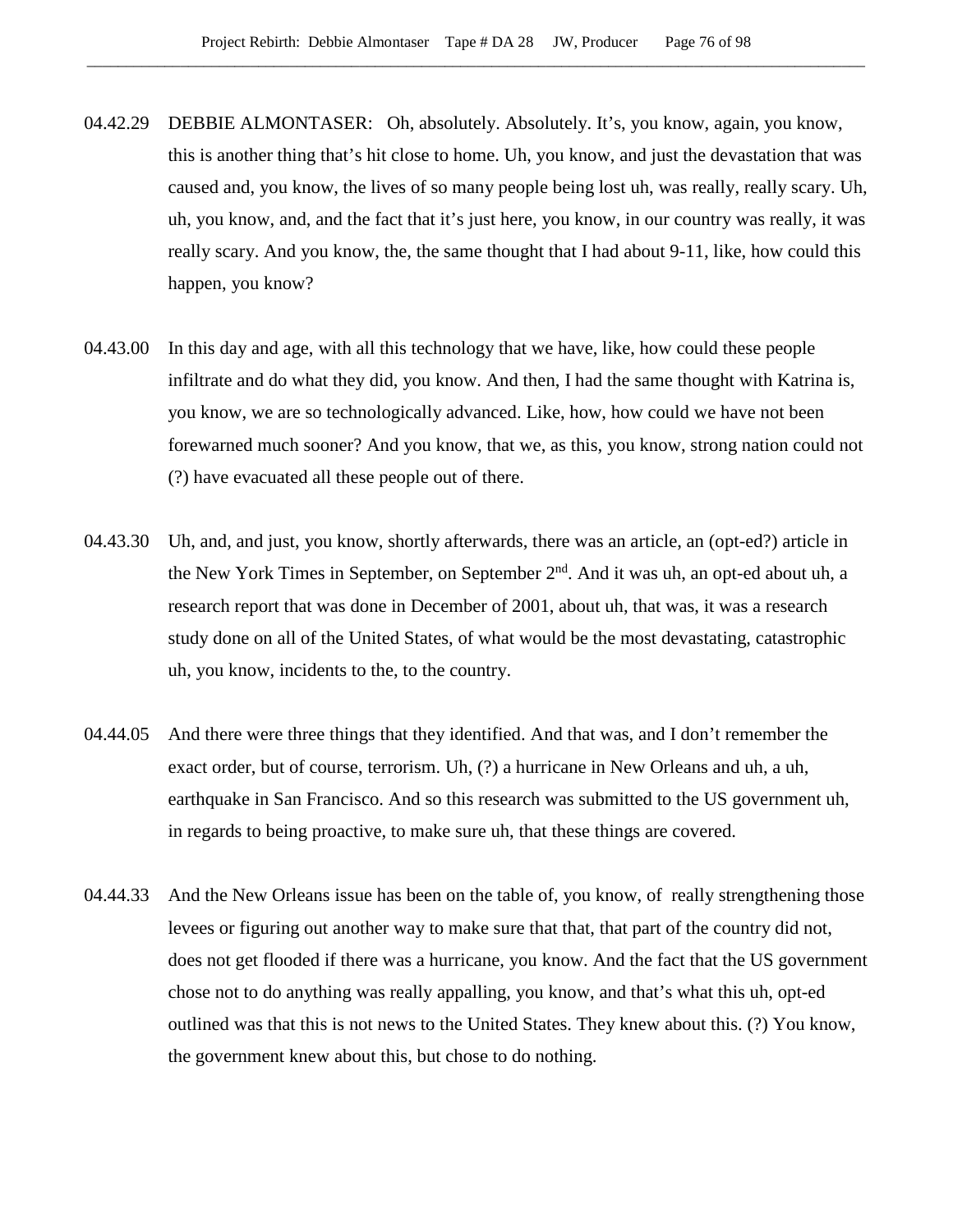JW: Will you go down there?

DEBBIE ALMONTASER: I want to go so desperately.

(OFF-CAMERA REMARKS)

04.45.21 END OF TAPE

## **TAPE # DA 32 09.10.2005 Debbie Almontaser JIM WHITAKER, Producer/director PROJECT REBIRTH**

05.01.00 PICTURE UP

## (OFF-CAMERA REMARKS)

JW: Will you go down to help out with Katrina relief?

- 05.01.39 DEBBIE ALMONTASER: I most definitely would love to. And one of the things that, I mean, again, I was feeling that despair that I did when uh, when the tsunami hit, you know. And I was able to shortly after going to that sermon that I talked about at the mosque, and, and hearing it, I left there saying, oh my god, we have to, you know, we have to mobilize and, and start doing collections.
- 05.02.04 And I was able to get uh, six uh, organizations and mosques to actually collect food uh, and medicine and clothing, which then we had to rent a truck. I don't know if I told you about this. We rented a truck to New Jersey to drop off this stuff once a week from all six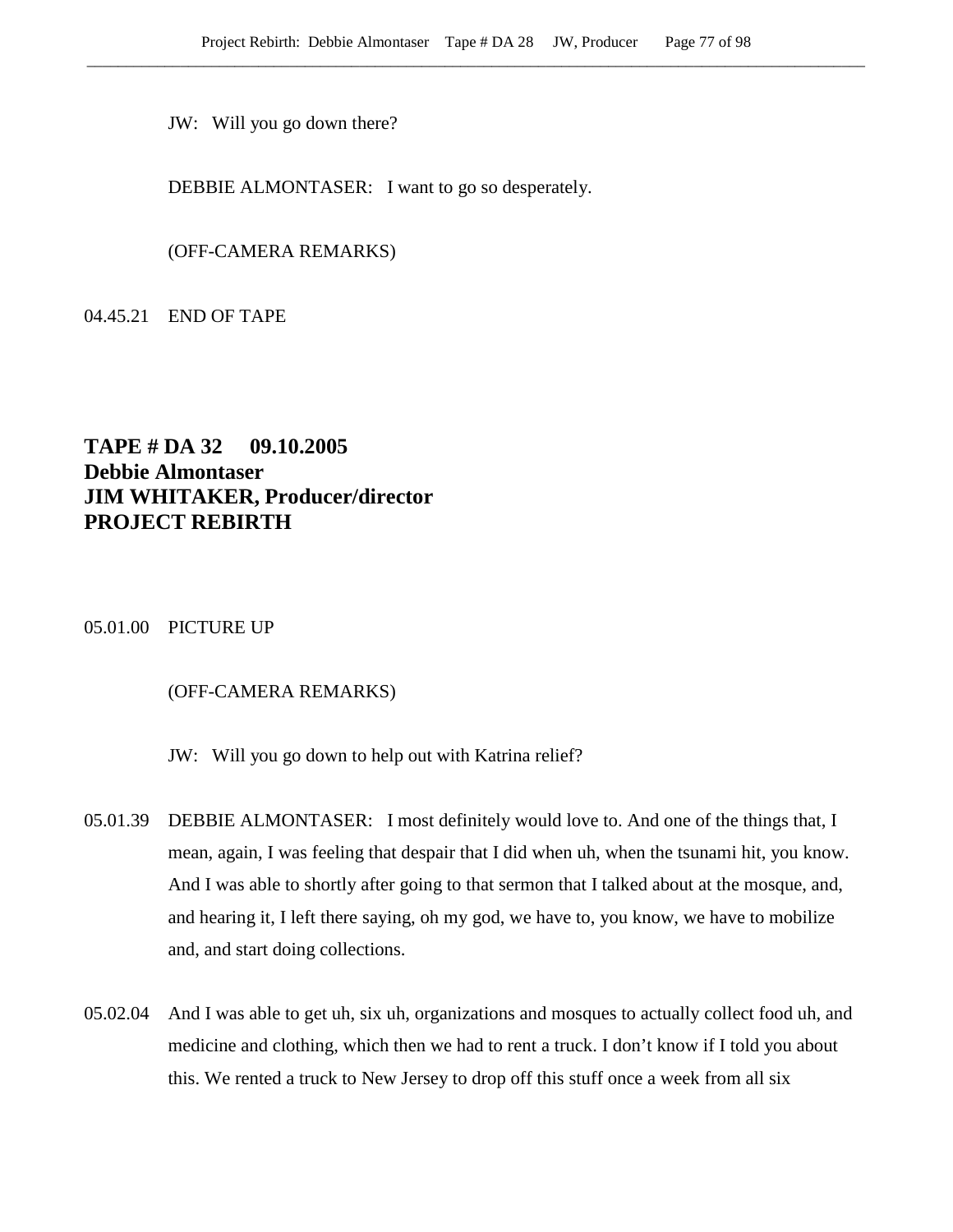organizations. And that was such a huge responsibility. Uh, and I remember like, Naji, you know, getting him involved. And one day, he was supposed to drive the truck and he got sick. And I was like, okay, you can't drive the truck. And then just going crazy to find somebody to drive it.

- 05.02.37 And that mobilization worried me because I was like, okay, we could do that again. But it's just such a hardship, you know, of, of making the collections and then picking up and then delivering. (?) It sounds easy, but it's a really difficult task. And we thought about that this year uh, in regards to doing that with the, with Katrina.
- 05.03.01 But everybody's already doing that. And I was like, you know what, the most important role that I could play right now is just distributing information to people. So some of the major uh, Muslim organizations are, are (?) giving relief work. And I felt like, okay, this is what I need to do is just educate the grass root people, this is the way they can participate. And just have really been massively emailing people, you know, about places they could drop off canned goods, medicine uh.
- 05.03.33 Places that they can, you know, make checks out to, donations, etcetera. And what's sad to say is that yesterday I just got an email about a family that relocated. That's a family of 14 people. It's uh, (CLEARS THROAT) one family and then the sister and her kids uh, who were like, (?) relocated here to Brooklyn and they have absolutely nothing.
- 05.03.56 And one of my friends from the uh, from uh, (?) Synagogue is actually a friend of the family member that lives here in Brooklyn who baby-sits for her. Uh, and she told her that this family was staying with them and they're in desperate need of help and assistance. So they emailed me asking, do you know anybody, can you help us? And so I connected them with this relief organization that's here, that's doing collections and what have you, and hopefully on Monday uh, I'll be meeting with the family and the people from this relief center to, to see how we can accommodate them.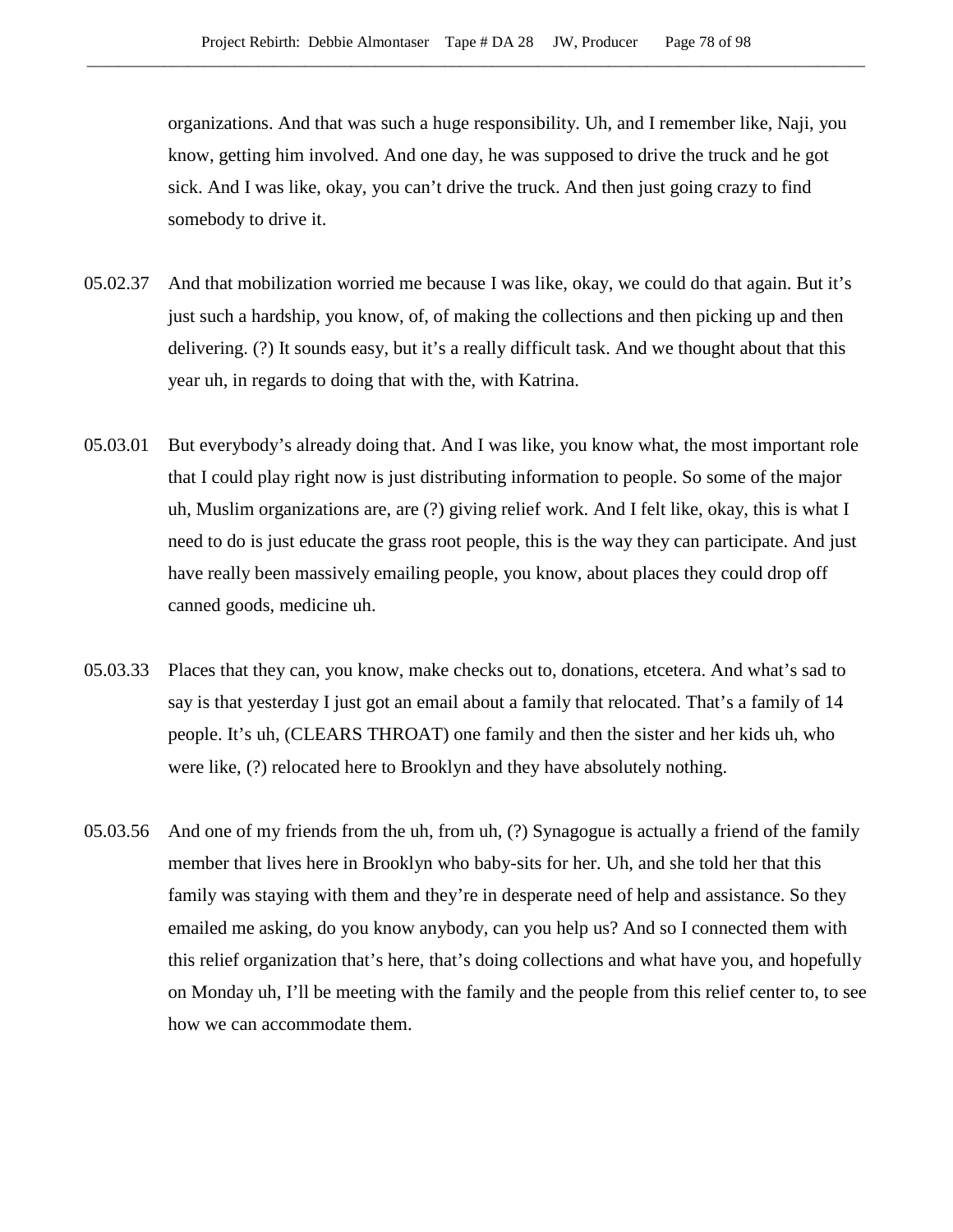- 05.04.35 Uh, so I think I briefly talked to you earlier about, you know, just seeing this posting that they wanted to do. Uh, (?) some training, cultural and ethnic training for first responders. Uh, it's, the organization is called the Arab-American Anti-Discrimination Committee. And it's, it's a national organization. So I emailed them and let them know that I'd be happy if, to serve if, you know, they had a shortage of people to provide the training.
- 05.05.03 And uh, I will try to work it out with my job, which is not very supportive, Jim.
	- JW: What's your job?

DEBBIE ALMONTASER: I hate my job at the Department of Education.

JW: (REPEATS PREVIOUS QUESTION)

- 05.05.17 DEBBIE ALMONTASER: Well, now I'm coordinator of external program. I work with community-based organizations and after school programs in terms of establishing relationships between schools and community-based organizations to provide services. Uh, I advocate for both. Both entities, you know, for schools to get programs.
- 05.05.38 For, you know, CBOs to find a school to work in. Uh, monitor and supervise some of these CBOs in our schools. Uh, (?) you know, I'm a liaison to them, as well, if there is an issue with the principal or with the school personnel or what have you. And it's, it's had some, (?) it's, you know, it's goods and bads.
- 05.06.01 I like the job. I'm really good at it in terms of networking and building bridges and, you know, getting resources where they belong uh, et cetera. The only thing I hate about it is that it doesn't permit me to, to have flexible timing in regards to, you know, doing such important work such as this. Uh, I had the, the rare and wonderful opportunity to actually go to uh, Indonesia after the tsunami hit in March to uh, do actually uh, conflict resolution training and anger management training through the Ohio State University (~JW~)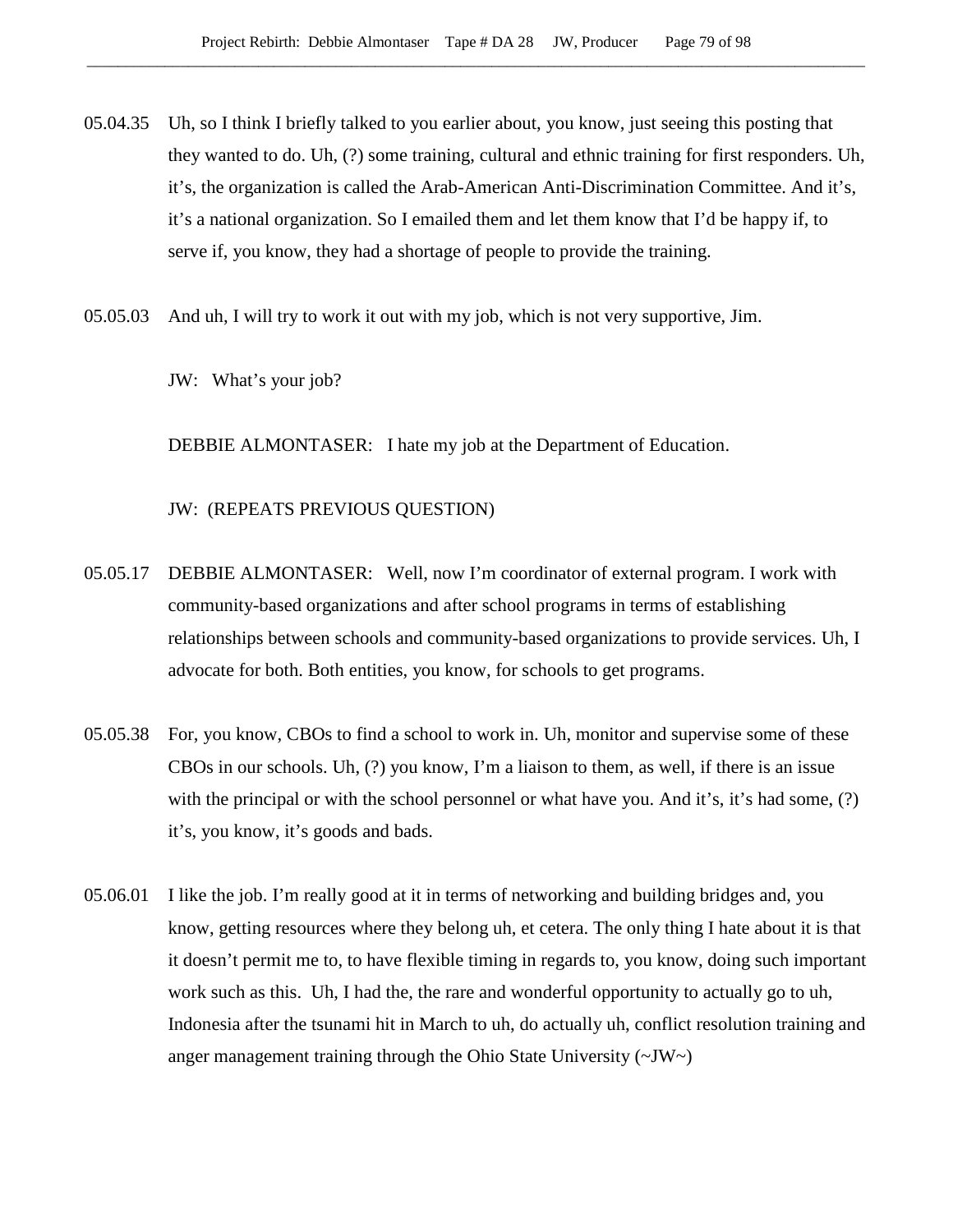- 05.06.42 No (?) Department of Education wouldn't release me. They're like, you know, your responsibility is (?) to this department, you know. We understand that it's uh, you know, (?) it was a tragedy, but you know, we also have to (?) you know, look for the benefit of this department.
- 05.07.02 And right now, you need to be here. And if you choose, if you choose otherwise, then you know, it's up to you. But basically if I would have said, well, I'm going anyway, then I would have gotten fired. (LAUGHS) So uh, that's what I hate about it. I hate that there is no, there is no flexibility. There's no uh, human understanding. Do you know what I mean? Like, I would've taken my personal time to go there, and I wouldn't have expected to get paid, you know.
- 05.07.32 But just the fact that I needed to be released was the important thing. And so I don't know now. With Katrina, it'll probably be the same thing. But I have to just find a way to, you know, to directly communicate with the chancellor and say, look, this is really important. Uh, I need your support. Even though that that's gonna mean that I override the heads of so many people.
- 05.07.58 But I find like, that's the only way. If that's the only way, then I have to take that risk. And I regret not going to Indonesia. I really do. Every time I think about it, my heart hurts. 'Cos you know, the (?) whole, there are plenty of people who do, who do this kind of work, conflict resolution, anger management. But the whole reason that Ohio State University invited me was because of the fact that I was Muslim. And I wore hijab. And you know the country Indonesia is Muslim.
- 05.08.29 So for them to have somebody of their own faith, someone they can relate to, was very important, especially since right after the tsunami tragedy, you know, there was this whole tension between the US and Indonesia, you know. And Indonesians feeling like the US is trying to take over. And my presence there would have alleviated, you know, that whole entire persona or, you know, perception of the fact that I am, you know, from with your, from within your faith.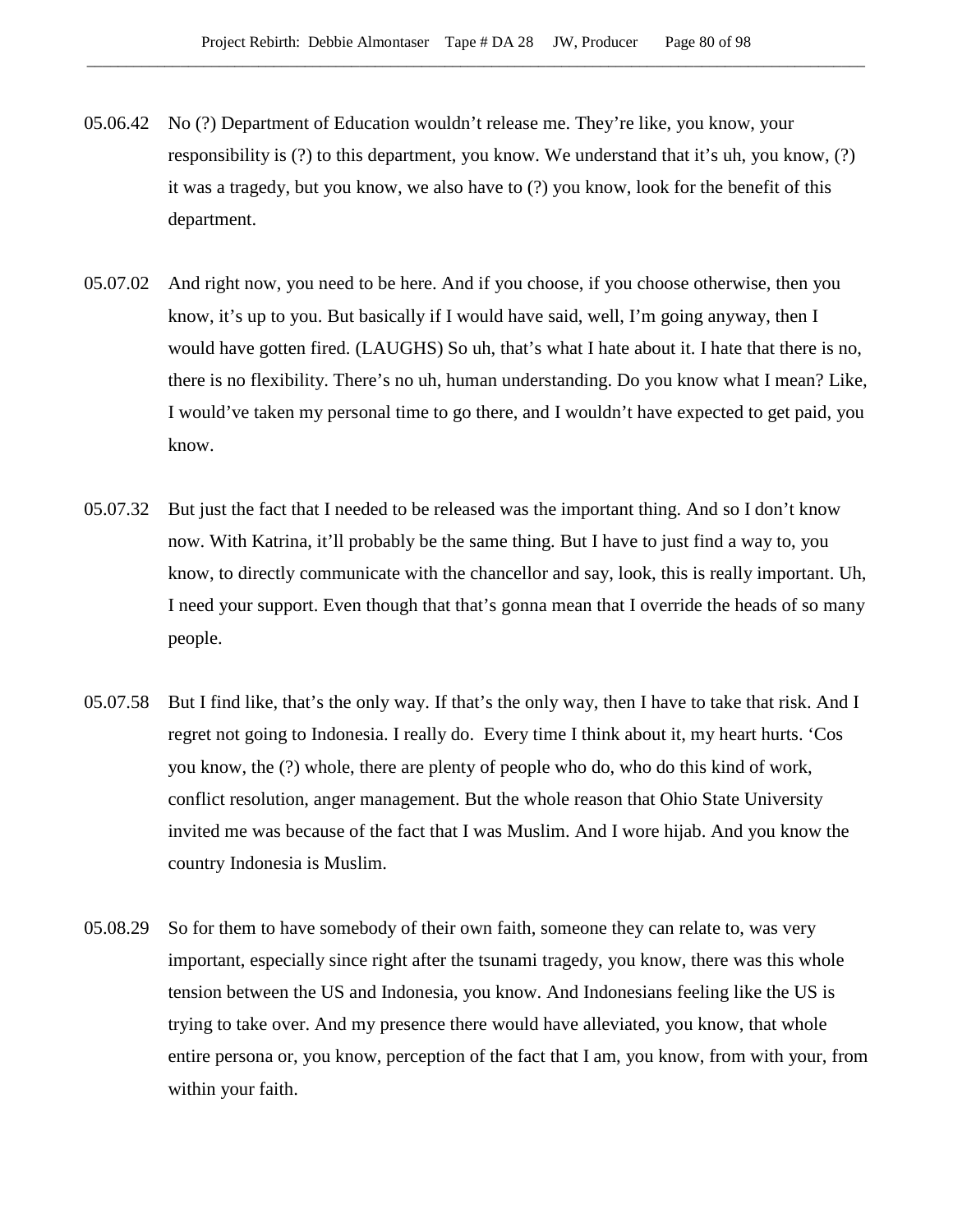- 05.09.01 But I'm also here to help you and I'm not, you know, we're not a part of, you know, this bigger force that's trying to take over your country or whatever. So I regret not advocating for that, you know. Like it was uh, a moment that I did not seize. So uh, so yeah, so if they do get back to me and say, yes, we definitely need your help, I think that I'm gonna just take that leap and do what I should have done with uh, the Indonesia opportunity.
- 05.09.35 And, and contact the chancellor directly and say this is really important. I cannot see them saying no because this is a national event, you know. It's like, your country, right? I don't know.

#### (OFF-CAMERA REMARKS)

- JW: Can you comment on the London bombings?
- 05.10.21 DEBBIE ALMONTASER: Oh god, Jim, it was, it was devastating. It was devastating to hear what had happened. And it happened July  $7<sup>th</sup>$ , right? Yeah. It was July  $7<sup>th</sup>$ . That week was a quite a stressful week for me because that was like, the week before the Gracie Mansion event. And there was just (?) a lot happening. I was involved in putting up a website. And that was even before that. I was involved in putting up a website literally from scratch. Not that I'm a website designer, but providing them the content. Uh, getting the, the list, just a lot of coordinating for this Arab Heritage Week.
- 05.11.06 So I was actually uh, at work and uh, I don't remember how I heard about it. It was that morning that I heard about it, 'cos they're, they're ahead of us. So I went to work that morning with like, this sick, you know, sense in my stomach. Like, oh my god, what does this mean now for us, you know. This is just like, here we go again, you know.
- 05.11.31 Just another thing we have to deal with. Uh, and I remember running into somebody (?) in the street uh, at one o'clock, a friend of mine. A very good old friend of mine. Uh, and she's like, how are you, and she's like, how are you. And she's like, what are you up to these days?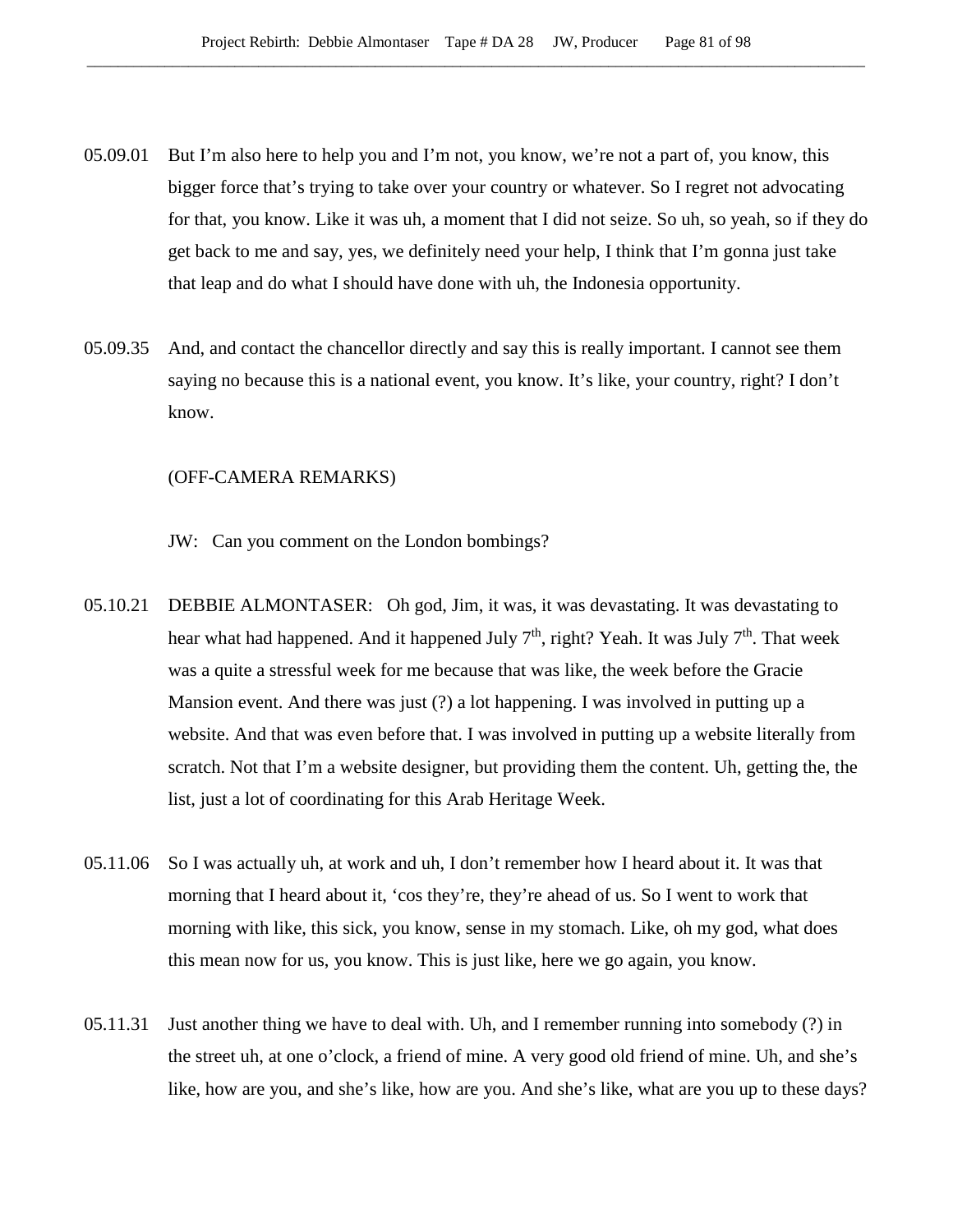And I told her. And she's like, wow, that's a huge undertaking. And I said, right now, and I just like, (?) I vetted to her. I said, right now I don't know if this gonna go forward or not. She's like, what do you mean? I said, I am so scared.

- 05.12.01 I have sick sense that city hall is gonna try to call this event off. 3 o'clock that afternoon, I get a call from the person I was working with in the Mayor's office. And she says, Debbie, I need you to call me tomorrow at 11 AM. And I just want you, I want you to keep me in your thoughts. And I was like, okay, what does that mean? She says, I have a very important meeting tomorrow, but just keep me in your thoughts.
- 05.12.31 She didn't say pray for me. (LAUGHS) But just keep me in your thoughts. And I said to her, I said, you don't mean to tell me that they're trying to cancel? She says, I can't tell you anything. I'm gonna go to this meeting tomorrow, but I don't know what to expect. But just keep me in your thoughts, that I will be prepared enough to make sure that we continue with the course. And I was like, oh my god. I can't believe this.
- 05.13.00 So that whole night, Jim, I was like, on pins and needles, thinking about, okay, they're gonna do this to us. They're gonna cancel the event because of, of the London bombing. So I called her the following morning. She said, you owe me your firstborn. (LAUGHS) I was like, why? What did you do that I owe you my firstborn? She said, they were literally considering to cancel the entire event. And I put up a huge fight. And I was the only one, the only reason of voice in there, but I was able to get them to see that we can't.
- 05.13.34 That now more than ever, this event needed to happen because if we didn't, then we are literally saying, we believe in guilt by association. We don't trust you and we don't acknowledge you in our community. And she said, they, it took a lot of convincing, but the event is gonna happen. And I was so relieved, but it just, it, it killed me, Jim, that, you know, (?) anything that happens anywhere somehow always has a ramification on the entire community.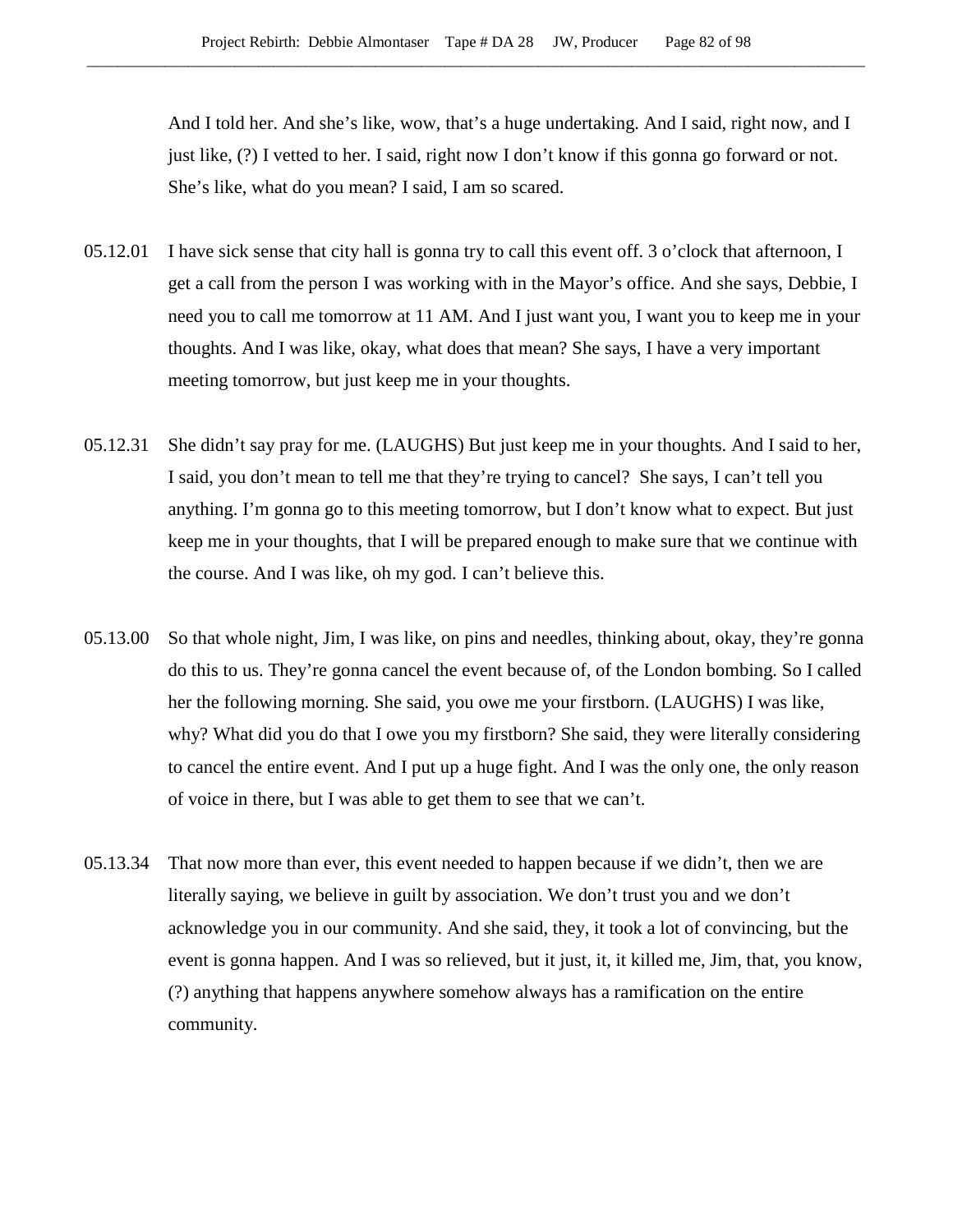- 05.14.10 And it's just so tiring to have to deal with that, you know. It's just so tiring that, you know, that people look at you with suspicion. That people treat you, you know, indifferently when they hear things that have happened, even though it happened across the world. It's still, you know.
- 05.14.29 And also, it, it hurts that people cannot differentiate between the general, major Muslim population and then this small segment of fanatics who are acting not based on religion, but on political agendas uh, to achieve god knows what, but it's certainly not anything that the religion teaches or believes in. And so it's really, it's hard.
- 05.14.29 It's hard to have to constantly go back to that, and you know, reeducate people, you know. And just, you know, do that kind of work over and over again. It's just so draining. It's like, you know, (?) just like this constant, you know, defense mechanism that, that we all have to, you know, put on to say, okay, you know, our religion doesn't say this. Our religion doesn't condone this. Do you know what I mean?
- 05.15.29 And it's just tiring. Like, absolutely tiring. And uh, I had then left. I left the city July  $20<sup>th</sup>$  and then the second bombing happened, I think. It was July  $21^{st}$ . So I was on the boat when that happened. And I was like, so nervous and sick to my stomach as well. And I (?) was checking email. And then I saw about the bag searches in New York City. Oh yeah, they were doing bag, (?) they're still doing it on subways and platforms.

JW: It's not specifically targeted towards Arab-Americans?

- 05.16.06 DEBBIE ALMONTASER: It's not. (~JW~) They say, but they randomly select people. (~I~) And of course, the ACLU and (?) other civil rights organizations are saying that, you know, once you, you, excuse me, instate such a procedure, that how could you not fall into the trap of, of racially, (?) you know, racially profiling people?
- 05.16.30 Uh, and so (?) it was really, it was sad that we had to take a step back, do you know what I mean? And uh, I mean, I have been fortunate they, nobody's stopped me, but I haven't been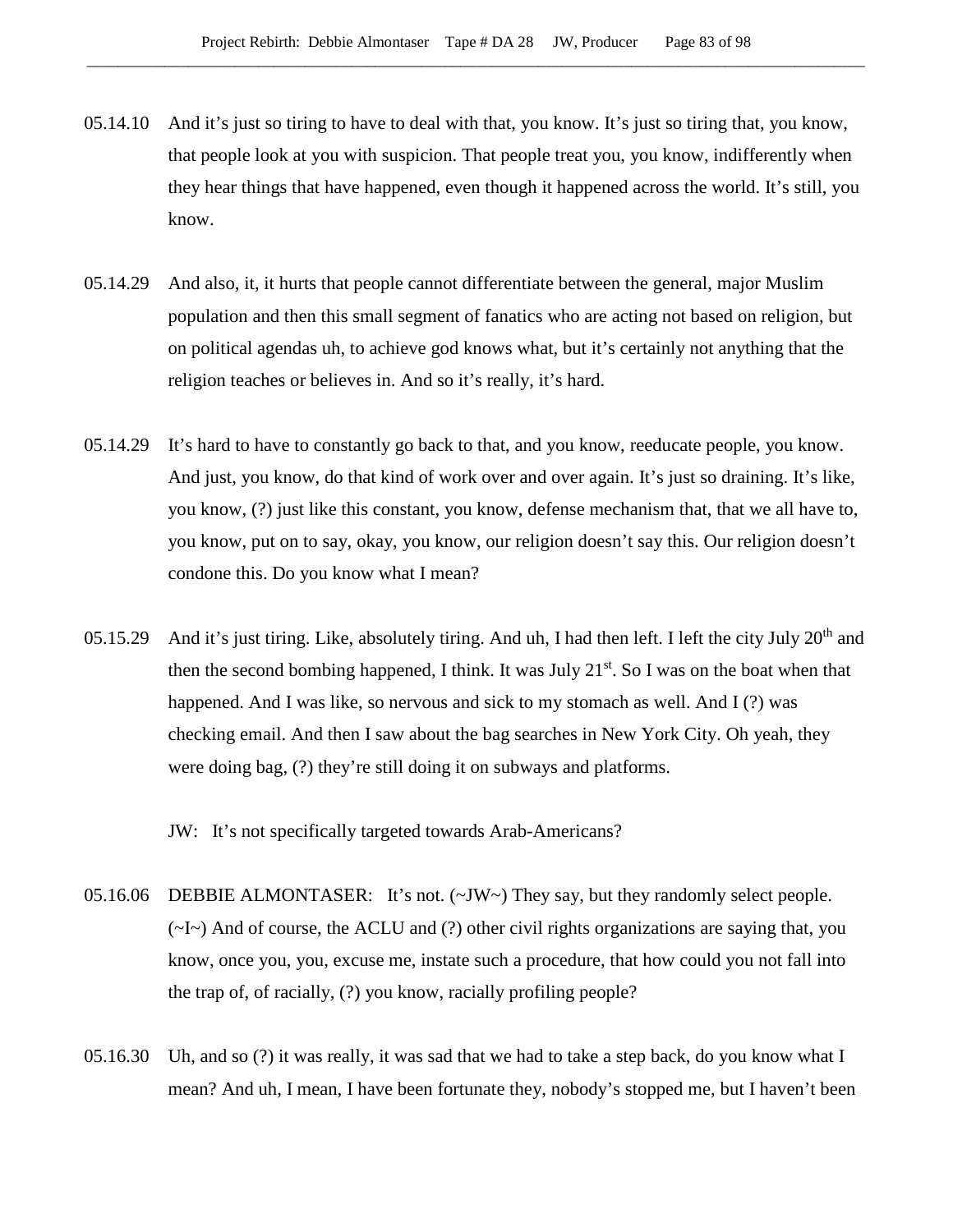carrying big bags. And I've been carrying a bag that's open. (LAUGHS) Don't even zip up my bag, just so that way (?) I don't fall victim. Uh, there have been about four or five people in the community who have been stopped.

- 05.17.00 Uh, but, you know, (?) it's just so difficult to say, oh, well they stopped me because I'm Arab or because I'm Muslim, you know. So quite frankly, I feel like it's a waste of, of the city's money, you know. We need better security measures than having police underground or in subways doing this. And quite frankly, I think the, the uh, crime rate in New York City has gone up because of, of the police (?) doing this.
- 05.17.30 They're not being out on the streets or available to, to attend to calls or emergencies. So  $(\sim JW \sim)$ 
	- JW: What does the future hold with regard to this?
- 05.17.42 DEBBIE ALMONTASER: Well, the future right now is very pessimistic, because shortly afterwards, you know, Tony Blair passed uh, legislation similar to the Patriot Act. And then I just heard uh, fairly recent uh, I think a couple of days ago, that he is trying to pass this uh, legislation to deport people who are reported to be inciting hate, you know, in mosques or community centers or whatever.
- 05.18.12 And my thoughts on that, you know, it's two way. It's, okay, yes, I agree. If they are inciting (?) hate and are negative influences in the communities, they don't belong there.
- 05.18.28 But then how do you, how do you judge that, you know? I would hate for people within a community to call because they don't like that person and say, oh, you know what, let's, let's just get rid of him. He's so annoying. I can't stand him. I'm gonna call and say he's (?) inciting hate.
	- JW: Could that happen to you?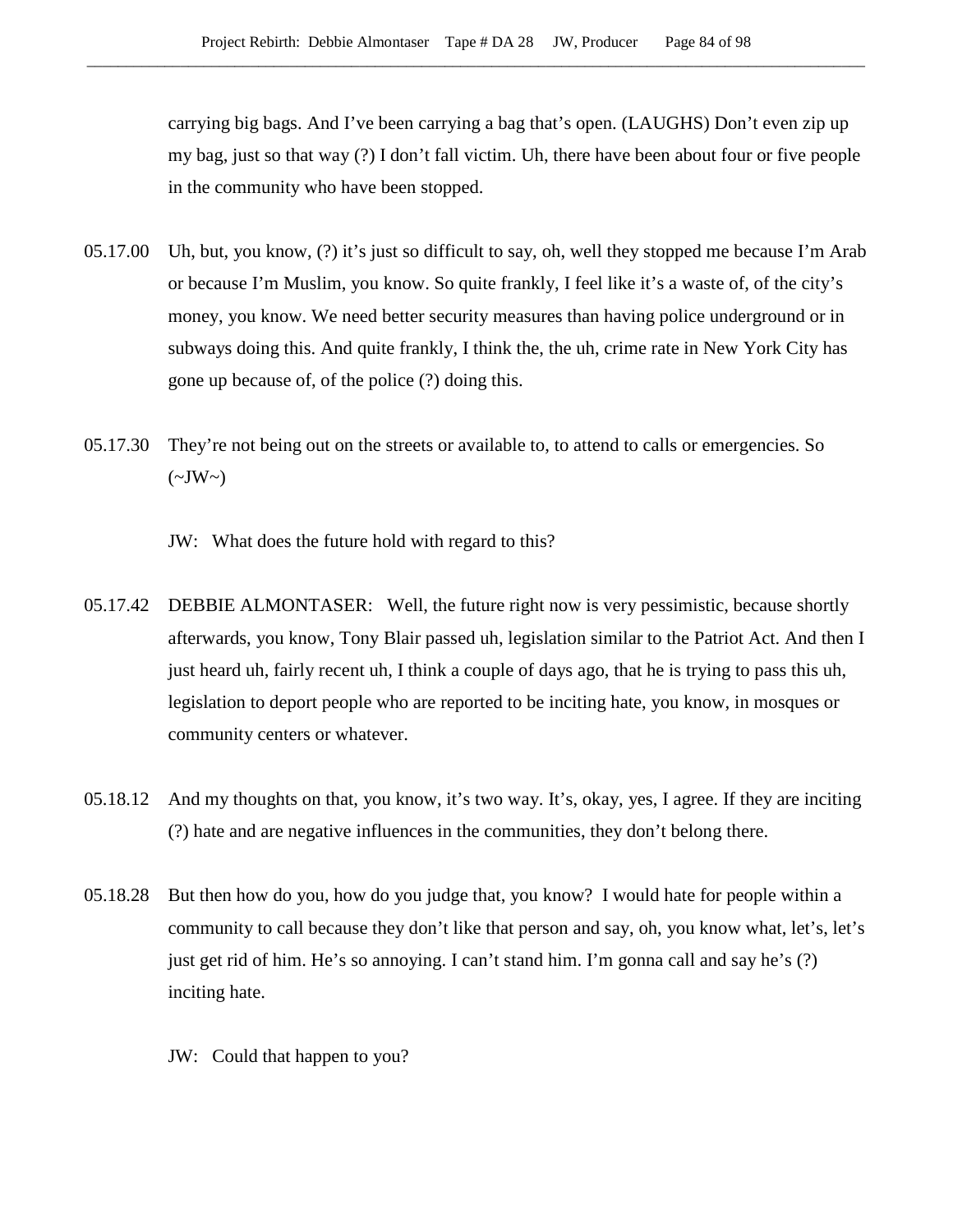05.18.51 DEBBIE ALMONTASER: Uh, it could happen to anybody.

JW: But in light of what we've been talking about?

05.19.01 DEBBIE ALMONTASER: Probably so. (?) You mean from within my own community? (LAUGHS) Anything is possible. Anything is possible.

JW: Do you want to talk about it in terms of your personal experience?

- 05.19.23 DEBBIE ALMONTASER: Well, it scares me, Jim. I mean, that whole thing scares me. And I know, the, the toll that it's taken on my family is terrifying. And I never want my kids or my husband to go through that experience. But anything is possible, especially now with the secret charges that the US government is, is able to hold on people, you know. Basically imprison people with secret evidence that no court of law can see, et cetera.
- 05.19.50 You know, and this has happened to actually a few Muslim Americans. I mean, one of them is Jose Padilla, you know, who is a Latino convert, who they claim, you know, was planning to, planning an attack or something. Uh, but, you know, he's being held on, on secret evidence that cannot be shared with the public. Uh, and then there are a couple of others. So it's scary, but anything is possible, you know. And uh, you know, there are people, for example, within the Yemeni community who are picked up for money transferring.
- 05.20.32 And who are actually uh, what's the word I'm looking for, framed or, you know, targeted by one particular person. You may remember this incident. Uh, I think it was about six months ago. Do you remember a gentleman who set himself on fire in front of the White House? (~JW~) Yeah, he was a Yemeni American who was actually uh, playing the role of being a spy within the community.
- 05.21.00 And who was actually being paid off by, by government officials for information. And somehow they withheld some money from him or whatever, and he got really upset and he went and he set himself on fire in front of the White House.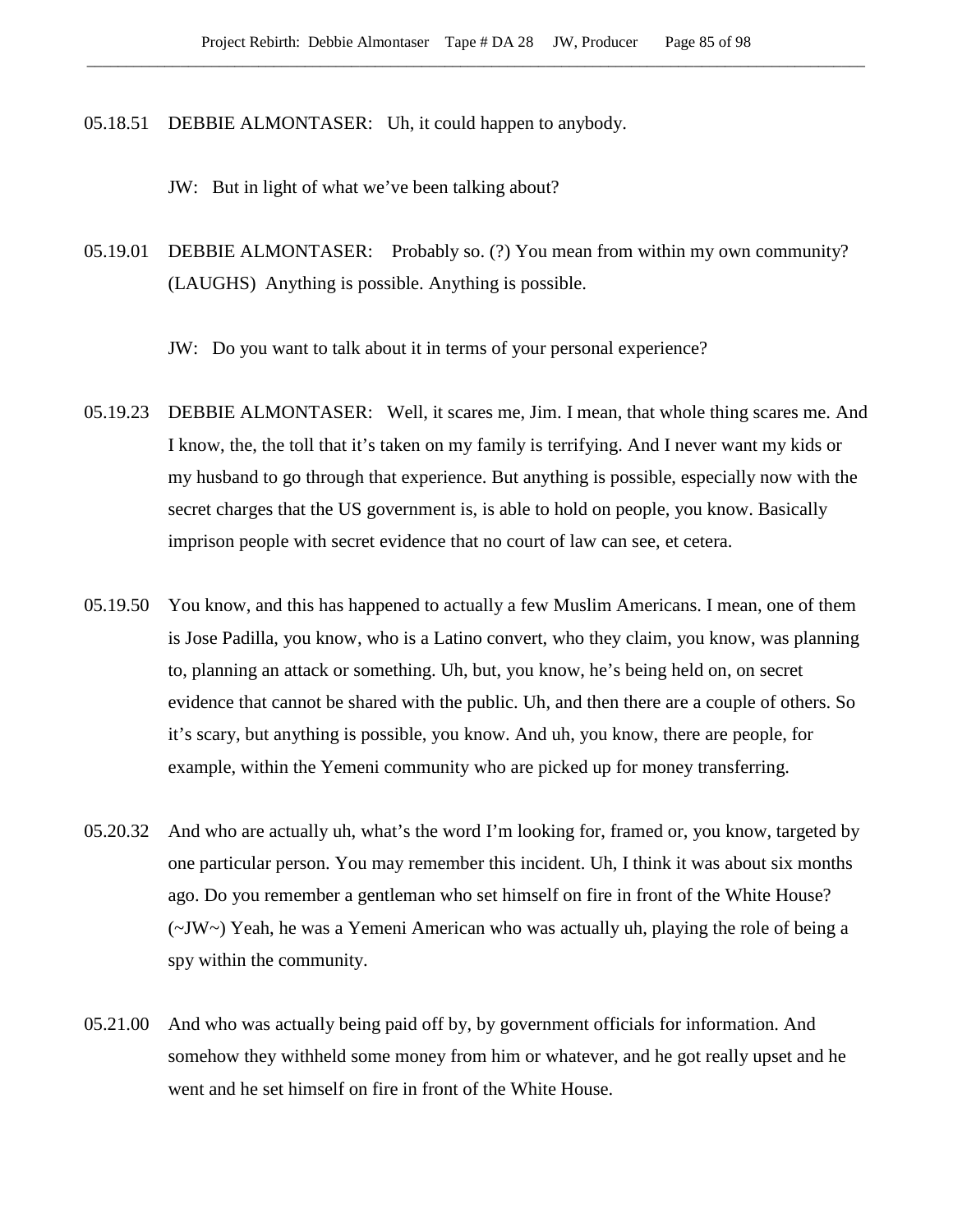JW: Died?

- 05.21.20 DEBBIE ALMONTASER: No, he didn't die. But he's in jail. And I think they're holding him also on psychological, you know, that he is not fit, psychologically fit. Uh, but he, he got a lot of people in trouble, you know, and one (?), you know, it's, it's just so scary, you know, what, like we said, anybody could turn around and report and say this person is, said this or did this. And, and I, you know, we are now in a time where, you know, any little thing, you know, can be believed by government officials.
- 05.22.01 And, and you know, and taken as, as a word of gold or, so it's scary, you know. And I think about that a lot, you know. I, I think about it a lot. Especially since, you know, that incident that happened to me a few years ago. Uh, and uh, you know, but what do you do? You can't live in uh, a cage. You can't, you know, isolate yourself. And you, you can't stop the work that you're doing, you know.
- 05.22.31 You just have to keep forward. So I'm not happy with, you know, what's happening in London. There is a great deal of backlash and discrimination. Uh, when I was on the boat, I had shared about, I actually educated uh, the students as well as the staff, who were some American and some European and some from Australia, etcetera, about the Patriot Act. And then I also shared that, you know, Britain is considering to do this uh, as well.
- 05.22.59 And, and you know, few people who lived in Britain said, you know, well, when we go home, what would you recommend that we do, you know, based on your experience in New York, being that this was such a devastating thing to happen in New York? And I said to them, I said, you know, befriend your Muslim and Arab neighbors. Get to know them. You know, be an ally and a support. You know, help them speak up for their rights. Help them, you know, develop a voice to speak about their faith and their traditions. And, you know, not to be scapegoated.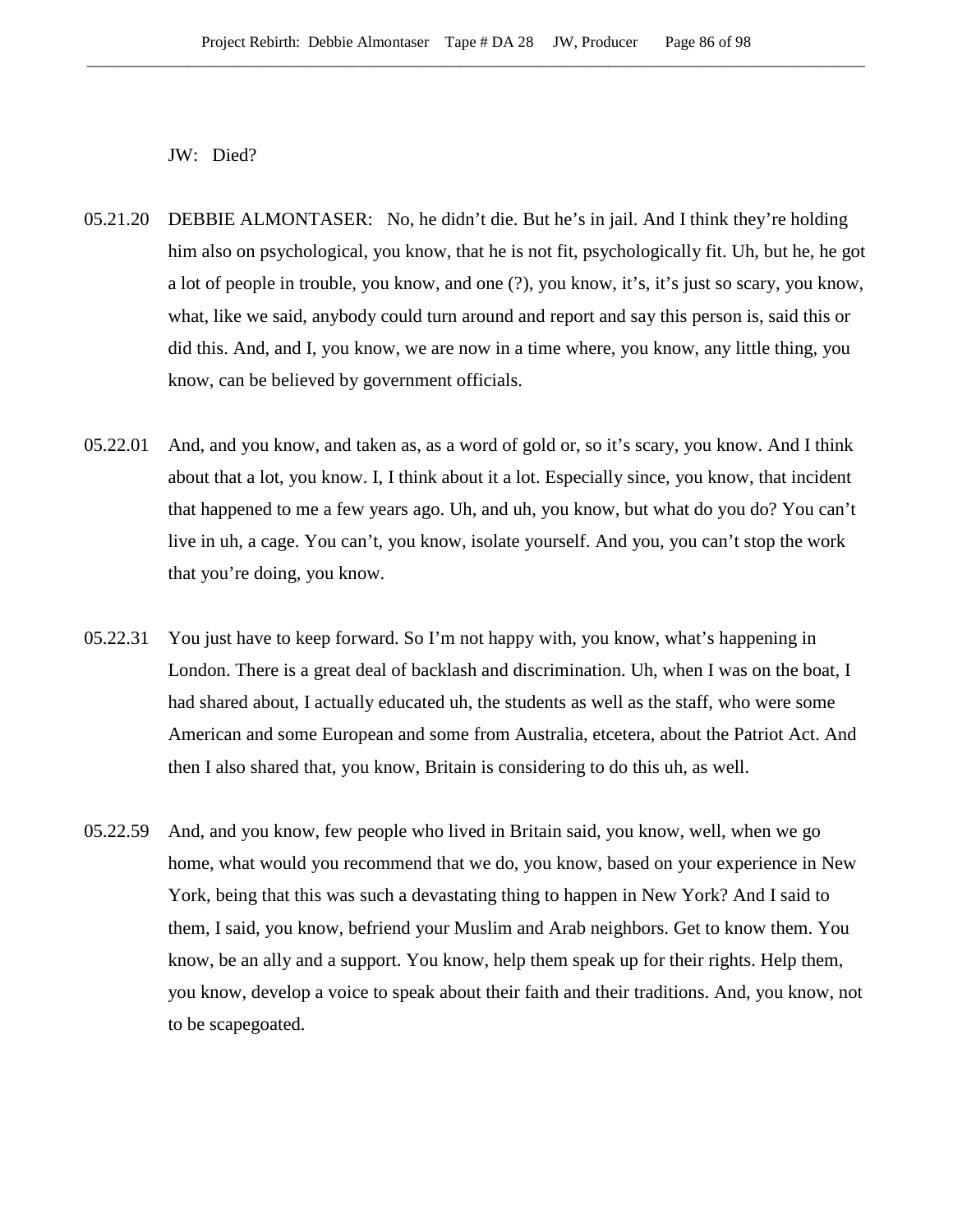- 05.23.30 And they were like, wow, you know, that's very easy to do. I said, it's just a matter of establishing those relationships, and helping your families and your friends understand that, you know, we can't, you know, generalize about all Muslims or all Arabs, that they are terrorists, et cetera. And so that's, you know, that's still, that's still on my priority list, Jim, of, of just dealing with those issues. You know, tomorrow, you know, I thought it was gonna be the first September  $11<sup>th</sup>$  that I would actually be able to just like, to (?) have my own personal time and, and really, and not do anything, and just like, be home and just, you know, in my own way, you know, just remember that day. And uh, a month ago, I, I got a call from uh, from a minister in a church in (Parkslope?) and uh, who we've, we've gotten to know each other really well and work together really well.
- 05.24.30 And he's like, Debbie, you know, I, I wanted to do an interfaith event (CLEARS THROAT) having, you know, people of different faiths come and, and do a prayer and, you know, get different organizations to sponsor it and, you know, but because of, of the time constraints and people going away, I wasn't able to get people to come (CLEARS THROAT) and, or make the commitment and they're out of town. And he said, right now, I really don't have anything substantial to bring to my congregation.
- 05.25.03 I, I want something that is moving and that is inspirational uh, and that, that will, you know, help them walk out of church reflecting about themselves and the world. And I want you come and, and share the podium with me. And (?) share giving the sermon for that day. And I was like, oh god. (LAUGHS) I really, I, I made myself totally un-accessible uh, you know, with other offers, other invitations that I had gotten, just saying I'm gonna be out of town that weekend. I'm gonna be out of town that weekend.
- 05.25.43 And when he spoke to me uh, almost a month ago, I couldn't say no to him like, after he made this plea. And I was like, okay, well, I'll be happy to do it. So I'm gonna be tomorrow at the Old First Church in Parkslope at 10 AM.
	- JW: Have you been offered a job as a principal?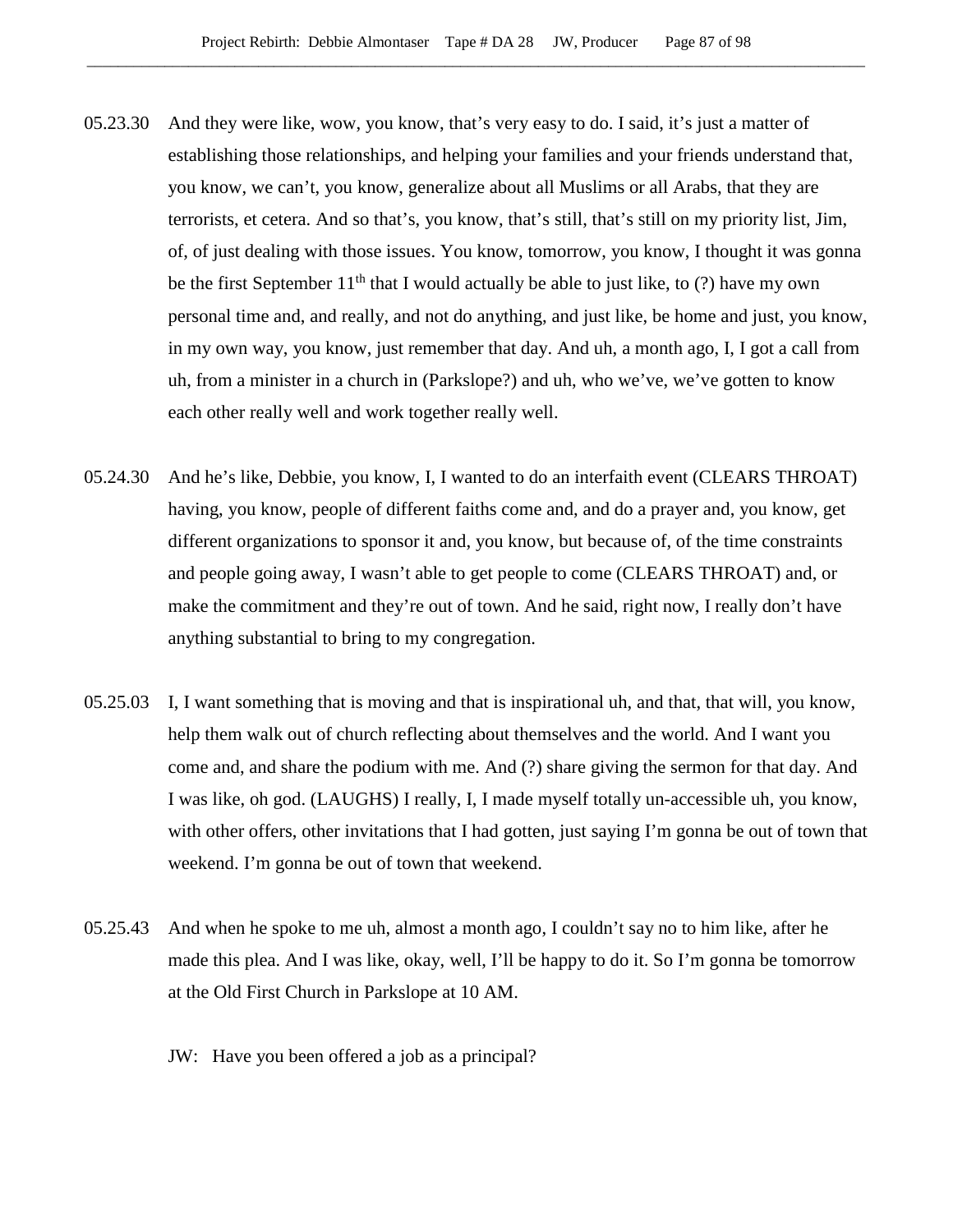- 05.26.13 DEBBIE ALMONTASER: (LAUGHS) Oh god. It's another story in itself. I uh, I spoke to Danielle about New Visions uh, actually looking to develop a dual Arabic language school. And the, the first uh, the first, (?) you know, idea that came to them was actually to create an Arabic and Hebrew school, which would bring Arabs and Jews together to develop a sense of understanding uh, and coexistence.
- 05.26.47 And people at New Visions talked about it and felt like maybe it's too big of a challenge to take on two languages. And maybe just to focus it to one. So the person at New Visions just happened to be in Parkslope waiting on a falafel line to buy a falafel. (LAUGHS)
- 05.27.07 And right before him was a friend of mine who's Arab-American and one of her friends. And they were both talking in Arabic. So he stopped them and asked them if they were talking Arabic, and he introduced himself. And he talked briefly about the project. And he's like, I'm trying to connect with, you know, Arab-American leaders, you know. We're thinking of developing an Arabic school. So my friend says to him, she goes, well, the person you should be speaking to is Debbie Almontaser.
- 05.27.34 And he's like, you know, I heard that name, but the people who've mentioned it (?), mentioned her name (?) didn't have her contact information. If you could connect me with her, I would greatly appreciate it. So within three days, I'm sitting in this man's office talking about this idea. And just (?), you know, like, I connected the whole dots of who he should speak to and I was more fascinated by having the dual Arabic and Hebrew language and I told him how very much need it is in today's world.
- 05.28.01 And with the conflict there and what have you. So he's like, well, right now, we need the commitment of the communities to come together and help us find, you know, an academic uh, partner, as well as a community-based organization to partner, to develop such a school. And that's like, the whole model. And from that conversation, he's like, you know, Debbie, it's amazing that we've stumbled upon you, because you are the ideal person for this school.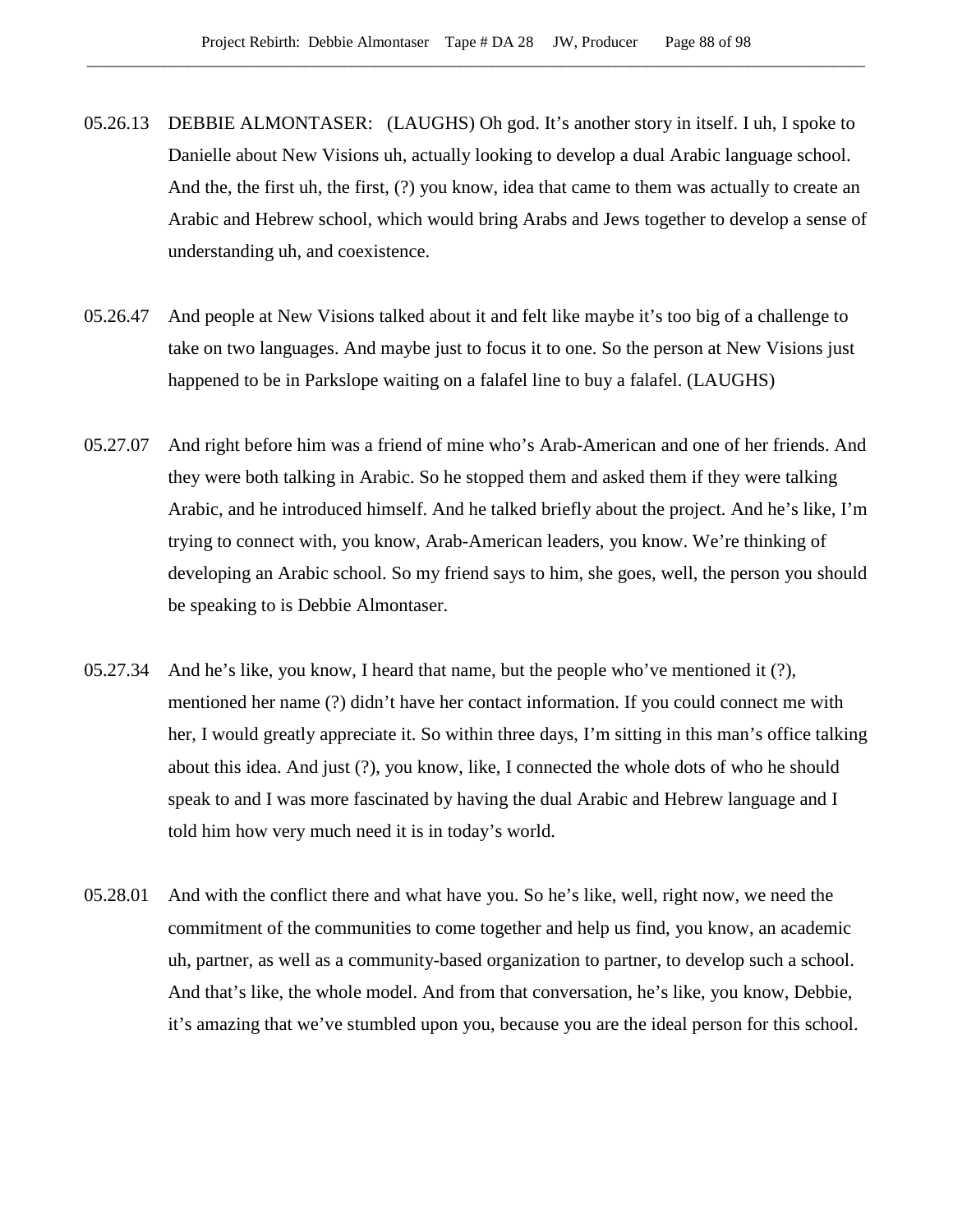- 05.28.30 And I really hope that you will take this into consideration uh, in being the school leader of such a school. And so I told him, I said, you know, ideally, it sounds really wonderful and great, but my commitment is to my community. And I don't know if I can make a commitment so soon, in the next year or two, to take on such a huge responsibility. Uh, I said, however, you know, my fate pre-911 was to become a principal.
- 05.28.58 And now in the post-9-11 era, I realized shortly after that that's not what I should be doing. Uh, I said, however, I do owe it to myself as well as to the Department of Education, since they paid for my masters to become a school leader, to eventually have that happen one day. So maybe in the next four or five years, you know, and I basically said to him, I said when the world calms down, I think I may be able (LAUGHS) to do that. So he's like, oh, the, the world is not in your control.
- 05.29.28 He was like, really trying to convince me that, you know, I should be doing this. So uh, a week afterwards, he called me back and he uh, they wanted to set an appointment for me to meet the president and the executive director of New Visions. And I went. I met them. They were extremely impressed, took all of my recommendations into consideration and told me, well, we'll get back to you in a few weeks. But we really think you'd be great, you know, and we'd love to work with you.
- 05.29.57 And you know, you have all your, the credentials required and what have you. So they left the room and this person who I initially met was walking me to the elevator. (LAUGHS) And he said, I knew, Debbie, they were gonna love you. And you know, before, you know, we set the meeting uh, we were asking around about you. They called, you know, this person at the DOE and that person at the DOE, and then he says to me, Jim.
- 05.30.29 He says, and the other day, we were meeting with the NYPD (?) and they had great things to say about you. (LAUGHS) And I looked at him. I said, the NYPD? I said to him, I said, Adam, I could understand if I was applying for a law enforcement position that you had asked the NYPD about me. But for a leadership position in a school?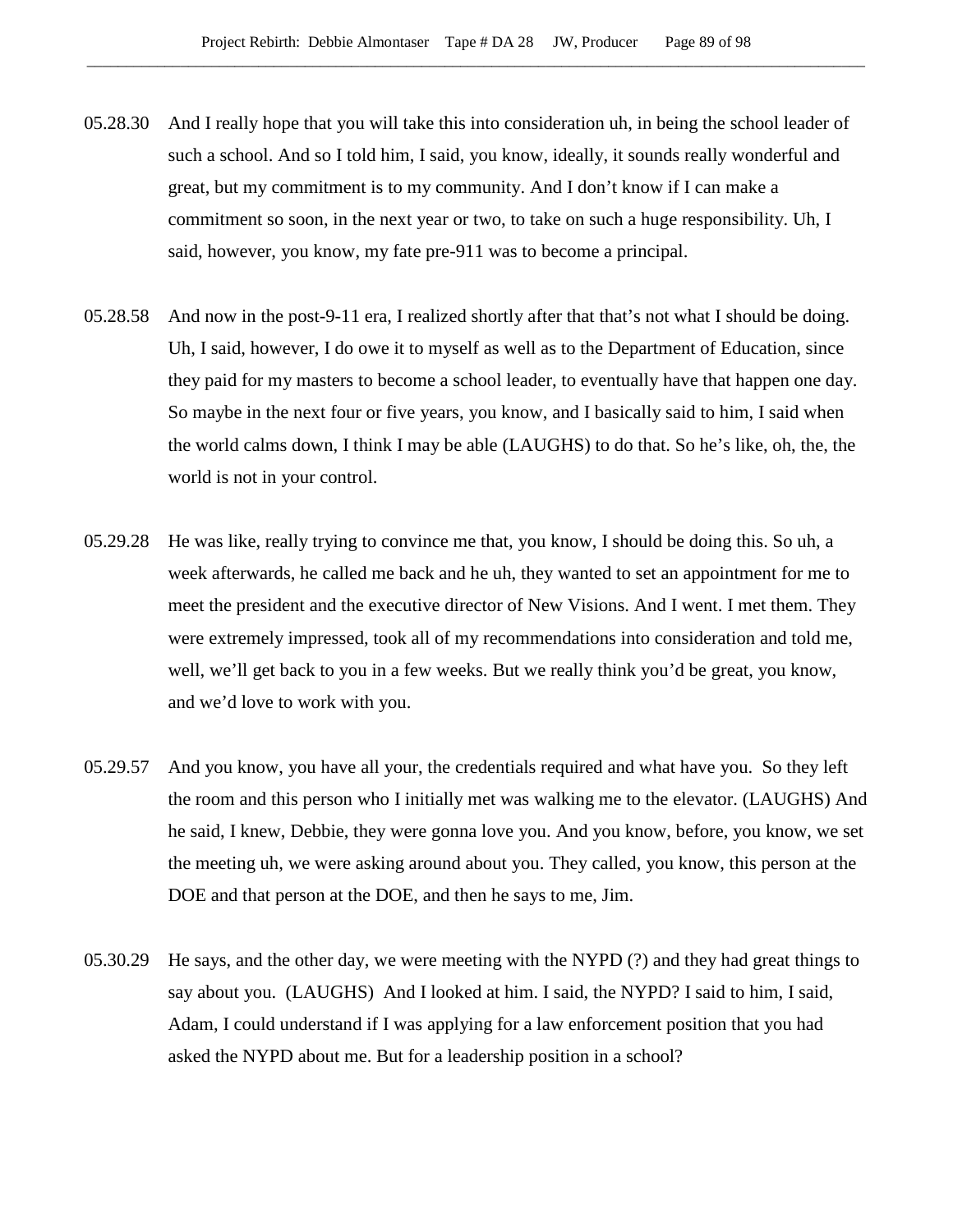- 05.31.01 That does not make sense. Or I said, I could understand if maybe the partnering organization is the NYPD, that we want to create some kind of high school police academy or something, that you would ask them. And he looked at me like, with this really nervous look on his face. And I, I looked him straight in the eye, Jim, and I said to him, I said, you mean to tell me that you did a background check on me?
- 05.31.28 And he was, he was mortified. He turned red, Jim. And immediately he says to me, no, of course not, why would you think such a thing? I was like, I just can't understand why you would be asking the police department about me. And why they would be telling you good things about me. No one at the police department knows me, you know. I mean, I've met Commissioner Kelly a couple of times, but he's met thousands of people.
- 05.32.01 Like he's gonna remember me out of everybody? I don't think so.

JW: How does that make you feel?

- 05.32.09 DEBBIE ALMONTASER: I was crushed, Jim. I went home. I cried so much that night. And Naji was home. And he was like, you're taking this too seriously. Like, he was trying to find every possible way to make light of it. And I was like, absolutely not. I am crushed. I said, our people are gonna constantly be second-guessed, double-checked. You name it, it's always gonna be that.
- 05.32.36 And he's like, well, what are you considering? I was like, you know what, I don't know if I want to work with these people. I don't know if I want to do this project. That they had to go through that measure. I was like, they should've taken word of people at the Department of Education as enough. I would not be working in the Department of Education if I had a criminal record or if I have any, you know, any negative thing.
- 05.33.03 And every employee at the Department of Education has to be fingerprinted, you know. I have to have uh, you know, a clean slate in order to work there. And that should have been enough. And my credentials should have been enough. So Naji's like, well, look, you know,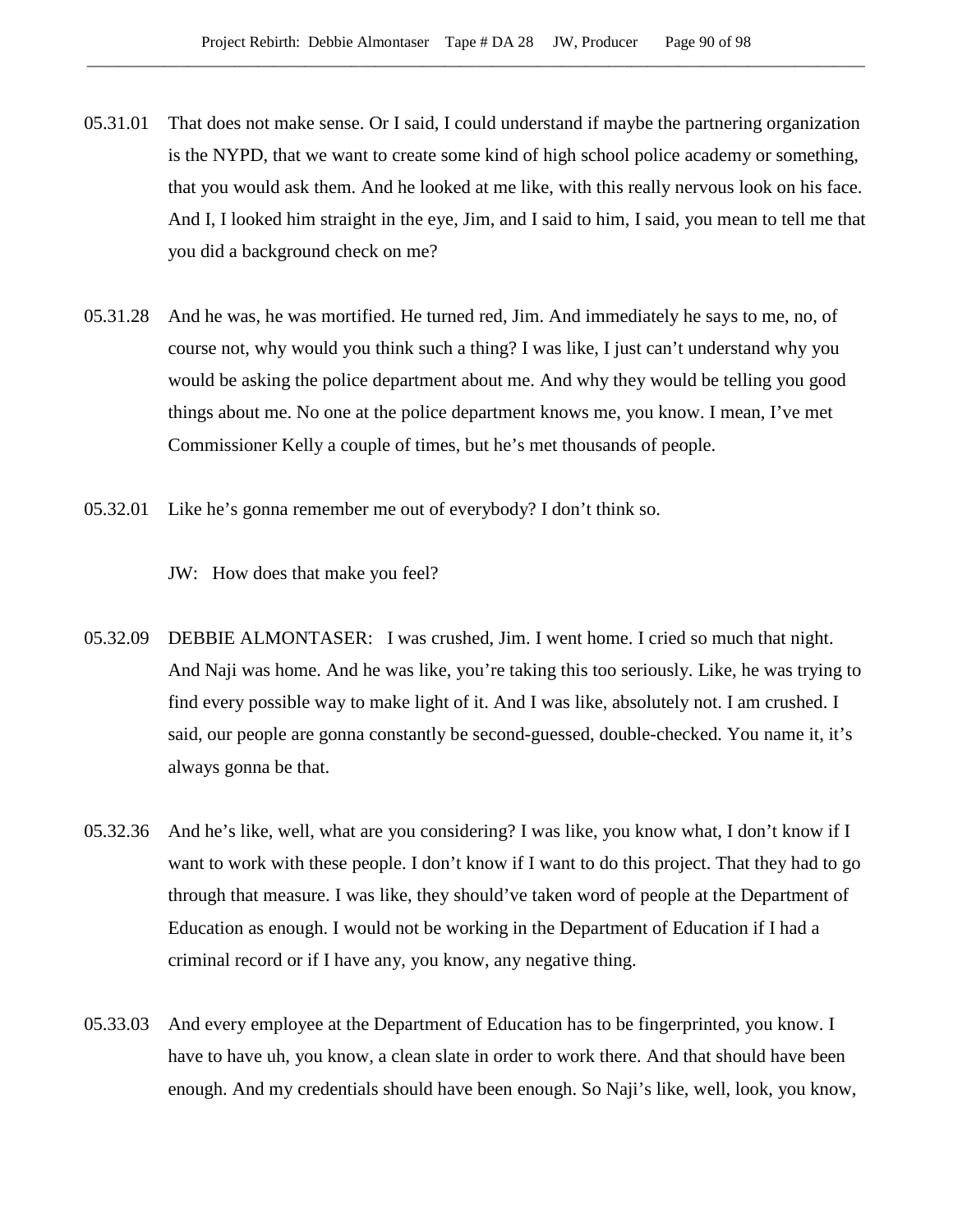unfortunately, this is the stuff that our community's gonna have to deal with. I was like, no, this is not fair, this is not right.

- 05.33.33 And you know, he was like, look, you know, you have two options. One is to call him back and, and yell and carry on and tell him that he's a jerk and that you're not gonna work with him. Or you can continue with this project, develop it, open the school, do something meaningful for your community. Something meaningful for the broader community, because you're not just educating Arab-American students, but you'll be educating New Yorkers, you know.
- 05.34.04 And this place will set an example for the entire country. It could be a model, you know, a coexistence school, et cetera. He said, but you have to put all of your feelings aside to accomplish that. So I said, okay. I said, well, then maybe if I do this, after the school's open and it's successful, I'm gonna call all those people at New Visions and tell them how dare they do what they did to me. (LAUGHS)
- 05.34.34 And Naji's like, okay, you could do that, you know. You're, you're already set in, and you know, established. Uh, I haven't, I did not contact them back. I left things where they were. He did call me back, 'cos they wanted to get back to me. And he said to me uh, right now, what we need is your help to identify an academic institution and a community-based organization that would be willing to partner to create this school.
- 05.35.06 And it's been really hard, you know. The academic institution that I would like for them to partner with right now is being banned by the Department of Education. And that's Columbia University. Yeah. Columbia University's Middle East Institute is banned from doing any work with the Department of Education because one of their professors, who is Rasheed (Hadidi?), who took over for Edward (Sahid?) who was this big scholar and advocate for the Palestinian cause uh, taught a course.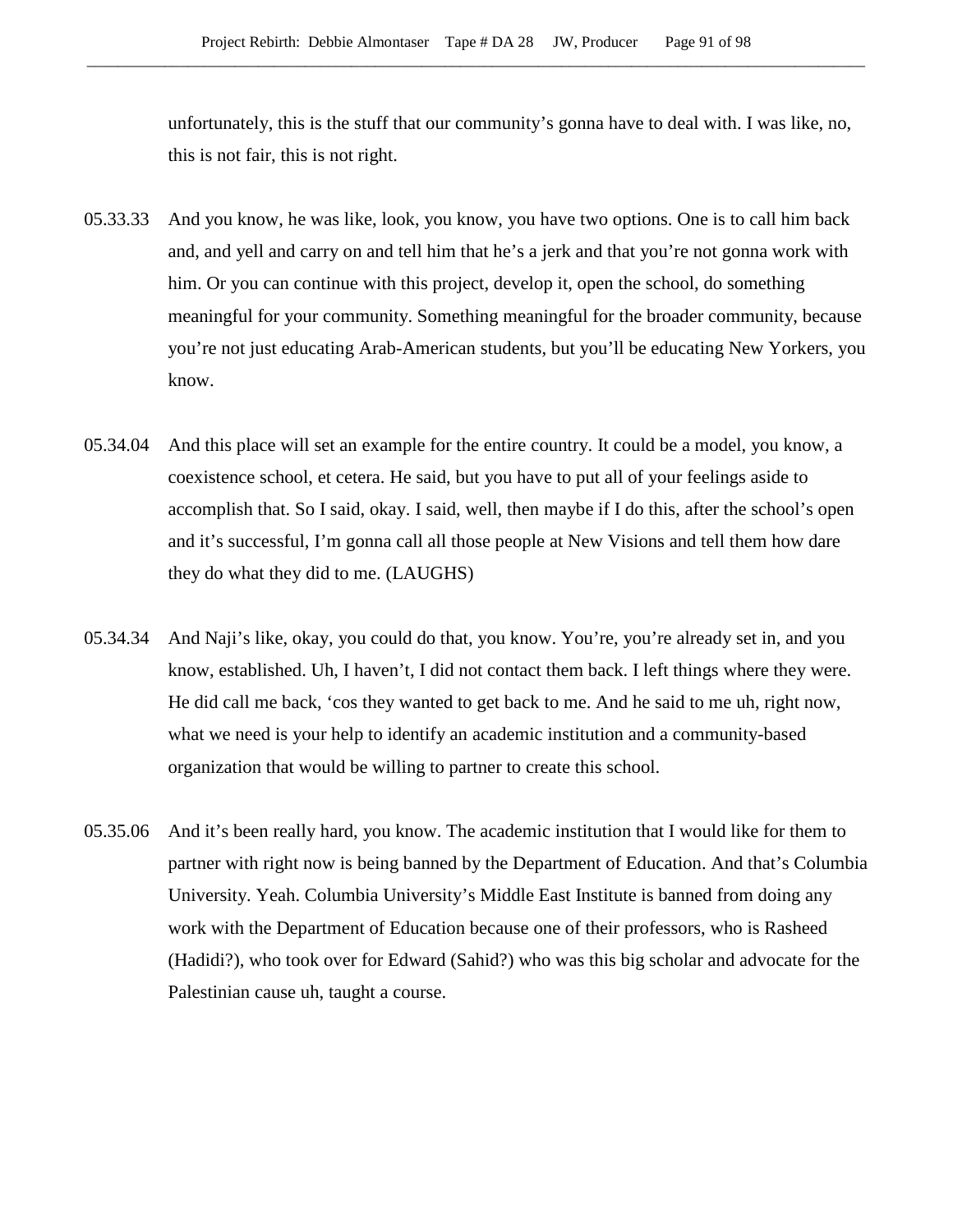- 05.35.44 And the New York Sun found out that he taught this course to New York City Department of Education teachers. And they created this whole big commotion that he should not be teaching them because he is uh, he's racist, you know.
- 05.36.00 He, you know, says horrible things about Jews, about, (?) about Israel, et cetera, and should not be someone that should be allowed to teach. So Columbia and the Department of Ed battled this for like two months. And uh, Chancellor Cline and the Mayor basically said, you know, we will not continue the relationship unless you make sure that this professor does not step foot in any of our schools or provides workshops or courses to our teachers.
- 05.36.34 So uh, there is no other academic institution in New York City has the strength to do, to be a partner. Uh, so it hurts, you know, it hurts to have to deal with that, do you know what I mean? Like, this man is not what, what the New York Sun painted him to be. And for the Mayor and the Chancellor to take their word and appease the New York Sun and others who read the New York Sun was really sad, you know.
- 05.37.07 And (?) this man is highly recognized, renowned all over the world, you know, as a scholar, as someone, you know, who advocates for human rights, but yet who has become this, you know, negative person.
- 05.37.26 So yeah, so uh, I don't know. (?) I'm still bruised by, by what happened. And I just have to think long and hard about what I want to (?) do. Can I put my feelings aside to do this? And (?) the ironic and funny thing is, Jim, and I'll make this really quick, 'cos I can see you're tired.
- 05.37.51 Uh, I met with the chancellor deputy, the Deputy Chancellor of Learning, Teaching and Learning, who was my superintendent, who I told you was the one that told me to go back and teach. And who gave me the book. Well, after 9-11, we became like, these, these insufferable, she, she gained a great deal of respect for me. And understood the role that I play. And how important it is to, to have me there. And I asked her, I, I actually made, I set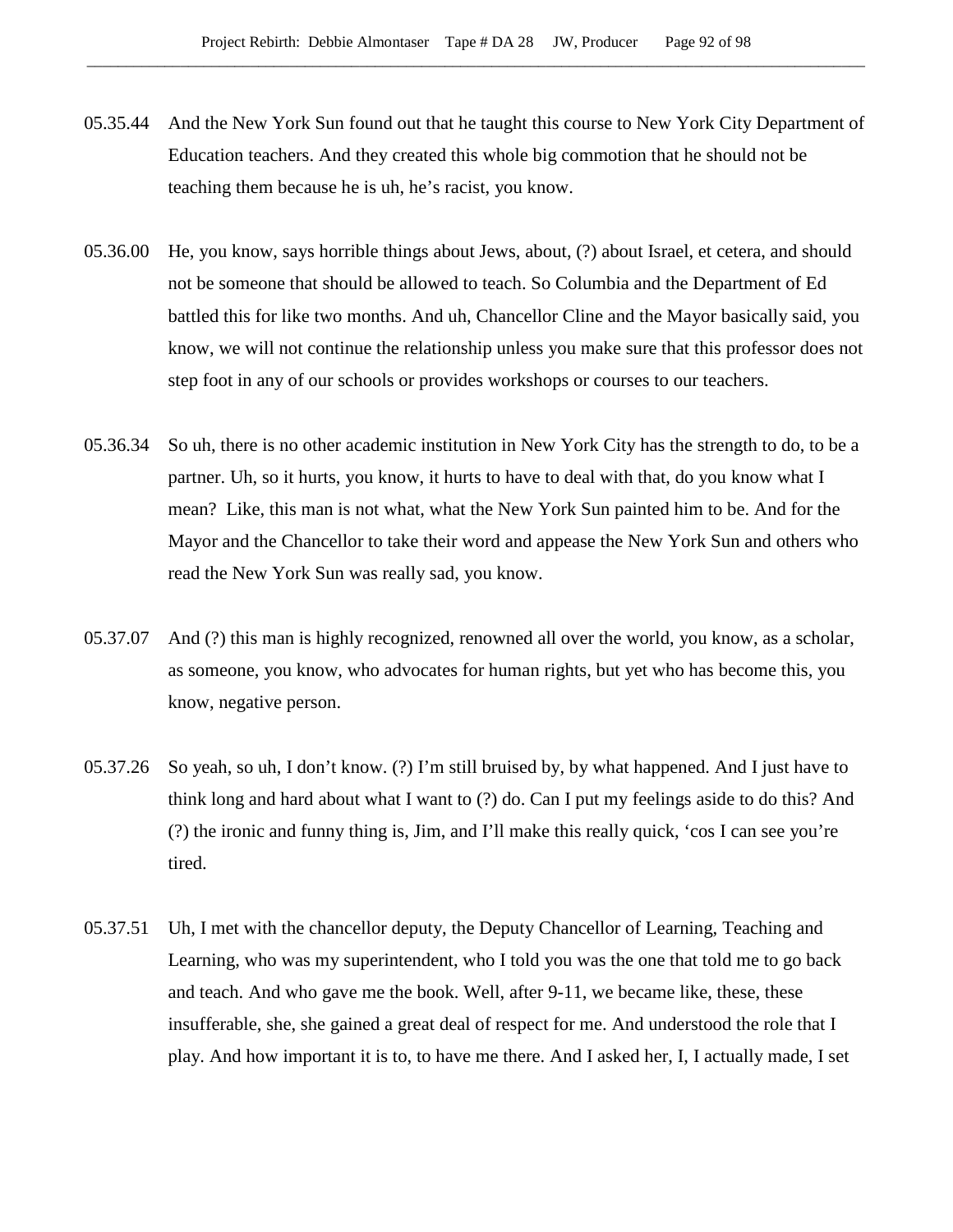meetings uh, for June and July with people that I really know and respect, who are really, you know, at the top of the line in their work as leaders as well as professionals.

- 05.38.37 And I asked her if she would just meet and give me professional advice of career, next step career advice. Uh, so when I went to the meeting with her, we just (?) shot the breeze for a couple minutes. And then she, as she always does, she doesn't give you a chance to talk. She does all the talking. She's just, that's her.
- 05.39.01 And she says, I think you should open a school. And I think you should open a school that teaches Arabic and teaches Arabic culture. And I'm sitting there. I was like, this is so freaky. (LAUGHS) So freaky. So she's like, you know, there is a school. It's, it's on Greek uh, mythology and Greek culture. And the language is Greek and it's amazing. And the kids love it. It's a middle school.
- 05.39.28 And I think right now, that the best thing that can possibly happen is you do the same and, for your community, for the broader community, it would be a place to develop understanding and cultural diversity. And giving me all the reasons. So I said to her, I said, Carmen, has anybody talked to you from New Visions? And she says, no, why? Why would they talk to me? I said, well, because New Visions approached me about the same idea. Excuse me. She was very surprised. She's like, really?
- 05.39.59 And I said, yeah. Uh, she said, well, we instructed them to work on English language learning programs. Not cultural understanding programs or schools or what have you, so I don't understand why they're talking to you. And she said, I want you to call this woman. I forgot her name. Uh, who is actually in charge of the new charter schools developing in New York. And she said, I think you should meet with her and work with her, and get some advice with her, from her.
- 05.40.30 I think you should also speak to the borough president. This might be something he'd be interested uh, in supporting. Uh, perhaps, you know, finding you the space, and she was really convincing me, like that's what I needed to do. So I went home and I, I told Naji. He's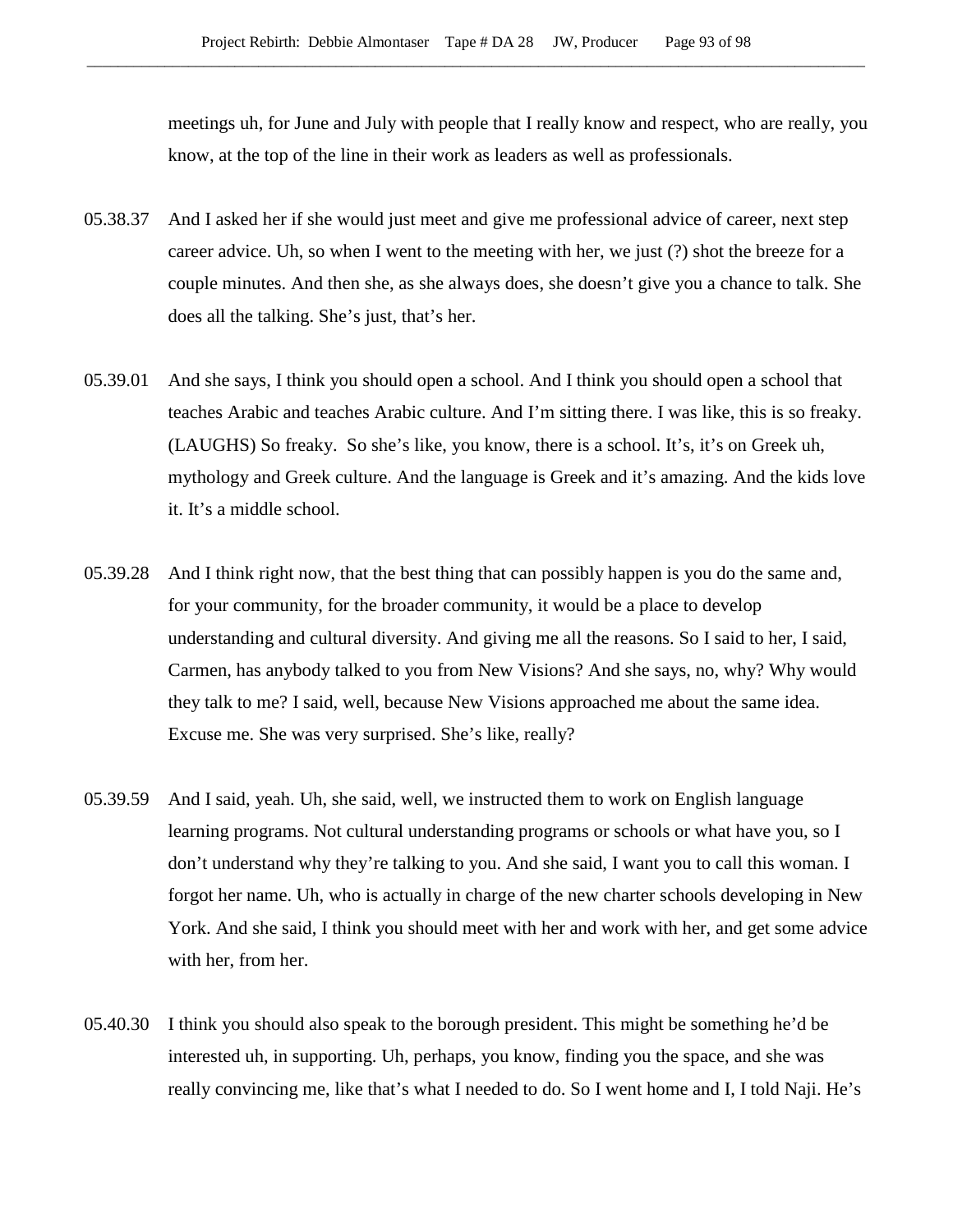like, this is interesting. You know, he said, the thing that you have been putting off the longest is really now, uh, you know, it's being pushed in your face, you know. And he said, look, you know, this may be a sign that you have to, to give serious consideration.

JW: To becoming a principal?

05.41.08 DEBBIE ALMONTASER: Yeah. And to opening this school. And then a couple of my other friends are like, look, Carmen is not gonna be there forever, you know. You should do it before she leaves. Otherwise, if she leaves and the new people come on board, they might have a different vision and different concept. And you could kiss that idea goodbye.

JW: The future?

### (OFF-CAMERA REMARKS)

05.41.35 DEBBIE ALMONTASER: I'm getting closer and closer to believing that that's what I need to do. Because if I don't, Jim, I will never forgive myself that that was an opportunity that I didn't  $(\sim JW \sim)$ 

JW: Becoming a principal?

DEBBIE ALMONTASER: No, not becoming a principal. Opening this school.

(OFF CAMERA REMARKS)

05.41.53 DEBBIE ALMONTASER: (MID-STATEMENT) So I would not forgive myself that this was an opportunity that people on the top level in the DOE are, you know, thought of this, considered this, and I didn't take that, that step. So I have to hunker down and I have to make the phone calls. (LAUGHS) And I have to become proactive on it. And I got to do it.

JW: So what would that mean?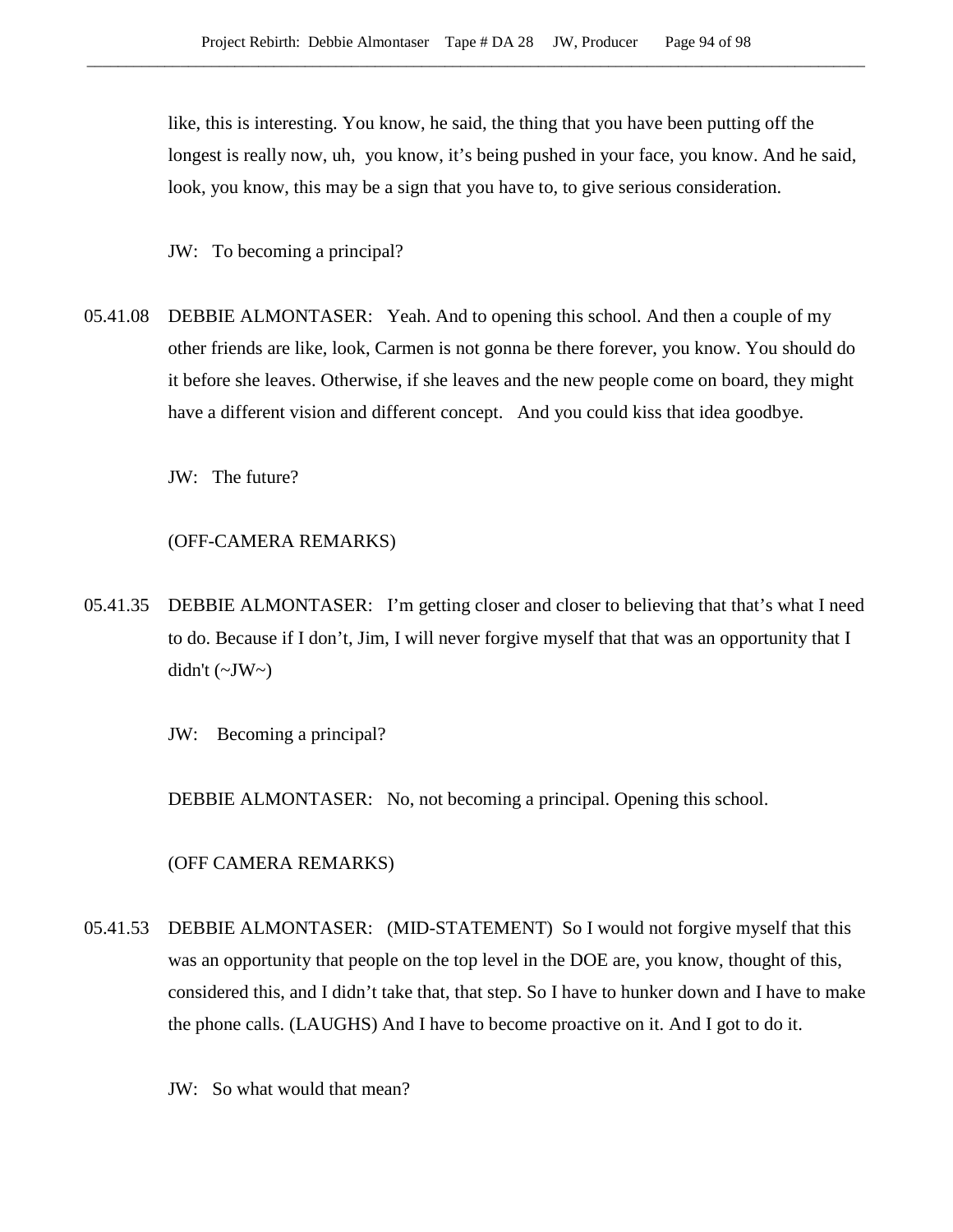- 05.42.27 DEBBIE ALMONTASER: I would transition, transition from my job into becoming a school leader. I wouldn't necessarily quit. I need a job while I'm, I'm developing it. 'Cos when, when you're developing it from scratch, you need some type of income. 'Cos they, they don't pay you to do it. So uh, the way that New Visions and the new charter schools work is that it's all volunteer-based work, and it's all, again, a community-based organization, and academic institute partnering.
- 05.43.01 And you have to develop an advisory committee comprised of the community, et cetera. And so in order to do this, I'm gonna have to identify people in the Arab community who I can work with, who will be supportive to make this a reality.

JW: And what about your other work?

- 05.43.21 DEBBIE ALMONTASER: I don't know. I don't know, Jim. I don't know. That's what scares me. That is why I haven't taken the leap to really pursue and call people and make appointments is that I keep saying, okay, if I hunker down and I do this school, who's gonna do all the other stuff? Or how could I help myself from not wanting to be involved in all that other stuff? 'Cos (?) I won't. It, it will be impossible to run a school and do community work. Literally impossible. And there is one person who works for the DOE in the leadership, the principal's leadership uh, department, where she said, well, you know, it could be a part of the focus of your school, you know.
- 05.44.06 And she just said, you'd just have to find a way that you would interweave it. And uh, and justify it as a part of the growth and development and the nurturing of the school. That, you know, what happens in the community has to be, you know, nurtured in order for the success of the school. And if that means that you have to be a participant in that community work uh, to make that happen, I don't see it as a conflict of interest.
- 05.44.34 So I was like, okay. She's got a good point. So I, I need to, I need to, you know, some advice from people who've done this. And also principals who've, who've worked on creating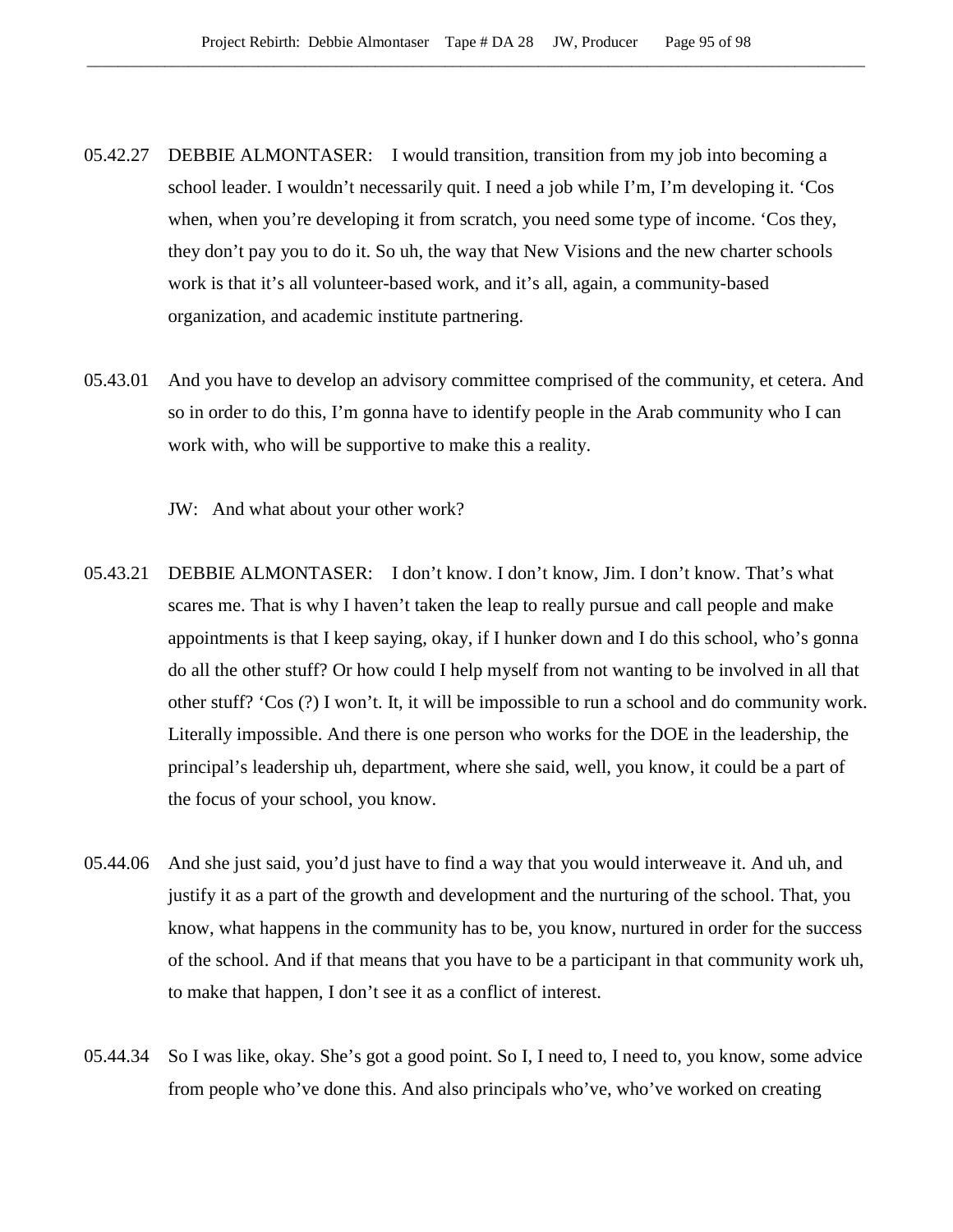schools uh, in terms of helping me develop a timeline. In terms of being realistic. In terms of like, you know, just helping me through it. 'Cos I, I really don't even know where to start or how to start.

- 05.45.03 It's a daunting thing. You know, it's, it's easy to become a principal of a school that's already been established and has kids and has desks and has chairs. But it's daunting to become a principal of a school that doesn't even have a space. You know, that you have to find the space. That you have to buy the furniture. Do you know what I mean? It's scary. It's like starting from, (?) it's, yeah, it's starting something from scratch.
- 05.45.29 So uh, so yeah, so I need to push myself to do that. Uh, and I really need to start, I need to start setting priorities for me. And I think my biggest challenge has been that I, I focus too much on the needs of everybody else, but I don't focus on what my needs are, you know. And for, being a principal has always been a personal desire. And now I have that opportunity and to create something that is so unique and so fitting to the work that I do, you know, as an activist, as, you know, someone who is committed to (?) building bridges.
- 05.46.10 That this would be a great opportunity. But it would mean that I'd have to focus and I just can't get involved in every, in every cause. (LAUGHS)

## (OFF-CAMERA REMARKS)

JW: You could do it?

05.47.03 DEBBIE ALMONTASER: I could and you know, I also have to just, I have to accept what is gonna come with it. Ad what's gonna come with it is that the school is gonna be a very high profile school. I'm sure there will be those who are out there who are gonna, you know, antagonize, you know, in regards to it being an Arab school. Teaching Arabic, about Arabic culture, you know. In regards to saying, oh, you know, they might be teaching hate or inciting hate.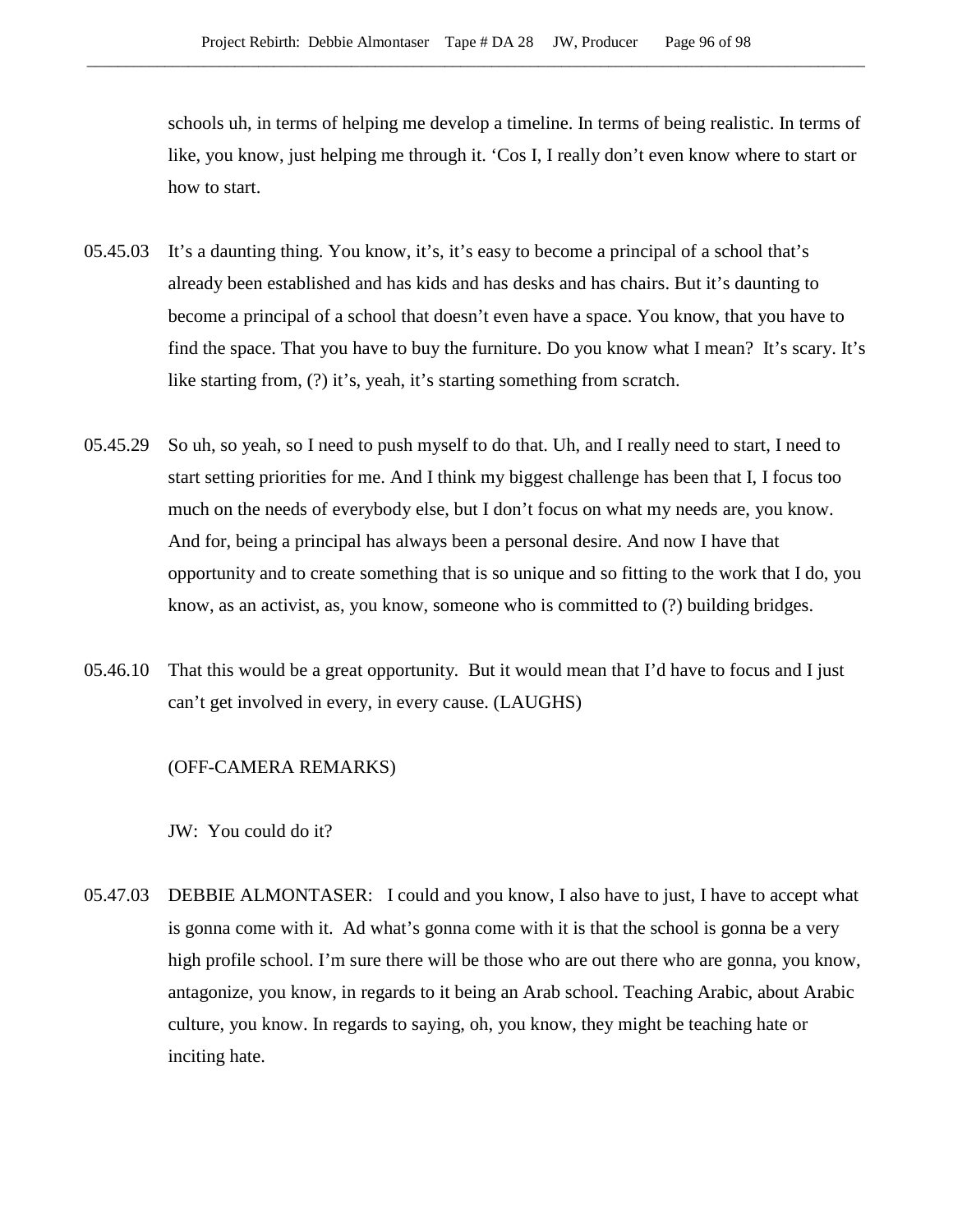- 05.47.30 Do you know what I mean? Like, I have to become really physically and mentally prepared to deal with, with negative, you know, that it may very well be something that may come up. Uh, and that I have to, to ward off. Uh, I'm also very concerned about the US government taking uh, a big interest in this school. (LAUGHS)
- 05.47.59 In regards to wanting to provide more programming or money or what have to, to like, develop home-grown Arab, Arabic-speaking students who can then join, you know, the FBI and the CIA and the Army. Do you know what I mean? (LAUGHS) And so how do I ward off those forces without uh, basically like, turning them all away? That would then put me in uh, an awkward situation.
- 05.48.28 Or again, what we talked about earlier, in a position that could make me vulnerable. So, yeah, so it's, it's gonna, it requires a lot. It requires a lot, so I have to prepare (~JW~) myself.

JW: And you're still in formation in terms of dealing with that negativity?

- 05.48.49 DEBBIE ALMONTASER: Yes. (~JW~) I mean, on a world, yeah, on a worldwide level uh, and you know, I may have talked today a lot about, you know, some of the opposition that I face within my community.
- 05.49.05 But it's a very small, you know, number of people who are doing this. And it's out of their own personal insecurity. Uh, you know, and I, I hope that, you know, that would not be something that they would ever turn around and want to say or (?) do. Do you know what I mean? To sabotage good work, you know.
- 05.49.28 And uh, you know, but I am a firm believer in fate, and I know that, you know, that doing the right thing, that God will watch over me and support me. For whatever that's worth. (LAUGHS) To those who don't believe in, in higher, you know, the Divine Entity.

## (OFF-CAMERA REMARKS)